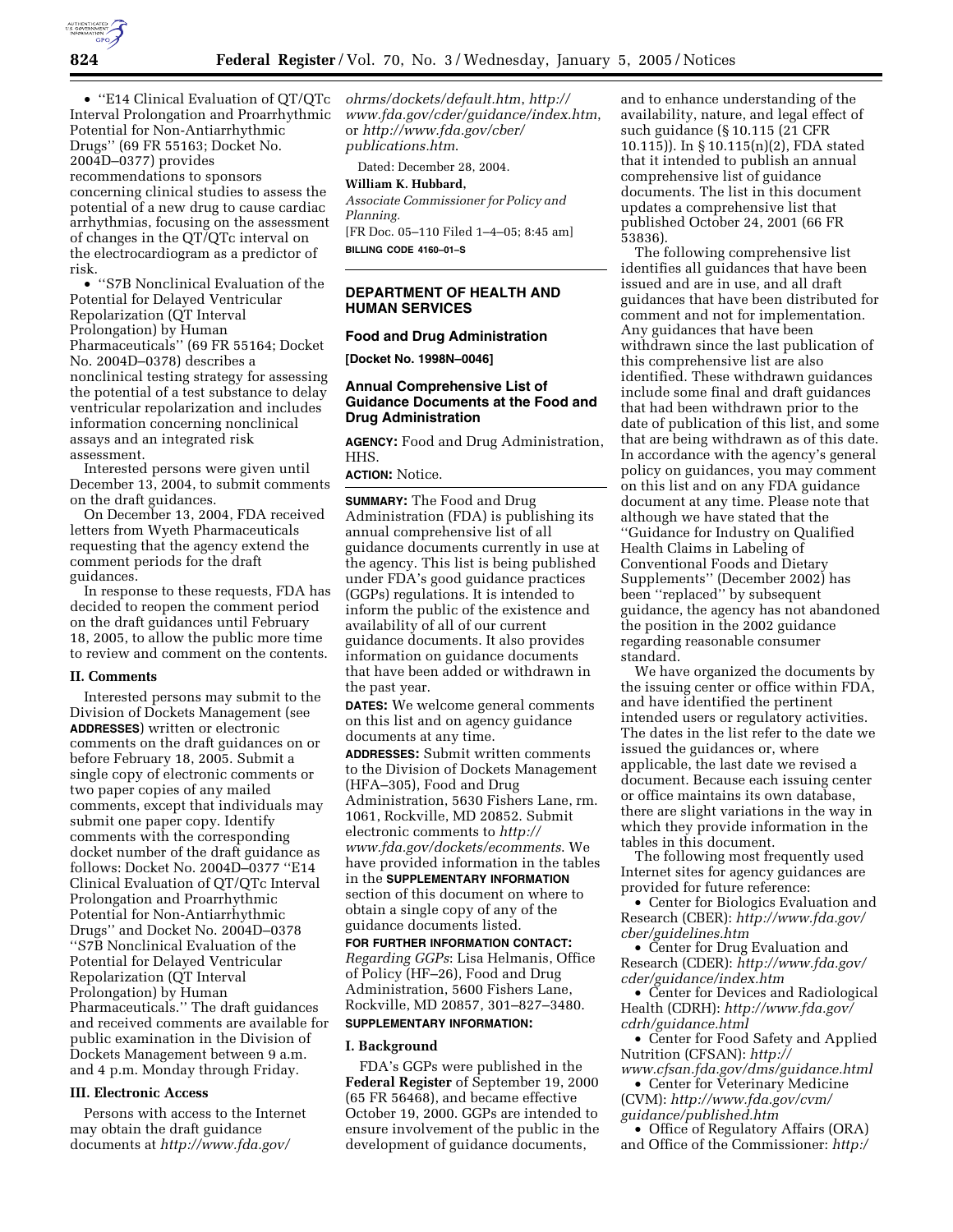#### */www.fda.gov/opacom/morechoices/ industry/guidance.htm*

### GUIDANCE DOCUMENTS ISSUED BY CBER

| Name of Document                                                                                                                                                                                    | Date of Issuance  | Intended<br>User or Reg-<br>ulatory<br>Activity | How to Obtain a Copy<br>of the Document                                                                                                                                                                                                                                        |                                            |
|-----------------------------------------------------------------------------------------------------------------------------------------------------------------------------------------------------|-------------------|-------------------------------------------------|--------------------------------------------------------------------------------------------------------------------------------------------------------------------------------------------------------------------------------------------------------------------------------|--------------------------------------------|
|                                                                                                                                                                                                     |                   |                                                 | <b>Mailing Address</b>                                                                                                                                                                                                                                                         | <b>Internet Address</b>                    |
| Guidelines for Immunization of Source Plasma (Human)<br>Donors With Blood Substances                                                                                                                | June 1980         | FDA regu-<br>lated in-<br>dustry                | Office of Communica-<br>tion, Training, and<br>Manufacturers As-<br>sistance (HFM-40),<br>Center for Biologics<br>Evaluation and Re-<br>search, Food and<br>Drug Administration,<br>1401 Rockville Pike,<br>Rockville, MD<br>20852-1448, 1-<br>800-835-4709 or<br>301-827-1800 | http://www.fda.gov/<br>cber/guidelines.htm |
| Collection of Human Leukocytes for Further Manufac-<br>turing (Source Leukocytes)                                                                                                                   | January 28, 1981  | Ditto (Do)                                      | Do.                                                                                                                                                                                                                                                                            | http://www.fda.gov/<br>cber/memo.htm       |
| Interferon Test Procedures: Draft Points to Consider<br>(PTC) in the Production and Testing of Interferon In-<br>tended for Investigational Use in Humans                                           | July 28, 1983     | Do.                                             | Do.                                                                                                                                                                                                                                                                            | http://www.fda.gov/<br>cber/quidelines.htm |
| Deferral of Blood Donors Who Have Received the Drug<br>Accutane (isotretinoin/Roche; 13-cis-retinoic acid)                                                                                          | February 28, 1984 | Do.                                             | Do.                                                                                                                                                                                                                                                                            | http://www.fda.gov/<br>cber/memo.htm       |
| Equivalent Methods for Compatibility Testing                                                                                                                                                        | December 14, 1984 | Do.                                             | Do.                                                                                                                                                                                                                                                                            | Do.                                        |
| Plasma Derived From Therapeutic Plasma Exchange                                                                                                                                                     | December 14, 1984 | Do.                                             | Do.                                                                                                                                                                                                                                                                            | Do.                                        |
| Draft PTC in the Production and Testing of New Drugs<br>and Biologicals Produced by Recombinant DNA Tech-<br>nology                                                                                 | April 10, 1985    | Do.                                             | Do.                                                                                                                                                                                                                                                                            | http://www.fda.gov/<br>cber/guidelines.htm |
| Reduction of the Maximum Platelet Storage Period to 5<br>Days in an Approved Container                                                                                                              | June 2, 1986      | Do.                                             | Do.                                                                                                                                                                                                                                                                            | http://www.fda.gov/<br>cber/memo.htm       |
| To In Vitro Diagnostic Reagent Manufacturers: Guidance<br>on the Labeling of Human Blood Derived In Vitro Diag-<br>nostic Devices in Regard to Labeling for HTLV-III/LAV<br><b>Antibody Testing</b> | December 6, 1986  | Do.                                             | Do.                                                                                                                                                                                                                                                                            | Do.                                        |
| Guideline on General Principles of Process Validation                                                                                                                                               | May 1987          | Do.                                             | Do.                                                                                                                                                                                                                                                                            | http://www.fda.gov/<br>cber/guidelines/htm |
| Deferral of Donors Who Have Received Human Pitui-<br>tary-Derived Growth Hormone                                                                                                                    | November 25, 1987 | Do.                                             | Do.                                                                                                                                                                                                                                                                            | http://www.fda.gov/<br>cber/memo.htm       |
| Guideline on Validation of the Limulus Amebocyte<br>Lysate Test as an End-Product Endotoxin Test for<br>Human and Animal Parenteral Drugs, Biological Prod-<br>ucts, and Medical Devices            | December 1987     | Do.                                             | Do.                                                                                                                                                                                                                                                                            | http://www.fda.gov/<br>cber/guidelines.htm |
| Recommendations for the Management of Donors and<br>Units That Are Initially Reactive for Hepatitis B Surface<br>Antigen (HbsAg)                                                                    | December 2, 1987  | Do.                                             | Do.                                                                                                                                                                                                                                                                            | http://www.fda.gov/<br>cber/memo.htm       |
| Extension of Dating Period for Storage of Red Blood<br>Cells, Frozen                                                                                                                                | December 4, 1987  | Do.                                             | Do.                                                                                                                                                                                                                                                                            | Do.                                        |
| To Licensed In Vitro Diagnostic Manufacturers: Handling<br>of Human Blood Source Materials                                                                                                          | December 23, 1987 | Do.                                             | Do.                                                                                                                                                                                                                                                                            | Do.                                        |
| Recommendations for Implementation of Computeriza-<br>tion in Blood Establishments                                                                                                                  | April 6, 1988     | Do.                                             | Do.                                                                                                                                                                                                                                                                            | Do.                                        |
| Control of Unsuitable Blood and Blood Components                                                                                                                                                    | April 6, 1988     | Do.                                             | Do.                                                                                                                                                                                                                                                                            | Do.                                        |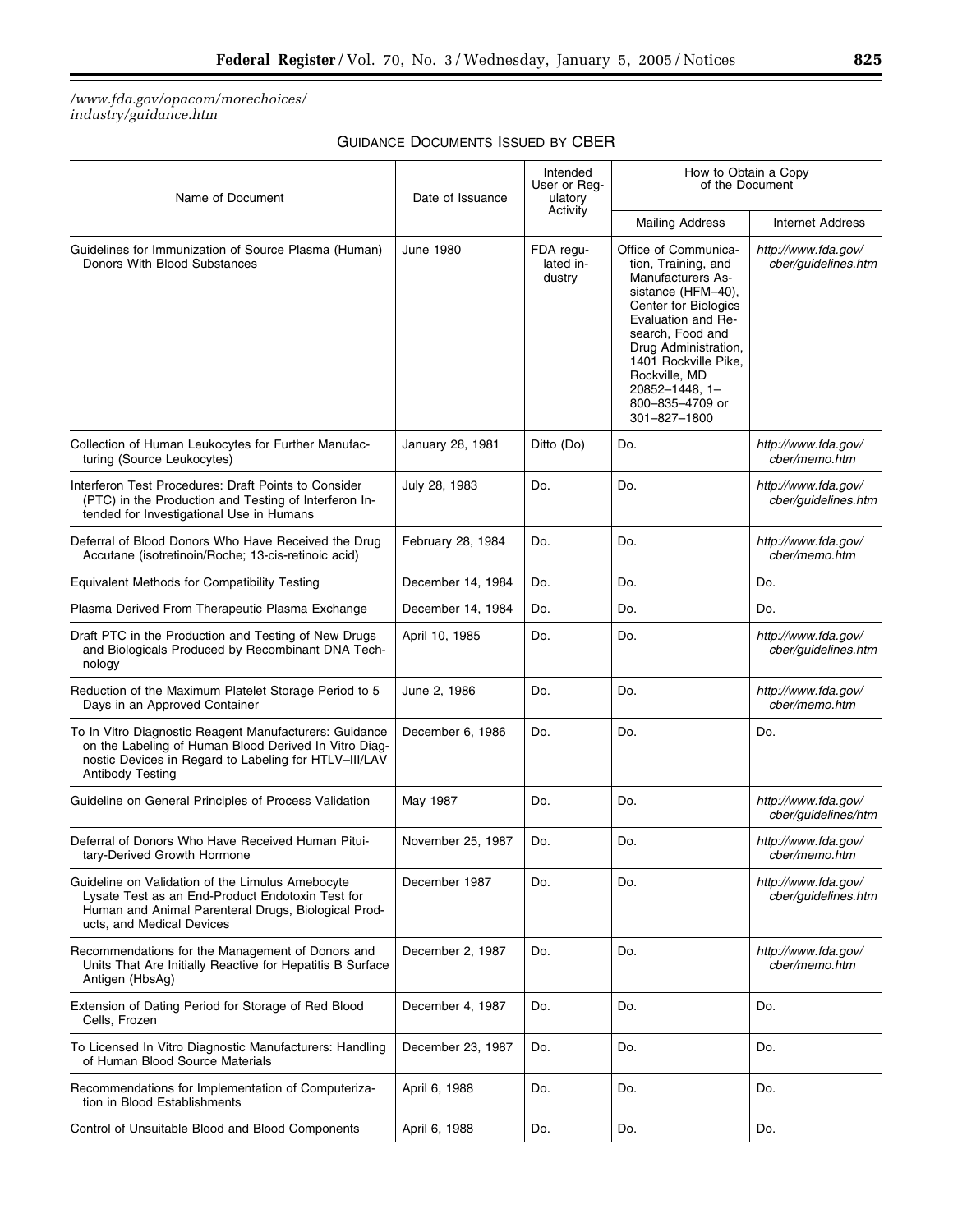#### Name of Document Date of Issuance Intended User or Regulatory **Activity** How to Obtain a Copy of the Document Mailing Address | Internet Address Discontinuance of Prelicensing Inspection for Immunization Using Licensed Tetanus Toxoid and Hepatitis B and Rabies Vaccines July 7, 1988 Do. Do. Do. Physician Substitutes **August 15, 1988** Do. Do. Do. Do. Do. To Licensed Manufacturers of Blood Grouping Reagents: Criteria for Exemption of Lot Release August 26, 1988 | Do. | Do. | Do. | Do. Revised Guideline for the Collection of Platelets, Pheresis October 7, 1988 Do. Do. Do. Do. To Manufacturers of HTLV–I Antibody Test Kits: Antibody to Human T-Cell Lymphotropic Virus, Type I (HTLV–I) Release Panel I October 18, 1988  $\vert$  Do.  $\vert$  Do.  $\vert$  Do.  $\vert$  Do. HTLV–1 Antibody Testing November 29, 1988 Do. Do. Do. Do. Do. Use of Recombigen HIV–1 LA Test February 1, 1989 Do. Do. Do. Do. Do. Do. Guidance for Autologous Blood and Blood Components | March 15, 1989 | Do. | Do. | Do. | Do. | Do. Use of Recombigen HIV–1 Latex Agglutination (LA) Test  $\vert$  August 1, 1989  $\vert$  Do.  $\vert$  Do.  $\vert$  Do.  $\vert$  Do. Draft PTC in the Manufacture and Clinical Evaluation of In Vitro Tests to Detect Antibodies to the Human Immunodeficiency Virus, Type 1 August 8, 1989 Do. Do. *http://www.fda.gov/ cber/guidelines.htm* PTC in the Collection, Processing, and Testing of Ex Vivo Activated Mononuclear Leukocytes for Administration to Humans August 22, 1989 | Do. | Do. | Do. | Do. Requirements for Computerization of Blood Establishments September 8, 1989 Do. **Do.** Do. **http://www.fda.gov/** *cber/memo.htm* Abbott Laboratories' HIVAG–1 Test for HIV–1 Antigen(s) Not Recommended for Use as a Donor Screen October 4, 1989 Do. Do. Do. Do. Guideline for Collection of Blood or Blood Products From Donors With Positive Tests for Infectious Disease Markers (''High Risk'' Donors) October 26, 1989  $\vert$  Do.  $\vert$  Do.  $\vert$  Do.  $\vert$  Do. Guideline for the Determination of Residual Moisture in Dried Biological Products January 1990 Do. Do. *http://www.fda.gov/ cber/guidelines.htm* Autologous Blood Collection and Processing Procedures February 12, 1990 Do. **Do.** Do. *http://www.fda.gov/ cber/memo.htm* Use of Genetic Systems HIV–2 EIA  $\vert$  June 21, 1990  $\vert$  Do.  $\vert$  Do.  $\vert$  Do.  $\vert$  Do.  $\vert$  Do. FDA Request for Information on Blood Storage Patterns and Red Cell Contamination by *Yersinia Enterocolitica* March 15, 1991  $\vert$  Do.  $\vert$  Do.  $\vert$  Do.  $\vert$  Do. Revision to October 26, 1989, Guideline for Collection of Blood or Blood Products From Donors With Positive Tests for Infectious Disease Markers (''High Risk'' Donors) April 17, 1991 | Do. | Do. | Do. | Do. Deficiencies Relating to the Manufacture of Blood and Blood Components March 20, 1991 | Do. | Do. | Do. | Do. Responsibilities of Blood Establishments Related to Errors and Accidents in the Manufacture of Blood and Blood Components March 20, 1991 | Do. | Do. | Do. | Do. FDA Recommendations Concerning Testing for Antibody to Hepatitis B Core Antigen (Anti-HBc) September 10, 1991 | Do.  $\vert$  Do.  $\vert$  Do.  $\vert$  Do.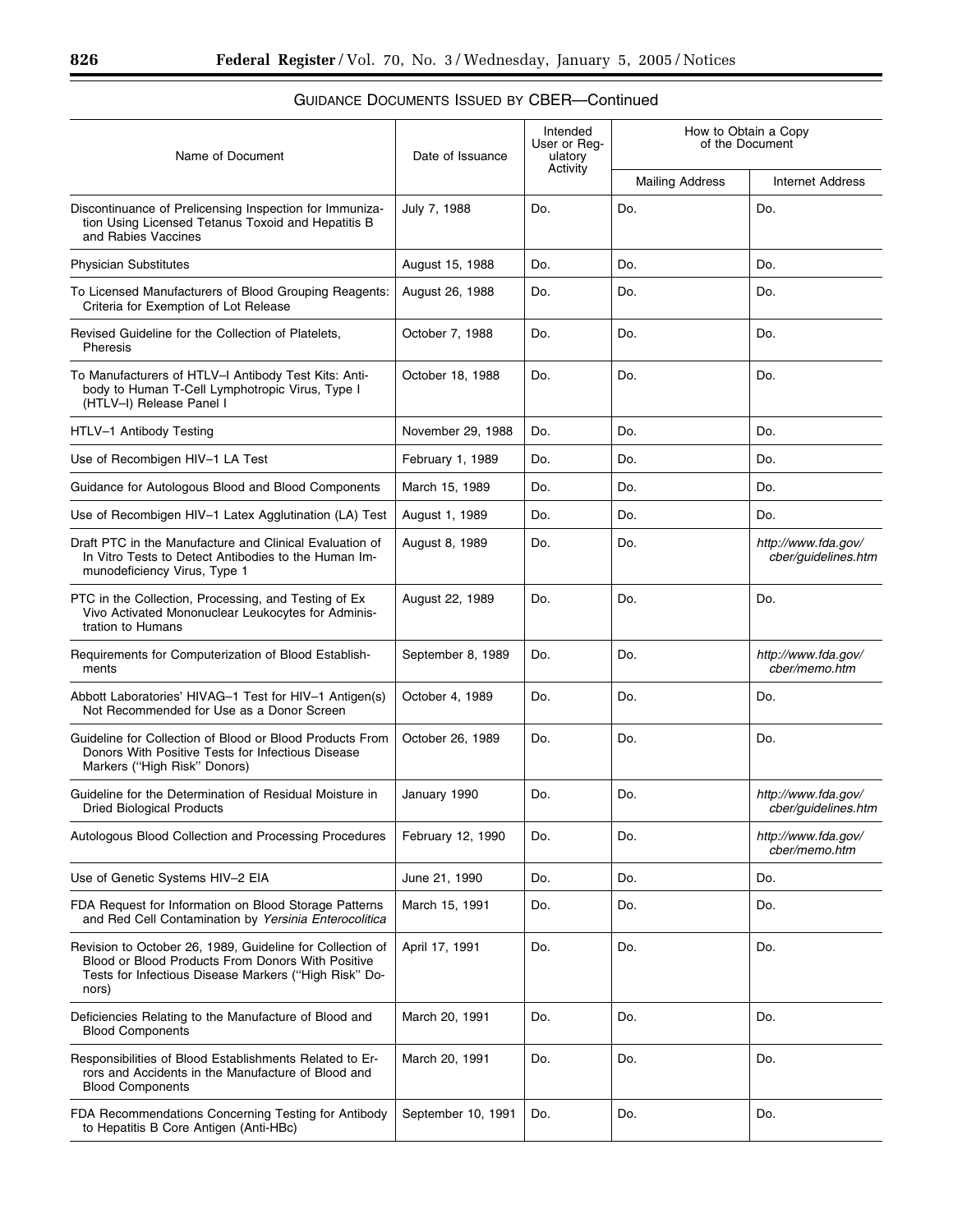| Name of Document                                                                                                                                                                              | Date of Issuance   | Intended<br>User or Reg-<br>ulatory<br>Activity | How to Obtain a Copy<br>of the Document |                                            |
|-----------------------------------------------------------------------------------------------------------------------------------------------------------------------------------------------|--------------------|-------------------------------------------------|-----------------------------------------|--------------------------------------------|
|                                                                                                                                                                                               |                    |                                                 | <b>Mailing Address</b>                  | <b>Internet Address</b>                    |
| Disposition of Blood Products Intended for Autologous<br>Use That Test Repeatedly Reactive for Anti-HCV                                                                                       | September 11, 1991 | Do.                                             | Do.                                     | Do.                                        |
| Clarification of FDA Recommendations for Donor Defer-<br>ral and Product Distribution Based on the Results of<br><b>Syphilis Testing</b>                                                      | December 12, 1991  | Do.                                             | Do.                                     | Do.                                        |
| Supplement to the PTC in the Production and Testing of<br>New Drugs and Biologics Produced by Recombinant<br>DNA Technology: Nucleic Acid Characterization and<br><b>Genetic Stability</b>    | April 6, 1992      | Do.                                             | Do.                                     | http://www.fda.gov/<br>cber/guidelines.htm |
| Revised Recommendations for the Prevention of Human<br>Immunodeficiency Virus (HIV) Transmission by Blood<br>and Blood Products                                                               | April 23, 1992     | Do.                                             | Do.                                     | http://www.fda.gov/<br>cber/memo.htm       |
| Use of Fluorognost HIV-1 Immunofluorescent Assay<br>(IFA)                                                                                                                                     | April 23, 1992     | Do.                                             | Do.                                     | Do.                                        |
| Revised Recommendations for Testing Whole Blood,<br>Blood Components, Source Plasma, and Source Leu-<br>kocytes for Antibody to Hepatitis C Virus Encoded<br>Antigen (Anti-HCV)               | April 23, 1992     | Do.                                             | Do.                                     | Do.                                        |
| Exemptions to Permit Persons With a History of Viral<br>Hepatitis Before the Age of Eleven Years to Serve as<br>Donors of Whole Blood and Plasma: Alternative Pro-<br>cedures, 21 CFR 640.120 | April 23, 1992     | Do.                                             | Do.                                     | Do.                                        |
| Changes in Equipment for Processing Blood Donor<br>Samples                                                                                                                                    | July 21, 1992      | Do.                                             | Do.                                     | Do.                                        |
| Nomenclature for Monoclonal Blood Grouping Reagents                                                                                                                                           | September 28, 1992 | Do.                                             | Do.                                     | Do.                                        |
| Volume Limits for Automated Collection of Source Plas-<br>ma                                                                                                                                  | November 4, 1992   | Do.                                             | Do.                                     | Do.                                        |
| FDA's Policy Statement Concerning Cooperative Manu-<br>facturing Arrangements for Licensed Biologics                                                                                          | November 25, 1992  | Do.                                             | Do.                                     | http://www.fda.gov/<br>cber/quidelines.htm |
| Revision of October 7, 1988, Memo Concerning Red<br><b>Blood Cell Immunization Programs</b>                                                                                                   | December 16, 1992  | Do.                                             | Do.                                     | http://www.fda.gov/<br>cber/memo.htm       |
| Draft PTC in the Characterization of Cell Lines Used to<br>Produce Biologicals                                                                                                                | July 12, 1993      | Do.                                             | Do.                                     | http://www.fda.gov/<br>cber/guidelines.htm |
| Guidance on Alternatives to Lot Release for Licensed Bi-<br>ological Products                                                                                                                 | July 20, 1993      | Do.                                             | Do.                                     | Do.                                        |
| Recommendations Regarding License Amendments and<br>Procedures for Gamma Irradiation of Blood Products                                                                                        | July 22, 1993      | Do.                                             | Do.                                     | http://www.fda.gov/<br>cber/memo.htm       |
| Deferral of Blood and Plasma Donors Based on Medica-<br>tions                                                                                                                                 | July 28, 1993      | Do.                                             | Do.                                     | Do.                                        |
| Revised Recommendations for Testing Whole Blood,<br>Blood Components, Source Plasma, and Source Leu-<br>kocytes for Antibody to Hepatitis C Virus Encoded<br>Antigen (Anti-HCV)               | August 5, 1993     | Do.                                             | Do.                                     | Do.                                        |
| Clarification of the Use of Unlicensed Anti-HCV Supple-<br>mental Test Results in Regard to Donor Notification                                                                                | August 19, 1993    | Do.                                             | Do.                                     | Do.                                        |
| Draft Guideline for the Validation of Blood Establishment<br><b>Computer Systems</b>                                                                                                          | September 28, 1993 | Do.                                             | Do.                                     | http://www.fda.gov/<br>cber/guidelines.htm |
| Guidance Regarding Post Donation Information Reports                                                                                                                                          | December 10, 1993  | Do.                                             | Do.                                     | http://www.fda.gov/<br>cber/memo.htm       |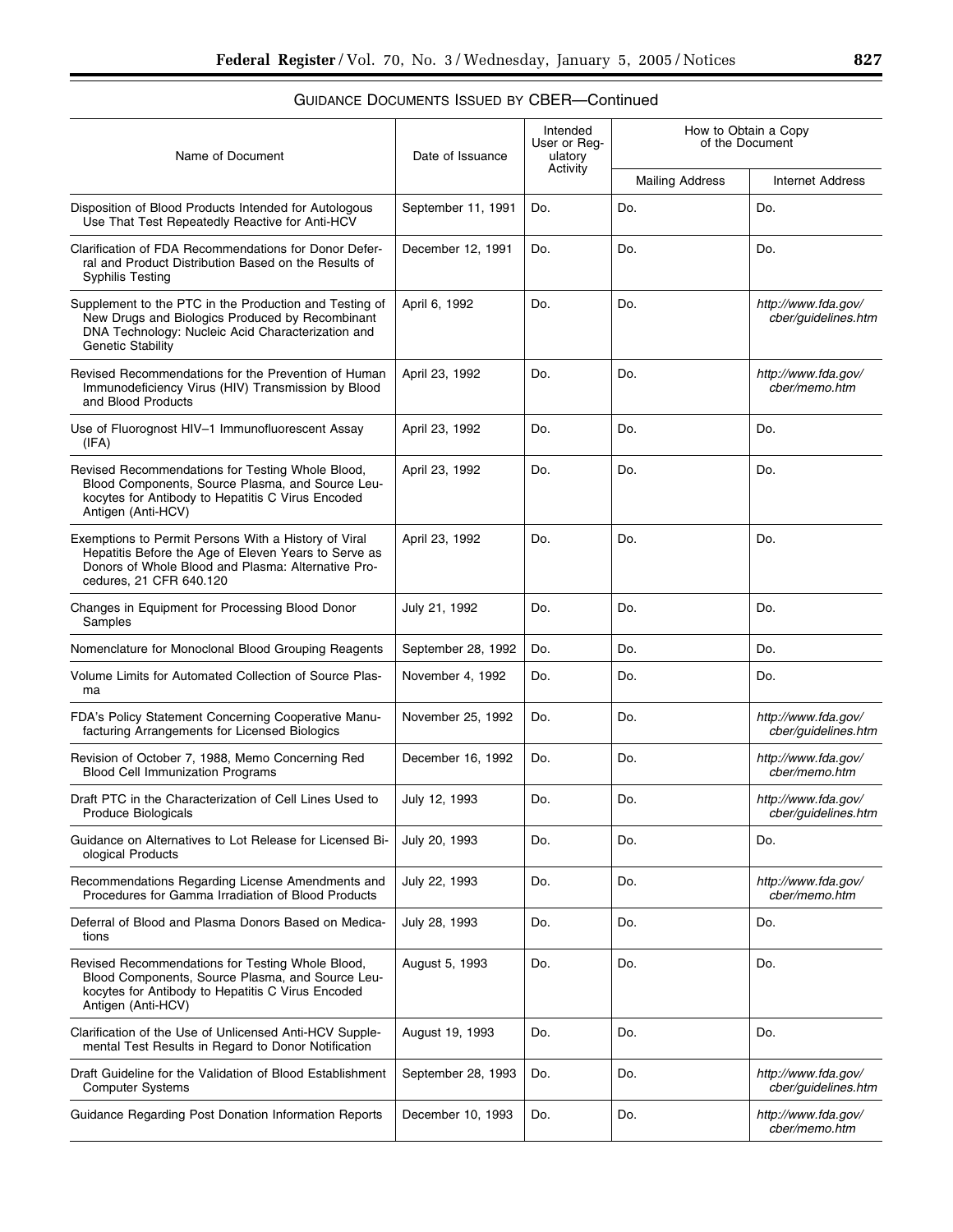▀

| Name of Document                                                                                                                                                                                                                | Date of Issuance  | Intended<br>User or Reg-<br>ulatory<br>Activity | How to Obtain a Copy<br>of the Document |                                            |
|---------------------------------------------------------------------------------------------------------------------------------------------------------------------------------------------------------------------------------|-------------------|-------------------------------------------------|-----------------------------------------|--------------------------------------------|
|                                                                                                                                                                                                                                 |                   |                                                 | <b>Mailing Address</b>                  | <b>Internet Address</b>                    |
| Donor Suitability Related to Laboratory Testing for Viral<br>Hepatitis and a History of Viral Hepatitis                                                                                                                         | December 22, 1993 | Do.                                             | Do.                                     | Do.                                        |
| Recommendations for the Invalidation of Test Results<br>When Using Licensed Viral Marker Assays to Screen<br>Donors                                                                                                             | January 3, 1994   | Do.                                             | Do.                                     | Do.                                        |
| Recommendations for Deferral of Donors for Malaria<br><b>Risk</b>                                                                                                                                                               | July 26, 1994     | Do.                                             | Do.                                     | Do.                                        |
| Office of Establishment Licensing and Product Surveil-<br>lance (OELPS), Advertising and Promotional Labeling<br>Staff, Procedural Guidance Document (Draft)                                                                    | August 1994       | Do.                                             | Do.                                     | http://www.fda.gov/<br>cber/guidelines.htm |
| Guidance for Industry for the Submission of Chemistry,<br>Manufacturing, and Controls Information for Synthetic<br>Peptide Substances                                                                                           | November 1994     | Do.                                             | Do.                                     | Do.                                        |
| Recommendations to Users of Medical Devices That<br>Test for Infectious Disease Markers by Enzyme<br>Immunoassay (EIA) Test Systems                                                                                             | December 20, 1994 | Do.                                             | Do.                                     | http://www.fda.gov/<br>cber/memo.htm       |
| Timeframe for Licensing Irradiated Blood Products                                                                                                                                                                               | February 3, 1995  | Do.                                             | Do.                                     | Do.                                        |
| Revision of August 27, 1982, FDA Memo: Requirements<br>for Infrequent Plasmapheresis Donors                                                                                                                                     | March 10, 1995    | Do.                                             | Do.                                     | Do.                                        |
| To All Licensed Establishments Performing Red Blood<br>Cell Immunizations: Revised Recommendations for<br>Red Blood Cell Immunization Programs for Source<br>Plasma Donors                                                      | March 14, 1995    | Do.                                             | Do.                                     | Do.                                        |
| Recommendations for the Deferral of Current and Re-<br>cent Inmates of Correctional Institutions as Donors of<br>Whole Blood, Blood Components, Source Leukocytes,<br>and Source Plasma                                         | June 8, 1995      | Do.                                             | Do.                                     | Do.                                        |
| Guideline for Quality Assurance in Blood Establishments                                                                                                                                                                         | July 11, 1995     | Do.                                             | Do.                                     | http://www.fda.gov/<br>cber/guidelines.htm |
| FDA Guidance Document Concerning Use of Pilot Man-<br>ufacturing Facilities for the Development and Manufac-<br>ture of Biological Products                                                                                     | July 11, 1995     | Do.                                             | Do.                                     | Do.                                        |
| Recommendations for Labeling and Use of Units of<br>Whole Blood, Blood Components, Source Plasma, Re-<br>covered Plasma, or Source Leukocytes Obtained<br>From Donors With Elevated Levels of Alanine<br>Aminotransferase (ALT) | August 8, 1995    | Do.                                             | Do.                                     | http://www.fda.gov/<br>cber/memo.htm       |
| Recommendations for Donor Screening With a Licensed<br>Test for HIV-1 Antigen                                                                                                                                                   | August 8, 1995    | Do.                                             | Do.                                     | Do.                                        |
| PTC in the Manufacture and Testing of Therapeutic<br>Products for Human Use Derived From Transgenic<br>Animals                                                                                                                  | 1995              | Do.                                             | Do.                                     | http://www.fda.gov/<br>cber/quidelines.htm |
| Draft Reviewers' Guide: Informed Consent for Plasma-<br>pheresis/Immunization                                                                                                                                                   | October 1, 1995   | FDA per-<br>sonnel                              | Do.                                     | Do.                                        |
| Draft Reviewers' Guide: Disease Associated Antibody<br><b>Collection Program</b>                                                                                                                                                | October 1, 1995   | Do.                                             | Do.                                     | Do.                                        |
| Draft Document Concerning the Regulation of Placental/<br>Umbilical Cord Blood Stem Cell Products Intended for<br>Transplantation or Further Manufacturing Into<br>Injectable Products                                          | December 1995     | Do.                                             | Do.                                     | http://www.fda.gov/<br>cber/memo.htm       |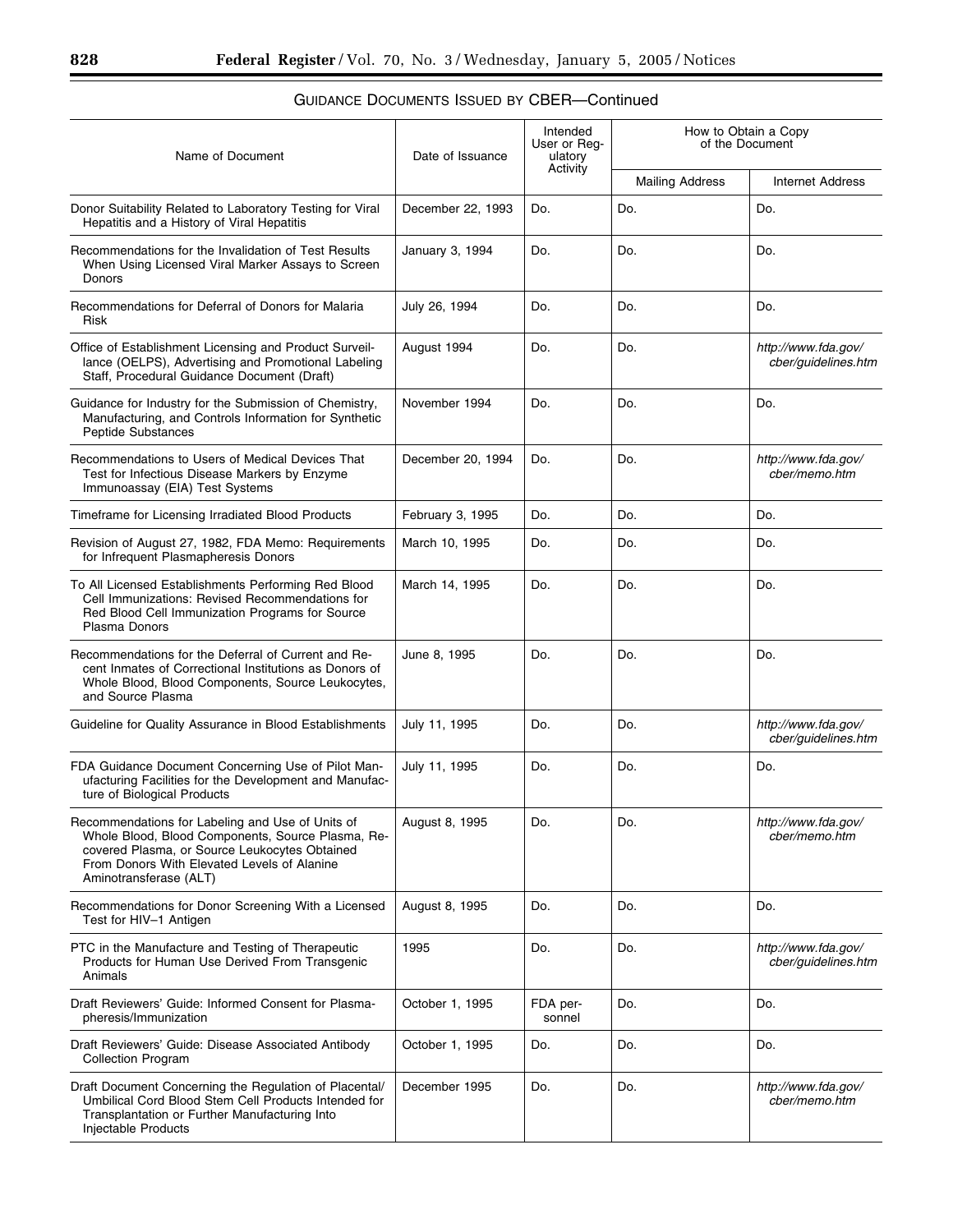| Name of Document                                                                                                                                                                                                                                            | Date of Issuance  | Intended<br>User or Reg-<br>ulatory<br>Activity | How to Obtain a Copy<br>of the Document |                                            |
|-------------------------------------------------------------------------------------------------------------------------------------------------------------------------------------------------------------------------------------------------------------|-------------------|-------------------------------------------------|-----------------------------------------|--------------------------------------------|
|                                                                                                                                                                                                                                                             |                   |                                                 | <b>Mailing Address</b>                  | <b>Internet Address</b>                    |
| Donor Deferral Due to Red Blood Cell Loss During Col-<br>lection of Source Plasma by Automated Plasma-<br>pheresis                                                                                                                                          | December 4, 1995  | FDA regu-<br>lated in-<br>dustry                | Do.                                     | Do.                                        |
| Draft Document Concerning the Regulation of Peripheral<br>Blood Hematopoietic Stem Cell Products Intended for<br>Transplantation or Further Manufacturing Into<br>Injectable Products                                                                       | February 1996     | Do.                                             | Do.                                     | Do.                                        |
| International Conference on Harmonisation (ICH) Final<br>Guideline on Quality of Biotechnological Products:<br>Analysis of the Expression Construct in Cells Used for<br>Production of r-DNA Derived Protein Products                                       | February 23, 1996 | Do.                                             | Do.                                     | http://www.fda.gov/<br>cber/guidelines.htm |
| ICH Final Guideline on the Need for Long-Term Rodent<br>Carcinogenicity Studies of Pharmaceuticals                                                                                                                                                          | March 1, 1996     | Do.                                             | Do.                                     | Do.                                        |
| Additional Recommendations for Donor Screening With<br>a Licensed Test for HIV-1 Antigen                                                                                                                                                                    | March 14, 1996    | Do.                                             | Do.                                     | http://www.fda.gov/<br>cber/memo.htm       |
| FDA Guidance Concerning Demonstration of Com-<br>parability of Human Biological Products, Including<br>Therapeutic Biotechnology-Derived Products                                                                                                           | April 1996        | Do.                                             | Do.                                     | http://www.fda.gov/<br>cber/guidelines.htm |
| Additional Recommendations for Testing Whole Blood,<br>Blood Components, Source Plasma, and Source Leu-<br>kocytes for Antibody to Hepatitis C Virus Encoded<br>Antigen (Anti-HCV)                                                                          | May 16, 1996      | Do.                                             | Do.                                     | http://www.fda.gov/<br>cber/memo.htm       |
| Guidance for Industry-The Content and Format for Pe-<br>diatric Use Supplements                                                                                                                                                                             | May 1996          | Do.                                             | Do.                                     | http://www.fda.gov/<br>cber/guidelines.htm |
| Guidance on Applications for Products Comprised of Liv-<br>ing Autologous Cells Manipulated Ex Vivo and In-<br>tended for Structural Repair or Reconstruction                                                                                               | May 1996          | Do.                                             | Do.                                     | Do.                                        |
| Recommendations and Licensure Requirements for Leu-<br>kocyte-Reduced Blood Products                                                                                                                                                                        | May 29, 1996      | Do.                                             | Do.                                     | http://www.fda.gov/<br>cber/memo.htm       |
| ICH Final Guidelines on Stablity Testing of Biotechno-<br>logical/Biological Products                                                                                                                                                                       | July 10, 1996     | Do.                                             | Do.                                     | http://www.fda.gov/<br>cber/guidelines.htm |
| Recommendations for the Quarantine and Disposition of<br>Units From Prior Collections From Donors With Re-<br>peatedly Reactive Screening Tests for Hepatitis B<br>Virus (HBV), Hepatitis C Virus (HCV), and Human T-<br>Lymphotropic Virus Type I (HTLV-I) | July 19, 1996     | Do.                                             | Do.                                     | http://www.fda.gov/<br>cber/memo.htm       |
| Guidance for Industry for the Submission of Chemistry,<br>Manufacturing, and Controls Information for a Thera-<br>peutic Recombinant DNA-Derived Product or a<br>Monoclonal Antibody Product for In Vivo Use                                                | August 1996       | Do.                                             | Do.                                     | http://www.fda.gov/<br>cber/guidelines.htm |
| Interim Recommendations for Deferral of Donors at In-<br>creased Risk for HIV-1 Group O Infection                                                                                                                                                           | December 11, 1996 | Do.                                             | Do.                                     | http://www.fda.gov/<br>cber/memo.htm       |
| PTC on Plasmid DNA Vaccines for Preventive Infectious<br>Disease Indications                                                                                                                                                                                | December 1996     | Do.                                             | Do.                                     | http://www.fda.gov/<br>cber/guidelines.htm |
| Guidance for the Submission of Chemistry, Manufac-<br>turing, and Controls Information and Establishment<br>Description for Autologous Somatic Cell Therapy Prod-<br>ucts                                                                                   | January 1997      | Do.                                             | Do.                                     | Do.                                        |
| Reviewer Guidance for a Premarket Notification Submis-<br>sion for Blood Establishment Computer Software                                                                                                                                                    | January 13, 1997  | FDA per-<br>sonnel                              | Do.                                     | Do.                                        |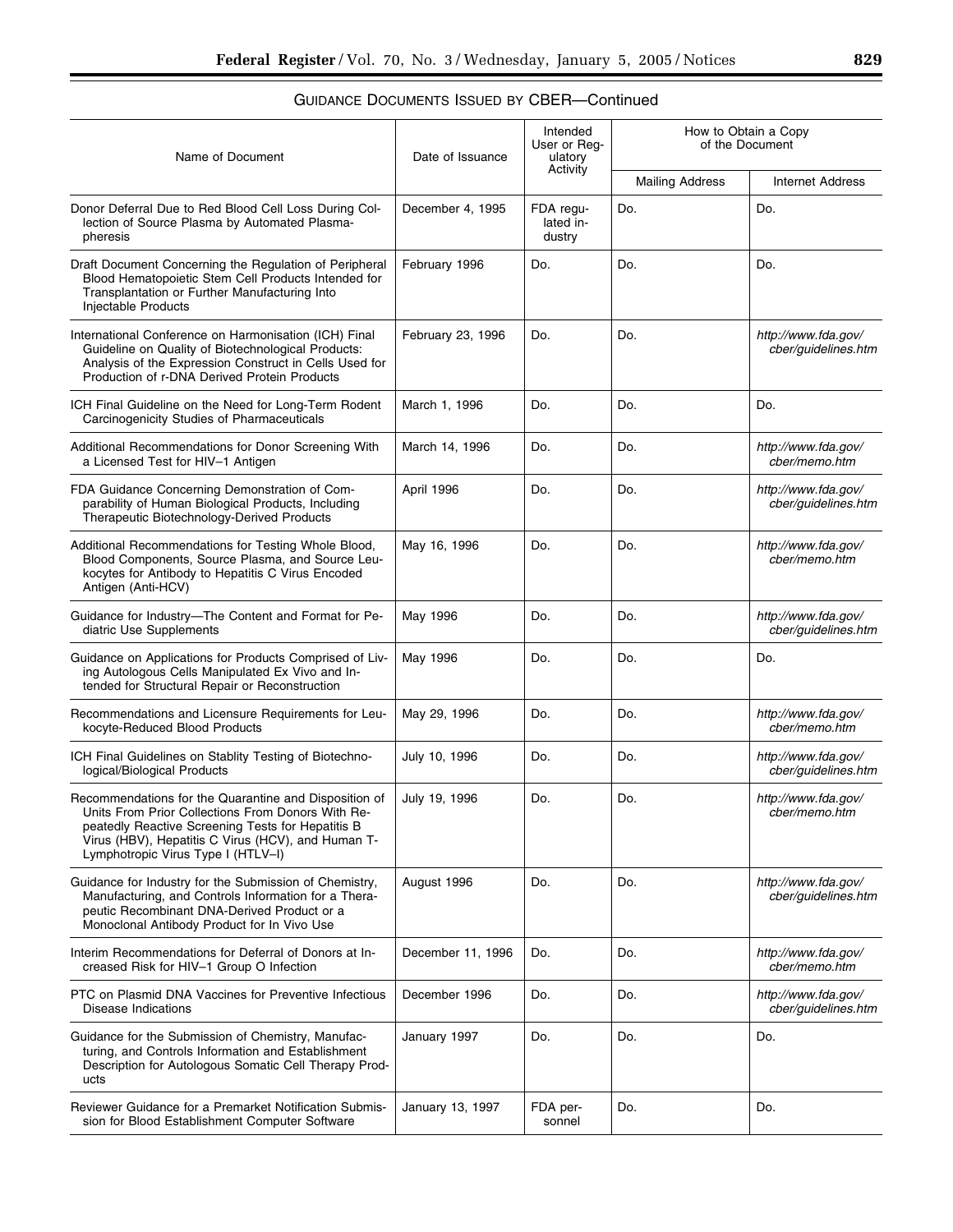Ξ

| Name of Document                                                                                                                                                                                                 | Date of Issuance  | Intended<br>User or Req-<br>ulatory<br>Activity        | How to Obtain a Copy<br>of the Document |                         |
|------------------------------------------------------------------------------------------------------------------------------------------------------------------------------------------------------------------|-------------------|--------------------------------------------------------|-----------------------------------------|-------------------------|
|                                                                                                                                                                                                                  |                   |                                                        | <b>Mailing Address</b>                  | <b>Internet Address</b> |
| PTC in the Manufacture and Testing of Monoclonal Anti-<br>body Products for Human Use                                                                                                                            | February 28, 1997 | FDA regu-<br>lated in-<br>dustry                       | Do.                                     | Do.                     |
| Proposed Approach to Regulation of Cellular and Tis-<br>sue-Based Products                                                                                                                                       | February 28, 1997 | Do.                                                    | Do.                                     | Do.                     |
| Guidance for Industry for the Evaluation of Combination<br>Vaccines for Preventable Diseases: Production, Test-<br>ing, and Clinical Studies                                                                     | April 1997        | Do.                                                    | Do.                                     | Do.                     |
| ICH Guidelines for the Photostability Testing of New<br>Drug Substances and Products                                                                                                                             | May 16, 1997      | Do.                                                    | Do.                                     | Do.                     |
| Guidance for Industry: Changes to an Approved Applica-<br>tion: Biological Products                                                                                                                              | July 1997         | Do.                                                    | Do.                                     | Do.                     |
| Guidance for Industry: Changes to an Approved Applica-<br>tion for Specified Biotechnology and Specified Syn-<br>thetic Biological Products                                                                      | <b>July 1997</b>  | Do.                                                    | Do.                                     | Do.                     |
| Guidance for Industry: Screening and Testing of Donors<br>of Human Tissue Intended for Transplantation                                                                                                           | <b>July 1997</b>  | Do.                                                    | Do.                                     | Do.                     |
| Guidance for Industry: Donor Screening for Antibodies to<br>HTLV-II                                                                                                                                              | August 1997       | Do.                                                    | Do.                                     | Do.                     |
| Guidance for Industry: Postmarketing Adverse Experi-<br>ence Reporting for Human Drug and Licensed Biologi-<br>cal Products: Clarification of What to Report                                                     | August 1997       | Do.                                                    | Do.                                     | Do.                     |
| Guidance for Industry: The Sourcing and Processing of<br>Gelatin to Reduce the Potential Risk Posed by Bovine<br>Spongiform Encephalopathy (BSE) in FDA-Regulated<br><b>Products for Human Use</b>               | September 1997    | Do.                                                    | Do.                                     | Do.                     |
| Guidance for FDA and Industry: Direct Final Rule Proce-<br>dures                                                                                                                                                 | November 21, 1997 | FDA per-<br>sonnel<br>and regu-<br>lated in-<br>dustry | Do.                                     | Do.                     |
| Draft Guidance for Industry: Promoting Medical Products<br>in a Changing Healthcare Environment; I. Medical<br>Product Promotion by Healthcare Organizations or<br>Pharmacy Benefits Management Companies (PBMs) | December 1997     | FDA regu-<br>lated in-<br>dustry                       | Do.                                     | Do.                     |
| Guidance for Industry: Industry-Supported Scientific and<br><b>Educational Activities</b>                                                                                                                        | November 1997     | Do.                                                    | Do.                                     | Do.                     |
| Guidance for Industry: Year 2000 Date Change for Com-<br>puter Systems and Software Applications Used in the<br>Manufacture of Blood Products                                                                    | January 1998      | Do.                                                    | Do.                                     | Do.                     |
| Draft Guidance for Industry: Container and Closure In-<br>tegrity Testing In Lieu of Sterility Testing as a Compo-<br>nent of the Stability Protocol for Sterile Products                                        | January 28, 1998  | Do.                                                    | Do.                                     | Do.                     |
| Draft Guidance for Industry: Manufacturing, Processing,<br>or Holding Active Pharmaceutical Ingredients                                                                                                          | March 1998        | Do.                                                    | Do.                                     | Do.                     |
| Guidance for Industry: Guidance for Human Somatic Cell<br>Therapy and Gene Therapy                                                                                                                               | March 1998        | Do.                                                    | Do.                                     | Do.                     |
| Draft Guidance for Industry: Instructions for Submitting<br>Electronic Lot Release Protocols to CBER                                                                                                             | May 1998          | Do.                                                    | Do.                                     | Do.                     |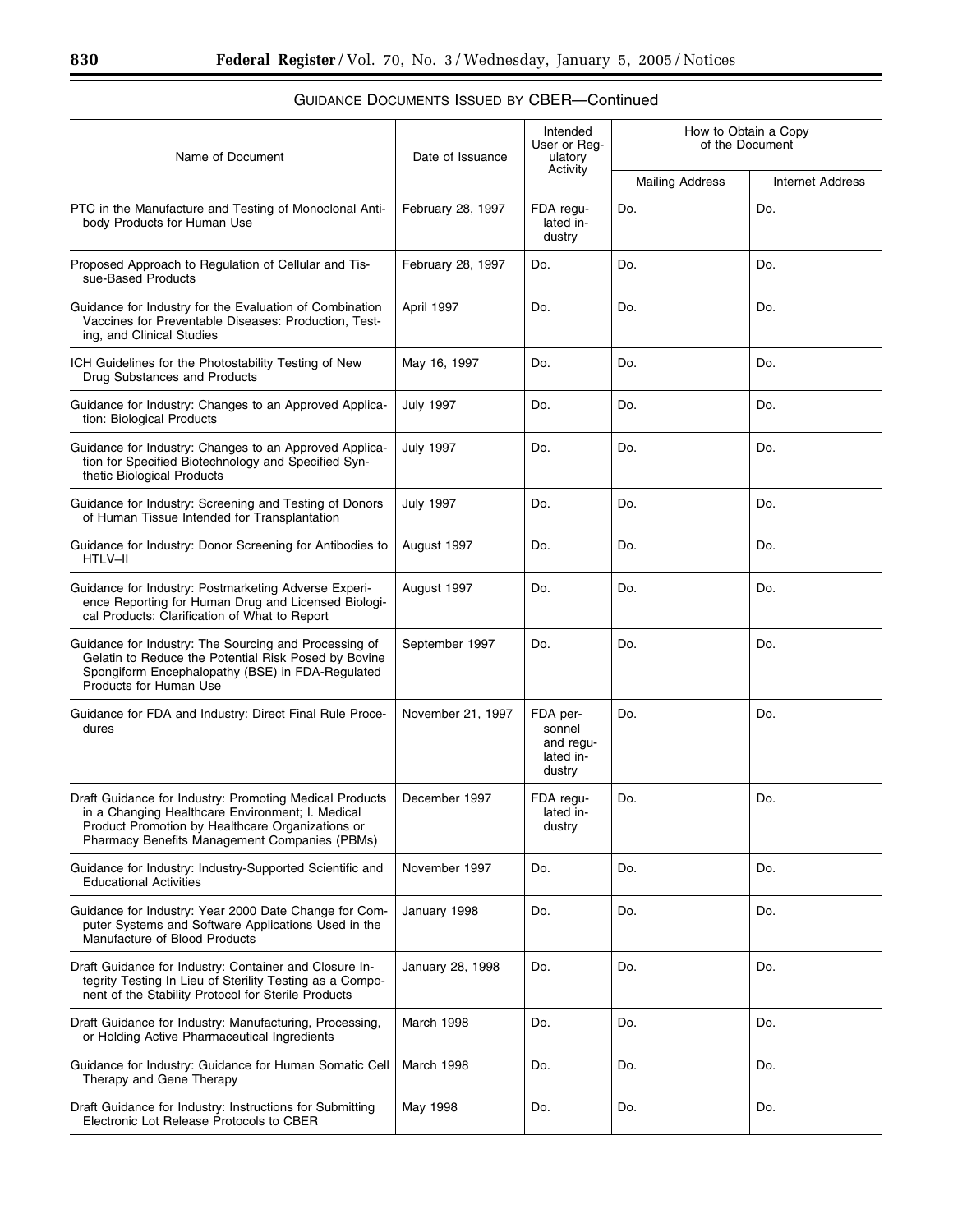| <b>GUIDANCE DOCUMENTS ISSUED BY CBER—Continued</b> |
|----------------------------------------------------|
|----------------------------------------------------|

| Name of Document                                                                                                                                                                             | Date of Issuance   | Intended<br>User or Reg-<br>ulatory | How to Obtain a Copy<br>of the Document |                         |  |
|----------------------------------------------------------------------------------------------------------------------------------------------------------------------------------------------|--------------------|-------------------------------------|-----------------------------------------|-------------------------|--|
|                                                                                                                                                                                              |                    | Activity                            | <b>Mailing Address</b>                  | <b>Internet Address</b> |  |
| Guidance for Industry: Classifying Resubmissions in Re-<br>sponse to Action Letters                                                                                                          | May 14, 1998       | Do.                                 | Do.                                     | Do.                     |  |
| Guidance for Industry: Pharmacokinetics in Patients With<br>Impaired Renal Function-Study Design, Data Anal-<br>ysis, and Impact on Dosing and Labeling                                      | May 1998           | Do.                                 | Do.                                     | Do.                     |  |
| Guidance for Industry: Standards for the Prompt Review<br>of Efficacy Supplements, Including Priority Efficacy<br>Supplements                                                                | May 15, 1998       | Do.                                 | Do.                                     | Do.                     |  |
| Guidance for Industry: Providing Clinical Evidence of Ef-<br>fectiveness for Human Drugs and Biological Products                                                                             | May 1998           | Do.                                 | Do.                                     | Do.                     |  |
| Draft Guidance for Industry: Stability Testing of Drug<br>Substances and Drug Products                                                                                                       | June 1998          | Do.                                 | Do.                                     | Do.                     |  |
| Guidance for Industry: Errors and Accidents Regarding<br>Saline Dilution of Samples Used for Viral Marker Test-<br>ing                                                                       | <b>June 1998</b>   | Do.                                 | Do.                                     | Do.                     |  |
| ICH Guidance on Ethnic Factors in the Acceptability of<br>Foreign Clinical Data                                                                                                              | June 10, 1998      | Do.                                 | Do.                                     | Do.                     |  |
| Draft Guidance for Industry: Exports and Imports Under<br>the FDA Export Reform and Enhancement Act of 1996                                                                                  | June 12, 1998      | Do.                                 | Do.                                     | Do.                     |  |
| Guidance for Industry: Implementation of Section 126 of<br>the Food and Drug Administration Modernization Act<br>of 1997-Elimination of Certain Labeling Require-<br>ments                   | <b>July 1998</b>   | Do.                                 | Do.                                     | Do.                     |  |
| Guidance for Industry: Environmental Assessment of<br>Human Drug and Biologics Applications                                                                                                  | July 1998          | Do.                                 | Do.                                     | Do.                     |  |
| Draft Guidance for Industry: Submitting Debarment Cer-<br>tification Statements                                                                                                              | September 1998     | Do.                                 | Do.                                     | Do.                     |  |
| Guidance for Industry: How to Complete the Vaccine Ad-<br>verse Event Reporting System Form (VAERS-1)                                                                                        | September 1998     | Do.                                 | Do.                                     | Do.                     |  |
| Guidance for Industry: Fast Track Drug Development<br>Programs-Designation, Development, and Application<br>Review                                                                           | <b>July 2004</b>   | Do.                                 | Do.                                     | Do.                     |  |
| ICH Guidance on Statistical Principles for Clinical Trials                                                                                                                                   | September 16, 1998 | Do.                                 | Do.                                     | Do.                     |  |
| ICH Guidance on Quality of Biotechnological/Biological<br>Products: Derivation and Characterization of Cell Sub-<br>strates Used for Production of Biotechnological/Bio-<br>logical Products | September 21, 1998 | Do.                                 | Do.                                     | Do.                     |  |
| ICH Guidance on Viral Safety Evaluation of Bio-<br>technology Products Derived From Cell Lines of<br>Human or Animal Origin                                                                  | September 24, 1998 | Do.                                 | Do.                                     | Do.                     |  |
| Draft Guidance for Industry: General Considerations for<br>Pediatric Pharmacokinetic Studies for Drugs and Bio-<br>logical Products                                                          | November 1998      | Do.                                 | Do.                                     | Do.                     |  |
| Guidance for Industry: FDA Approval of New Cancer<br>Treatment Uses for Marketed Drug and Biological<br>Products                                                                             | December 1998      | Do.                                 | Do.                                     | Do.                     |  |
| Draft Guidance for Industry: Product Name Placement,<br>Size, and Prominence in Advertising and Promotional<br>Labeling                                                                      | January 1999       | Do.                                 | Do.                                     | Do.                     |  |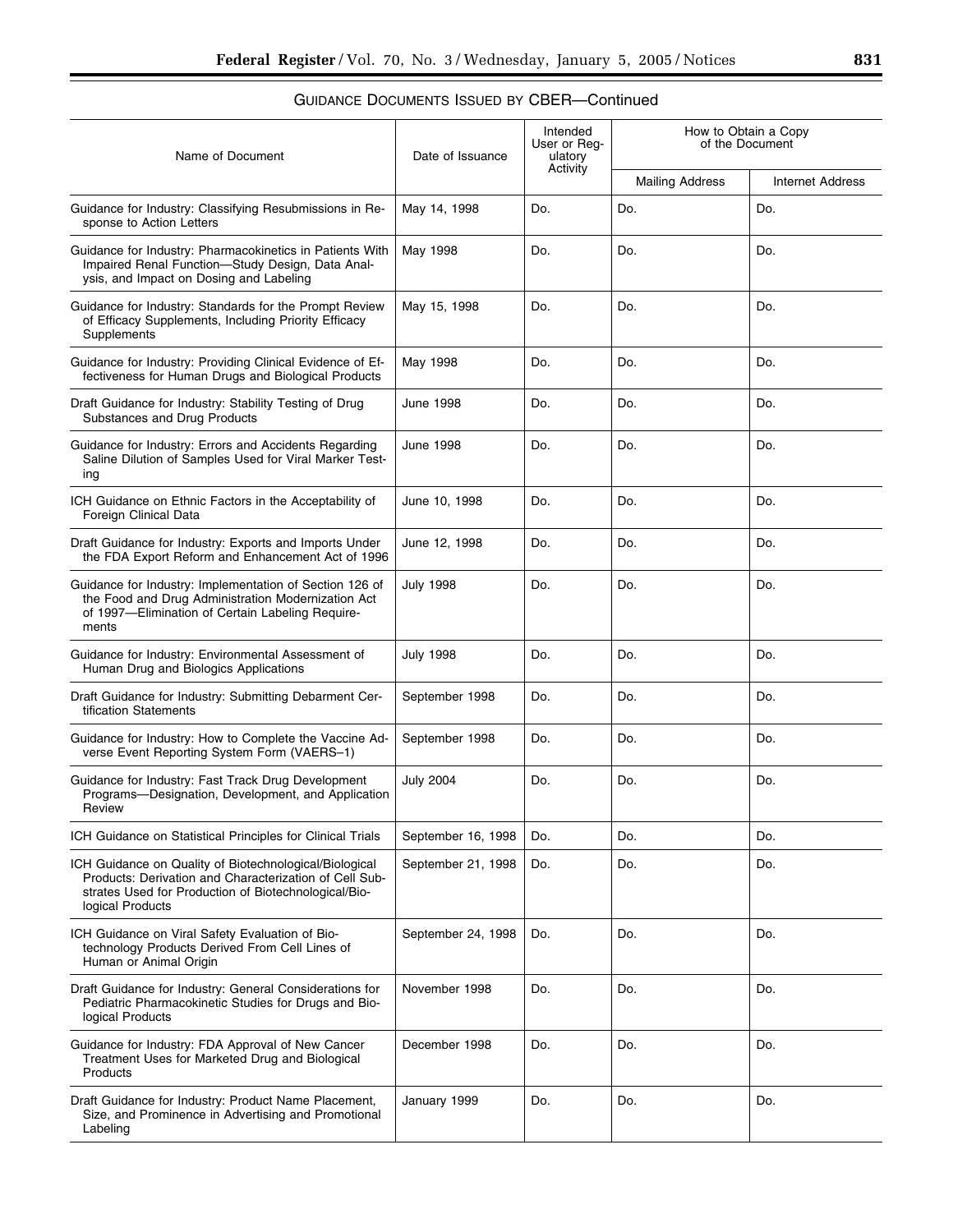$\equiv$ 

| Name of Document                                                                                                                                                                                                                                                                                                                                                                                             | Date of Issuance | Intended<br>User or Reg-<br>ulatory<br>Activity | How to Obtain a Copy<br>of the Document |                                                   |
|--------------------------------------------------------------------------------------------------------------------------------------------------------------------------------------------------------------------------------------------------------------------------------------------------------------------------------------------------------------------------------------------------------------|------------------|-------------------------------------------------|-----------------------------------------|---------------------------------------------------|
|                                                                                                                                                                                                                                                                                                                                                                                                              |                  |                                                 | <b>Mailing Address</b>                  | <b>Internet Address</b>                           |
| Guidance for Industry: Content and Format of Chemistry,<br>Manufacturing, and Controls Information and Estab-<br>lishment Description Information for a Vaccine or Re-<br>lated Product                                                                                                                                                                                                                      | January 1999     | Do.                                             | Do.                                     | Do.                                               |
| Guidance on Amended Procedures for Advisory Panel<br>Meetings                                                                                                                                                                                                                                                                                                                                                | January 26, 1999 | Do.                                             | Do.                                     | Do.                                               |
| Draft Guidance for Industry; Providing Regulatory Sub-<br>missions in Electronic Format-General Consider-<br>ations                                                                                                                                                                                                                                                                                          | October 2003     | Do.                                             | Do.                                     | http://www.fda.gov/<br>cber/esub/<br>esubguid.htm |
| Guidance for Industry: Population Pharmacokinetics                                                                                                                                                                                                                                                                                                                                                           | February 1999    | Do.                                             | Do.                                     | http://www.fda.gov/<br>cber/guidelines.htm        |
| Guidance for Industry: Clinical Development Programs<br>for Drugs, Devices, and Biological Products for the<br>Treatment of Rheumatoid Arthritis (RA)                                                                                                                                                                                                                                                        | February 1999    | Do.                                             | Do.                                     | Do.                                               |
| Guidance for Industry: For the Submission of Chemistry,<br>Manufacturing, and Controls and Establishment De-<br>scription Information for Human Plasma-Derived Bio-<br>logical Products, Animal Plasma, or Serum-Derived<br>Products                                                                                                                                                                         | February 1999    | Do.                                             | Do.                                     | Do.                                               |
| Draft Guidance for Industry: Accelerated Approval Prod-<br>ucts-Submission of Promotional Materials                                                                                                                                                                                                                                                                                                          | March 1999       | Do.                                             | Do.                                     | Do.                                               |
| Guidance for Industry: Content and Format of Chemistry,<br>Manufacturing, and Controls Information and Estab-<br>lishment Description Information for a Biological In<br>Vitro Diagnostic Product                                                                                                                                                                                                            | March 1999       | Do.                                             | Do.                                     | Do.                                               |
| Guidance for Industry: Public Health Issues Posed by<br>the Use of Nonhuman Primate Xenografts in Humans                                                                                                                                                                                                                                                                                                     | April 1999       | Do.                                             | Do.                                     | Do.                                               |
| Guidance for Industry on the Content and Format of<br>Chemistry, Manufacturing, and Controls Information<br>and Establishment Description Information for an Aller-<br>genic Extract or Allergen Patch Test                                                                                                                                                                                                  | April 1999       | Do.                                             | Do.                                     | Do.                                               |
| Guidance for Industry for the Submission of Chemistry,<br>Manufacturing, and Controls and Establishment De-<br>scription Information for Human Blood and Blood<br>Components Intended for Transfusion or for Further<br>Manufacture and for the Completion of the Form FDA<br>356h "Application to Market a New Drug, Biologic, or<br>an Antibiotic Drug for Human Use"                                      | May 1999         | Do.                                             | Do.                                     | Do.                                               |
| Draft Guidance for Industry for Platelet Testing and Eval-<br>uation of Platelet Substitute Products                                                                                                                                                                                                                                                                                                         | May 1999         | Do.                                             | Do.                                     | Do.                                               |
| Guidance for Industry: Efficacy Studies to Support Mar-<br>keting of Fibrin Sealant Products Manufactured for<br><b>Commercial Use</b>                                                                                                                                                                                                                                                                       | May 1999         | Do.                                             | Do.                                     | Do.                                               |
| Draft Reviewer Guidance: Evaluation of Human Preg-<br>nancy Outcome Data                                                                                                                                                                                                                                                                                                                                     | June 1999        | FDA per-<br>sonnel                              | Do.                                     | Do.                                               |
| Draft Guidance for Industry: Current Good Manufacturing<br>Practice for Blood and Blood Components: (1) Quar-<br>antine and Disposition of Prior Collections From Do-<br>nors With Repeatedly Reactive Screening Tests for<br>Hepatitis C Virus (HCV); (2) Supplemental Testing,<br>and the Notification of Consignees and Transfusion<br>Recipients of Donor Test Results for Antibody to HCV<br>(Anti-HCV) | June 1999        | FDA regu-<br>lated in-<br>dustry                | Do.                                     | Do.                                               |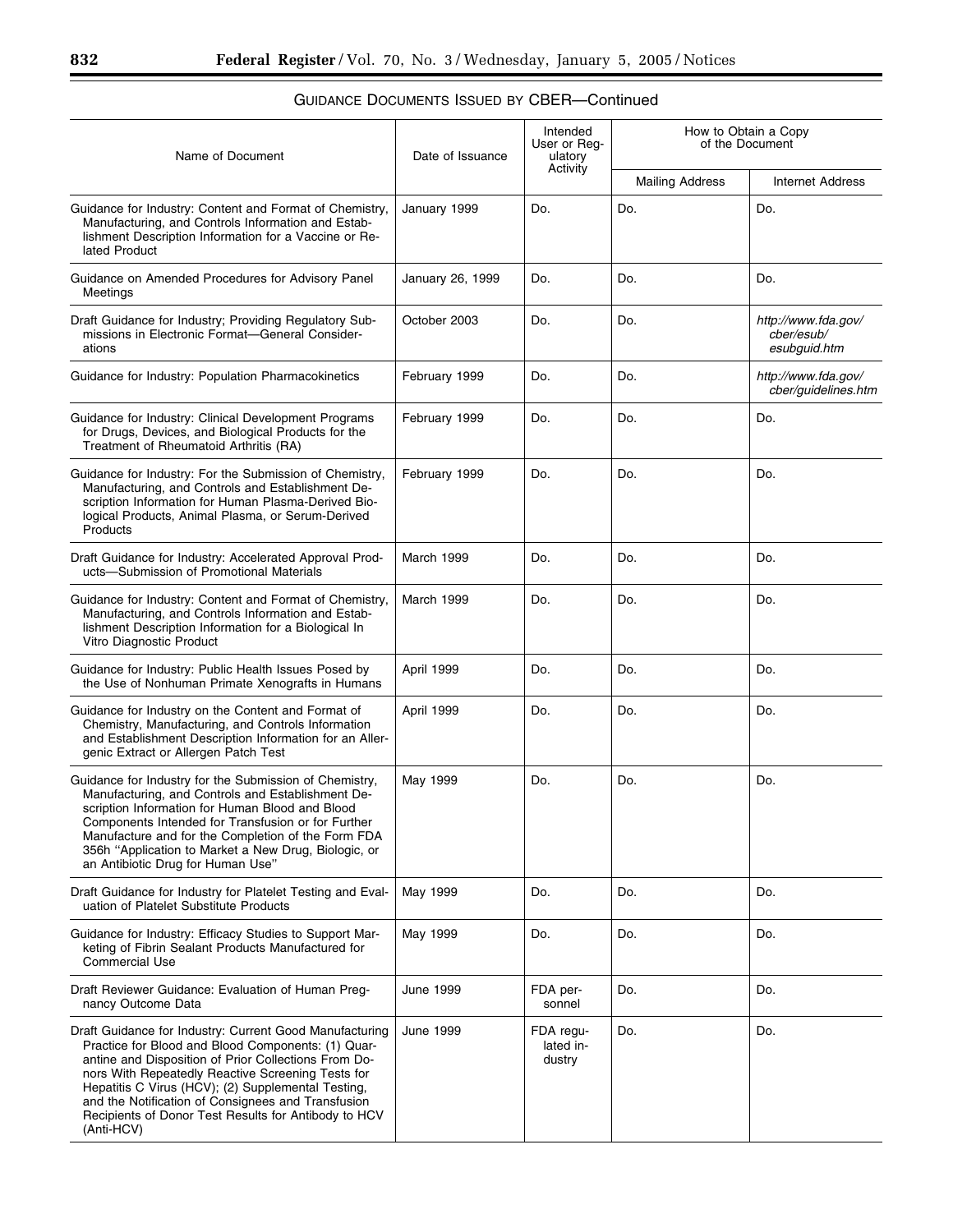| Name of Document                                                                                                                                                                                                                                                                                 | Date of Issuance | Intended<br>User or Reg-<br>ulatory | How to Obtain a Copy<br>of the Document |                         |
|--------------------------------------------------------------------------------------------------------------------------------------------------------------------------------------------------------------------------------------------------------------------------------------------------|------------------|-------------------------------------|-----------------------------------------|-------------------------|
|                                                                                                                                                                                                                                                                                                  |                  | Activity                            | <b>Mailing Address</b>                  | <b>Internet Address</b> |
| ICH Guidance on the Duration of Chronic Toxicity Test-<br>ing in Animals (Rodent and Nonrodent Toxicity Test-<br>ing)                                                                                                                                                                            | June 25, 1999    | Do.                                 | Do.                                     | Do.                     |
| Draft Guidance for Industry: Clinical Development Pro-<br>grams for Drugs, Devices, and Biological Products In-<br>tended for the Treatment of Osteoarthritis (OA)                                                                                                                               | <b>July 1999</b> | Do.                                 | Do.                                     | Do.                     |
| Draft Guidance for Industry: Interpreting Sameness of<br>Monoclonal Antibody Products Under the Orphan Drug<br>Regulations                                                                                                                                                                       | <b>July 1999</b> | Do.                                 | Do.                                     | Do.                     |
| Draft Guidance for Industry: Cooperative Manufacturing<br>Arrangements for Licensed Biologics                                                                                                                                                                                                    | August 1999      | Do.                                 | Do.                                     | Do.                     |
| Guidance for Industry: Consumer-Directed Broadcast<br>Advertisements                                                                                                                                                                                                                             | August 1999      | Do.                                 | Do.                                     | Do.                     |
| Guidance for Industry: Possible Dioxin/PCB Contamina-<br>tion of Drug and Biological Products                                                                                                                                                                                                    | August 1999      | Do.                                 | Do.                                     | Do.                     |
| Guidance for Industry: Submission of Abbreviated Re-<br>ports and Synopses in Support of Marketing Applica-<br>tions                                                                                                                                                                             | August 1999      | Do.                                 | Do.                                     | Do.                     |
| ICH Guidance on Specifications: Test Procedures and<br>Acceptance Criteria for Biotechnological/Biological<br>Products                                                                                                                                                                           | August 18, 1999  | Do.                                 | Do.                                     | Do.                     |
| Guidance for Industry: Qualifying for Pediatric Exclusivity<br>Under Section 505A of the Federal Food, Drug, and<br>Cosmetic Act                                                                                                                                                                 | September 1999   | Do.                                 | Do.                                     | Do.                     |
| Guidance for Industry: Providing Regulatory Submissions<br>to CBER in Electronic Format-Biologics Marketing<br>Applications (Biologics License Application (BLA),<br>Product License Application (PLA)/Establishment Li-<br>cense Application (ELA), and New Drug Application<br>(NDA)); revised | November 1999    | Do.                                 | Do.                                     | Do.                     |
| Guidance for Industry: In Vivo Drug Metabolism/Drug<br>Interaction Studies-Study Design, Data Analysis, and<br>Recommendations for Dosing and Labeling                                                                                                                                           | November 1999    | Do.                                 | Do.                                     | Do.                     |
| ICH of Technical Requirements for Registration of Phar-<br>maceuticals for Human Use; M4: Common Technical<br>Document                                                                                                                                                                           | November 8, 1999 | Do.                                 | Do.                                     | Do.                     |
| Guidance for Industry: In the Manufacture and Clinical<br>Evaluation of In Vitro Tests to Detect Nucleic Acid Se-<br>quences of Human Immunodeficiency Viruses Types 1<br>and 2                                                                                                                  | December 1999    | Do.                                 | Do.                                     | Do.                     |
| Guidance for Reviewers: Potency Limits for Standard-<br>ized Dust Mite and Grass Allergen Vaccines: A Re-<br>vised Protocol                                                                                                                                                                      | November 2000    | FDA per-<br>sonnel                  | Do.                                     | Do.                     |
| Guidance for Industry: Formal Meetings With Sponsors<br>and Applicants for PDUFA Products                                                                                                                                                                                                        | February 2000    | FDA regu-<br>lated in-<br>dustry    | Do.                                     | Do.                     |
| Guidance for Industry: Formal Dispute Resolution: Ap-<br>peals Above the Division Level                                                                                                                                                                                                          | February 2000    | Do.                                 | Do.                                     | Do.                     |
| Guidance for Industry: Gamma Irradiation of Blood and<br>Blood Components: A Pilot Program for Licensing                                                                                                                                                                                         | February 2000    | Do.                                 | Do.                                     | Do.                     |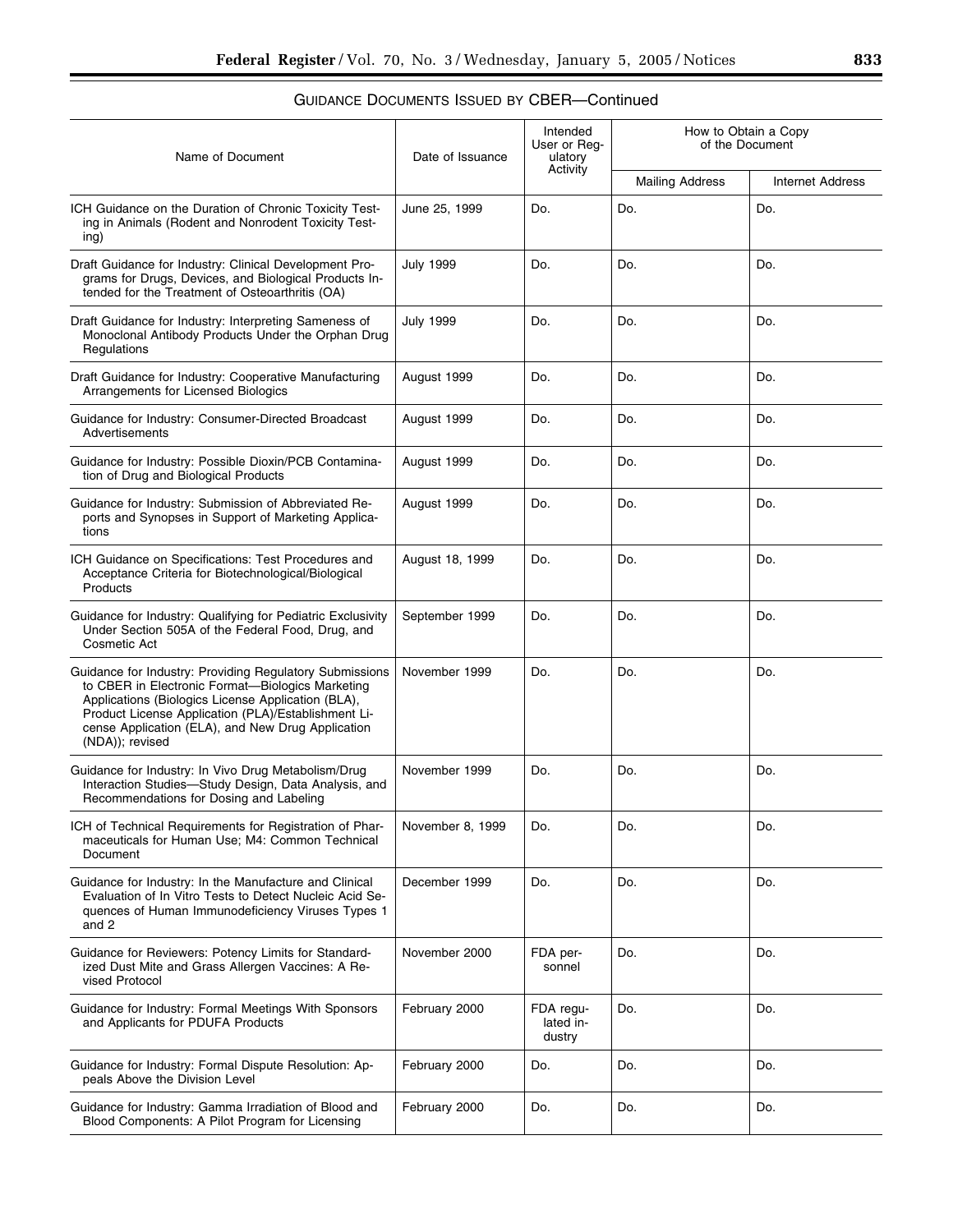۰

| Name of Document                                                                                                                                                                                                                          | Date of Issuance  | Intended<br>User or Reg-<br>ulatory<br>Activity | How to Obtain a Copy<br>of the Document |                         |
|-------------------------------------------------------------------------------------------------------------------------------------------------------------------------------------------------------------------------------------------|-------------------|-------------------------------------------------|-----------------------------------------|-------------------------|
|                                                                                                                                                                                                                                           |                   |                                                 | <b>Mailing Address</b>                  | <b>Internet Address</b> |
| Draft Guidance for Industry: Content and Format of the<br>Adverse Reactions Section of Labeling for Human<br>Prescription Drugs and Biologics                                                                                             | May 2000          | Do.                                             | Do.                                     | Do.                     |
| Guidance for Industry: Recognition and Use of a Stand-<br>ard for the Uniform Labeling of Blood and Blood Com-<br>ponents                                                                                                                 | June 2000         | Do.                                             | Do.                                     | Do.                     |
| Draft Guidance for Industry: Recommendations for<br>Donor Questioning Regarding Possible Exposure to<br>Malaria                                                                                                                           | <b>June 2000</b>  | Do.                                             | Do.                                     | Do.                     |
| Draft Guidance for Industry: Pediatric Oncology Studies<br>in Response to a Written Request                                                                                                                                               | June 2000         | Do.                                             | Do.                                     | Do.                     |
| Guidance for Industry: Availability of Licensed Donor<br>Screening Tests Labeled for Use With Cadaveric<br><b>Blood Specimens</b>                                                                                                         | June 2000         | Do.                                             | Do.                                     | Do.                     |
| Draft Guidance for Industry: Chronic Cutaneous Ulcer<br>and Burn Wounds-Developing Products for Treat-<br>ment                                                                                                                            | June 2000         | Do.                                             | Do.                                     | Do.                     |
| Draft Guidance for Industry: Analytical Procedures and<br>Methods Validation-Chemistry, Manufacturing, and<br><b>Controls Documentation</b>                                                                                               | August 2000       | Do.                                             | Do.                                     | Do.                     |
| Draft Guidance for Industry: Considerations for Repro-<br>ductive Toxicity Studies for Preventive Vaccines for In-<br>fectious Disease Indications                                                                                        | August 2000       | Do.                                             | Do.                                     | Do.                     |
| Guidance for Industry: Q & A Content and Format of<br>INDs for Phase 1 Studies of Drugs, Including Well-<br>Characterized, Therapeutic, Biotechnology-Derived<br>Products                                                                 | October 2000      | Do.                                             | Do.                                     | Do.                     |
| Guidance for Industry: Supplemental Guidance on Test-<br>ing for Replication Competent Retrovirus in Retroviral<br>Vector Based Gene Therapy Products and During Fol-<br>lowup of Patients in Clinical Trials Using Retroviral<br>Vectors | October 2000      | Do.                                             | Do.                                     | Do.                     |
| Guidance for Industry: Submitting and Reviewing Com-<br>plete Responses to Clinical Holds                                                                                                                                                 | October 2000      | Do.                                             | Do.                                     | Do.                     |
| Guidance for Industry: Testing Limits in Stability Proto-<br>cols for Standardized Grass Pollen Extracts                                                                                                                                  | November 2000     | Do.                                             | Do.                                     | Do.                     |
| Guidance for Industry: Use of Sterile Connecting De-<br>vices in Blood Bank Practices                                                                                                                                                     | November 2000     | Do.                                             | Do.                                     | Do.                     |
| Draft Guidance for Industry: Recommendations for Com-<br>plying With the Pediatric Rule (21 CFR 314.55(a) and<br>601.27(a)                                                                                                                | November 2000     | Do.                                             | Do.                                     | Do.                     |
| ICH Guidance for Industry: E11 Clinical Investigation of<br>Medicinal Products in the Pediatric Population                                                                                                                                | December 2000     | Do.                                             | Do.                                     | Do.                     |
| Guidance for Industry: Submitting Separate Marketing<br>Applications and Clinical Data for Purposes of Assess-<br>ing User Fees                                                                                                           | December 2000     | Do.                                             | Do.                                     | Do.                     |
| ICH Guidance on Q6A Specifications: Test Procedures<br>and Acceptance Criteria for New Drug Substances<br>and New Drug Products: Chemical Substances                                                                                      | December 29, 2000 | Do.                                             | Do.                                     | Do.                     |
| PHS Guideline on Infectious Disease Issues in<br>Xenotransplantation                                                                                                                                                                      | January 19, 2001  | Do.                                             | Do.                                     | Do.                     |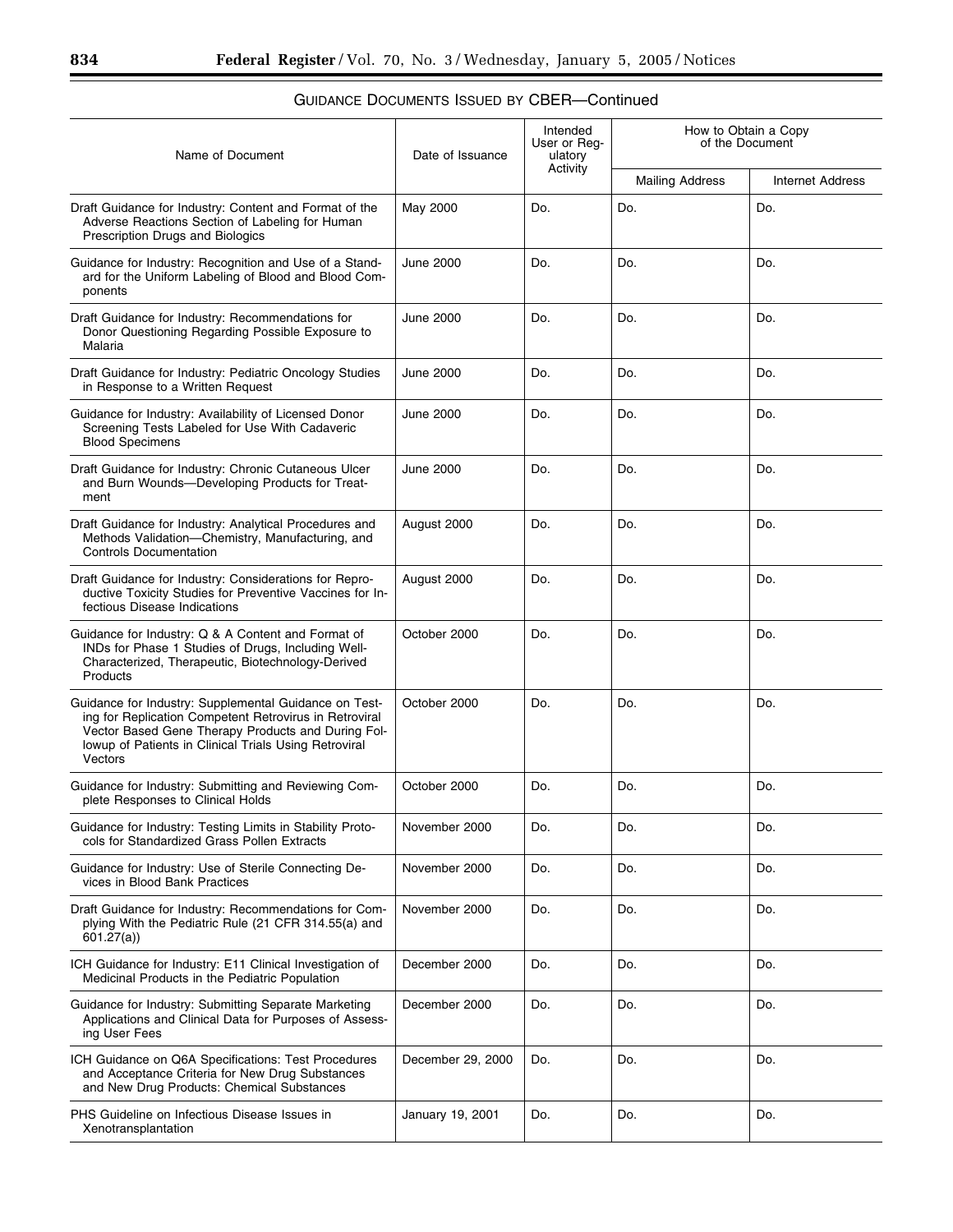| Name of Document                                                                                                                                                                                                                                                                      | Date of Issuance | Intended<br>User or Reg-<br>ulatory | How to Obtain a Copy<br>of the Document |                         |
|---------------------------------------------------------------------------------------------------------------------------------------------------------------------------------------------------------------------------------------------------------------------------------------|------------------|-------------------------------------|-----------------------------------------|-------------------------|
|                                                                                                                                                                                                                                                                                       |                  | Activity                            | <b>Mailing Address</b>                  | <b>Internet Address</b> |
| Draft Guidance for Industry: Pre-Storage Leukocyte Re-<br>duction of Whole Blood and Blood Components In-<br>tended for Transfusion                                                                                                                                                   | January 2001     | Do.                                 | Do.                                     | Do.                     |
| Guidance for Industry: Recommendations for Collecting<br>Red Blood Cells by Automated Apheresis Methods                                                                                                                                                                               | January 2001     | Do.                                 | Do.                                     | Do.                     |
| Draft Guidance for Industry: Providing Regulatory Sub-<br>missions in Electronic Format-Prescription Drug Ad-<br>vertising and Promotional Labeling                                                                                                                                   | January 2001     | Do.                                 | Do.                                     | Do.                     |
| Guidance for Industry: Recommendations for Collecting<br>Red Blood Cells by Automated Apheresis Methods-<br><b>Technical Correction</b>                                                                                                                                               | February 2001    | Do.                                 | Do.                                     | Do.                     |
| Draft Guidance for Industry: Disclosing Information Pro-<br>vided to Advisory Committees in Connection With<br>Open Advisory Committee Meetings Related to the<br>Testing or Approval of Biologic Products and Con-<br>vened by the Center for Biologics Evaluation and Re-<br>search | February 2001    | Do.                                 | Do.                                     | Do.                     |
| Draft Guidance for Industry: Postmarketing Safety Re-<br>porting for Human Drug and Biological Products In-<br>cluding Vaccines                                                                                                                                                       | March 2001       | Do.                                 | Do.                                     | Do.                     |
| Guidance for Industry: Acceptance of Foreign Clinical<br><b>Studies</b>                                                                                                                                                                                                               | March 2001       | Do.                                 | Do.                                     | Do.                     |
| Guidance for Industry: Financial Disclosure by Clinical<br>Investigators                                                                                                                                                                                                              | March 2001       | Do.                                 | Do.                                     | Do.                     |
| Guidance for Industry: Monoclonal Antibodies Used as<br>Reagents in Drug Manufacturing                                                                                                                                                                                                | March 2001       | Do.                                 | Do.                                     | Do.                     |
| Draft Guidance for Industry: Reports on the Status of<br>Postmarketing Studies-Implementation of Section<br>130 of the Food and Drug Administration Moderniza-<br>tion Act of 1997                                                                                                    | April 2001       | Do.                                 | Do.                                     | Do.                     |
| Draft Guidance for Industry: Providing Regulatory Sub-<br>missions in Electronic Format-Postmarketing Expe-<br>dited Safety Reports                                                                                                                                                   | May 2001         | Do.                                 | Do.                                     | Do.                     |
| Guidance for Industry: E10 Choice of Control Group and<br><b>Related Issues in Clinical Trials</b>                                                                                                                                                                                    | May 2001         | Do.                                 | Do.                                     | Do.                     |
| Draft Guidance for Industry: IND Meetings for Human<br>Drugs and Biologics; Chemistry, Manufacturing, and<br>Controls Information                                                                                                                                                     | May 2001         | Do.                                 | Do.                                     | Do.                     |
| Draft Guidance for Industry: Clinical Studies Section of<br>Labeling for Prescription Drugs and Biologics-Con-<br>tent and Format                                                                                                                                                     | <b>July 2001</b> | Do.                                 | Do.                                     | Do.                     |
| Guidance for Industry: CBER Pilot Licensing Program for<br>Immunization of Source Plasma Donors Using Immu-<br>nogen Red Blood Cells Obtained From an Outside<br>Supplier                                                                                                             | <b>July 2001</b> | Do.                                 | Do.                                     | Do.                     |
| Guidance for Industry: Revised Recommendations Re-<br>garding Invalidation of Test Results of Licensed and<br>510(k) Cleared Bloodborne Pathogen Assays Used to<br><b>Test Donors</b>                                                                                                 | <b>July 2001</b> | Do.                                 | Do.                                     | Do.                     |
| ICH Guidance for Industry: S7A Safety Pharmacology<br>Studies for Human Pharmaceuticals                                                                                                                                                                                               | <b>July 2001</b> | Do.                                 | Do.                                     | Do.                     |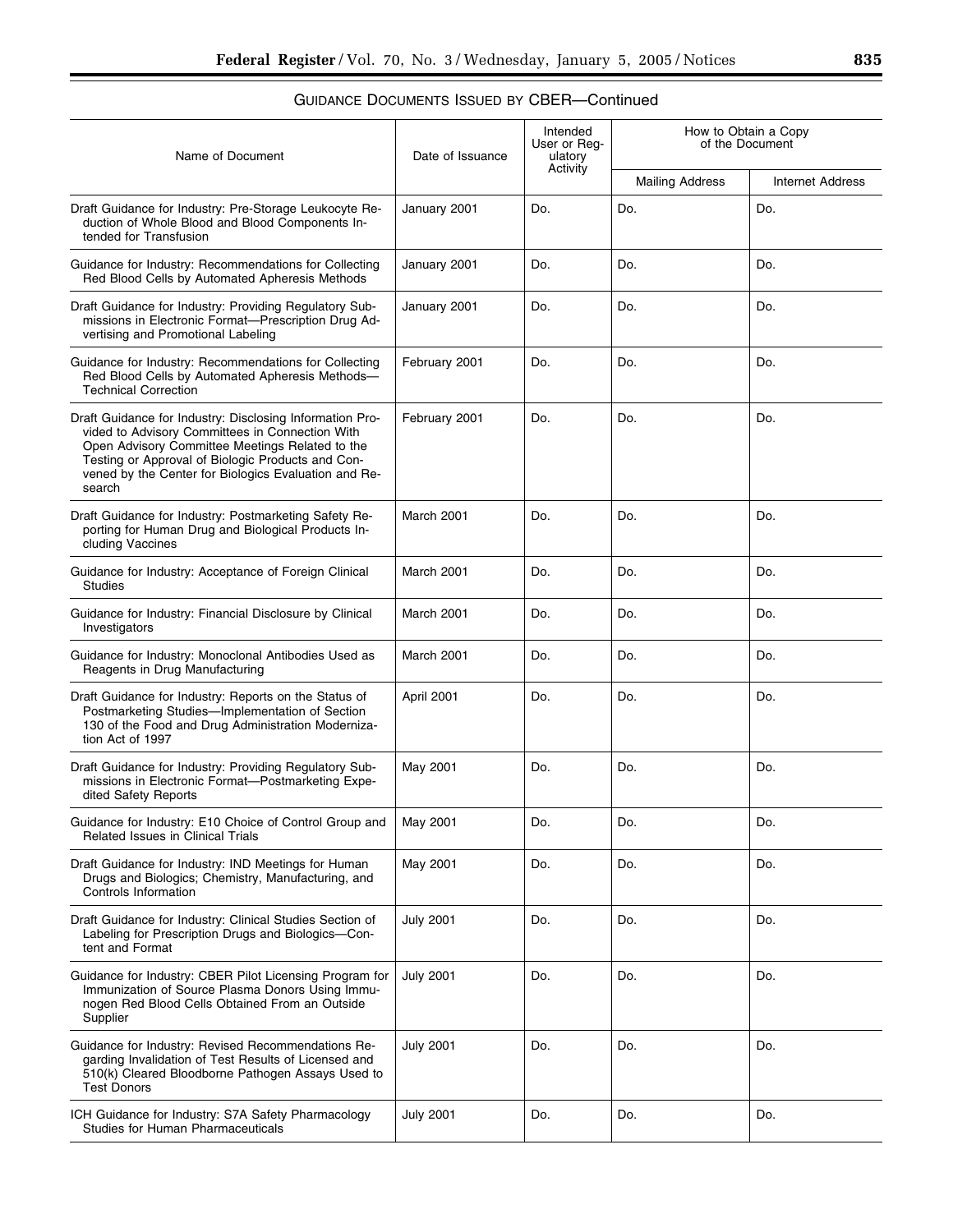| Name of Document                                                                                                                                                                | Date of Issuance | Intended<br>User or Req-<br>ulatory | How to Obtain a Copy<br>of the Document |                         |  |
|---------------------------------------------------------------------------------------------------------------------------------------------------------------------------------|------------------|-------------------------------------|-----------------------------------------|-------------------------|--|
|                                                                                                                                                                                 |                  | Activity                            | <b>Mailing Address</b>                  | <b>Internet Address</b> |  |
| Guidance for FDA Reviewers: Premarket Notification<br>Submissions for Empty Containers for the Collection<br>and Processing of Blood and Blood Components                       | <b>July 2001</b> | Do.                                 | Do.                                     | Do.                     |  |
| Guidance for FDA Reviewers: Premarket Notification<br>Submissions for Transfer Sets (Excluding Sterile Con-<br>necting Devices)                                                 | <b>July 2001</b> | Do.                                 | Do.                                     | Do.                     |  |
| Guidance for FDA Reviewers: Premarket Notification<br>Submissions for Blood and Plasma Warmers                                                                                  | <b>July 2001</b> | Do.                                 | Do.                                     | Do.                     |  |
| Guidance for Industry: Changes to an Approved Applica-<br>tion: Biological Products: Human Blood and Blood<br>Components Intended for Transfusion or for Further<br>Manufacture | <b>July 2001</b> | Do.                                 | Do.                                     | Do.                     |  |
| Draft Guidance for FDA Reviewers: Premarket Notifica-<br>tion Submissions for Automated Testing Instruments<br>Used in Blood Establishments                                     | August 2001      | Do.                                 | Do.                                     | Do.                     |  |
| Draft Guidance for Industry: Biological Product Deviation<br>Reporting for Licensed Manufacturers of Biological<br>Products Other Than Blood and Blood Components               | August 2001      | Do.                                 | Do.                                     | Do.                     |  |
| Draft Guidance for Industry: Biological Product Deviation<br>Reporting for Blood and Plasma Establishments                                                                      | August 2001      | Do.                                 | Do.                                     | Do.                     |  |
| Guidance for Industry: Variances for Blood Collection<br>From Individuals With Hereditary Hemochromatosis                                                                       | August 2001      | Do.                                 | Do.                                     | Do.                     |  |
| Draft Guidance for Industry: Submitting Type V Drug<br>Master Files to the CBER                                                                                                 | August 2001      | Do.                                 | Do.                                     | Do.                     |  |
| Draft Guidance for Industry: Premarket Notifications<br>(510(k)s) for In Vitro HIV Drug Resistance Genotype<br>Assays: Special Controls                                         | August 2001      | Do.                                 | Do.                                     | Do.                     |  |
| Draft Guidance for Industry: Submitting Marketing Appli-<br>cations According to the ICH-CTD Format-General<br>Considerations                                                   | August 2001      | Do.                                 | Do.                                     | Do.                     |  |
| ICH Guidance: Q7A Good Manufacturing Practice Guide<br>for Active Pharmaceutical Ingredients                                                                                    | August 2001      | Do.                                 | Do.                                     | Do.                     |  |
| ICH Guidance on M4 Common Technical Document                                                                                                                                    | August 2001      | Do.                                 | Do.                                     | Do.                     |  |
| Guidance for Industry: Cancer Drug and Biological Prod-<br>ucts-Clinical Data in Marketing Applications                                                                         | October 2001     | Do.                                 | Do.                                     | Do.                     |  |
| Guidance for Industry: Content and Format of Geriatric<br>Labeling                                                                                                              | October 2001     | Do.                                 | Do.                                     | Do.                     |  |
| Guidance for Industry: Recommendations for Assess-<br>ment of Donor Suitability and Blood and Blood Product<br>Safety in Cases of Possible Exposure to Anthrax                  | October 2001     | Do.                                 | Do.                                     | Do.                     |  |
| Draft Guidance for Clinical Trial Sponsors on the Estab-<br>lishment and Operation of Clinical Trial Data Moni-<br>toring Committees                                            | November 2001    | Do.                                 | Do.                                     | Do.                     |  |
| Guidance for Industry: Information Request and Dis-<br>cipline Review Letters Under the Prescription Drug<br>User Fee Act                                                       | November 2001    | Do.                                 | Do.                                     | Do.                     |  |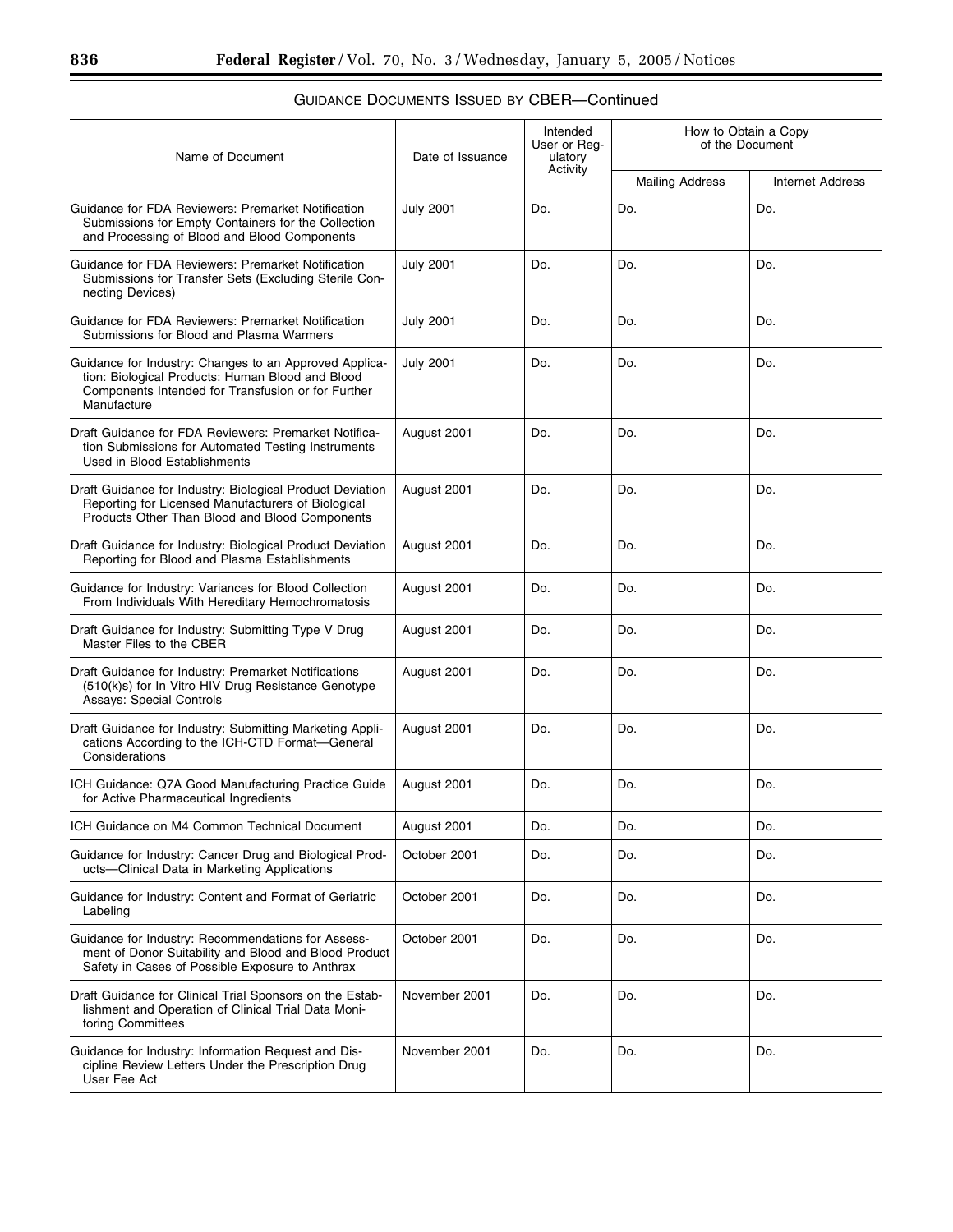| Name of Document                                                                                                                                                                                                                                                     | Date of Issuance  | Intended<br>User or Reg-<br>ulatory | How to Obtain a Copy<br>of the Document |                                                           |  |
|----------------------------------------------------------------------------------------------------------------------------------------------------------------------------------------------------------------------------------------------------------------------|-------------------|-------------------------------------|-----------------------------------------|-----------------------------------------------------------|--|
|                                                                                                                                                                                                                                                                      |                   | Activity                            | <b>Mailing Address</b>                  | <b>Internet Address</b>                                   |  |
| Guidance for Industry: Revised Preventive Measures to<br>Reduce the Possible Risk of Transmission of<br>Creutzfeldt-Jakob Disease (CJD) and Variant<br>Creutzfeldt-Jakob Disease (vCJD) by Blood and Blood<br>Products                                               | January 2002      | Do.                                 | Do.                                     | Do.                                                       |  |
| Guidance for Industry: General Principles of Software<br>Validation; Final Guidance for Industry and FDA Staff                                                                                                                                                       | January 2002      | Do.                                 | Do.                                     | Do.                                                       |  |
| Draft Guidance for Industry: Precautionary Measures to<br>Reduce the Possible Risk of Transmission of<br>Zoonoses by Blood and Blood Products From<br>Xenotransplantation Product Recipients and Their Inti-<br>mate Contacts                                        | February 2002     | Do.                                 | Do.                                     | Do.                                                       |  |
| Guidance for Industry: Validation of Procedures for Proc-<br>essing of Human Tissues Intended for Transplantation                                                                                                                                                    | <b>March 2002</b> | Do.                                 | Do.                                     | Do.                                                       |  |
| Guidance for Industry; Information Program on Clinical<br>Trials for Serious or Life-Threatening Diseases and<br>Conditions                                                                                                                                          | March 2002        | Do.                                 | Do.                                     | http://www.fda.gov/<br>cber/gdlns/<br>clintrial031802.pdf |  |
| Guidance for Industry: Providing Regulatory Submissions<br>to CBER in Electronic Format-Investigational New<br>Drug Applications (INDs)                                                                                                                              | March 2002        | Do.                                 | Do.                                     | http://www.fda.gov/<br>cber/guidelines.htm                |  |
| Guidance for Industry: E2BM Data Elements for Trans-<br>mission of Individual Case Safety Reports                                                                                                                                                                    | April 2002        | Do.                                 | Do.                                     | Do.                                                       |  |
| Draft Guidance for Industry: A Modified Lot-Release<br>Specification for Hepatitis B Surface Antigen (HBsAg)<br>Assays Used to Test Blood, Blood Components, and<br>Source Plasma Donations                                                                          | April 2002        | Do.                                 | Do.                                     | Do.                                                       |  |
| Guidance for Industry: Container Closure Systems for<br>Packaging Human Drugs and Biologics; Chemistry,<br>Manufacturing, and Controls Documentation                                                                                                                 | May 1999          | Do.                                 | Do.                                     | Do.                                                       |  |
| Guidance for Industry: Container Closure Systems for<br>Packaging Human Drugs and Biologics; Questions<br>and Answers                                                                                                                                                | May 2002          | Do.                                 | Do.                                     | Do.                                                       |  |
| Draft Guidelines for Ensuring the Quality of Information<br>Disseminated to the Public (HHS Guideline)                                                                                                                                                               | May 2002          | Do.                                 | Do.                                     | Do.                                                       |  |
| Guidance for Industry: Special Protocol Assessment                                                                                                                                                                                                                   | May 2002          | Do.                                 | Do.                                     | Do.                                                       |  |
| Draft Guidance for Industry: Preventive Measures to Re-<br>duce the Possible Risk of Transmission of Creutzfeldt-<br>Jakob Disease (CJD) and Variant Creutzfeldt-Jakob<br>Disease (vCJD) by Human Cells, Tissues, and Cellular<br>and Tissue-Based Products (HCT/Ps) | June 2002         | Do.                                 | Do.                                     | Do.                                                       |  |
| Draft Guidance for Industry: 21 CFR Part 11; Electronic<br>Records; Electronic Signatures, Electronic Copies of<br><b>Electronic Records</b>                                                                                                                         | August 2002       | Do.                                 | Do.                                     | Do.                                                       |  |
| Guidance for Industry: Establishing Pregnancy Exposure<br>Registries                                                                                                                                                                                                 | August 2002       | Do.                                 | Do.                                     | Do.                                                       |  |
| Draft Guidance for Industry: Drugs, Biologics, and Med-<br>ical Devices Derived From Bioengineered Plants for<br>Use in Humans and Animals                                                                                                                           | September 2002    | Do.                                 | Do.                                     | Do.                                                       |  |
| Draft Guidance for Industry: Nonclinical Studies for De-<br>velopment of Pharmaceutical Excipients                                                                                                                                                                   | September 2002    | Do.                                 | Do.                                     | Do.                                                       |  |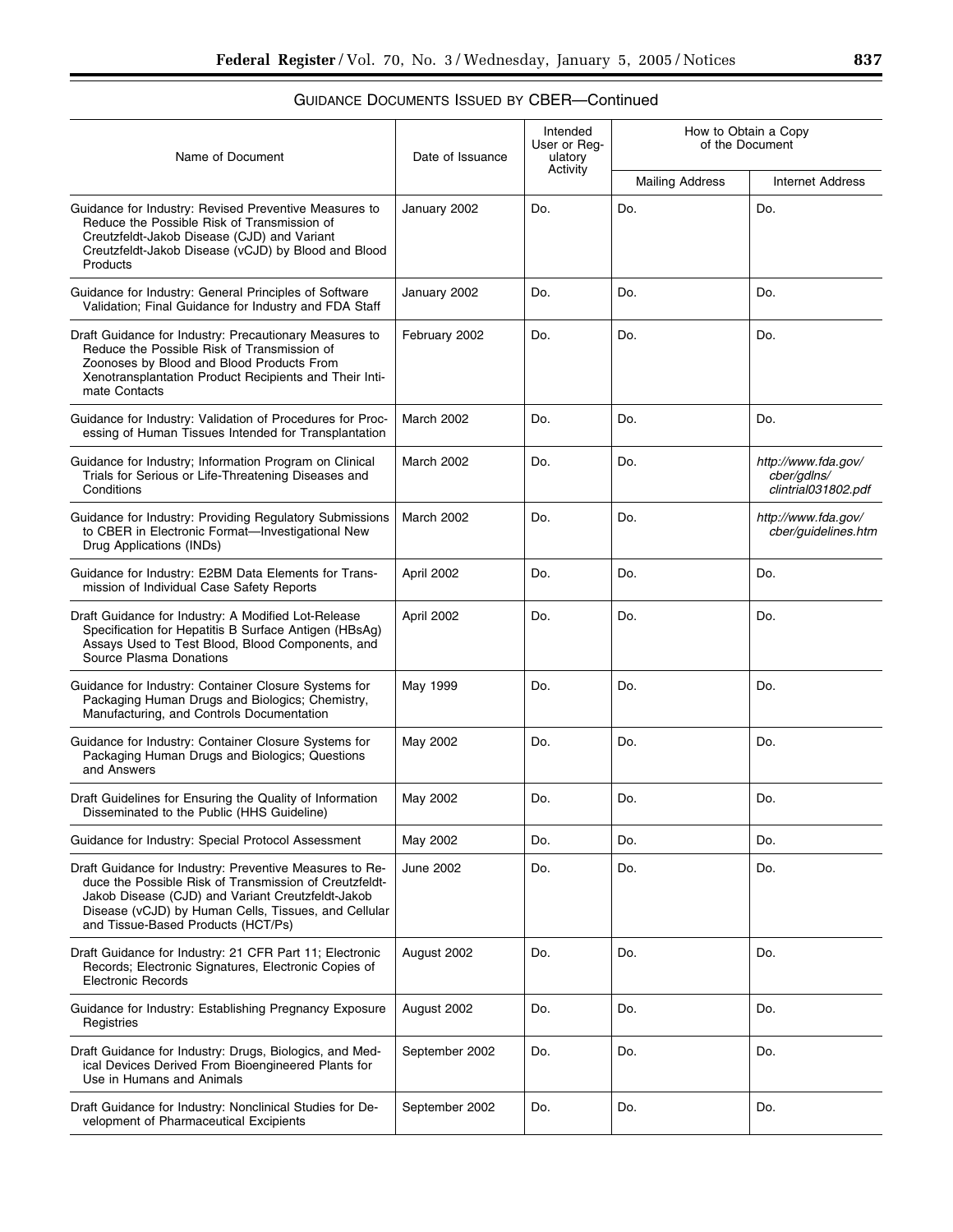| Name of Document                                                                                                                                                                                                                                     | Date of Issuance  | Intended<br>User or Reg-<br>ulatory | How to Obtain a Copy<br>of the Document |                                                      |  |
|------------------------------------------------------------------------------------------------------------------------------------------------------------------------------------------------------------------------------------------------------|-------------------|-------------------------------------|-----------------------------------------|------------------------------------------------------|--|
|                                                                                                                                                                                                                                                      |                   | Activity                            | <b>Mailing Address</b>                  | <b>Internet Address</b>                              |  |
| The Least Burdensome Provisions of the FDA Mod-<br>ernization Act of 1997: Concept and Principles; Final<br>Guidance for FDA and Industry                                                                                                            | October 2002      | Do.                                 | Do.                                     | Do.                                                  |  |
| Guidance for Industry and FDA Staff; Class II Special<br>Controls Guidance Document: Human Dura Mater                                                                                                                                                | December 18, 2003 | Do.                                 | Do.                                     | http://www.fda.gov/<br>cber/gdlns/<br>humduramat.pdf |  |
| Guidance for Industry: Recommendations for Deferral of<br>Donors and Quarantine and Retrieval of Blood and<br>Blood Products in Recent Recipients of Smallpox Vac-<br>cine (Vaccinia Virus) and Certain Contacts of Small-<br>pox Vaccine Recipients | December 2002     | Do.                                 | Do.                                     | http://www.fda.gov/<br>cber/guidelines.htm           |  |
| Draft Guidance for Industry and Reviewers on Estimating<br>the Safe Starting Dose in Clinical Trials for Thera-<br>peutics in Adult Healthy Volunteers                                                                                               | December 2002     | Do.                                 | Do.                                     | Do.                                                  |  |
| ICH Guidance for Industry; Q1D Bracketing and<br>Matrixing Designs for Stability Testing of New Drug<br><b>Substances and Products</b>                                                                                                               | January 2003      | Do.                                 | Do.                                     | Do.                                                  |  |
| Draft Guidance for Industry: Collection of Race and Eth-<br>nicity Data in Clinical Trials                                                                                                                                                           | January 2003      | Do.                                 | Do.                                     | Do.                                                  |  |
| Draft Guidance for Industry: Drug Product: Chemistry,<br>Manufacturing, and Controls Information                                                                                                                                                     | January 2003      | Do.                                 | Do.                                     | Do.                                                  |  |
| ICH Guidance for Industry: M4 CTD-Safety: Questions<br>and Answers                                                                                                                                                                                   | February 2003     | Do.                                 | Do.                                     | Do.                                                  |  |
| Guidance for Industry and FDA Staff: Quality System In-<br>formation for Certain Premarket Application Reviews                                                                                                                                       | February 2003     | Do.                                 | Do.                                     | Do.                                                  |  |
| ICH Guidance for Industry: Q3A Impurities in New Drug<br>Substances                                                                                                                                                                                  | February 2003     | Do.                                 | Do.                                     | Do.                                                  |  |
| Draft Guidance for Industry; Comparability Protocols-<br>Chemistry, Manufacturing, and Controls Information                                                                                                                                          | February 2003     | Do.                                 | Do.                                     | Do.                                                  |  |
| Assessing User Fees: PMA Supplement Definitions,<br>Modular PMA Fees, BLA and Efficacy Supplement<br>Definitions, Bundling Multiple Devices in a Single Ap-<br>plication, and Fees for Combination Products; Guid-<br>ance for Industry and FDA      | February 25, 2003 | Do.                                 | Do.                                     | http://www.fda.gov/<br>cber/dap/<br>devpubs.htm      |  |
| Guidance for Industry and FDA: FY 2003 MDUFMA<br>Small Business Qualification Worksheet and Certifi-<br>cation                                                                                                                                       | <b>March 2003</b> | Do.                                 | Do.                                     | http://www.fda.gov/<br>cber/guidelines.htm           |  |
| ICH Guidance for Industry: M2 eCTD: Electronic Com-<br>mon Technical Document Specification                                                                                                                                                          | April 2003        | Do.                                 | Do.                                     | Do.                                                  |  |
| Guidance for Industry: Source Animal, Product, Pre-<br>clinical, and Clinical Issues Concerning the Use of<br>Xenotransplantation Products in Humans                                                                                                 | April 2003        | Do.                                 | Do.                                     | Do.                                                  |  |
| Guidance for Industry: Recommendations for the As-<br>sessment of Donor Suitability and Blood Product Safe-<br>ty in Cases of Suspected Severe Acute Respiratory<br>Syndrome (SARS) or Exposure to SARS                                              | April 2003        | Do.                                 | Do.                                     | Do.                                                  |  |
| Guidance for Industry, FDA Staff, and Third Parties; Im-<br>plementation of the Inspection by Accredited Persons<br>Program Under the Medical Device User Fee and<br>Modernization Act of 2002; Accreditation Criteria                               | October 4, 2004   | Do.                                 | Do.                                     | http://www.fda.gov/<br>cber/dap/<br>devpubs.htm      |  |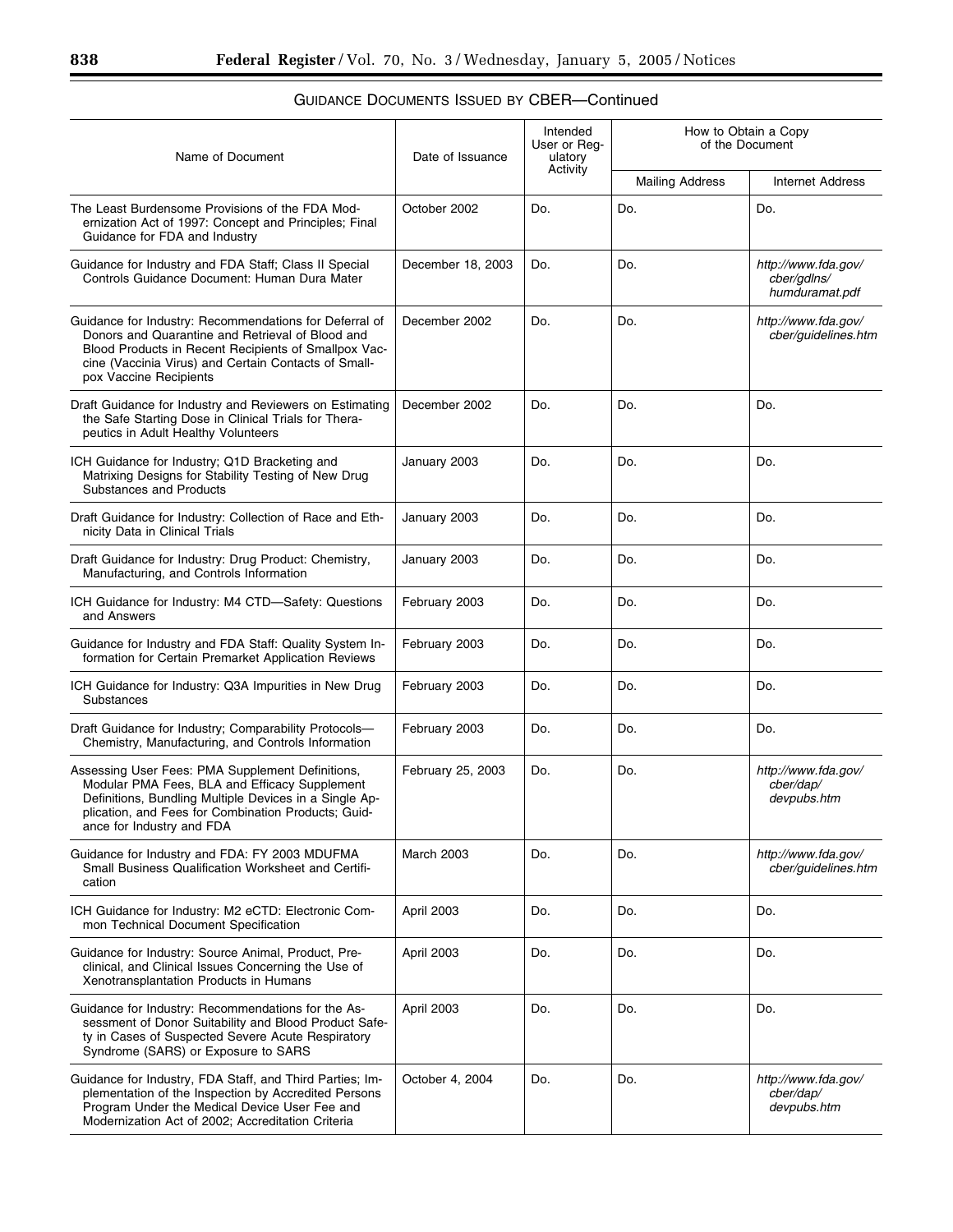| Name of Document                                                                                                                                                                                                | Date of Issuance                       | Intended<br>User or Reg-<br>ulatory | How to Obtain a Copy<br>of the Document |                                            |
|-----------------------------------------------------------------------------------------------------------------------------------------------------------------------------------------------------------------|----------------------------------------|-------------------------------------|-----------------------------------------|--------------------------------------------|
|                                                                                                                                                                                                                 |                                        | Activity                            | <b>Mailing Address</b>                  | <b>Internet Address</b>                    |
| Guidance for Industry: Exposure-Response Relation-<br>ships-Study Design, Data Analysis, and Regulatory<br>Applications                                                                                         | April 2003                             | Do.                                 | Do.                                     | http://www.fda.gov/<br>cber/guidelines.htm |
| Guidance for Industry: Revised Recommendations for<br>the Assessment of Donor Suitability and Blood and<br>Blood Product Safety in Cases of Known or Suspected<br>West Nile Virus Infection                     | May 2003                               | Do.                                 | Do.                                     | Do.                                        |
| Guidance for Industry: Pharmacokinetics in Patients With<br>Impaired Hepatic Function: Study Design, Data Anal-<br>ysis, and Impact on Dosing and Labeling                                                      | May 2003                               | Do.                                 | Do.                                     | Do.                                        |
| Draft Guidance for Industry and FDA Staff: Compliance<br>with Section 301 of the Medical Device User Fee and<br>Modernization Act of 2002-Identification of Manufac-<br>turer of Medical Devices                | <b>June 2003</b>                       | Do.                                 | Do.                                     | Do.                                        |
| Guidance for FDA Staff: The Leveraging Handbook, An<br>Agency Resource for Effective Collaborations                                                                                                             | <b>June 2003</b>                       | Do.                                 | Do.                                     | Do.                                        |
| Draft Guidance for Industry: Providing Regulatory Sub-<br>missions in Electronic Format-Postmarketing Periodic<br>Adverse Drug Experience Reports                                                               | <b>June 2003</b>                       | Do.                                 | Do.                                     | Do.                                        |
| Draft Guidance for Industry: Revised Recommendations<br>for Donor and Product Management Based on Screen-<br>ing Tests for Syphilis                                                                             | <b>June 2003</b>                       | Do.                                 | Do.                                     | Do.                                        |
| Guidance for Industry and FDA Staff: Medical Device<br>User Fee and Modernization Act of 2002, Validation<br>Data in Premarket Notification Submissions (510(k)s)<br>for Reprocessed Single-Use Medical Devices | <b>July 2003</b>                       | Do.                                 | Do.                                     | Do.                                        |
| Guidance for Industry: Streamlining the Donor Interview<br>Process: Recommendations for Self-Administered<br>Questionnaires                                                                                     | <b>July 2003</b>                       | Do.                                 | Do.                                     | Do.                                        |
| Draft Guidance for Industry and FDA Staff: Premarket<br>Assessment of Pediatric Medical Devices                                                                                                                 | <b>July 2003</b>                       | Do.                                 | Do.                                     | Do.                                        |
| Draft Guidance for Review Staff and Industry: Good Re-<br>view Management Principles for PDUFA Products                                                                                                         | <b>July 2003</b>                       | Do.                                 | Do.                                     | Do.                                        |
| Compliance Program Guidance Manual (drugs and bio-<br>logics)                                                                                                                                                   | Dates vary-Indi-<br>vidual issue dates | Do.                                 | Do.                                     | http://www.fda.gov/<br>cber/cpg/cpg.htm    |
| ICH Guidance for Industry: Q3C-Tables and List                                                                                                                                                                  | November 2003                          | Do.                                 | Do.                                     | http://www.fda.gov/<br>cber/quidelines.htm |
| ICH Guidance for Industry: Q3B(R) Impurities in New<br><b>Drug Products</b>                                                                                                                                     | November 2003                          | Do.                                 | Do.                                     | Do.                                        |
| ICH Guidance for Industry: Q1A(R2) Stability Testing of<br>New Drug Substances and Products                                                                                                                     | November 2003                          | Do.                                 | Do.                                     | Do.                                        |
| WITHDRAWN GUIDANCES                                                                                                                                                                                             |                                        |                                     |                                         |                                            |
| Draft Guidance for Industry: Application of Current Statu-<br>tory Authority to Nucleic Acid Testing of Pooled Plas-<br>ma                                                                                      | November 1999                          | Do.                                 |                                         | N/A                                        |
| Draft Document Concerning the Regulation of Placental/<br>Umbilical Cord Blood Hematopoietic Stem Cell Prod-<br>ucts Intended for Transplantation or Further Manufac-<br>turing Into Injectable Products        | December 1995                          | Do.                                 |                                         | Do.                                        |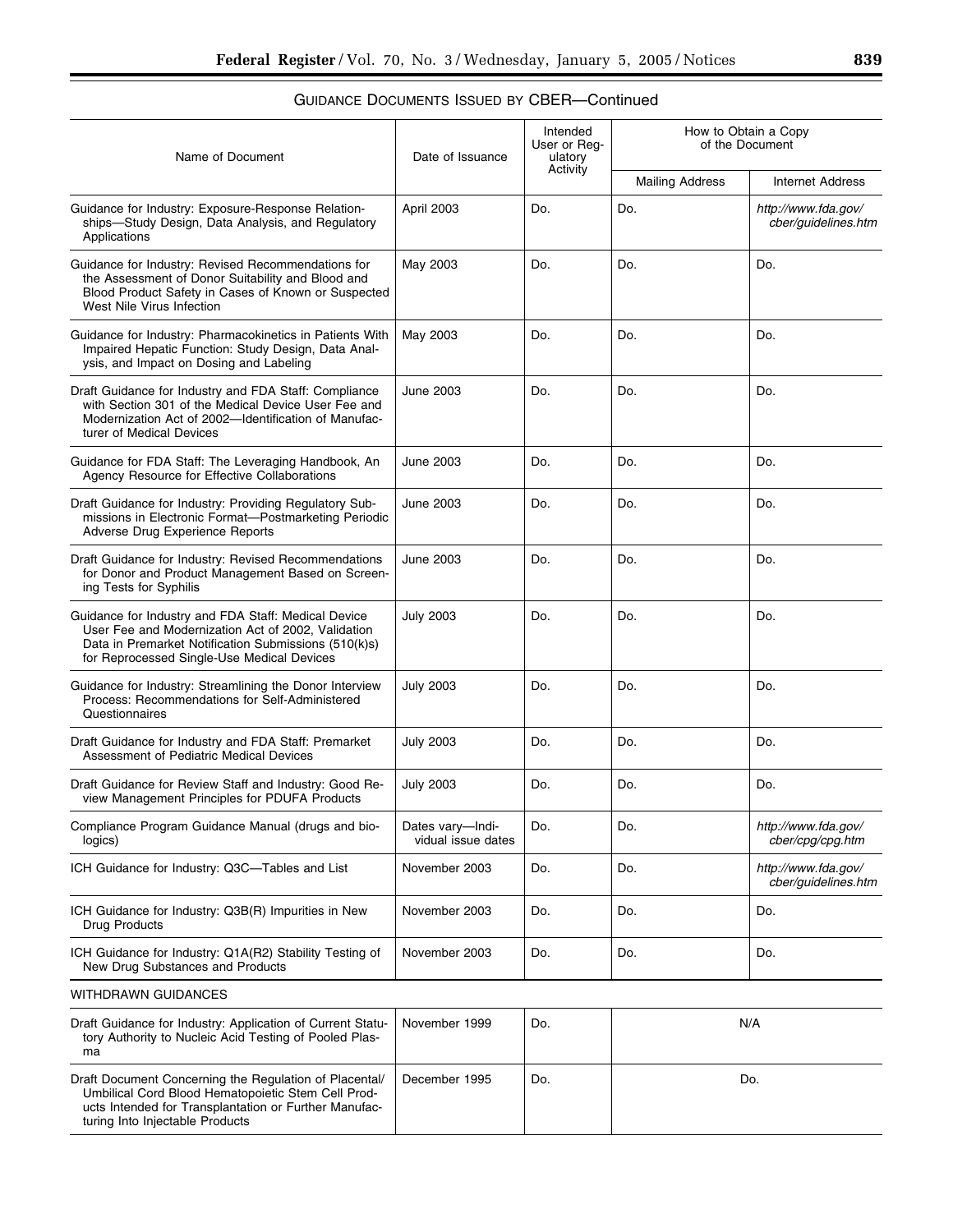| Name of Document                                                                                                                                                                      | Date of Issuance | Intended<br>User or Req-<br>ulatory | How to Obtain a Copy<br>of the Document |                  |
|---------------------------------------------------------------------------------------------------------------------------------------------------------------------------------------|------------------|-------------------------------------|-----------------------------------------|------------------|
|                                                                                                                                                                                       |                  | Activity                            | <b>Mailing Address</b>                  | Internet Address |
| Draft Document Concerning the Regulation of Peripheral<br>Blood Hematopoietic Stem Cell Products Intended for<br>Transplantation or Further Manufacturing into<br>Injectable Products | February 1996    | Do.                                 | Do.                                     |                  |
| Draft Advertising and Promotional Labeling Staff Proce-<br>dural Guidance                                                                                                             | August 1994      | Do.                                 | Do.                                     |                  |
| Draft Guidance for Industry: 21 CFR Part 11; Electronic<br>Records; Electronic Signatures; Validation                                                                                 | August 2001      | Do.                                 | Do.                                     |                  |
| Draft Guidance for Industry: 21 CFR Part 11; Electronic<br>Records; Electronic Signatures; Glossary of Terms                                                                          | August 2001      | Do.                                 | Do.                                     |                  |
| Draft Guidance for Industry: 21 CFR Part 11; Electronic<br>Records; Electronic Signatures; Time Stamps                                                                                | February 2002    | Do.                                 | Do.                                     |                  |
| Draft Guidance for Industry: 21 CFR Part 11; Electronic<br>Records; Electronic Signatures, Maintenance of Elec-<br>tronic Records                                                     | <b>July 2002</b> | Do.                                 | Do.                                     |                  |

### GUIDANCE DOCUMENTS ISSUED BY CDER

| Name of Document                                                                                                                                                                    | Date of Issuance  | Intended User or<br><b>Regulatory Activ-</b><br>itv | How to Obtain a Copy<br>of the Document                                                                                                                                                                                                                      |                                                    |
|-------------------------------------------------------------------------------------------------------------------------------------------------------------------------------------|-------------------|-----------------------------------------------------|--------------------------------------------------------------------------------------------------------------------------------------------------------------------------------------------------------------------------------------------------------------|----------------------------------------------------|
|                                                                                                                                                                                     |                   |                                                     | <b>Mailing Address</b>                                                                                                                                                                                                                                       | <b>Internet Address</b>                            |
| Aerosol Steroid Product Safety Information in Pre-<br>scription Drug Advertising and Promotional Labeling                                                                           | January 12, 1998  | Advertising                                         | Division of Drug In-<br>formation (HFD-<br>200), Office of<br>Training and Com-<br>munications, Cen-<br>ter for Drug Eval-<br>uation and Re-<br>search, Food and<br>Drug Administra-<br>tion, 5600 Fishers<br>Lane, Rockville,<br>MD 20857, 301-<br>827-4573 | http://www.fda.gov/<br>cder/guidance/<br>index.htm |
| <b>Consumer-Directed Broadcast Advertisements</b>                                                                                                                                   | August 9, 1999    | Do.                                                 | Do.                                                                                                                                                                                                                                                          | Do.                                                |
| Industry-Supported Scientific and Educational Activi-<br>ties                                                                                                                       | December 3, 1997  | Do.                                                 | Do.                                                                                                                                                                                                                                                          | Do.                                                |
| Accelerated Approval Products-Submission of Pro-<br>motional Materials                                                                                                              | March 26, 1999    | Advertising draft                                   | Do.                                                                                                                                                                                                                                                          | Do.                                                |
| Brief Summary: Disclosing Risk Information in Con-<br>sumer-Directed Print Advertisements                                                                                           | February 10, 2004 | Do.                                                 | Do.                                                                                                                                                                                                                                                          | Do.                                                |
| "Help-Seeking" and Other Disease Awareness Com-<br>munications by or on Behalf of Drug and Device<br><b>Firms</b>                                                                   | February 10, 2004 | Do.                                                 | Do.                                                                                                                                                                                                                                                          | Do.                                                |
| Product Name Placement, Size, and Prominence in<br>Advertising and Promotional Labeling                                                                                             | March 12, 1999    | Do.                                                 | Do.                                                                                                                                                                                                                                                          | Do.                                                |
| Promoting Medical Products in a Changing Healthcare<br>Environment; I. Medical Product Promotion by<br>Healthcare Organizations or Pharmacy Benefits<br>Management Companies (PBMs) | January 5, 1998   | Do.                                                 | Do.                                                                                                                                                                                                                                                          | Do.                                                |
| <b>Bioanalytical Method Validation</b>                                                                                                                                              | May 23, 2001      | <b>Biopharmaceutics</b>                             | Do.                                                                                                                                                                                                                                                          | Do.                                                |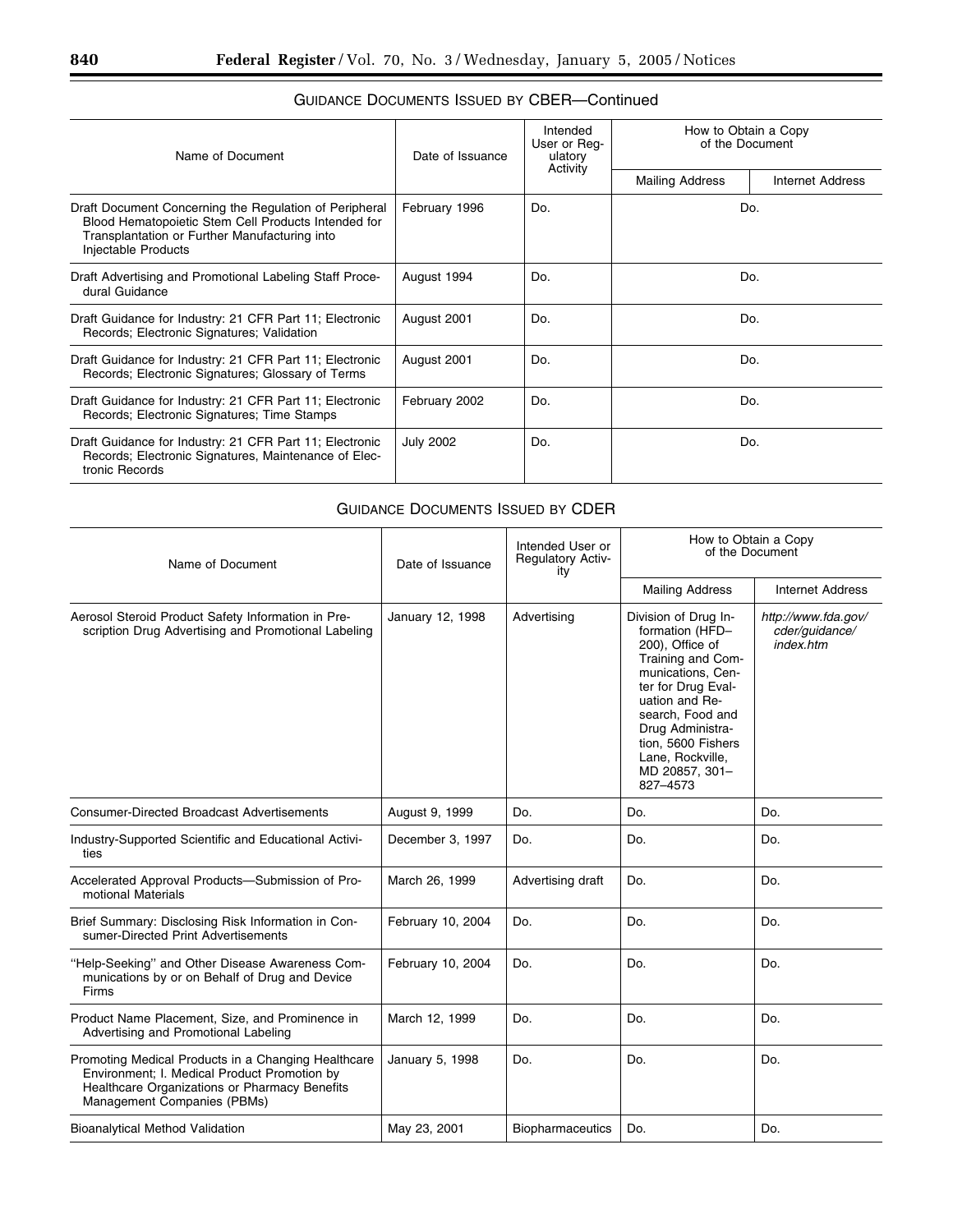| Name of Document                                                                                                                                                      | Date of Issuance      | Intended User or<br><b>Regulatory Activ-</b><br>ity | How to Obtain a Copy<br>of the Document |                                                    |
|-----------------------------------------------------------------------------------------------------------------------------------------------------------------------|-----------------------|-----------------------------------------------------|-----------------------------------------|----------------------------------------------------|
|                                                                                                                                                                       |                       |                                                     | <b>Mailing Address</b>                  | <b>Internet Address</b>                            |
| Bioavailability and Bioequivalence Studies for Orally<br>Administered Drug Products-General Consider-<br>ations                                                       | March 19, 2003        | Do.                                                 | Do.                                     | Do.                                                |
| Cholestyramine Powder In Vitro Bioequivalence                                                                                                                         | July 15, 1993         | Do.                                                 | Do.                                     | Do.                                                |
| Clozapine Tablets In Vivo Bioequivalence and In Vitro<br><b>Dissolution Testing</b>                                                                                   | November 15, 1996     | Do.                                                 | Do.                                     | Do.                                                |
| Corticosteroids, Dermatologic (topical) In Vivo                                                                                                                       | June 2, 1995          | Do.                                                 | Do.                                     | Do.                                                |
| Dissolution Testing of Immediate Release Solid Oral<br>Dosage Forms                                                                                                   | August 25, 1997       | Do.                                                 | Do.                                     | Do.                                                |
| Extended Release Oral Dosage Forms: Development,<br>Evaluation, and Application of In Vitro/In Vivo Cor-<br>relations                                                 | September 26,<br>1997 | Do.                                                 | Do.                                     | Do.                                                |
| Food-Effect Bioavailability and Fed Bioequivalence<br><b>Studies</b>                                                                                                  | December 2002         | Do.                                                 | Do.                                     | Do.                                                |
| Metaproterenol Sulfate and Albuterol Metered Dose<br>Inhalers In Vitro                                                                                                | June 27, 1989         | Do.                                                 | Do.                                     | Do.                                                |
| Phenytoin/Phenytion Sodium (capsules, tablets, sus-<br>pension) In Vivo Bioequivalence and In Vitro Dis-<br>solution Testing                                          | March 4, 1994         | Do.                                                 | Do.                                     | Do.                                                |
| Statistical Approaches to Establishing Bioequivalence                                                                                                                 | February 2, 2001      | Do.                                                 | Do.                                     | Do.                                                |
| Waiver of In Vivo Bioavailability and Bioequivalence<br>Studies for Immediate-Release Solid Oral Dosage<br>Forms Based on a Biopharmaceutics Classification<br>System | August 31, 2000       | Do.                                                 | Do.                                     | Do.                                                |
| Antifungal (topical)                                                                                                                                                  | February 24, 1990     | <b>Biopharmaceutics</b><br>draft                    | Do.                                     | N/A                                                |
| Antifungal (vaginal)                                                                                                                                                  | February 24, 1990     | Do.                                                 | Do.                                     | Do.                                                |
| Bioavailability and Bioeguivalence Studies for Nasal<br>Aerosols and Nasal Sprays for Local Action                                                                    | April 2003            | Do.                                                 | Do.                                     | http://www.fda.gov/<br>cder/guidance/<br>index.htm |
| Clozapine Tablets: In Vivo Bioequivalence and In Vitro<br><b>Dissolution Testing</b>                                                                                  | December 2003         | Do.                                                 | Do.                                     | Do.                                                |
| Conjugated Estrogens, USP-LC-MS Method for Both<br>Qualitative Chemical Characterization and Docu-<br>mentation of Qualitative Pharmaceutical Equiva-<br>lence        | March 2000            | Do.                                                 | Do.                                     | Do.                                                |
| BACPAC I: Intermediates in Drug Substance Syn-<br>thesis: Bulk Actives Postapproval Changes: Chem-<br>istry, Manufacturing, and Controls Documentation                | February 16, 2001     | Chemistry                                           | Do.                                     | http://www.fda.gov/<br>cder/guidance/<br>index.htm |
| Changes to an Approved Application for Specified<br>Biotechnology and Specified Synthetic Biological<br>Products                                                      | July 24, 1997         | Do.                                                 | Do.                                     | Do.                                                |
| Changes to an Approved NDA or ANDA                                                                                                                                    | April 2004            | Do.                                                 | Do.                                     | Do.                                                |
| Changes to an Approved NDA or ANDA: Questions<br>and Answers                                                                                                          | January 22, 2001      | Do.                                                 | Do.                                     | Do.                                                |
| Container Closure Systems for Packaging Human<br>Drugs and Biologics                                                                                                  | May 1999              | Do.                                                 | Do.                                     | Do.                                                |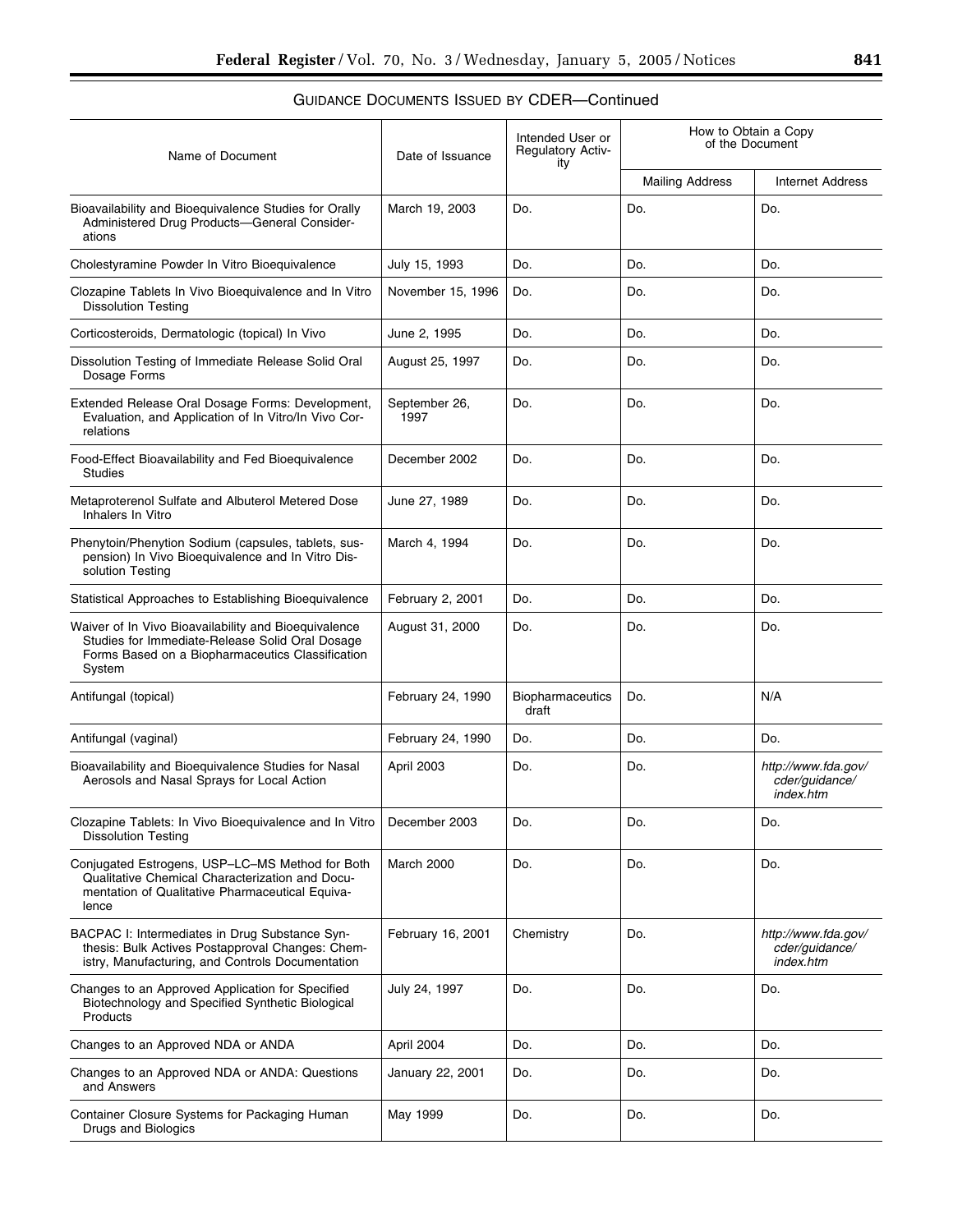| Name of Document                                                                                                                    | Date of Issuance  | Intended User or<br>Regulatory Activ-<br>ity | How to Obtain a Copy<br>of the Document |                                                    |  |
|-------------------------------------------------------------------------------------------------------------------------------------|-------------------|----------------------------------------------|-----------------------------------------|----------------------------------------------------|--|
|                                                                                                                                     |                   |                                              | <b>Mailing Address</b>                  | <b>Internet Address</b>                            |  |
| Demonstration of Comparability of Human Biological<br>Products, Including Therapeutic Biotechnology-De-<br>rived Products           | April 1996        | Do.                                          | Do.                                     | Do.                                                |  |
| Development of New Stereoisomeric Drugs                                                                                             | May 1, 1992       | Do.                                          | Do.                                     | Do.                                                |  |
| Drug Master Files                                                                                                                   | September 1, 1989 | Do.                                          | Do.                                     | Do.                                                |  |
| Drug Master Files for Bulk Antibiotic Drug Substances                                                                               | November 29, 1999 | Do.                                          | Do.                                     | Do.                                                |  |
| Environmental Assessment of Human Drug and Bio-<br>logics Applications                                                              | July 27, 1998     | Do.                                          | Do.                                     | Do.                                                |  |
| Format and Content for the CMC Section of an An-<br>nual Report                                                                     | September 1, 1994 | Do.                                          | Do.                                     | Do.                                                |  |
| Format and Content of the Chemistry, Manufacturing,<br>and Controls Section of an Application                                       | February 1, 1987  | Do.                                          | Do.                                     | Do.                                                |  |
| Format and Content of the Microbiology Section of an<br>Application                                                                 | February 1, 1987  | Do.                                          | Do.                                     | Do.                                                |  |
| IND Meetings for Human Drugs and Biologics; Chem-<br>istry, Manufacturing, and Controls Information                                 | May 25, 2001      | Do.                                          | Do.                                     | Do.                                                |  |
| INDs for Phase 2 and 3 Studies; Chemistry, Manufac-<br>turing, and Controls Information                                             | May 20, 2003      | Do.                                          | Do.                                     | Do.                                                |  |
| Monoclonal Antibodies Used as Reagents in Drug<br>Manufacturing                                                                     | March 29, 2001    | Do.                                          | Do.                                     | Do.                                                |  |
| Nasal Spray and Inhalation Solution, Suspension, and<br>Spray Drug Products-Chemistry, Manufacturing,<br>and Controls Documentation | July 5, 2002      | Do.                                          | Do.                                     | Do.                                                |  |
| NDAs: Impurities in Drug Substances                                                                                                 | February 25, 2000 | Do.                                          | Do.                                     | Do.                                                |  |
| PAC-ALTS: Postapproval Changes-Analytical Test-<br>ing Laboratory Sites                                                             | April 28, 1998    | Do.                                          | Do.                                     | Do.                                                |  |
| Reviewer Guidance: Validation of Chromatographic<br>Methods                                                                         | November 1994     | Do.                                          | Do.                                     | Do.                                                |  |
| Submission Documentation for Sterilization Process<br>Validation in Applications for Human and Veterinary<br><b>Drug Products</b>   | November 1, 1994  | Do.                                          | Do.                                     | Do.                                                |  |
| Submission of Chemistry, Manufacturing, and Controls<br>Information for Synthetic Peptide Substances                                | November 1994     | Do.                                          | Do.                                     | Do.                                                |  |
| Submitting Documentation for the Manufacturing of,<br>and Controls for, Drug Products                                               | February 1, 1987  | Do.                                          | Do.                                     | Do.                                                |  |
| Submitting Documentation for the Stability of Human<br>Drugs and Biologics                                                          | February 1, 1987  | Do.                                          | Do.                                     | Do.                                                |  |
| Submitting Samples and Analytical Data for Methods<br>Validation                                                                    | February 1987     | Do.                                          | Do.                                     | Do.                                                |  |
| Submitting Supporting Documentation in Drug Appli-<br>cations for the Manufacture of Drug Products                                  | February 1, 1987  | Do.                                          | Do.                                     | N/A                                                |  |
| Submitting Supporting Documentation in Drug Appli-<br>cations for the Manufacture of Drug Substances                                | February 1987     | Do.                                          | Do.                                     | http://www.fda.gov/<br>cder/guidance/<br>index.htm |  |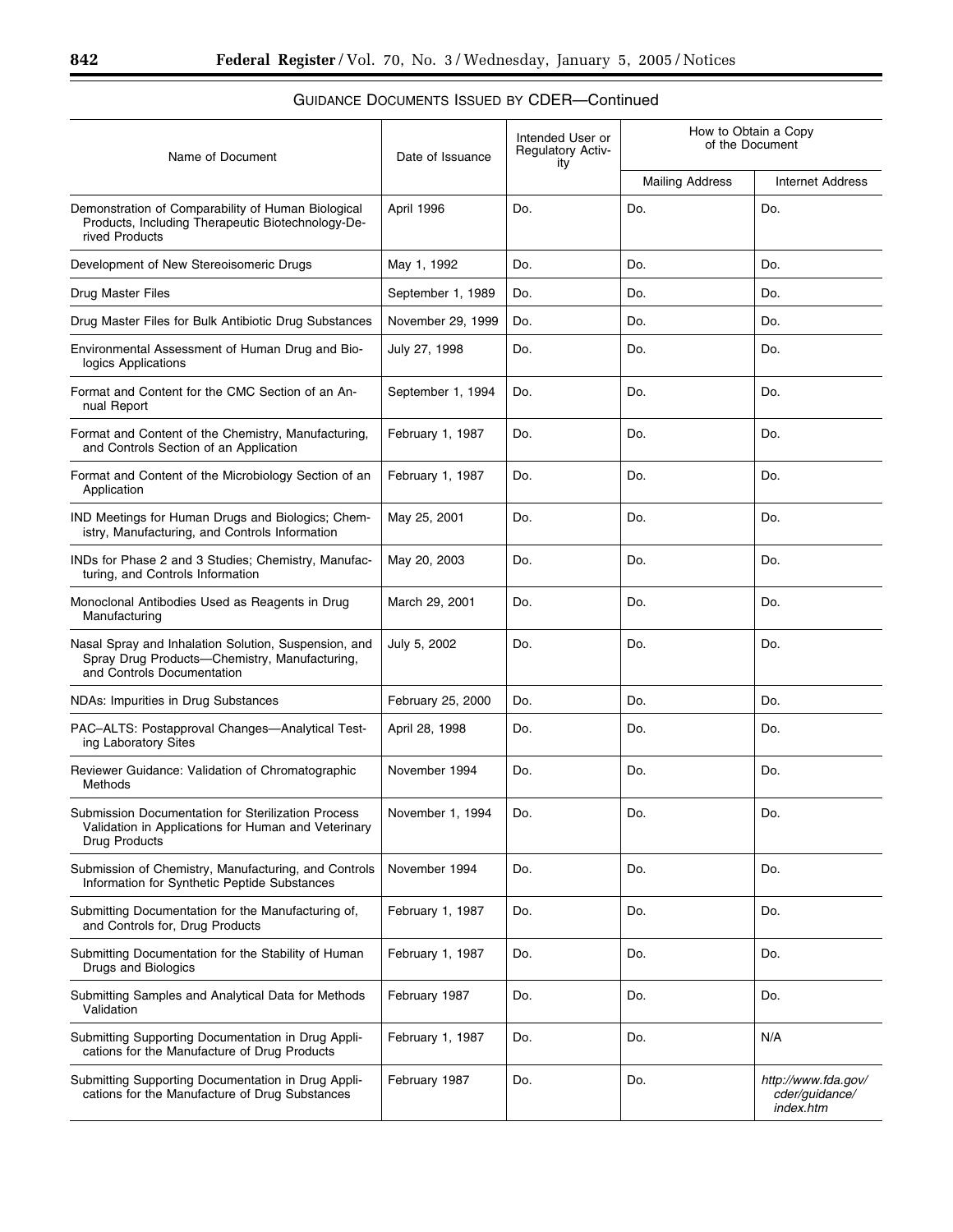| Name of Document                                                                                                                                                                                                      | Date of Issuance  | Intended User or<br><b>Regulatory Activ-</b><br>ity | How to Obtain a Copy<br>of the Document |                                                    |
|-----------------------------------------------------------------------------------------------------------------------------------------------------------------------------------------------------------------------|-------------------|-----------------------------------------------------|-----------------------------------------|----------------------------------------------------|
|                                                                                                                                                                                                                       |                   |                                                     | <b>Mailing Address</b>                  | <b>Internet Address</b>                            |
| SUPAC IR-Immediate-Release Solid Oral Dosage<br>Forms: Scale-Up and Postapproval Changes:<br>Chemistry, Manufacturing and Controls, In Vitro Dis-<br>solution Testing, and In Vivo Bioequivalence Docu-<br>mentation  | November 1995     | Do.                                                 | Do.                                     | Do.                                                |
| SUPAC IR/MR: Immediate Release and Modified Re-<br>lease Solid Oral Dosage Forms Manufacturing<br>Equipment Addendum                                                                                                  | January 1999      | Do.                                                 | Do.                                     | Do.                                                |
| SUPAC-IR Questions and Answers About SUPAC-IR<br>Guidance                                                                                                                                                             | February 18, 1997 | Do.                                                 | Do.                                     | Do.                                                |
| SUPAC-MR: Modified Release Solid Oral Dosage<br>Forms Scale-Up and Postapproval Changes: Chem-<br>istry, Manufacturing, and Controls; In Vitro Dissolu-<br>tion Testing and In Vivo Bioequivalence Docu-<br>mentation | October 6, 1997   | Do.                                                 | Do.                                     | Do.                                                |
| SUPAC-SS-Nonsterile Semisolid Dosage Forms<br>Scale-Up and Postapproval Changes: Chemistry,<br>Manufacturing, and Controls; In Vitro Release Test-<br>ing and In Vivo Bioequivalence Documentation                    | May 1997          | Do.                                                 | Do.                                     | Do.                                                |
| The Sourcing and Processing of Gelatin to Reduce<br>the Potential Risk Posed by Bovine Spongiform<br>Encephalopathy (BSE)                                                                                             | December 20, 2000 | Do.                                                 | Do.                                     | Do.                                                |
| Analytical Procedures and Methods Validation: Chem-<br>istry, Manufacturing, and Controls Documentation                                                                                                               | August 30, 2000   | Chemistry draft                                     | Do.                                     | Do.                                                |
| <b>Botanical Drug Products</b>                                                                                                                                                                                        | June 9, 2004      | Do.                                                 | Do.                                     | Do.                                                |
| Comparability Protocols-Chemistry, Manufacturing,<br>and Controls Information                                                                                                                                         | February 25, 2003 | Do.                                                 | Do.                                     | Do.                                                |
| Drug Product: Chemistry, Manufacturing, and Controls<br>Information                                                                                                                                                   | January 28, 2003  | Do.                                                 | Do.                                     | Do.                                                |
| Drug Substance: Chemistry, Manufacturing, and Con-<br>trols Information                                                                                                                                               | January 7, 2004   | Do.                                                 | Do.                                     | Do.                                                |
| Drugs, Biologics, and Medical Devices Derived From<br>Bioengineered Plants for Use in Humans and Ani-<br>mals                                                                                                         | September 2002    | Do.                                                 | Do.                                     | Do.                                                |
| Interpreting Sameness of Monoclonal Antibody Prod-<br>ucts Under the Orphan Drug Regulations                                                                                                                          | <b>July 1999</b>  | Do.                                                 |                                         | Do.                                                |
| Liposome Drug Products: Chemistry, Manufacturing,<br>and Controls; Human Pharmacokinetics and Bio-<br>availability; and Labeling Documentation                                                                        | August 2002       | Do.                                                 | Do.                                     | Do.                                                |
| Metered Dose Inhaler (MDI) and Dry Powder Inhaler<br>(DPI) Drug Products; Chemistry, Manufacturing, and<br><b>Controls Documentation</b>                                                                              | November 19, 1998 | Do.                                                 | Do.                                     | Do.                                                |
| Stability Testing of Drug Substances and Drug Prod-<br>ucts                                                                                                                                                           | June 8, 1998      | Do.                                                 | Do.                                     | Do.                                                |
| Submitting Supporting Chemistry Documentation in<br>Radiopharmaceutical Drug Applications                                                                                                                             | November 1, 1991  | Do.                                                 | Do.                                     | N/A                                                |
| SUPAC-SS: Nonsterile Semisolid Dosage Forms<br>Manufacturing Equipment Addendum                                                                                                                                       | January 5, 1999   | Do.                                                 | Do.                                     | http://www.fda.gov/<br>cder/guidance/<br>index.htm |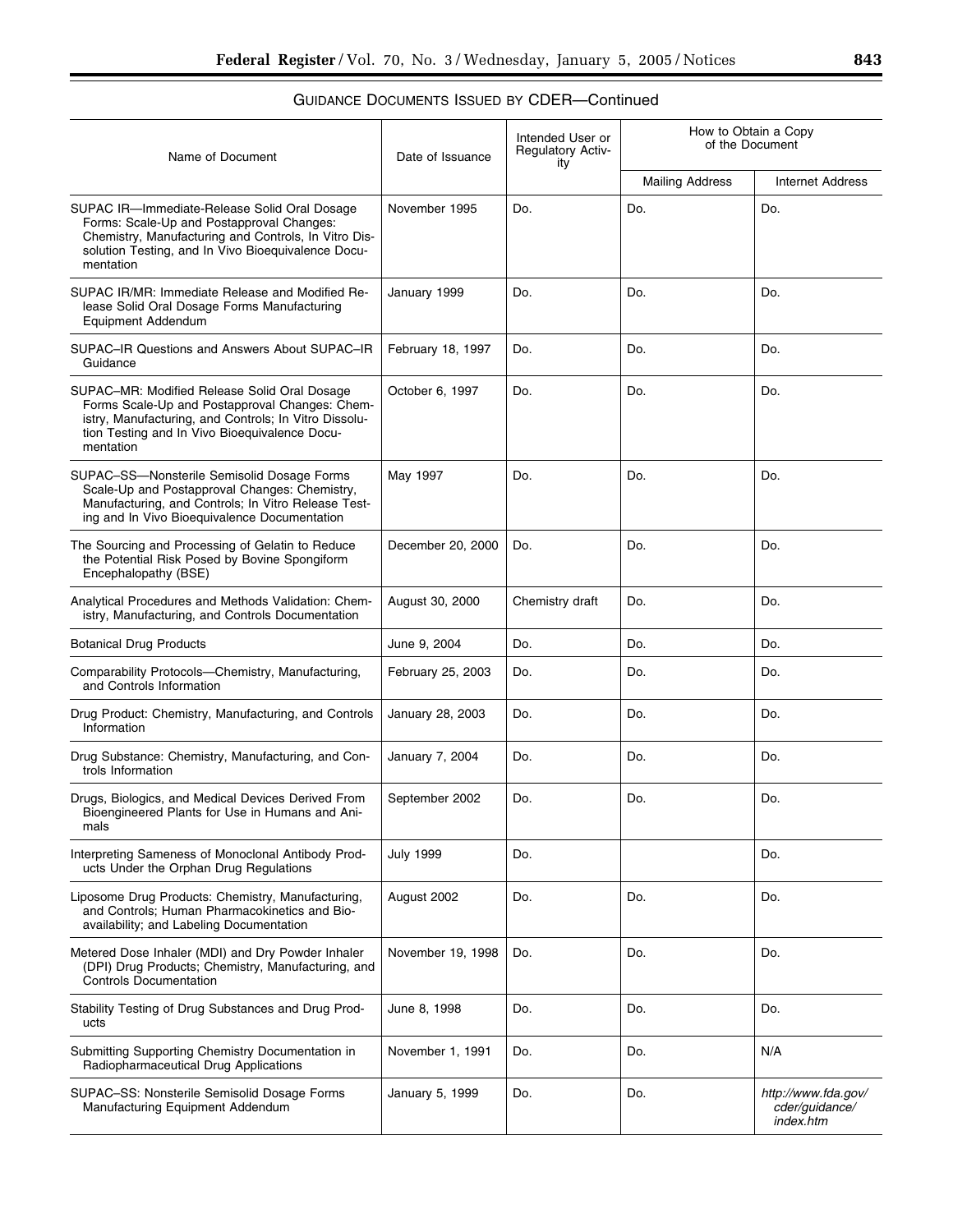#### Name of Document Date of Issuance Intended User or Regulatory Activity How to Obtain a Copy of the Document Mailing Address | Internet Address Antiretroviral Drugs Using Plasma HIV RNA Measurements—Clinical Considerations for Accelerated and Traditional Approval October 2002 | Clinical antimicrobial Do. Do. Clinical Development and Labeling of Anti-Infective Drug Products October 26, 1992 Do. Do. Do. Do. Do. Clinical Evaluation of Anti-Infective Drugs (Systemic) September 1, 1977 Do. Do. Do. Do. Do. Preclinical Development of Antiviral Drugs November 1990 Do. Do. Do. Do. Do. Do. Acute Bacterial Exacerbation of Chronic Bronchitis; Developing Antimicrobial Drugs for Treatment July 22, 1998 Clinical antimicrobial draft Do. Do. Acute Bacterial Meningitis; Developing Antimicrobial Drugs for Treatment July 22, 1998 Do. Do. Do. Acute Bacterial Sinusitis; Developing Antimicrobial Drugs for Treatment July 22, 1998 Do. Do. Do. Acute or Chronic Bacterial Prostatitis; Developing Antimicrobial Drugs for Treatment July 22, 1998  $\vert$  Do.  $\vert$  Do.  $\vert$  Do.  $\vert$  Do. Acute Otitis Media; Developing Antimicrobial Drugs for **Treatment** July 22, 1998 Do. Do. Do. Bacterial Vaginosis; Developing Antimicrobial Drugs for Treatment July 22, 1998  $\vert$  Do.  $\vert$  Do.  $\vert$  Do.  $\vert$  Do. Catheter-Related Bloodstream Infections—Developing Antimicrobial Drugs for Treatment October 18, 1999 Do. Do. Do. Do. Community Acquired Pneumonia; Developing Antimicrobial Drugs for Treatment July 22, 1998 Do. Do. Do. Complicated Urinary Tract Infections and Pylonephritis—Developing Antimicrobial Drugs for Treatment July 22, 1998  $\vert$  Do.  $\vert$  Do.  $\vert$  Do.  $\vert$  Do. Developing Antimicrobial Drugs—General Considerations for Clinical Trials July 22, 1998 Do. Do. Do. Developing Drugs to Treat Inhalational Anthrax (Post-Exposure) March 18, 2002 | Do. | Do. | Do. | Do. Empiric Therapy of Febrile Neutropenia—Developing Antimicrobial Drugs for Treatment July 22, 1998  $\vert$  Do.  $\vert$  Do.  $\vert$  Do.  $\vert$  Do. Evaluating Clinical Studies of Antimicrobials in the Division of Anti-Infective Drug Products February 1997 | Do. | Do. | Do. | Do. Lyme Disease—Developing Antimicrobial Drugs for **Treatment** July 22, 1998 Do. Do. Do. Nosocomial Pneumonia—Developing Antimicrobial Drugs for Treatment July 22, 1998 Do. Do. Do. Secondary Bacterial Infections of Acute Bronchitis— Developing Antimicrobial Drugs for Treatment July 22, 1998 Do. Do. Do. Streptococcal Pharyngitis and Tonsillitis—Developing Antimicrobial Drugs for Treatment July 22, 1998 Do. Do. Do. Uncomplicated and Complicated Skin and Skin Structure Infections—Developing Antimicrobial Drugs for **Treatment** July 22, 1998  $\vert$  Do.  $\vert$  Do.  $\vert$  Do.  $\vert$  Do.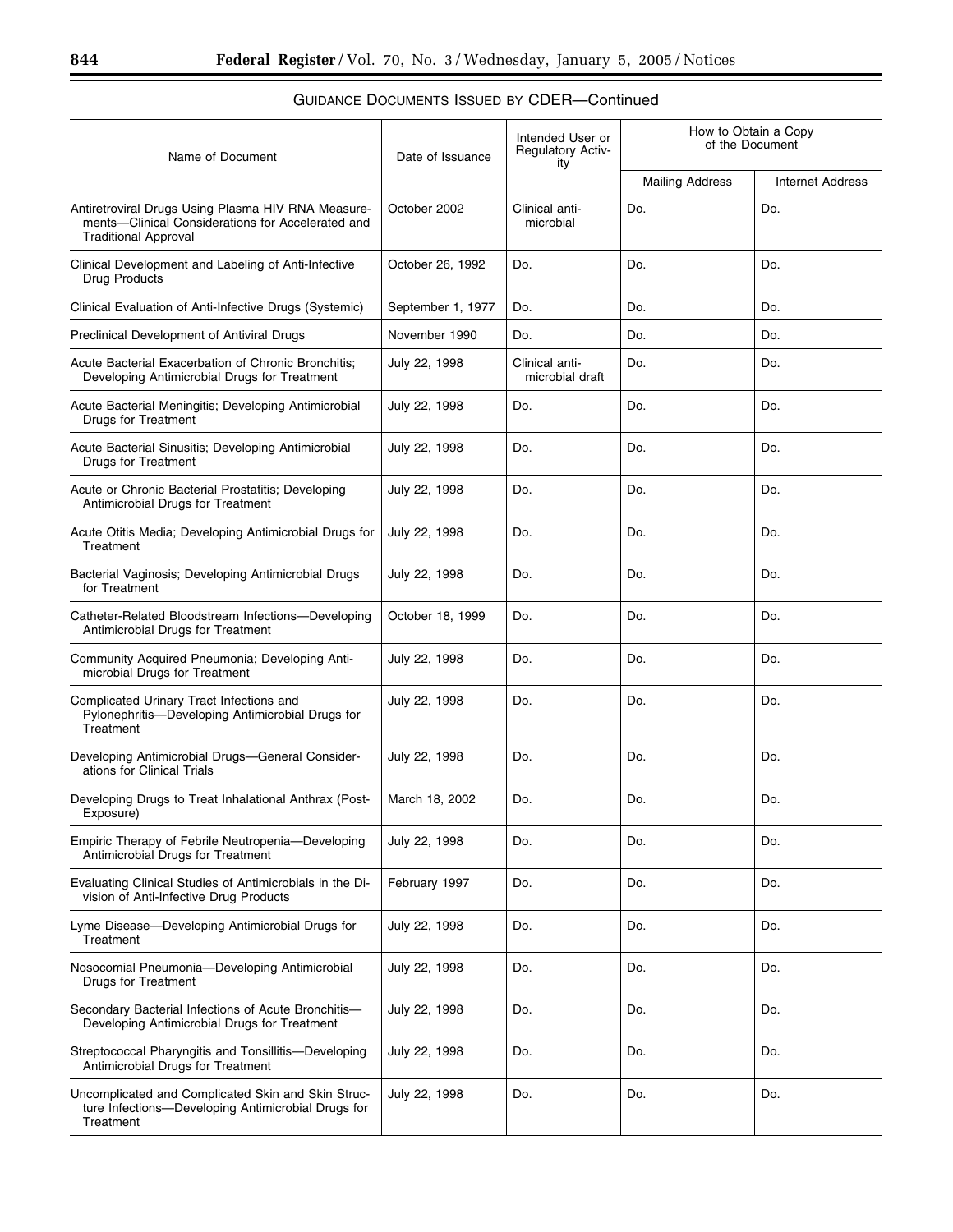| Name of Document                                                                                                                                                                          | Date of Issuance      | Intended User or<br><b>Regulatory Activ-</b><br>ity | How to Obtain a Copy<br>of the Document |                         |
|-------------------------------------------------------------------------------------------------------------------------------------------------------------------------------------------|-----------------------|-----------------------------------------------------|-----------------------------------------|-------------------------|
|                                                                                                                                                                                           |                       |                                                     | <b>Mailing Address</b>                  | <b>Internet Address</b> |
| Uncomplicated Gonorrhea-Developing Antimicrobial<br><b>Drugs for Treatment</b>                                                                                                            | July 22, 1998         | Do.                                                 | Do.                                     | Do.                     |
| Uncomplicated Urinary Tract Infections-Developing<br>Antimicrobial Drugs for Treatment                                                                                                    | July 22, 1998         | Do.                                                 | Do.                                     | Do.                     |
| Vaccinia Virus-Developing Drugs to Mitigate Com-<br>plications From Smallpox Vaccination                                                                                                  | March 2004            | Do.                                                 | Do.                                     | Do.                     |
| Vuvlovaginal Candidiasis-Developing Antimicrobial<br><b>Drugs for Treatment</b>                                                                                                           | July 22, 1998         | Do.                                                 | Do.                                     | Do.                     |
| Acceptance of Foreign Clinical Studies                                                                                                                                                    | March 2001            | Clinical medical                                    | Do.                                     | Do.                     |
| Calcium DTPA and Zinc DTPA Drug Products-Sub-<br>mitting a New Drug Application                                                                                                           | August 2004           | Do.                                                 | Do.                                     | Do.                     |
| Cancer Drug and Biological Products-Clinical Data in<br><b>Marketing Applications</b>                                                                                                     | October 2001          | Do.                                                 | Do.                                     | Do.                     |
| Clinical Development Programs for Drugs, Devices,<br>and Biological Products for the Treatment of Rheu-<br>matoid Arthritis (RA)                                                          | February 1999         | Do.                                                 | Do.                                     | Do.                     |
| Clinical Development Programs for MDI and DPI Drug<br>Products                                                                                                                            | September 19,<br>1994 | Do.                                                 | Do.                                     | Do.                     |
| Clinical Evaluation of Anti-Inflammatory and<br>Antirheumatic Drugs (adults and children)                                                                                                 | April 1988            | Do.                                                 | Do.                                     | Do.                     |
| Clinical Evaluation of Antianxiety Drugs                                                                                                                                                  | September 1, 1977     | Do.                                                 | Do.                                     | Do.                     |
| Clinical Evaluation of Antidepressant Drugs                                                                                                                                               | September 1, 1977     | Do.                                                 | Do.                                     | Do.                     |
| Clinical Evaluation of Antiepileptic Drugs (adults and<br>children)                                                                                                                       | January 1, 1981       | Do.                                                 | Do.                                     | Do.                     |
| <b>Clinical Evaluation of General Anesthetics</b>                                                                                                                                         | May 1, 1982           | Do.                                                 | Do.                                     | Do.                     |
| Clinical Evaluation of Hypnotic Drugs                                                                                                                                                     | September 1, 1977     | Do.                                                 | Do.                                     | Do.                     |
| <b>Clinical Evaluation of Local Anesthetics</b>                                                                                                                                           | May 1982              | Do.                                                 | Do.                                     | Do.                     |
| Clinical Evaluation of Psychoactive Drugs in Infants<br>and Children                                                                                                                      | <b>July 1979</b>      | Do.                                                 | Do.                                     | Do.                     |
| Content and Format for Pediatric Use Supplements                                                                                                                                          | May 1996              | Do.                                                 | Do.                                     | Do.                     |
| Content and Format of Investigational New Drug Ap-<br>plications (INDs) for Phase 1 Studies of Drugs, In-<br>cluding Well-Characterized, Therapeutic, Bio-<br>technology-Derived Products | November 1995         | Do.                                                 | Do.                                     | Do.                     |
| <b>Establishing Pregnancy Exposure Registries</b>                                                                                                                                         | August 2002           | Do.                                                 | Do.                                     | Do.                     |
| FDA Approval of New Cancer Treatment Uses for<br>Marketed Drug and Biological Products                                                                                                    | February 2, 1999      | Do.                                                 | Do.                                     | Do.                     |
| FDA Requirements for Approval of Drugs to Treat<br>Non-Small Cell Lung Cancer                                                                                                             | January 1991          | Do.                                                 | Do.                                     | Do.                     |
| Format and Content of the Clinical and Statistical Sec-<br>tions of an Application                                                                                                        | July 1, 1988          | Do.                                                 | Do.                                     | Do.                     |
| Format and Content of the Summary for New Drug<br>and Antibiotic Applications                                                                                                             | February 1, 1987      | Do.                                                 | Do.                                     | Do.                     |
| Formatting, Assembling and Submitting New Drug and<br><b>Antiobiotic Applications</b>                                                                                                     | February 1, 1987      | Do.                                                 | Do.                                     | Do.                     |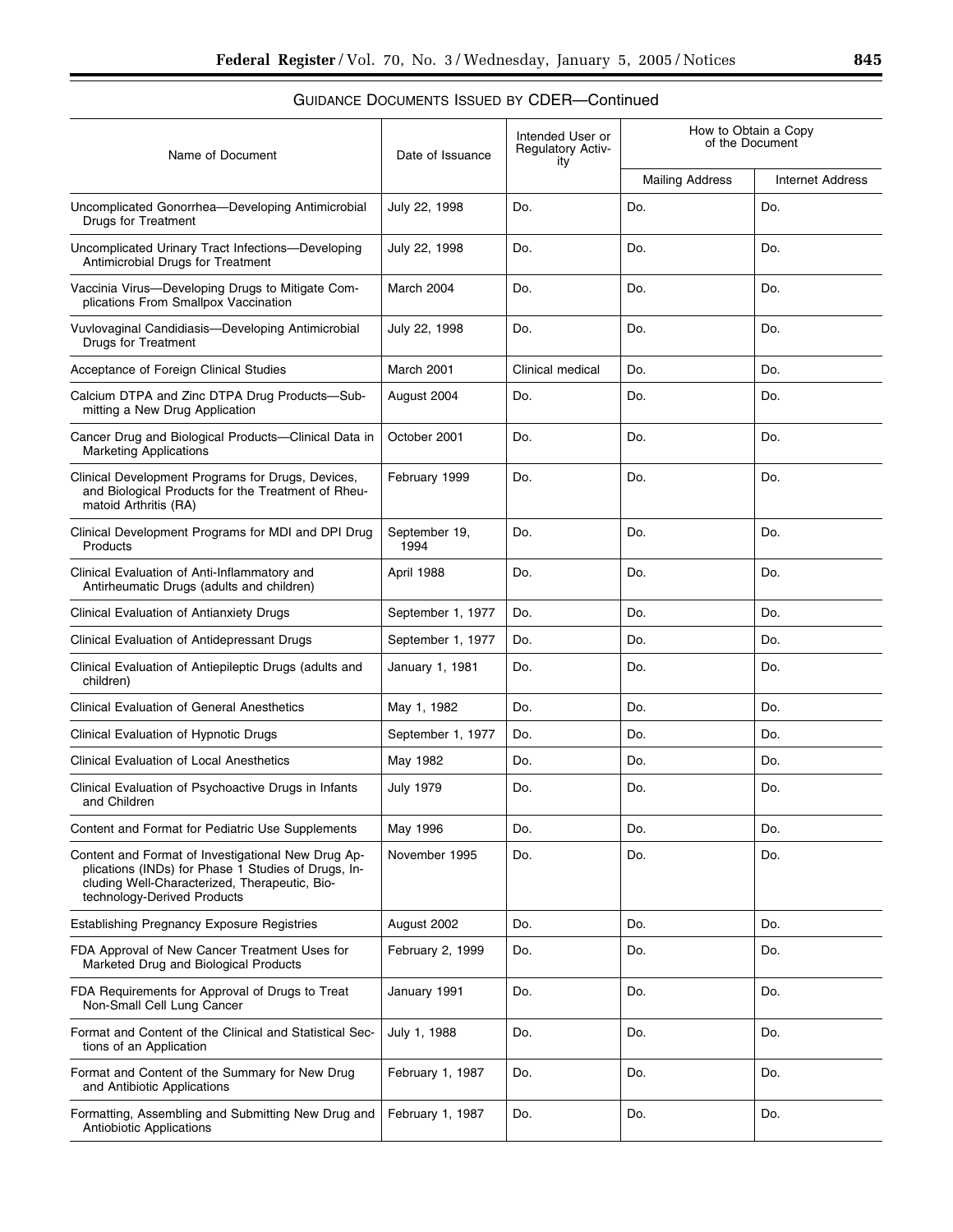#### Name of Document Date of Issuance Intended User or Regulatory Activity How to Obtain a Copy of the Document Mailing Address | Internet Address General Considerations for the Clinical Evaluation of Drugs December 1, 1978  $\vert$  Do.  $\vert$  Do.  $\vert$  Do.  $\vert$  Do. General Considerations for the Clinical Evaluation of Drugs in Infants and Children September 1, 1977  $\vert$  Do.  $\vert$  Do.  $\vert$  Do.  $\vert$  Do. Guidance for the Development of Vaginal Contraceptive Drugs (NDA) April 1995 | Do. | Do. | Do. | Do. IND Exemptions for Studies of Lawfully Marketed Drug or Biological Products for the Treatment of **Cancer** January 15, 2004 Do. Do. Do. Do. Do. Integration of Dose-Counting Mechanisms Into MDI Drug Products March 2003 Do. Do. Do. Do. Do. Levothyroxine Sodium Tablets—In Vivo Pharmacokinetic and Bioavailability Studies and In Vitro Dissolution Testing March 8, 2001 Do. Do. Do. Do. Do. Oncologic Drugs Advisory Committee Discussion on FDA Requirements for Approval of New Drugs for Treatment of Colon and Rectal Cancer April 19, 1988 | Do. | Do. | Do. | Do. Oncologic Drugs Advisory Committee Discussion on FDA Requirements for Approval of New Drugs for Treatment of Ovarian Cancer April 1988 Do. Do. Do. Postmarketing Adverse Experience Reporting for Human Drug and Licensed Biological Products: Clarification of What to Report August 27, 1997 | Do. | Do. | Do. | Do. Postmarketing Reporting of Adverse Drug Experiences March 1, 1992 Do. Do. Do. Preclinical Development of Immunomodulatory Drugs for Treatment of HIV Infection and Associated Disorders September 1992 Do. Do. Do. Do. Preparation of Investigational New Drug Products (Human and Animal) November 1, 1992  $\vert$  Do.  $\vert$  Do.  $\vert$  Do.  $\vert$  Do. Providing Clinical Evidence of Effectiveness for Human Drug and Biological Products May 1998 Do. Do. Do. Prussian Blue Drug Products—Submitting a New Drug Application February 4, 2003  $\vert$  Do.  $\vert$  Do.  $\vert$  Do.  $\vert$  Do. Study and Evaluation of Gender Differences in the Clinical Evaluation of Drugs July 22, 1993  $\vert$  Do.  $\vert$  Do.  $\vert$  Do.  $\vert$  Do. Study of Drugs Likely to be Used in the Elderly November 1, 1989 Do. Do. Do. Do. Do. Do. Submission of Abbreviated Reports and Synopses in Support of Marketing Applications September 13, 1999 Do. Do. Do. Abuse Liability Assessment **Abuse Liability Assessment C** and Tuly 1, 1990 Clinical medical draft Do. N/A Allergic Rhinitis: Clinical Development Programs for Drug Products June 21, 2000 Do. Do. *http://www.fda.gov/ cder/guidance/ index.htm* Available Therapy **Available Therapy** July 22, 2004 Do. Do. 2004 Do. 2004 Do. Chronic Cutaneous Ulcer and Burn Wounds—Developing Products for Treatment June 28, 2000 | Do. | Do. | Do. | Do.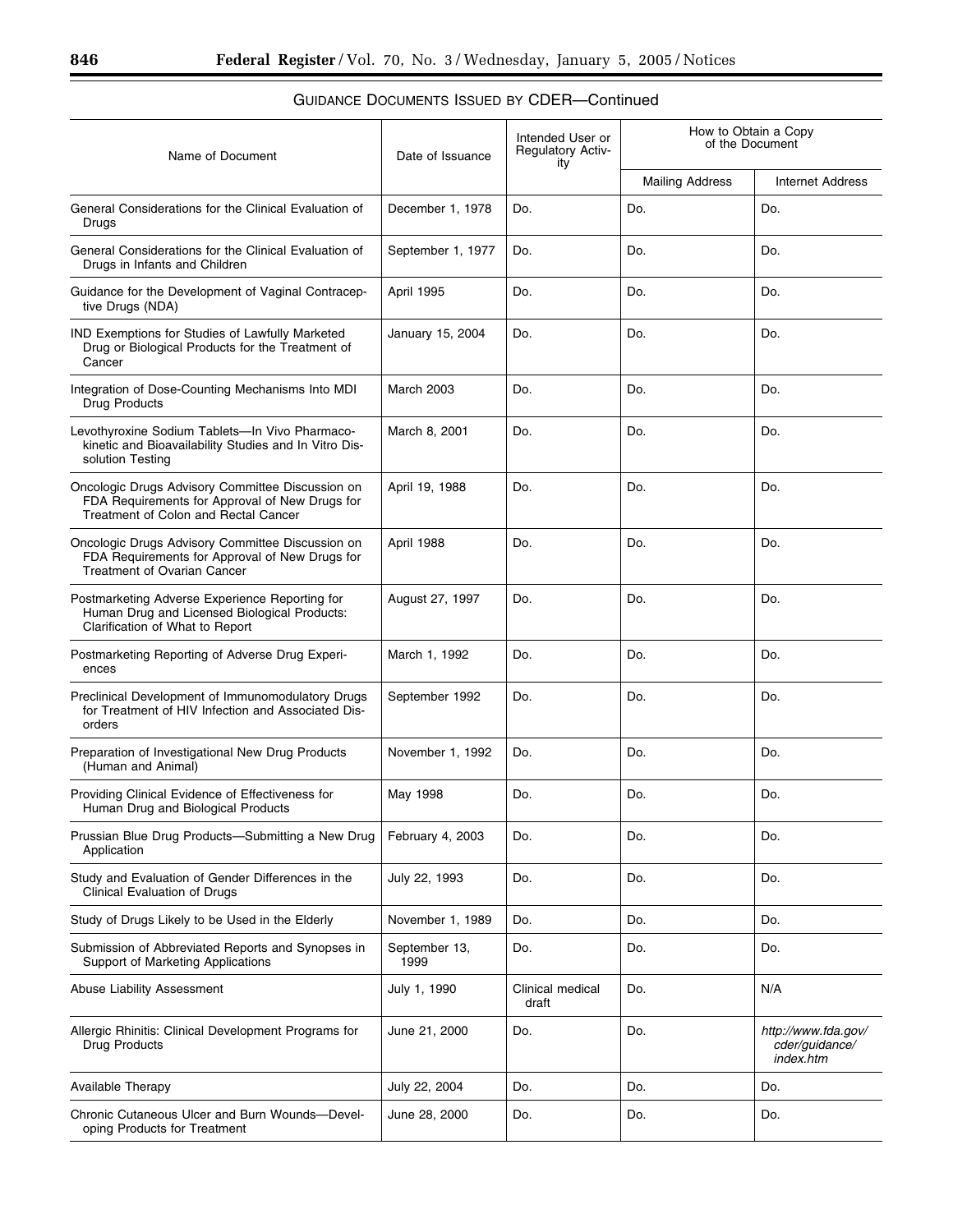| Name of Document                                                                                                                                                   | Date of Issuance      | Intended User or<br><b>Regulatory Activ-</b><br>ity | How to Obtain a Copy<br>of the Document |                                                    |
|--------------------------------------------------------------------------------------------------------------------------------------------------------------------|-----------------------|-----------------------------------------------------|-----------------------------------------|----------------------------------------------------|
|                                                                                                                                                                    |                       |                                                     | <b>Mailing Address</b>                  | <b>Internet Address</b>                            |
| Clinical Development Programs for Drugs, Devices,<br>and Biological Products Intended for the Treatment<br>of Osteoarthritis (OA)                                  | <b>July 1999</b>      | Do.                                                 | Do.                                     | Do.                                                |
| Clinical Evaluation of Anti-Anginal Drugs                                                                                                                          | January 1, 1989       | Do.                                                 | Do.                                     | N/A                                                |
| Clinical Evaluation of Anti-Arrhythmic Drugs                                                                                                                       | July 1, 1985          | Do.                                                 | Do.                                     | Do.                                                |
| Clinical Evaluation of Antihypertensive Drugs                                                                                                                      | May 1, 1988           | Do.                                                 | Do.                                     | Do.                                                |
| Clinical Evaluation of Drugs for the Treatment of Con-<br>gestive Heart Failure                                                                                    | December 1, 1987      | Do.                                                 | Do.                                     | Do.                                                |
| Clinical Evaluation of Lipid-Altering Agents in Adults<br>and Children                                                                                             | September 1990        | Do.                                                 | Do.                                     | http://www.fda.gov/<br>cder/guidance/<br>index.htm |
| Clinical Evaluation of Weight-Control Drugs                                                                                                                        | September 24,<br>1996 | Do.                                                 | Do.                                     | Do.                                                |
| Clinical Trial Sponsors on the Establishment and Op-<br>eration of Clinical Trial Data Monitoring Committees                                                       | November 2001         | Do.                                                 | Do.                                     | Do.                                                |
| Collection of Race and Ethnicity Data in Clinical Trials<br>for FDA-Regulated Products                                                                             | January 30, 2003      | Do.                                                 | Do.                                     | Do.                                                |
| Developing Medical Imaging Drug and Biological<br>Products-2nd draft                                                                                               | May 19, 2003          | Do.                                                 | Do.                                     | Do.                                                |
| Development and Evaluation of Drugs for the Treat-<br>ment of Psychoactive Substance Use Disorders                                                                 | February 12, 1992     | Do.                                                 | Do.                                     | N/A                                                |
| Development of Parathyroid Hormone for the Preven-<br>tion and Treatment of Osteoporosis                                                                           | May 2000              | Do.                                                 | Do.                                     | http://www.fda.gov/<br>cder/guidance/<br>index.htm |
| Drugs, Biologics, and Medical Devices Derived From<br>Bioengineered Plants for Use in Humans and Ani-<br>mals                                                      | September 2002        | Do.                                                 | Do.                                     | Do.                                                |
| Estrogen and Estrogen/Progestin Drug Products to<br>Treat Vasomotor Symptoms and Vulvar and Vaginal<br>Atrophy Symptoms-Recommendations for Clinical<br>Evaluation | January 2003          | Do.                                                 | Do.                                     | Do.                                                |
| Evaluation of Human Pregnancy Outcome Data                                                                                                                         | June 1999             | Do.                                                 | Do.                                     | Do.                                                |
| Evaluation of the Effects of Orally Inhaled and<br>Intranasal Corticosteroids on Growth in Children                                                                | November 6, 2001      | Do.                                                 | Do.                                     | Do.                                                |
| Exercise-Induced Bronchospasm (EIB)-Development<br>of Drugs to Prevent EIB                                                                                         | February 20, 2002     | Do.                                                 | Do.                                     | Do.                                                |
| Female Sexual Dysfunction: Clinical Development of<br>Drug Products for Treatment                                                                                  | May 19, 2000          | Do.                                                 | Do.                                     | Do.                                                |
| Guidance for Institutional Review Boards, Clinical In-<br>vestigators, and Sponsors: Exception from Informed<br><b>Consent Requirements for Emergency Research</b> | March 2000            | Do.                                                 | Do.                                     | Do.                                                |
| Inhalation Drug Products Packaged in Semipermeable<br><b>Container Closure Systems</b>                                                                             | July 26, 2002         | Do.                                                 | Do.                                     | Do.                                                |
| OTC Treatment of Herpes Labialis with Antiviral<br>Agents                                                                                                          | March 8, 2000         | Do.                                                 | Do.                                     | Do.                                                |
| Pediatric Oncology Studies in Response to a Written<br>Request                                                                                                     | June 21, 2000         | Do.                                                 | Do.                                     | Do.                                                |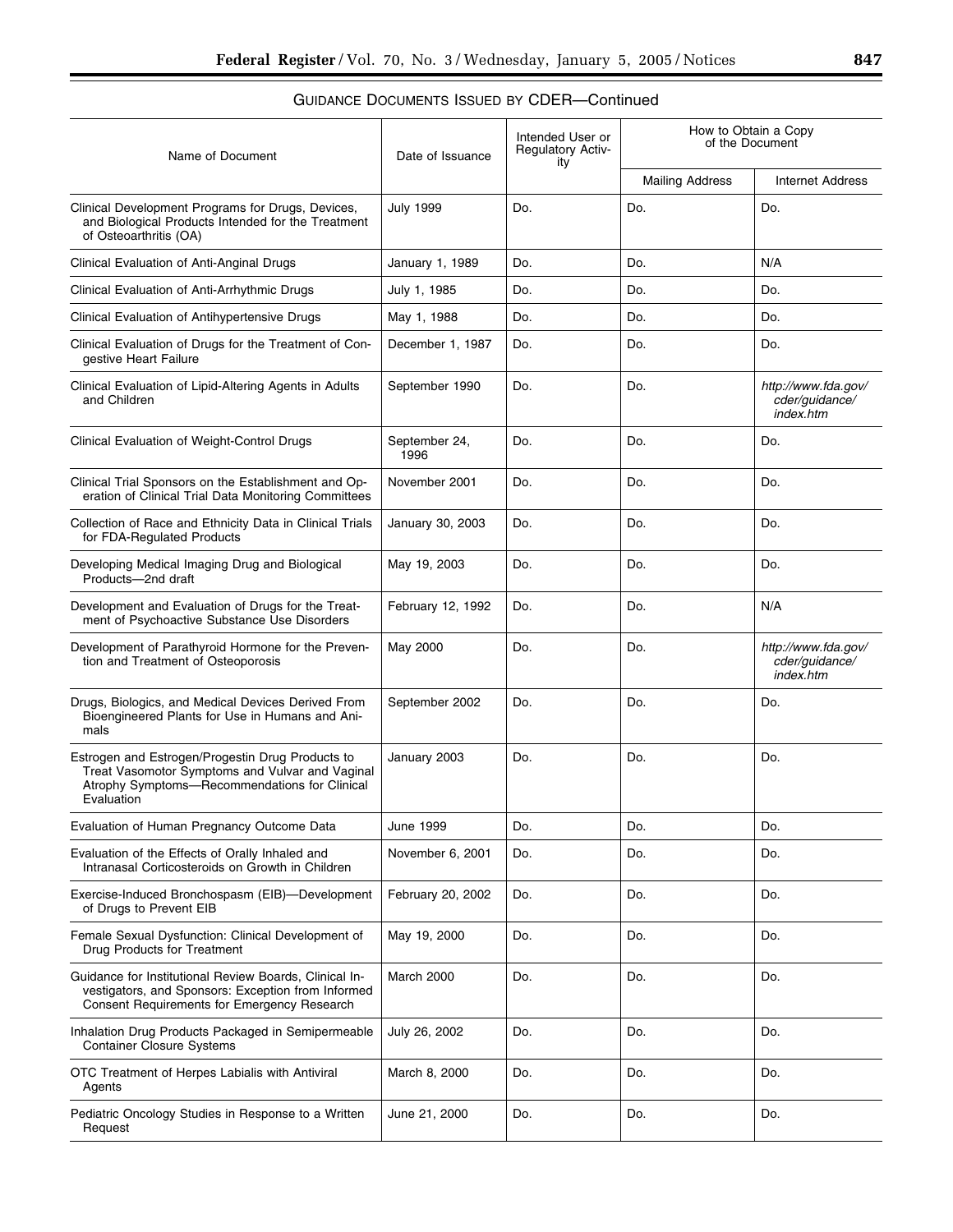| Name of Document                                                                                                                                                                    | Date of Issuance  | Intended User or<br><b>Regulatory Activ-</b><br>ity | How to Obtain a Copy<br>of the Document |                                                    |
|-------------------------------------------------------------------------------------------------------------------------------------------------------------------------------------|-------------------|-----------------------------------------------------|-----------------------------------------|----------------------------------------------------|
|                                                                                                                                                                                     |                   |                                                     | <b>Mailing Address</b>                  | <b>Internet Address</b>                            |
| Preclinical and Clinical Evaluation of Agents Used in<br>the Prevention or Treatment of Postmenopausal<br>Osteoporosis                                                              | April 1, 1994     | Do.                                                 | Do.                                     | Do.                                                |
| Preparation of IND Applications for New Drugs In-<br>tended for the Treatment of HIV-Infected Individuals                                                                           | September 1, 1991 | Do.                                                 | Do.                                     | N/A                                                |
| Recommendations for Complying With the Pediatric<br>Rule                                                                                                                            | November 2000     | Do.                                                 | Do.                                     | http://www.fda.gov/<br>cder/guidance/<br>index.htm |
| Drug Metabolism/Drug Interaction Studies in the Drug<br>Development Process: Studies In Vitro                                                                                       | April 7, 1997     | Clinical pharma-<br>cology                          | Do.                                     | Do.                                                |
| Exposure-Response Relationships-Study Design,<br>Data Analysis, and Regulatory Applications                                                                                         | April 2003        | Do.                                                 | Do.                                     | Do.                                                |
| Format and Content of the Human Pharmacokinetics<br>and Bioavailability Section of an Application                                                                                   | February 1, 1987  | Do.                                                 | Do.                                     | Do.                                                |
| In Vivo Metabolism/Drug Interaction Studies-Study<br>Design, Data Analysis, and Recommendations for<br>Dosing and Labeling                                                          | November 24, 1999 | Do.                                                 | Do.                                     | Do.                                                |
| Pharmacokinetics in Patients With Impaired Hepatic<br>Function; Study Design, Data Analysis, and Impact<br>on Dosing and Labeling                                                   | May 30, 2003      | Do.                                                 | Do.                                     | Do.                                                |
| Pharmacokinetics in Patients with Impaired Renal<br>Function-Study Design, Data Analysis, and Impact<br>on Dosing and Labeling                                                      | May 1998          | Do.                                                 | Do.                                     | Do.                                                |
| <b>Population Pharmacokinetics</b>                                                                                                                                                  | February 10, 1999 | Do.                                                 | Do.                                     | Do.                                                |
| General Considerations for Pediatric Pharmacokinetic<br>Studies for Drugs and Biological Products                                                                                   | November 30, 1998 | Clinical pharma-<br>cology draft                    | Do.                                     | Do.                                                |
| A Review of FDA's Implementation of the Drug Export<br>Amendments of 1986                                                                                                           | May 1990          | Compliance                                          | Do.                                     | Do.                                                |
| <b>Compressed Medical Gases</b>                                                                                                                                                     | February 1989     | Do.                                                 | Do.                                     | Do.                                                |
| Computerized Systems Used in Clinical Trials                                                                                                                                        | April 1999        | Do.                                                 | Do.                                     | Do.                                                |
| Expiration Dating and Stability Testing of Solid Oral<br>Dosage Form Drugs Containing Iron                                                                                          | June 27, 1997     | Do.                                                 | Do.                                     | Do.                                                |
| General Principles of Process Validation                                                                                                                                            | May 1987          | Do.                                                 | Do.                                     | Do.                                                |
| Good Laboratory Practice Regulations Questions and<br>Answers                                                                                                                       | June 1981         | Do.                                                 | Do.                                     | Do.                                                |
| Guidance for Hospitals, Nursing Homes, and Other<br>Health Care Facilities-FDA Public Health Advisory                                                                               | March 2001        | Do.                                                 | Do.                                     | Do.                                                |
| Guideline for Validation of Limulus Amebocyte Lysate<br>Test as an End-Product Endotoxin Test for Human<br>and Animal Parenteral Drugs, Biological Products,<br>and Medical Devices | December 1987     | Do.                                                 | Do.                                     | Do.                                                |
| Monitoring of Clinical Investigations                                                                                                                                               | January 1988      | Do.                                                 | Do.                                     | Do.                                                |
| Nuclear Pharmacy Guideline Criteria for Determining<br>When to Register as a Drug Establishment                                                                                     | May 1984          | Do.                                                 | Do.                                     | Do.                                                |
| Pharmacy Compounding: Compliance Policy Guide                                                                                                                                       | May 2002          | Do.                                                 | Do.                                     | Do.                                                |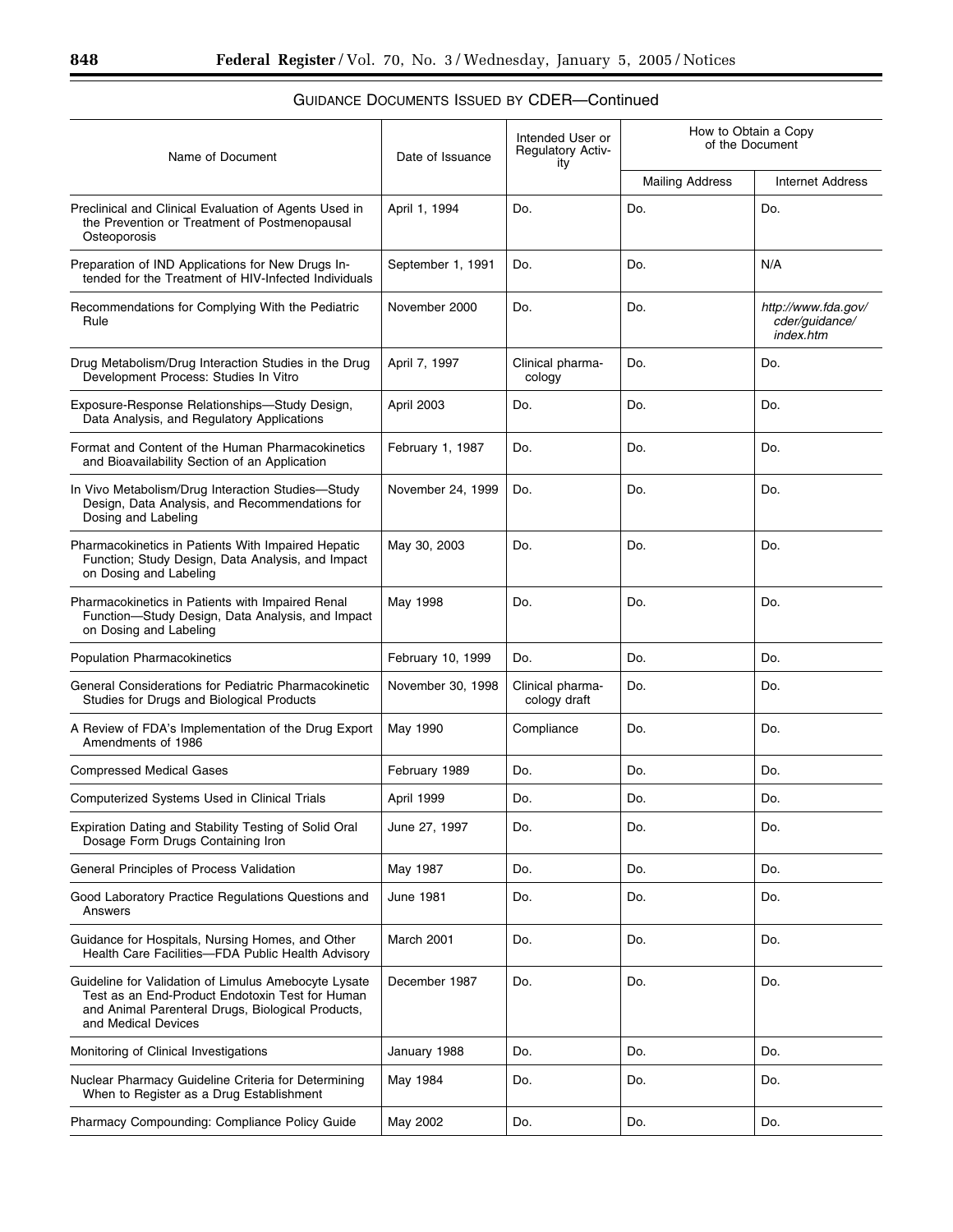| Name of Document                                                                                                                       | Date of Issuance      | Intended User or<br><b>Regulatory Activ-</b><br>ity   | How to Obtain a Copy<br>of the Document |                                                    |
|----------------------------------------------------------------------------------------------------------------------------------------|-----------------------|-------------------------------------------------------|-----------------------------------------|----------------------------------------------------|
|                                                                                                                                        |                       |                                                       | <b>Mailing Address</b>                  | <b>Internet Address</b>                            |
| Possible Dioxin/PCB Contamination of Drug and Bio-<br>logical Products                                                                 | August 23, 1999       | Do.                                                   | Do.                                     | Do.                                                |
| Sterile Drug Products Produced by Aseptic Proc-<br>essing                                                                              | <b>June 1987</b>      | Do.                                                   | Do.                                     | Do.                                                |
| <b>Street Drug Alternatives</b>                                                                                                        | March 2000            | Do.                                                   | Do.                                     | Do.                                                |
| Current Good Manufacturing Practices for Medical<br>Gases                                                                              | May 6, 2003           | Compliance draft                                      | Do.                                     | Do.                                                |
| Good Manufacturing Practice for Positron Emission<br>Tomography Drug Products                                                          | April 1, 2002         | Do.                                                   | Do.                                     | Do.                                                |
| Guidance for IRBs, Clinical Investigators, and Spon-<br>sors: Exception from Informed Consent Require-<br>ments for Emergency Research | May 12, 2000          | Do.                                                   | Do.                                     | Do.                                                |
| Investigating Out of Specification (OOS) Test Results<br>for Pharmaceutical Production                                                 | September 30,<br>1998 | Do.                                                   | Do.                                     | Do.                                                |
| Manufacture, Processing, or Holding of Active Phar-<br>maceutical Ingredients                                                          | April 17, 1998        | Do.                                                   | Do.                                     | Do.                                                |
| Marketed Unapproved Drugs-Compliance Policy<br>Guide                                                                                   | October 2003          | Do.                                                   |                                         | Do.                                                |
| Prescription Drug Marketing Act Regulations for Dona-<br>tion of Prescription Drug Samples to Free Clinics                             | June 27, 2002         | Do.                                                   | Do.                                     | Do.                                                |
| Repackaging of Solid Oral Dosage Form Drug Prod-<br>ucts                                                                               | February 1, 1992      | Do.                                                   | Do.                                     | N/A                                                |
| Part 11, Electronic Records; Electronic Signatures-<br>Scope and Application                                                           | August 2003           | Current good<br>manufacturing<br>practices<br>(CGMPs) | Do.                                     | http://www.fda.gov/<br>cder/guidance/<br>index.htm |
| Comparability Protocols-Protein Drug Products and<br>Biological Products-Chemistry, Manufacturing, and<br>Controls Information         | September 2003        | <b>CGMPs</b> draft                                    | Do.                                     | Do.                                                |
| Formal Dispute Resolution: Scientific and Technical<br>Issues Related to Pharmaceutical Current Good<br><b>Manufacturing Practices</b> | August 2003           | Do.                                                   | Do.                                     | Do.                                                |
| Powder Blends and Finished Dosage Units-Stratified<br>In-Process Dosage Unit Sampling and Assessment                                   | November 7, 2003      | Do.                                                   | Do.                                     | Do.                                                |
| Process Analytical Technology-A Framework for In-<br>novative Pharmaceutical Manufacturing and Quality<br>Assurance                    | October 4, 2004       | Do.                                                   | Do.                                     | Do.                                                |
| Sterile Drug Products Produced by Aseptic Proc-<br>essing                                                                              | October 4, 2004       | Do.                                                   | Do.                                     | Do.                                                |
| Providing Electronic Submissions in Electronic For-<br>mat-ANDAs                                                                       | June 27, 2002         | Electronic sub-<br>missions                           | Do.                                     | Do.                                                |
| Regulatory Submissions in Electronic Format; General<br>Considerations                                                                 | January 28, 1999      | Do.                                                   | Do.                                     | Do.                                                |
| Regulatory Submissions in Electronic Format; New<br><b>Drug Applications</b>                                                           | January 28, 1999      | Do.                                                   | Do.                                     | Do.                                                |
| Providing Regulatory Submissions in Electronic For-<br>mat-Annual Reports for NDAs and ANDAs                                           | August 2003           | Electronic sub-<br>missions draft                     | Do.                                     | Do.                                                |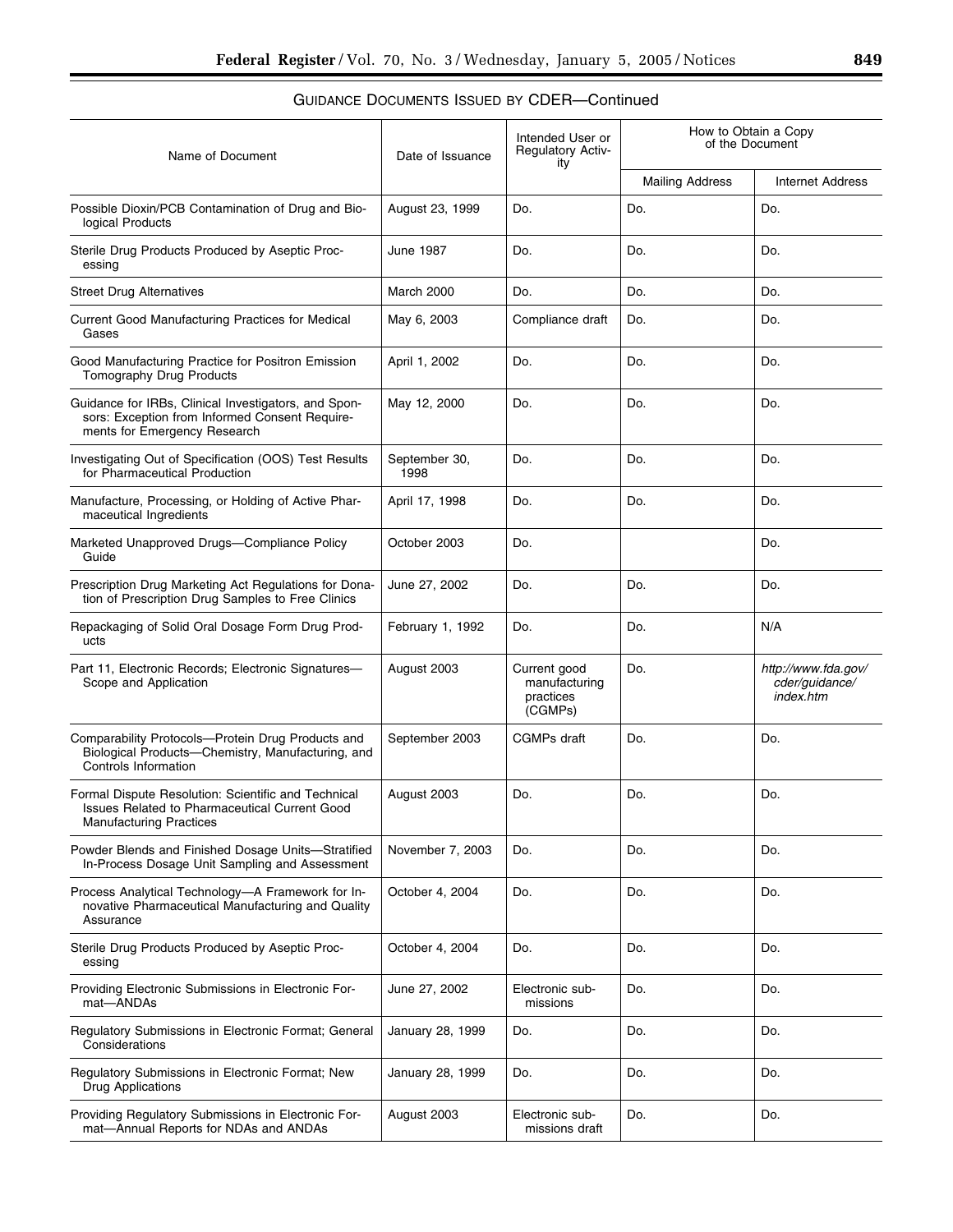| Name of Document                                                                                                                                                                                                                                                         | Date of Issuance  | Intended User or<br><b>Regulatory Activ-</b><br>ity | How to Obtain a Copy<br>of the Document |                         |
|--------------------------------------------------------------------------------------------------------------------------------------------------------------------------------------------------------------------------------------------------------------------------|-------------------|-----------------------------------------------------|-----------------------------------------|-------------------------|
|                                                                                                                                                                                                                                                                          |                   |                                                     | <b>Mailing Address</b>                  | <b>Internet Address</b> |
| Providing Regulatory Submissions in Electronic For-<br>mat-Content of Labeling                                                                                                                                                                                           | February 2004     | Do.                                                 | Do.                                     | Do.                     |
| Providing Regulatory Submissions in Electronic For-<br>mat-General Considerations                                                                                                                                                                                        | October 22, 2003  | Do.                                                 | Do.                                     | Do.                     |
| Providing Regulatory Submissions in Electronic For-<br>mat-Human Pharmaceutical Product Applications<br>and Related Submissions                                                                                                                                          | August 29, 2003   | Do.                                                 | Do.                                     | Do.                     |
| Providing Regulatory Submissions in Electronic For-<br>mat-Postmarketing Expedited Safety Reports                                                                                                                                                                        | May 4, 2001       | Do.                                                 | Do.                                     | Do.                     |
| Providing Regulatory Submissions in Electronic For-<br>mat-Postmarketing Periodic Adverse Drug Experi-<br>ence Reports                                                                                                                                                   | <b>June 2003</b>  | Do.                                                 | Do.                                     | Do.                     |
| Providing Regulatory Submissions in Electronic For-<br>mat, Prescription Drug Advertising and Promotional<br>Labeling                                                                                                                                                    | January 31, 2001  | Do.                                                 | Do.                                     | Do.                     |
| 180-Day Exclusivity When Multiple Abbreviated New<br>Drug Applications Are Submitted on the Same Day                                                                                                                                                                     | <b>July 2003</b>  | Generics                                            | Do.                                     |                         |
| Alternate Source of Active Pharmaceutical Ingredients<br>in Pending ANDAs                                                                                                                                                                                                | December 12, 2000 | Do.                                                 | Do.                                     | Do.                     |
| <b>ANDAs: Impurities in Drug Substances</b>                                                                                                                                                                                                                              | November 1999     | Do.                                                 | Do.                                     | Do.                     |
| Court Decisions, ANDA Approvals, and 180-Day Ex-<br>clusivity Under the Hatch-Waxman Amendments to<br>the Federal Food, Drug, and Cosmetic Act                                                                                                                           | March 2000        | Do.                                                 | Do.                                     | Do.                     |
| Letter announcing that the OGD will now accept the<br>ICH long-term storage conditions as well as the sta-<br>bility studies conducted in the past                                                                                                                       | August 1995       | Do.                                                 | Do.                                     | Do.                     |
| Letter describing efforts by the CDER & the ORA to<br>clarify the responsibilities of CDER chemistry review<br>scientists and ORA field investigators in the new &<br>abbreviated drug approval process in order to re-<br>duce duplication or redundancy in the process | October 1994      | Do.                                                 | Do.                                     | Do.                     |
| Letter on incomplete Abbreviated Applications, Con-<br>victions Under GDEA, Multiple Supplements, An-<br>nual Reports for Bulk Antibiotics, Batch Size for<br>Transdermal Drugs, Bioeguivalence Protocols, Re-<br>search, Deviations from OGD Policy                     | April 1994        | Do.                                                 | Do.                                     | Do.                     |
| Letter on the provision of new information pertaining<br>to new bioequivalence guidelines and refuse-to-file<br>letters                                                                                                                                                  | <b>July 1992</b>  | Do.                                                 | Do.                                     | Do.                     |
| Letter on the provision of new procedures and policies<br>affecting the generic drug review process                                                                                                                                                                      | March 1989        | Do.                                                 | Do.                                     | Do.                     |
| Letter on the request for cooperation of regulated in-<br>dustry to improve the efficiency and effectiveness of<br>the generic drug review process, by assuring the<br>completeness and accuracy of required information<br>and data submissions                         | November 1991     | Do.                                                 | Do.                                     | Do.                     |
| Letter on the response to 12/20/84 letter from the<br><b>Pharmaceutical Manufacturers Association about</b><br>the Drug Price Competition and Patent Term Res-<br>toration Act                                                                                           | March 1985        | Do.                                                 | Do.                                     | Do.                     |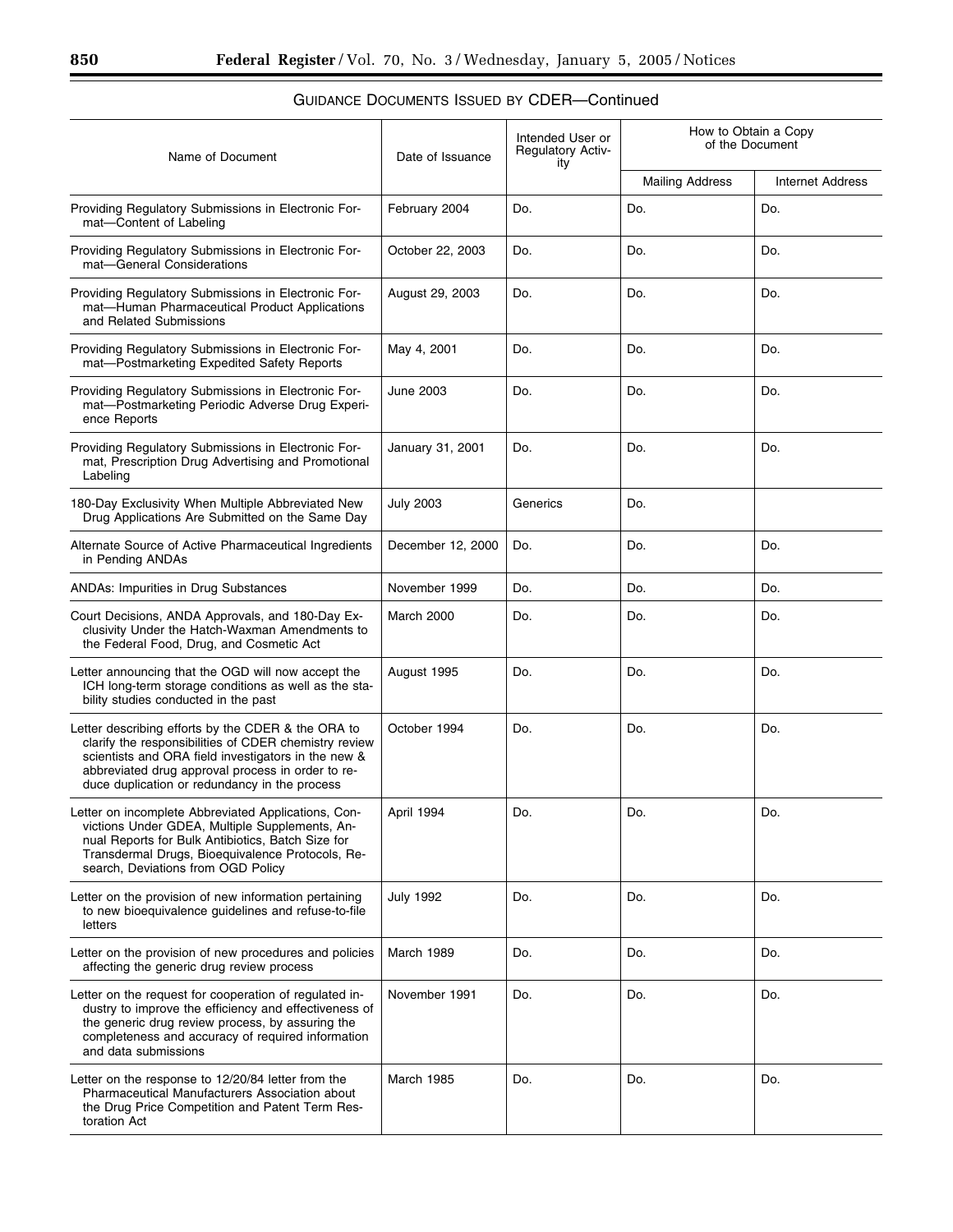| Name of Document                                                                                                                                                                                                         | Date of Issuance  | Intended User or<br><b>Regulatory Activ-</b><br>ity | How to Obtain a Copy<br>of the Document |                         |
|--------------------------------------------------------------------------------------------------------------------------------------------------------------------------------------------------------------------------|-------------------|-----------------------------------------------------|-----------------------------------------|-------------------------|
|                                                                                                                                                                                                                          |                   |                                                     | <b>Mailing Address</b>                  | <b>Internet Address</b> |
| Letter to all ANDA and AADA applicants about the<br>Generic Drug Enforcement Act of 1992 (GDEA),<br>and the Office of Generic Drugs intention to refuse-<br>to-file incomplete submissions as required by the<br>new law | January 1993      | Do.                                                 | Do.                                     | Do.                     |
| Letter to regulated industry notifying interested parties<br>about important detailed information regarding label-<br>ing, scale-up, packaging, minor/major amendment<br>criteria, and bioequivalence requirements       | August 1993       | Do.                                                 | Do.                                     | Do.                     |
| Major, Minor, and Telephone Amendments to Abbre-<br>viated New Drug Applications                                                                                                                                         | December 2001     | Do.                                                 | Do.                                     | Do.                     |
| Organization of an ANDA                                                                                                                                                                                                  | March 2, 1999     | Do.                                                 | Do.                                     | Do.                     |
| Revising ANDA Labeling Following Revision of the<br><b>RLD Labeling</b>                                                                                                                                                  | May 2000          | Do.                                                 | Do.                                     | Do.                     |
| Skin Irritation and Sensitization Testing of Generic<br><b>Transdermal Drug Products</b>                                                                                                                                 | February 3, 2000  | Do.                                                 | Do.                                     | Do.                     |
| Variations in Drug Products that May Be Included in a<br>Single ANDA                                                                                                                                                     | December 1998     | Do.                                                 | Do.                                     | Do.                     |
| ANDAs: Impurities in Drug Products                                                                                                                                                                                       | January 5, 1999   | Generics draft                                      | Do.                                     | Do.                     |
| Handling and Retention of Bioavailability and Bio-<br>equivalence Testing Samples                                                                                                                                        | May 26, 2004      | Do.                                                 | Do.                                     | Do.                     |
| Potassium Chloride Modified-Release Tablets and<br>Capsules: In Vivo Bioequivalence and In Vitro Dis-<br>solution Testing (revised)                                                                                      | August 7, 2002    | Do.                                                 | Do.                                     | Do.                     |
| Pharmacology/Toxicology Review Format                                                                                                                                                                                    | May 2001          | Good review<br>practices<br>(GRP)                   | Do.                                     | Do.                     |
| Conducting a Clinical Safety Review of a New Product<br>Application and Preparing a Report on the Review                                                                                                                 | November 22, 1996 | <b>GRP</b> draft                                    | Do.                                     | Do.                     |
| Good Review Management Principles for Prescription<br>Drug User Fee Act Products                                                                                                                                         | July 28, 2003     | Do.                                                 | Do.                                     | Do.                     |
| E10-Choice of Control Group and Related Issues in<br><b>Clinical Trials</b>                                                                                                                                              | May 14, 2001      | ICH, efficacy                                       | Do.                                     | Do.                     |
| E11-Clinical Investigation of Medicinal Products in<br>the Pediatric Population                                                                                                                                          | December 15, 2000 | Do.                                                 | Do.                                     | Do.                     |
| E1A-The Extent of Population Exposure to Assess<br>Clinical Safety: for Drugs Intended for Long-Term<br>Treatment of Non-Life-Threatening Conditions                                                                     | March 1995        | Do.                                                 | Do.                                     | Do.                     |
| E2A-Clinical Safety Data Management: Definitions<br>and Standards for Expedited Reporting                                                                                                                                | March 1995        | Do.                                                 | Do.                                     | Do.                     |
| E2B-Data Elements for Transmission of Individual<br>Case Safety Reports                                                                                                                                                  | January 15, 1998  | Do.                                                 | Do.                                     | Do.                     |
| E2BM-Data Elements for Transmission of Individual<br>Case Safety Reports (revised)                                                                                                                                       | April 3, 2002     | Do.                                                 | Do.                                     | Do.                     |
| E2BM-Data Elements for Transmission of Individual<br>Case Safety Reports-Questions and Answers                                                                                                                           | May 2004          | Do.                                                 | Do.                                     | Do.                     |
| E2C-Clinical Safety Data Management: Periodic<br>Safety Update Reports for Marketed Drugs                                                                                                                                | May 19, 1997      | Do.                                                 | Do.                                     | Do.                     |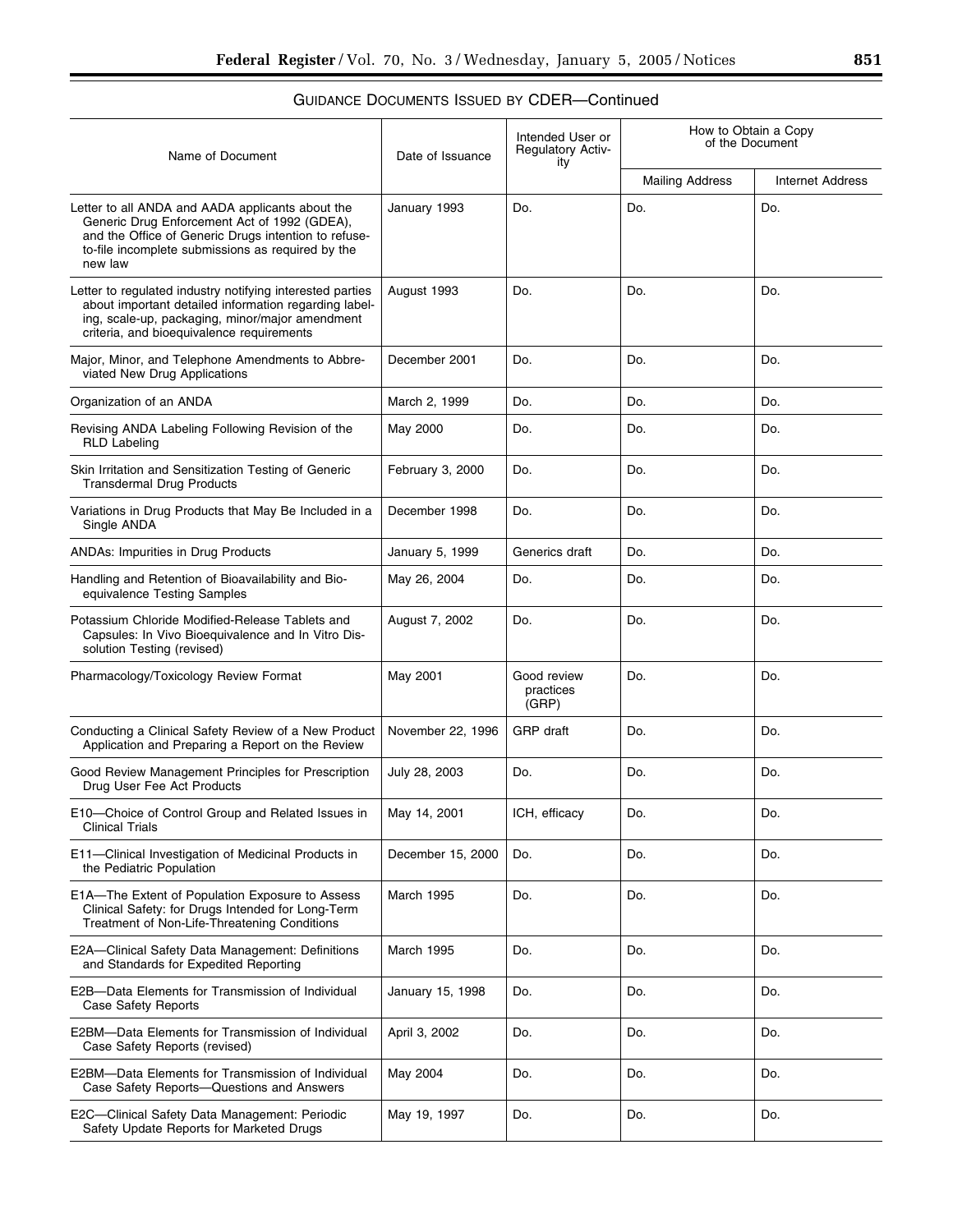| Name of Document                                                                                                | Date of Issuance      | Intended User or<br><b>Regulatory Activ-</b><br>ity     | How to Obtain a Copy<br>of the Document |                         |
|-----------------------------------------------------------------------------------------------------------------|-----------------------|---------------------------------------------------------|-----------------------------------------|-------------------------|
|                                                                                                                 |                       |                                                         | <b>Mailing Address</b>                  | <b>Internet Address</b> |
| E2C Addendum-Clinical Safety Data Management:<br>Periodic Safety Update Reports for Marketed Drugs              | February 5, 2004      | Do.                                                     | Do.                                     | Do.                     |
| E3—Structure and Content of Clinical Study Reports                                                              | <b>July 1996</b>      | Do.                                                     | Do.                                     | Do.                     |
| E4-Dose-Response Information to Support Drug<br>Registration                                                    | November 1994         | Do.                                                     | Do.                                     | Do.                     |
| E5—Ethnic Factors in the Acceptability of Foreign<br><b>Clinical Data</b>                                       | June 1998             | Do.                                                     | Do.                                     | Do.                     |
| E6-Good Clinical Practice: Consolidated Guideline                                                               | May 9, 1997           | Do.                                                     | Do.                                     | Do.                     |
| E7-Studies in Support of Special Populations: Geri-<br>atrics                                                   | August 1994           | Do.                                                     | Do.                                     | Do.                     |
| E8-General Considerations for Clinical Trials                                                                   | December 24, 1997     | Do.                                                     | Do.                                     | Do.                     |
| E9-Statistical Principles for Clinical Trials                                                                   | September 1998        | Do.                                                     | Do.                                     | Do.                     |
| M2 eCTD: Electronic Common Technical Document<br>Specification                                                  | April 2, 2003         | ICH, joint safety/<br>efficacy (multi-<br>disciplinary) | Do.                                     | Do.                     |
| M3-Nonclinical Safety Studies for the Conduct of<br>Human Clinical Trials for Pharmaceuticals                   | November 25, 1997     | Do.                                                     | Do.                                     | Do.                     |
| M4-Organization of the CTD                                                                                      | August 2004           | Do.                                                     | Do.                                     | Do.                     |
| M4-The CTD-Efficacy Questions and Answers                                                                       | May 2004              | Do.                                                     | Do.                                     | Do.                     |
| M4-The CTD-General Questions and Answers                                                                        | May 2004              | Do.                                                     | Do.                                     | Do.                     |
| M4-The CTD-Safety Questions and Answers                                                                         | February 4, 2003      | Do.                                                     | Do.                                     | Do.                     |
| Q1A(R2)-Stability Testing of New Drug Substances<br>and Products                                                | November 21, 2003     | ICH, quality                                            | Do.                                     | Do.                     |
| Q1B-Photostability Testing of New Drug Substances<br>and Products                                               | November 1996         | Do.                                                     | Do.                                     | Do.                     |
| Q1C-Stability Testing for New Dosage Forms                                                                      | May 9, 1997           | Do.                                                     | Do.                                     | Do.                     |
| Q1D-Bracketing and Matrixing Designs for Stability<br>Testing of New Drug Substances and Products               | January 16, 2003      | Do.                                                     | Do.                                     | Do.                     |
| Q1F-Stability Data Package for the Registration in<br>Climatic Zones III and IV                                 | June 2004             | Do.                                                     | Do.                                     | Do.                     |
| Q2A-Text on Validation of Analytical Procedures                                                                 | March 1995            | Do.                                                     | Do.                                     | Do.                     |
| Q2B-Validation of Analytical Procedures: Method-<br>ology                                                       | May 19, 1997          | Do.                                                     | Do.                                     | Do.                     |
| Q3A-Impurities in New Drug Substances                                                                           | February 2003         | Do.                                                     | Do.                                     | Do.                     |
| Q3B(R)-Impurities in Drug Products                                                                              | November 14, 2003     | Do.                                                     | Do.                                     | Do.                     |
| Q3C-Impurities: Residual Solvents                                                                               | December 24, 1997     | Do.                                                     | Do.                                     | Do.                     |
| Q3C-Tables and List (revised recommendations for<br>N-Methylpyrrolidone and Tetrahydrofuran)                    | November 2003         | Do.                                                     | Do.                                     | Do.                     |
| Q5A-Viral Safety Evaluation of Biotechnology Prod-<br>ucts Derived From Cell Lines of Human or Animal<br>Origin | September 24,<br>1998 | Do.                                                     | Do.                                     | Do.                     |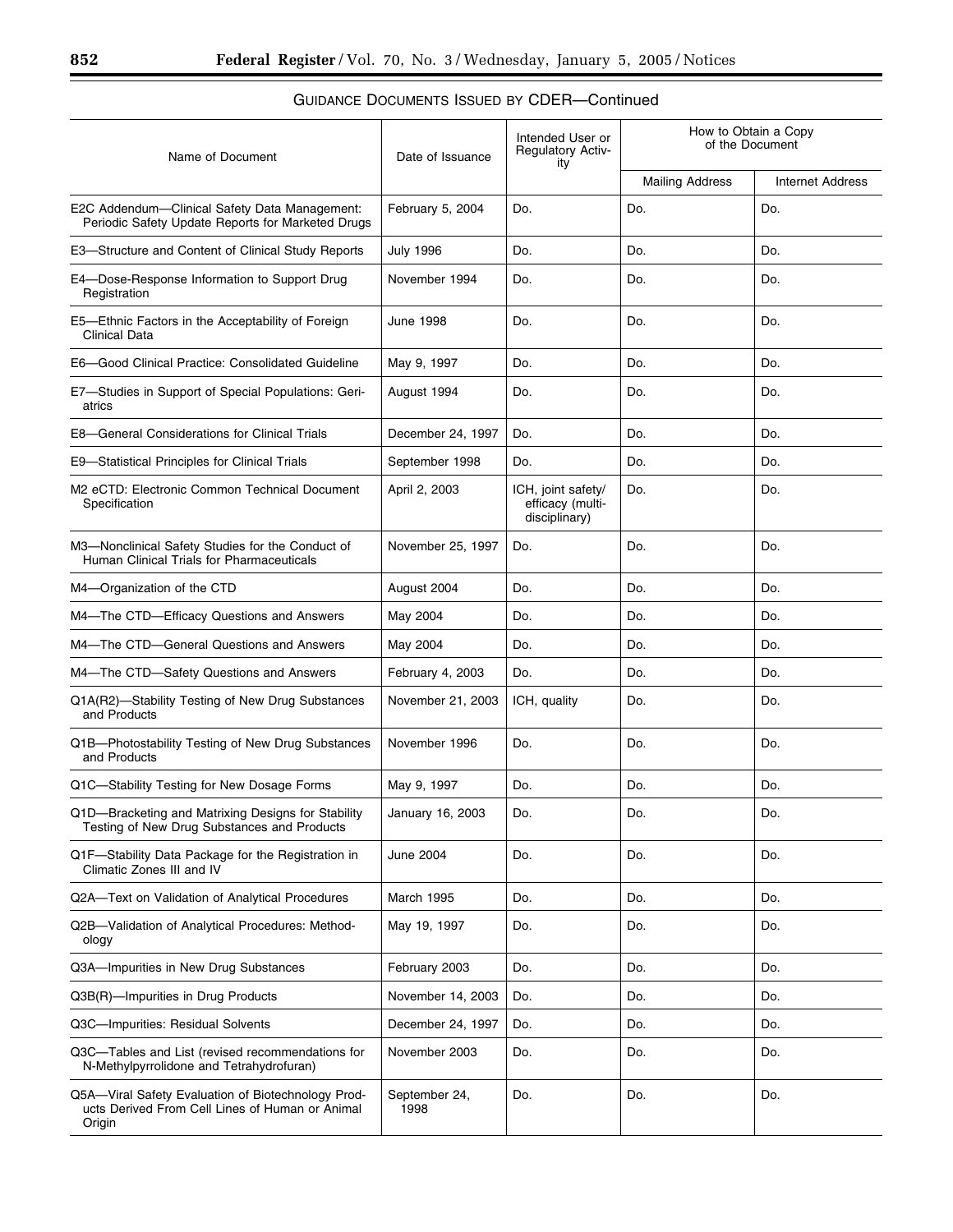# $\equiv$

| Name of Document                                                                                                                                                             | Date of Issuance      | Intended User or<br>Regulatory Activ-<br>ity | How to Obtain a Copy<br>of the Document |                         |
|------------------------------------------------------------------------------------------------------------------------------------------------------------------------------|-----------------------|----------------------------------------------|-----------------------------------------|-------------------------|
|                                                                                                                                                                              |                       |                                              | <b>Mailing Address</b>                  | <b>Internet Address</b> |
| Q5B-Quality of Biotechnology Products: Analysis of<br>the Expression Construct in Cells Used for Produc-<br>tion of r-DNA Derived Protein Products                           | February 1996         | Do.                                          | Do.                                     | Do.                     |
| Q5C-Quality of Biotechnological Products: Stability<br>Testing of Biotechnology/Biological Products                                                                          | <b>July 1996</b>      | Do.                                          | Do.                                     | Do.                     |
| Q5D-Quality of Biotechnological/Biological Products:<br>Derivation and Characterization of Cell Substrates<br>Used for Production of Biotechnological/Biological<br>Products | September 21,<br>1998 | Do.                                          | Do.                                     | Do.                     |
| Q6A-Specifications: Test Procedures and Accept-<br>ance Criteria for New Drug Substances and New<br>Drug Products: Chemical Substances                                       | December 29, 2000     | Do.                                          | Do.                                     | Do.                     |
| Q6B-Test Procedures and Acceptance Criteria for<br>Biotechnological/Biological Products                                                                                      | August 18, 1999       | Do.                                          | Do.                                     | Do.                     |
| Q7A-Good Manufacturing Practice for Active Phar-<br>maceutical Ingredients                                                                                                   | August 2001           | Do.                                          | Do.                                     | Do.                     |
| S1A-The Need for Long-Term Rodent Carcino-<br>genicity Studies of Pharmaceuticals                                                                                            | March 1996            | ICH, safety                                  | Do.                                     | Do.                     |
| S1B-Testing for Carcinogenicity of Pharmaceuticals                                                                                                                           | <b>July 1997</b>      | Do.                                          | Do.                                     | Do.                     |
| S1C-Dose Selection for Carcinogenicity Studies of<br>Pharmaceuticals                                                                                                         | March 1995            | Do.                                          | Do.                                     | Do.                     |
| S1C(R)-Dose Selection for Carcinogenicity Studies<br>of Pharmaceuticals: Addendum on a Limit Dose and<br><b>Related Notes</b>                                                | December 4, 1997      | Do.                                          | Do.                                     | Do.                     |
| S2A-Specific Aspects of Regulatory Genotoxicity<br><b>Tests for Pharmaceuticals</b>                                                                                          | April 1996            | Do.                                          | Do.                                     | Do.                     |
| S2B-Genotoxicity: A Standard Battery for<br>Genotoxicity Testing of Pharmaceuticals                                                                                          | November 21, 1997     | Do.                                          | Do.                                     | Do.                     |
| S3A-Toxicokinetics: The Assessment of Systemic<br><b>Exposure in Toxicity Studies</b>                                                                                        | March 1995            | Do.                                          | Do.                                     | Do.                     |
| S3B-Pharmacokinetics: Repeated Dose Tissue Dis-<br>tribution Studies                                                                                                         | <b>March 1995</b>     | Do.                                          | Do.                                     | Do.                     |
| S4A-Duration of Chronic Toxicity Testing in Animals<br>(Rodent and Nonrodent Toxicity Testing)                                                                               | June 25, 1999         | Do.                                          | Do.                                     | Do.                     |
| S5A-Detection of Toxicity to Reproduction for Medic-<br>inal Products                                                                                                        | September 22,<br>1994 | Do.                                          | Do.                                     | Do.                     |
| S5B-Detection of Toxicity to Reproduction for Medic-<br>inal Products: Addendum on Toxicity to Male Fer-<br>tility                                                           | April 1996            | Do.                                          | Do.                                     | Do.                     |
| S6-Preclinical Safety Evaluation of Biotechnology-<br><b>Derived Pharmaceuticals</b>                                                                                         | November 18, 1997     | Do.                                          | Do.                                     | Do.                     |
| S7A-Safety Pharmacology Studies for Human Phar-<br>maceuticals                                                                                                               | July 13, 2001         | Do.                                          | Do.                                     | Do.                     |
| E2D-Postapproval Safety Data Management: Defini-<br>tions and Standards for Expedited Reporting                                                                              | <b>July 2003</b>      | ICH draft, efficacy                          | Do.                                     | Do.                     |
| E12A-Principles for Clinical Evaluation of New<br>Antihypertensive Drugs                                                                                                     | August 9, 2000        | Do.                                          | Do.                                     | Do.                     |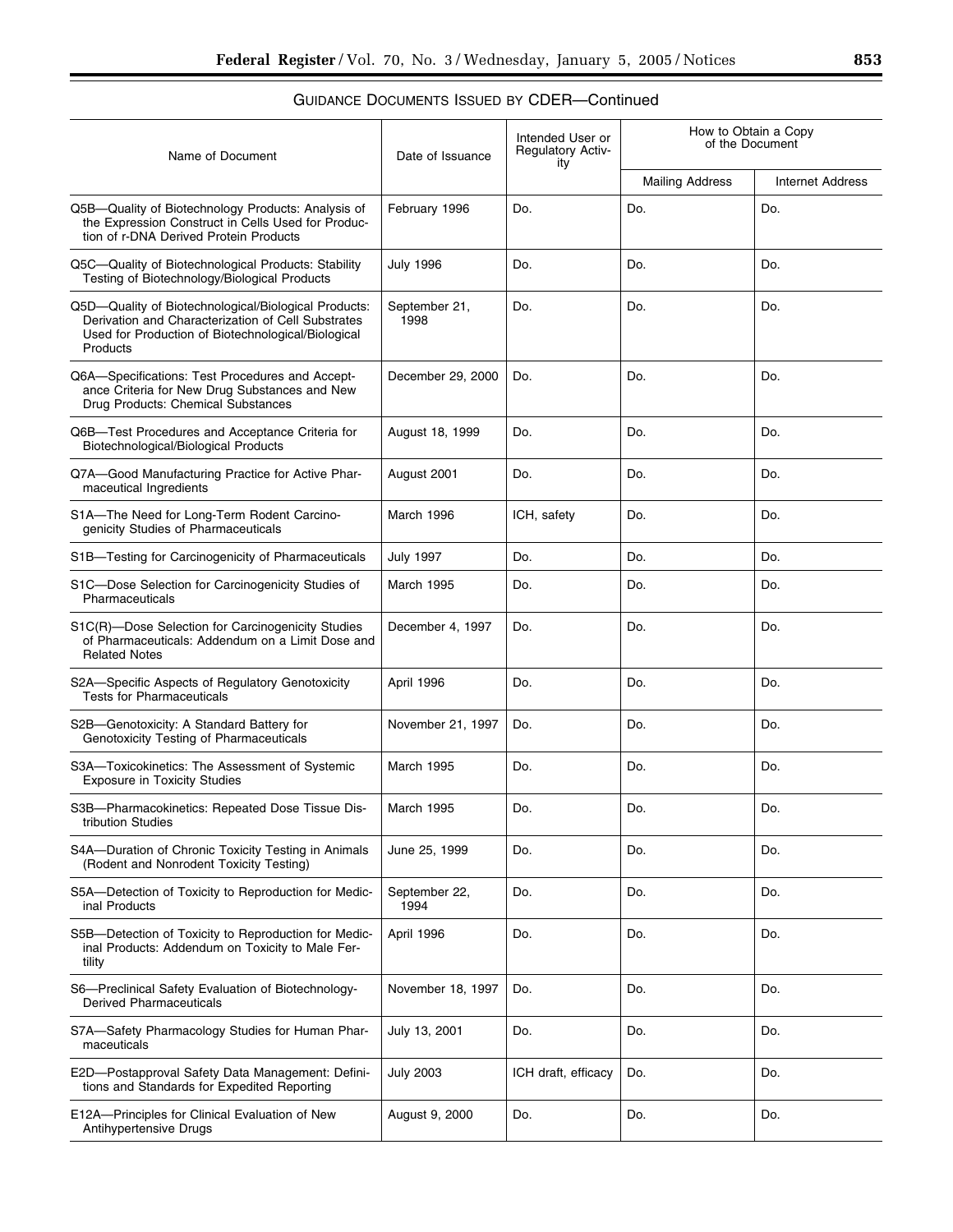| Name of Document                                                                                                                                                                                                                         | Date of Issuance  | Intended User or<br><b>Regulatory Activ-</b><br>ity             | How to Obtain a Copy<br>of the Document |                                                    |
|------------------------------------------------------------------------------------------------------------------------------------------------------------------------------------------------------------------------------------------|-------------------|-----------------------------------------------------------------|-----------------------------------------|----------------------------------------------------|
|                                                                                                                                                                                                                                          |                   |                                                                 | <b>Mailing Address</b>                  | <b>Internet Address</b>                            |
| M4-Common Technical Document-Quality: Ques-<br>tions and Answers/Location Issues                                                                                                                                                         | December 30, 2002 | ICH draft, joint<br>safety/efficacy<br>(multidisci-<br>plinary) | Do.                                     | Do.                                                |
| Submitting Marketing Appilcations According to the<br>ICH-CTD Format-General Considerations                                                                                                                                              | September 5, 2001 | Do.                                                             | Do.                                     | Do.                                                |
| Q1E-Evaluation of Stability Data                                                                                                                                                                                                         | June 14, 2002     | ICH draft, quality                                              | Do.                                     | Do.                                                |
| S7B-The Nonclinical Evaluation of the Potential for<br>Delayed Ventricular Repolarization (QT Interval Pro-<br>longation) by Human Pharmaceuticals                                                                                       | June 2004         | ICH draft, safety                                               | Do.                                     | Do.                                                |
| Content and Format of INDs for Phase 1 Studies of<br>Drugs; Including Well-Characterized, Therapeutic,<br><b>Biotechnology-Derived Products</b>                                                                                          | November 1995     | <b>IND</b>                                                      | Do.                                     | Do.                                                |
| A Revision in Sample Collection Under the Compli-<br>ance Program Pertaining to Preapproval Inspections                                                                                                                                  | July 15, 1996     | Industry letters                                                | Do.                                     | N/A                                                |
| Continuation of a series of letters communicating in-<br>terim and informal generic drug policy and guid-<br>ance. Availability of Policy and Procedure Guides,<br>and further operational changes to the generic drug<br>review program | March 2, 1998     | Do.                                                             | Do.                                     | http://www.fda.gov/<br>cder/guidance/<br>index.htm |
| Fifth of a series of letters providing informal notice<br>about the Act, discussing the statutory mechanism<br>by which ANDA applicants may make modifications<br>in approved drugs where clinical data is required                      | April 1987        | Do.                                                             | Do.                                     | Do.                                                |
| Fourth of a series of letters providing informal notice<br>to all affected parties about policy developments<br>and interpretations regarding the Act. Three year<br>exclusivity provisions of Title I                                   | October 1986      | Do.                                                             | Do.                                     | Do.                                                |
| Implementation of the Drug Price Competition and<br>Patent Term Restoration Act. Preliminary Guidance                                                                                                                                    | October 1984      | Do.                                                             | Do.                                     | Do.                                                |
| Implementation Plan USP injection nomenclature                                                                                                                                                                                           | October 1995      | Do.                                                             | Do.                                     | Do.                                                |
| Instructions for Filing Supplements Under the Provi-<br>sions of SUPAC-IR                                                                                                                                                                | April 11, 1996    | Do.                                                             | Do.                                     | N/A                                                |
| Seventh of a series of letters about the Act providing<br>guidance on the "180-day exclusivity" provision of<br>section 505(i)(4)(B)(iv) of the FD&C Act                                                                                 | <b>July 1988</b>  | Do.                                                             | Do.                                     | http://www.fda.gov/<br>cder/guidance/<br>index.htm |
| Sixth of a series of informal notice letters about the<br>Act discussing 3- and 5-year exclusivity provisions<br>of sections $505(c)(3)(D)$ and $505(i)(4)(D)$ of the<br>FD&C Act                                                        | April 1988        | Do.                                                             | Do.                                     | Do.                                                |
| <b>Streamlining Initiatives</b>                                                                                                                                                                                                          | December 24, 1996 | Do.                                                             | Do.                                     | N/A                                                |
| Supplement to 10/11/84 letter about policies, proce-<br>dures and implementation of the Act (Q & A format)                                                                                                                               | November 1984     | Do.                                                             | Do.                                     | http://www.fda.gov/<br>cder/quidance/<br>index.htm |
| Third of a series of letters regarding the implementa-<br>tion of the Act                                                                                                                                                                | May 1985          | Do.                                                             | Do.                                     | Do.                                                |
| Year 2000 Letter from Dr. Janet Woodcock                                                                                                                                                                                                 | October 19, 1998  | Do.                                                             | Do.                                     | Do.                                                |
| Barbiturate, Single Entity-Class Labeling                                                                                                                                                                                                | March 1, 1981     | Labeling                                                        | Do.                                     | N/A                                                |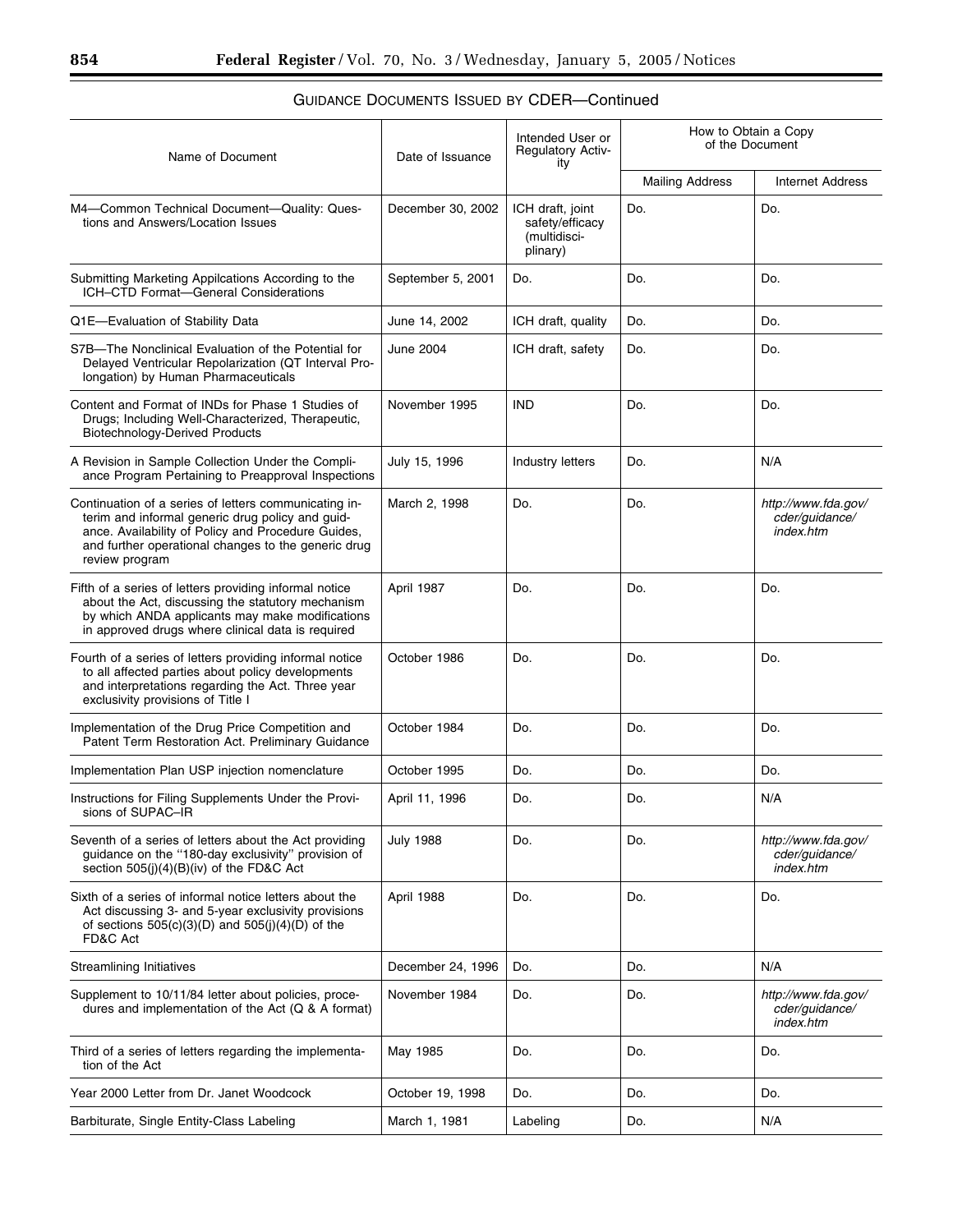| Name of Document                                                                                                                                                                                                          | Date of Issuance  | Intended User or<br><b>Regulatory Activ-</b><br>ity | How to Obtain a Copy<br>of the Document |                                                    |
|---------------------------------------------------------------------------------------------------------------------------------------------------------------------------------------------------------------------------|-------------------|-----------------------------------------------------|-----------------------------------------|----------------------------------------------------|
|                                                                                                                                                                                                                           |                   |                                                     | <b>Mailing Address</b>                  | <b>Internet Address</b>                            |
| Content and Format for Geriatric Labeling                                                                                                                                                                                 | October 5, 2001   | Do.                                                 | Do.                                     | http://www.fda.gov/<br>cder/guidance/<br>index.htm |
| <b>Hypoglycemic Oral Agents</b>                                                                                                                                                                                           | April 1, 1984     | Do.                                                 | Do.                                     | N/A                                                |
| Labeling Over-the-Counter Human Drug Products; Up-<br>dating Labeling in Reference Listed Drugs and Ab-<br>breviated New Drug Applications                                                                                | October 18, 2002  | Do.                                                 | Do.                                     | http://www.fda.gov/<br>cder/guidance/<br>index.htm |
| Local Anesthetics-Class Labeling                                                                                                                                                                                          | September 1, 1982 | Do.                                                 | Do.                                     | N/A                                                |
| Clinical Studies Section of Labeling for Prescription<br>Drugs and Biologics-Content and Format                                                                                                                           | July 9, 2001      | Labeling draft                                      | Do.                                     | http://www.fda.gov/<br>cder/guidance/<br>index.htm |
| Content and Format of the Adverse Reactions Section<br>of Labeling for Human Prescription Drugs and Bio-<br>logics                                                                                                        | March 5, 2004     | Do.                                                 | Do.                                     | Do.                                                |
| Labeling for Combined Oral Contraceptives                                                                                                                                                                                 | March 2004        | Do.                                                 | Do.                                     | Do.                                                |
| Labeling for Noncontraceptive Estrogen Drug Prod-<br>ucts for the Treatment of Vasomotor Symptoms and<br>Vulvar and Vaginal Atrophy Symptoms-Prescribing<br>Information for Health Care Providers and Patient<br>Labeling | February 2004     | Do.                                                 | Do.                                     | Do.                                                |
| OTC Topical Drug Products for the Treatment of Vag-<br>inal Yeast Infections (Vulvovaginal Candidiasis)                                                                                                                   | <b>June 1998</b>  | Do.                                                 | Do.                                     | Do.                                                |
| Referencing Discontinued Labeling for Listed Drugs in<br>Abbreviated New Drug Applications                                                                                                                                | October 26, 2000  | Do.                                                 | Do.                                     | Do.                                                |
| Enforcement Policy on Marketing OTC Combination<br>Products (CPG 7132b.16)                                                                                                                                                | May 1984          | OTC                                                 | Do.                                     | Do.                                                |
| General Guidelines for OTC Combination Products                                                                                                                                                                           | September 1978    | Do.                                                 | Do.                                     | Do.                                                |
| Labeling OTC Human Drug Products Using a Column<br>Format                                                                                                                                                                 | December 19, 2000 | Do.                                                 | Do.                                     | Do.                                                |
| Upgrading Category III Antiperspirants to Category I<br>(43 FR 46728-46731)                                                                                                                                               | October 1978      | Do.                                                 | Do.                                     | Do.                                                |
| Labeling OTC Human Drug Products-Submitting Re-<br>quests for Exemptions and Deferrals                                                                                                                                    | December 19, 2000 | OTC draft                                           | Do.                                     | Do.                                                |
| Labeling OTC Human Drug Products Updating Label-<br>ing in ANDAs                                                                                                                                                          | February 2001     | Do.                                                 | Do.                                     | Do.                                                |
| <b>OTC Actual Use Studies</b>                                                                                                                                                                                             | July 22, 1994     | Do.                                                 | Do.                                     | N/A                                                |
| <b>OTC Nicotine Substitutes</b>                                                                                                                                                                                           | March 1, 1994     | Do.                                                 | Do.                                     | Do.                                                |
| Time and Extent Applications                                                                                                                                                                                              | February 10, 2004 | Do.                                                 | Do.                                     | http://www.fda.gov/<br>cder/quidance/<br>index.htm |
| Carcinogenicity Study Protocol Submissions                                                                                                                                                                                | May 2002          | Pharmacology/<br>Toxicology                         | Do.                                     | Do.                                                |
| Format and Content of the Nonclinical Pharmacology/<br>Toxicology Section of an Application                                                                                                                               | February 1987     | Do.                                                 | Do.                                     | Do.                                                |
| Immunotoxicology Evaluation of Investigational New<br>Drugs                                                                                                                                                               | October 2002      | Do.                                                 | Do.                                     | Do.                                                |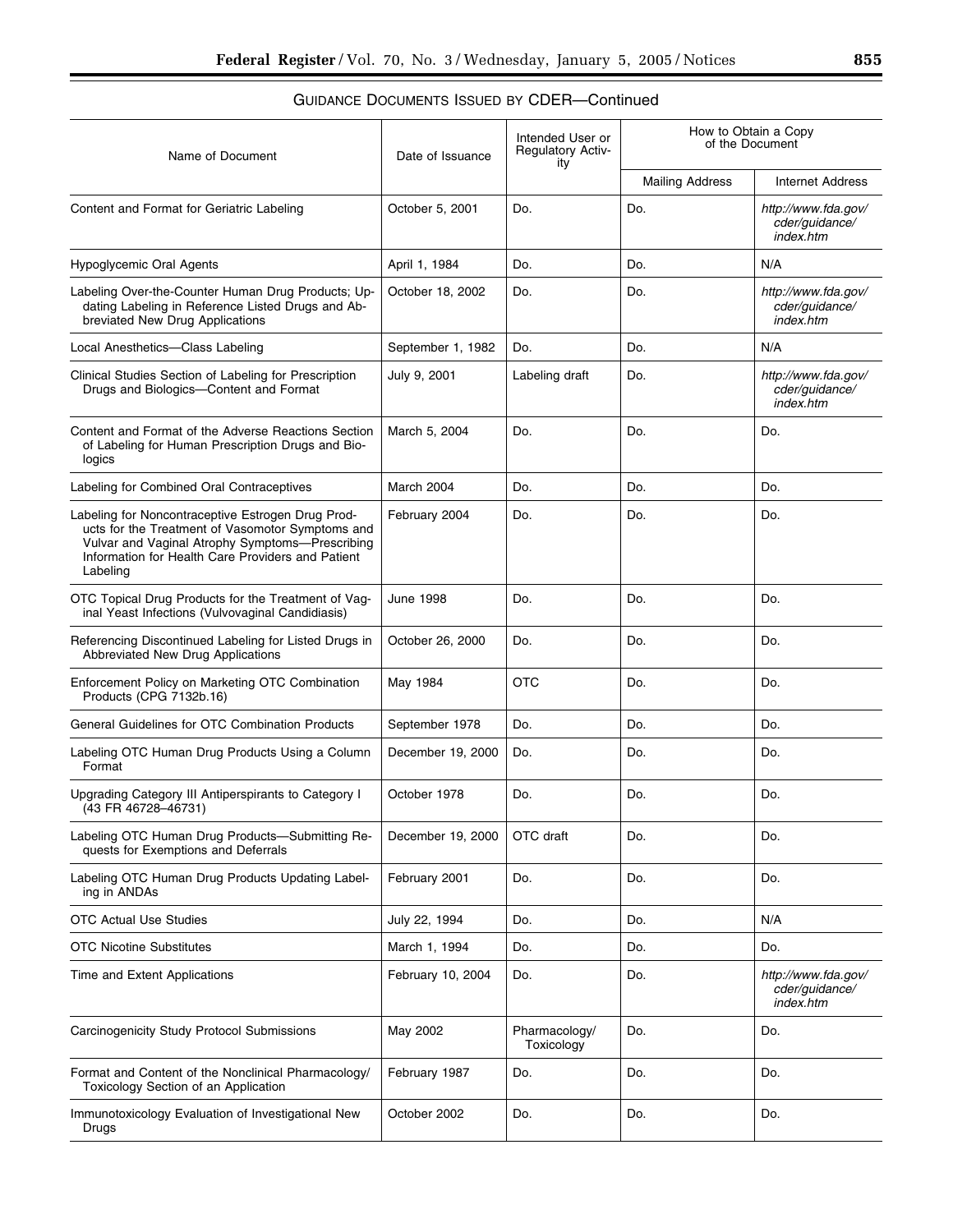| Name of Document                                                                                                                                                                                                                         | Date of Issuance  | Intended User or<br><b>Regulatory Activ-</b><br>ity | How to Obtain a Copy<br>of the Document |                         |
|------------------------------------------------------------------------------------------------------------------------------------------------------------------------------------------------------------------------------------------|-------------------|-----------------------------------------------------|-----------------------------------------|-------------------------|
|                                                                                                                                                                                                                                          |                   |                                                     | <b>Mailing Address</b>                  | <b>Internet Address</b> |
| Nonclinical Pharmacology/Toxicology Development of<br>Topical Drugs Intended to Prevent the Transmission<br>of Sexually Transmitted Diseases (STD) and/or for<br>the Development of Drugs Intended to Act as Vag-<br>inal Contraceptives | October 1996      | Do.                                                 | Do.                                     | Do.                     |
| <b>Photosafety Testing</b>                                                                                                                                                                                                               | May 7, 2003       | Do.                                                 | Do.                                     | Do.                     |
| Reference Guide for the Nonclinical Toxicity Studies<br>of Antiviral Drugs Indicated for the Treatment of N/A<br>Non-Life Threatening Disease: Evaluation of Drug<br>Toxicity Prior to Phase I Clinical Studies                          | February 1989     | Do.                                                 | Do.                                     | Do.                     |
| Single Dose Acute Toxicity Testing for Pharma-<br>ceuticals                                                                                                                                                                              | August 1996       | Do.                                                 | Do.                                     | Do.                     |
| Estimating the Safe Starting Dose in Clinical Trials for<br>Therapeutics in Adult Healthy Volunteers                                                                                                                                     | January 16, 2003  | Pharmacology/<br>Toxicology draft                   | Do.                                     | Do.                     |
| Integration of Study Results to Access Concerns<br>About Human Reproductive and Developmental<br><b>Toxicities</b>                                                                                                                       | November 13, 2001 | Do.                                                 | Do.                                     | Do.                     |
| Nonclinical Safety Evaluation of Pediatric Drug Prod-<br>ucts                                                                                                                                                                            | February 2003     | Do.                                                 | Do.                                     | Do.                     |
| Nonclinical Studies for Development of Pharma-<br>ceutical Excipients                                                                                                                                                                    | October 2, 2002   | Do.                                                 | Do.                                     | Do.                     |
| Statistical Aspects of the Design, Analysis, and Inter-<br>pretation of Chronic Rodent Carcinogenicity Studies<br>of Pharmaceuticals                                                                                                     | May 8, 2001       | Do.                                                 | Do.                                     | Do.                     |
| 180-Day Generic Drug Exclusivity Under the Hatch-<br>Waxman Amendments to the Federal Food, Drug,<br>and Cosmetic Act                                                                                                                    | <b>June 1998</b>  | Procedural                                          | Do.                                     | Do.                     |
| Continuous Marketing Applications: Pilot 1-Review-<br>able Units for Fast Track Products Under the<br><b>PDUFA</b>                                                                                                                       | October 2003      | Do.                                                 | Do.                                     | Do.                     |
| Continuous Marketing Applications: Pilot 2-Scientific<br>Feedback and Interactions During Drug Develop-<br>ment of Fast Track Products Under the PDUFA                                                                                   | October 2003      | Do.                                                 | Do.                                     | Do.                     |
| Court Decisions, ANDA Approvals, and 180-Day Ex-<br>clusivity Under the Hatch-Waxman Amendments to<br>the Federal Food, Drug, and Cosmetic Act                                                                                           | March 27, 2000    | Do.                                                 | Do.                                     | Do.                     |
| Disclosure of Materials Provided to Advisory Commit-<br>tees in Connection with Open Advisory Committee<br>Meetings Convened by the Center for Drug Evalua-<br>tion and Research Beginning on January 1, 2000                            | November 30, 1999 | Do.                                                 | Do.                                     | Do.                     |
| Drug Products Containing Ensulizole, Hypromellose,<br>Meradimate, Octinoxate, and Octisalate-Labeling<br><b>Enforcement Policy</b>                                                                                                       | June 3, 2003      | Do.                                                 | Do.                                     | Do.                     |
| Enforcement Policy During Implementation of Section<br>503A of the Federal Food, Drug, and Cosmetic Act                                                                                                                                  | November 23, 1998 | Do.                                                 | Do.                                     | Do.                     |
| Fast Track Drug Development Programs-Designa-<br>tion, Development, and Application Review                                                                                                                                               | <b>July 2004</b>  | Do.                                                 | Do.                                     | Do.                     |
| Financial Disclosure by Clinical Investigators                                                                                                                                                                                           | March 2001        | Do.                                                 | Do.                                     | Do.                     |
| Formal Dispute Resolution: Appeals Above the Divi-<br>sion Level                                                                                                                                                                         | February 2000     | Do.                                                 | Do.                                     | Do.                     |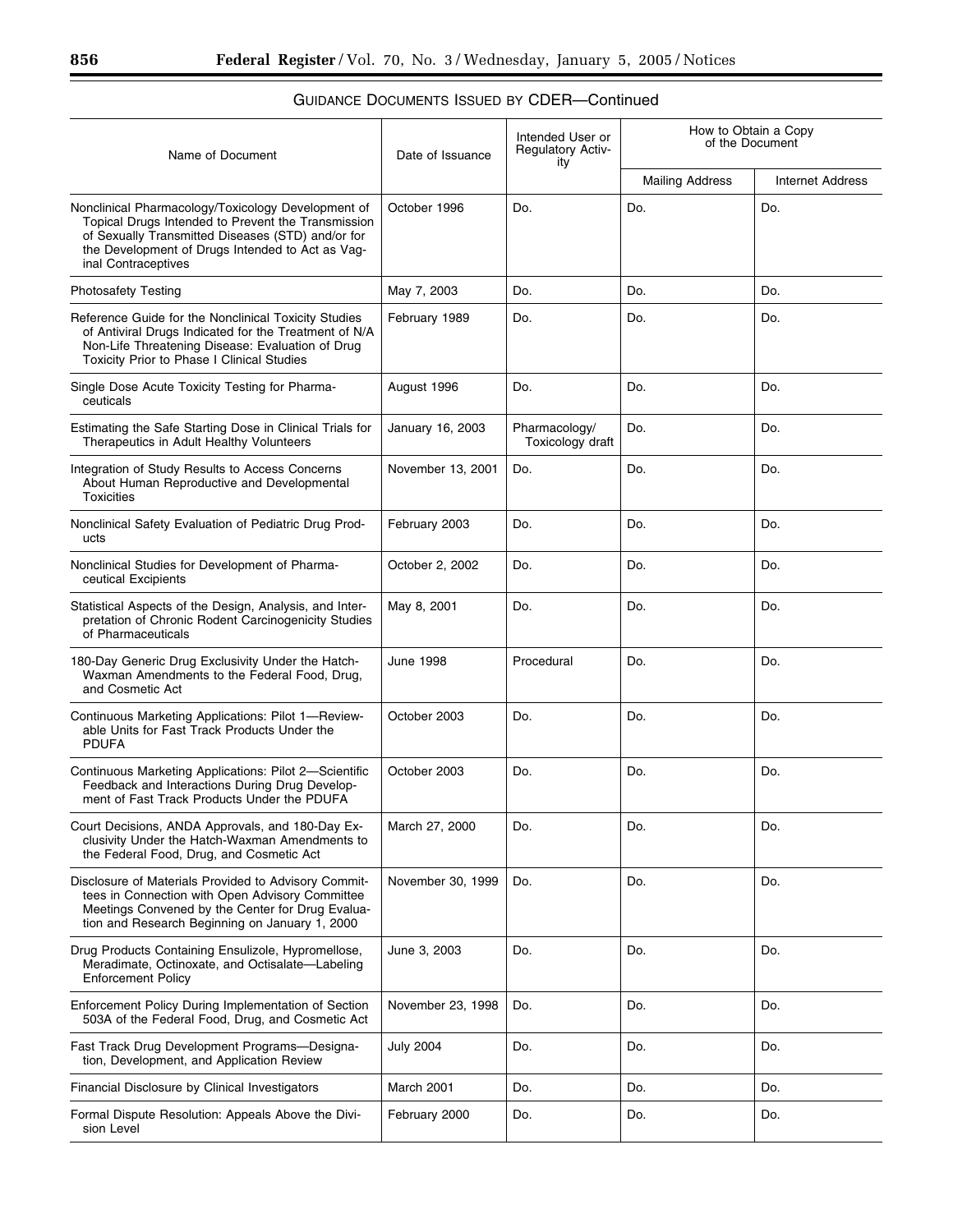| Name of Document                                                                                                                                                                                                         | Date of Issuance  | Intended User or<br><b>Regulatory Activ-</b><br>ity | How to Obtain a Copy<br>of the Document |                         |
|--------------------------------------------------------------------------------------------------------------------------------------------------------------------------------------------------------------------------|-------------------|-----------------------------------------------------|-----------------------------------------|-------------------------|
|                                                                                                                                                                                                                          |                   |                                                     | <b>Mailing Address</b>                  | <b>Internet Address</b> |
| Formal Meetings With Sponsors and Applicants For<br><b>PDUFA Products</b>                                                                                                                                                | February 2003     | Do.                                                 | Do.                                     | Do.                     |
| Implementation of Section 120 of the Food and Drug<br>Administration Modernization Act of 1997-Advisory<br>Committees                                                                                                    | November 2, 1998  | Do.                                                 | Do.                                     | Do.                     |
| Implementation of Section 126 of the Food and Drug<br>Administration Modernization Act of 1997-Elimi-<br>nation of Certain Labeling Requirements                                                                         | July 21, 1998     | Do.                                                 | Do.                                     | Do.                     |
| Information Program on Clinical Trials for Serious or<br>Life-Threatening Diseases and Conditions                                                                                                                        | January 27, 2004  | Do.                                                 | Do.                                     | Do.                     |
| Potassium Iodide in Radiation Emergencies-Ques-<br>tions and Answers                                                                                                                                                     | December 23, 2002 | Do.                                                 | Do.                                     | Do.                     |
| Potassium lodide Tablets for Shelf Life Extension for<br>Federal Agencies and State and Local Govern-<br>ments                                                                                                           | March 8, 2004     | Do.                                                 | Do.                                     | Do.                     |
| Levothyroxine Sodium Products Enforcement of Au-<br>gust 14, 2001, Compliance Date and Submission of<br>New Applications                                                                                                 | July 13, 2001     | Do.                                                 | Do.                                     | Do.                     |
| National Uniformity for Nonprescription Drugs-Ingre-<br>dient Listing for OTC Drugs                                                                                                                                      | April 9, 1998     | Do.                                                 | Do.                                     | Do.                     |
| Potassium Iodide as a Thyroid Blocking Agent in Ra-<br>diation Emergencies                                                                                                                                               | December 11, 2001 | Do.                                                 | Do.                                     | Do.                     |
| Qualifying for Pediatric Exclusivity Under Section<br>505A of the Federal Food, Drug, and Cosmetic Act<br>(revised)                                                                                                      | September 1999    | Do.                                                 | Do.                                     | Do.                     |
| <b>Refusal to File</b>                                                                                                                                                                                                   | July 12, 1993     | Do.                                                 | Do.                                     | Do.                     |
| Repeal of Section 507 of the Federal Food, Drug, and<br>Cosmetic Act                                                                                                                                                     | May 1998          | Do.                                                 | Do.                                     | Do.                     |
| Special Protocol Assessment                                                                                                                                                                                              | May 17, 2002      | Do.                                                 | Do.                                     | Do.                     |
| Standards for the Prompt Review of Efficacy Supple-<br>ments, Including Priority Efficacy Supplements                                                                                                                    | May 15, 1998      | Do.                                                 | Do.                                     | Do.                     |
| Guidance for FDA Staff: The Leveraging Handbook;<br>an Agency Resource for Effective Collaborations                                                                                                                      | June 19, 2003     | Do.                                                 | Do.                                     | Do.                     |
| Women and Minorities Guidance Requirements                                                                                                                                                                               | July 20, 1998     | Do.                                                 | Do.                                     | Do.                     |
| Applications Covered by Section 505(b)(2)                                                                                                                                                                                | October 1999      | Procedural draft                                    | Do.                                     | Do.                     |
| Clinical Trial Sponsors On the Establishment and Op-<br>eration of Clinical Trial Data Monitoring Committees                                                                                                             | November 2001     | Do.                                                 | Do.                                     | Do.                     |
| PET Drug Applications-Content and Format for<br>NDAs and ANDAs                                                                                                                                                           | March 2000        | Do.                                                 | Do.                                     | Do.                     |
| Disclosing Information Provided to Advisory Commit-<br>tees in Connection with Open Advisory Committee<br>Meetings Related to the Testing or Approval of New<br>Drugs and Convened by CDER, Beginning January<br>1, 2000 | December 22, 1999 | Do.                                                 | Do.                                     | Do.                     |
| Disclosure of Conflicts of Interest for Special Govern-<br>ment Employees Participating in FDA Product Spe-<br>cific Advisory Committees                                                                                 | February 14, 2002 | Do.                                                 | Do.                                     | Do.                     |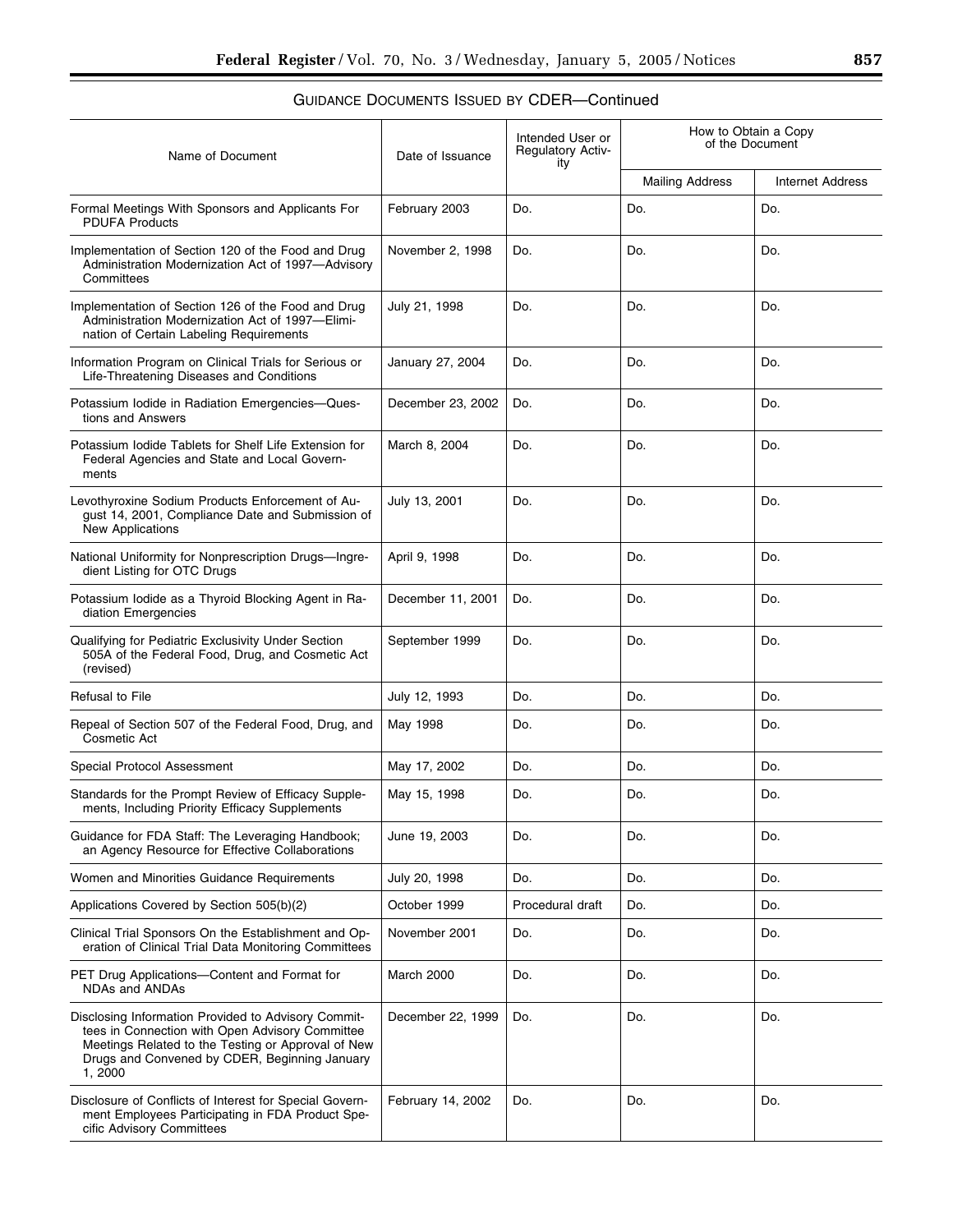#### GUIDANCE DOCUMENTS ISSUED BY CDER—Continued  $\overline{\phantom{a}}$ <u> 1980 - Johann Barbara, martxa</u>  $\overline{1}$  $\overline{1}$

| Name of Document                                                                                                                                                                                    | Date of Issuance  | Intended User or<br><b>Regulatory Activ-</b><br>ity |                        | How to Obtain a Copy<br>of the Document |
|-----------------------------------------------------------------------------------------------------------------------------------------------------------------------------------------------------|-------------------|-----------------------------------------------------|------------------------|-----------------------------------------|
|                                                                                                                                                                                                     |                   |                                                     | <b>Mailing Address</b> | <b>Internet Address</b>                 |
| Forms for Registration of Producers of Drugs and List-<br>ing of Drugs in Commercial Distribution                                                                                                   | April 2001        | Do.                                                 | Do.                    | Do.                                     |
| Good Review Management Principles for PDUFA<br>Products                                                                                                                                             | July 28, 2003     | Do.                                                 | Do.                    | Do.                                     |
| Independent Consultants for Biotechnology Clinical<br><b>Trial Protocols</b>                                                                                                                        | May 7, 2003       | Do.                                                 | Do.                    | Do.                                     |
| Information Program on Clinical Trials for Serious or<br>Life-Threatening Diseases and Conditions                                                                                                   | January 27, 2004  | Do.                                                 | Do.                    | Do.                                     |
| Pharmacogenomic Data Submissions                                                                                                                                                                    | January 27, 2004  | Do.                                                 | Do.                    | Do.                                     |
| Postmarketing Safety Reporting for Human Drug and<br><b>Biological Products Including Vaccines</b>                                                                                                  | March 12, 2001    | Do.                                                 | Do.                    | Do.                                     |
| Reports on the Status of Postmarketing Studies-Im-<br>plementation of Section 130 of the Food and Drug<br>Administration Modernization Act of 1997                                                  | April 4, 2001     | Do.                                                 | Do.                    | Do.                                     |
| Submitting Debarment Certification Statements                                                                                                                                                       | October 2, 1998   | Do.                                                 | Do.                    | Do.                                     |
| Submitting Marketing Applications According to the<br>ICH/CTD Format-General Considerations                                                                                                         | September 5, 2001 | Do.                                                 | Do.                    | Do.                                     |
| The Use of Clinical Holds Following Clinical Investi-<br>gator Misconduct                                                                                                                           | April 2002        | Do.                                                 | Do.                    | Do.                                     |
| Sterility Requirements for Aqueous-Based Drug Prod-<br>ucts for Oral Inhalation-Small Entity Compliance<br>Guide                                                                                    | November 7, 2001  | Small entity com-<br>pliance guides                 | Do.                    | Do.                                     |
| Applicability of User Fees to (1) Applications With-<br>drawn Before Filing, or (2) Applications the Agency<br>Has Refused to File and That Are Resubmitted or<br>Filed Over Protest (Attachment F) | July 12, 1993     | User fee                                            | Do.                    | Do.                                     |
| Application, Product, and Establishment Fees: Com-<br>mon Issues and Their Resolution (revised) (attach-<br>ment $D$ ) ( $I$ )                                                                      | December 16, 1994 | Do.                                                 | Do.                    | Do.                                     |
| Classifying Resubmissions in Response to Action Let-<br>ters                                                                                                                                        | May 14, 1998      | Do.                                                 | Do.                    | Do.                                     |
| Fees-Exceed-the-Costs Waivers Under the Prescrip-<br>tion Drug User Fee Act                                                                                                                         | <b>June 1999</b>  | Do.                                                 | Do.                    | Do.                                     |
| Information Request and Discipline Review Letters<br>Under the Prescription Drug User Fee Act                                                                                                       | November 21, 2001 | Do.                                                 | Do.                    | Do.                                     |
| Submitting and Reviewing Complete Responses to<br>Clinical Holds (revised)                                                                                                                          | October 26, 2000  | Do.                                                 | Do.                    | Do.                                     |
| Document for Waivers of and Reductions in User<br>Fees (attachment G)                                                                                                                               | July 16, 1993     | User fees draft                                     | Do.                    | Do.                                     |
| Submitting Separate Marketing Applications and Clin-<br>ical Data for Purposes of Assessing User Fees                                                                                               | December 2000     | Do.                                                 | Do.                    | Do.                                     |
| <b>WITHDRAWALS</b>                                                                                                                                                                                  |                   |                                                     |                        |                                         |
| In Vivo Bioequivalence Studies on Population and In-<br>dividual Bioequivalence Studies                                                                                                             | December 30, 1987 | Do.                                                 |                        | Do.                                     |
| Clinical Evaluation of Antacid Drugs                                                                                                                                                                | April 1, 1978     | N/A                                                 |                        | N/A                                     |
| Clinical Evaluation of Antidiarrheal Drugs                                                                                                                                                          | September 1, 1977 | Do.                                                 | Do.                    |                                         |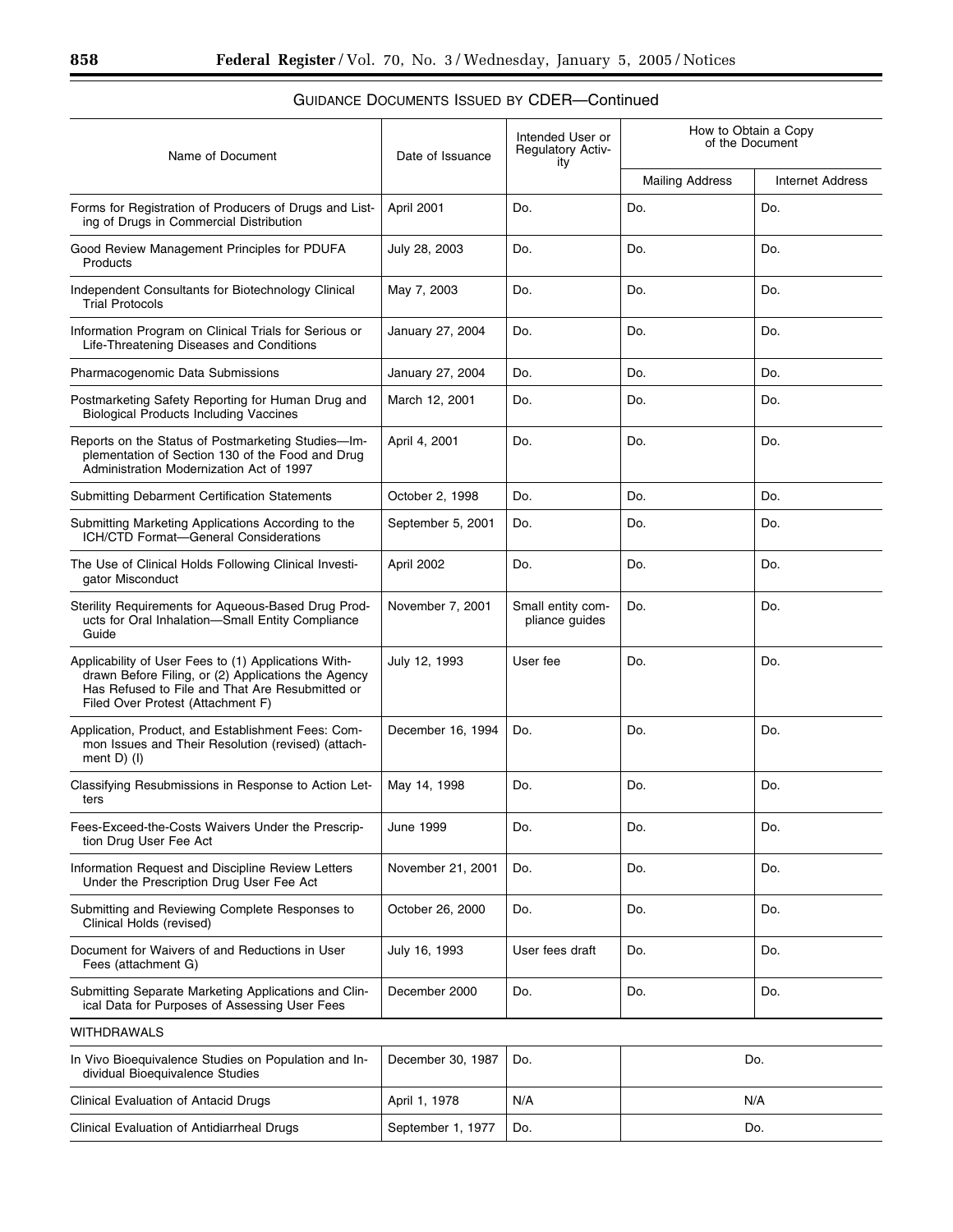| Name of Document                                                                                                                                    | Date of Issuance      | Intended User or<br><b>Regulatory Activ-</b><br>ity | How to Obtain a Copy<br>of the Document |                         |
|-----------------------------------------------------------------------------------------------------------------------------------------------------|-----------------------|-----------------------------------------------------|-----------------------------------------|-------------------------|
|                                                                                                                                                     |                       |                                                     | <b>Mailing Address</b>                  | <b>Internet Address</b> |
| Clinical Evaluation of Gastric Secretory Depressant<br>(GSD) Drugs                                                                                  | September 1, 1977     | Do.                                                 | Do.                                     |                         |
| <b>Clinical Evaluation of Laxative Drugs</b>                                                                                                        | April 1, 1978         | Do.                                                 | Do.                                     |                         |
| Clinical Evaluation of Radiopharmaceutical Drugs                                                                                                    | October 1, 1981       | Do.                                                 | Do.                                     |                         |
| FDA Requirements for Approval of Drugs to Treat Su-<br>perficial Bladder Cancer                                                                     | June 20, 1989         | Do.                                                 | Do.                                     |                         |
| <b>ANDAs: Blend Uniformity Analysis</b>                                                                                                             | August 27, 1999       | Do.                                                 | Do.                                     |                         |
| Topical Dermatological Drug Products NDAs and<br>ANDAs-In Vivo Bioavailability, Bioequivalence, In<br>Vitro Release, and Associated Studies         | June 18, 1998         | Do.                                                 | Do.                                     |                         |
| Clinical Evaluation of Combination Estrogen/Pro-<br>gestin-Containing Drug Products Used for Hormone<br>Replacement Therapy of Postmenopausal Women | March 1, 1995         | Do.                                                 | Do.                                     |                         |
| Noncontraceptive Estrogen Drug Products-Pre-<br>scribing Information for Healthcare Providers and<br>Patient Labeling                               | September 27,<br>1999 | Do.                                                 | Do.                                     |                         |
| Chlordiazepoxide Hydrochloride Capsules                                                                                                             | January 1, 1988       | Do.                                                 | Do.                                     |                         |
| Clorazepate Dipotassium Capsules/Tablets                                                                                                            | March 1, 1993         | Do.                                                 | Do.                                     |                         |
| Cyproheptadine Hydrochloride Tablets/Syrup                                                                                                          | December 1, 1986      | Do.                                                 | Do.                                     |                         |
| Dipivefrin Hydrochloride Ophthalmic Solution, 0.1%                                                                                                  | November 2, 1998      | Do.                                                 | Do.                                     |                         |
| Ergoloid Mesylate Tablets                                                                                                                           | January 1, 1988       | Do.                                                 | Do.                                     |                         |
| Hydroxyzine Hydrochloride Injection                                                                                                                 | December 1, 1989      | Do.                                                 | Do.                                     |                         |
| <b>Isoetharine Inhalation Solution</b>                                                                                                              | March 1, 1989         | Do.                                                 | Do.                                     |                         |
| Meclofenamate Sodium Capsules                                                                                                                       | July 1, 1992          | Do.                                                 | Do.                                     |                         |
| Naphazoline Hydrochloride Ophthalmic Solution                                                                                                       | March 1, 1989         | Do.                                                 | Do.                                     |                         |
| Niacin Tablets                                                                                                                                      | July 1, 1992          | Do.                                                 | Do.                                     |                         |
| Phendimetrazine Tartrate Capsules/Tablets and Ex-<br>tended-Release Capsules                                                                        | February 1, 1991      | Do.                                                 | Do.                                     |                         |
| Phentermine Hydrochloride Capsules/Tablets                                                                                                          | August 1, 1988        | Do.                                                 | Do.                                     |                         |
| Promethazine Hydrochloride Tablets                                                                                                                  | March 1, 1990         | Do.                                                 | Do.                                     |                         |
| Propantheline Bromide Tablets                                                                                                                       | August 1, 1988        | Do.                                                 | Do.                                     |                         |
| Pyridoxine Hydrochloride Injection                                                                                                                  | June 1, 1984          | Do.                                                 | Do.                                     |                         |
| Quinidine Sulfate Capsules USP                                                                                                                      | October 1, 1995       | Do.                                                 | Do.                                     |                         |
| Sulfamethoxazole and Phenazopyridine Hydrochloride<br>Tablets                                                                                       | February 1, 1992      | Do.                                                 | Do.                                     |                         |
| Theophylline Immediate Release Oral Dosage Forms                                                                                                    | February 1, 1995      | Do.                                                 | Do.                                     |                         |
| Thiamine Hydrochloride Injection                                                                                                                    | February 1, 1988      | Do.                                                 | Do.                                     |                         |
| Vitamin A Capsules                                                                                                                                  | February 1, 1992      | Do.                                                 | Do.                                     |                         |
| Part 11; Electronic Records; Electronic Signatures,<br>Electronic Copies of Electronic Records                                                      | November 12, 2002     | Do.                                                 | Do.                                     |                         |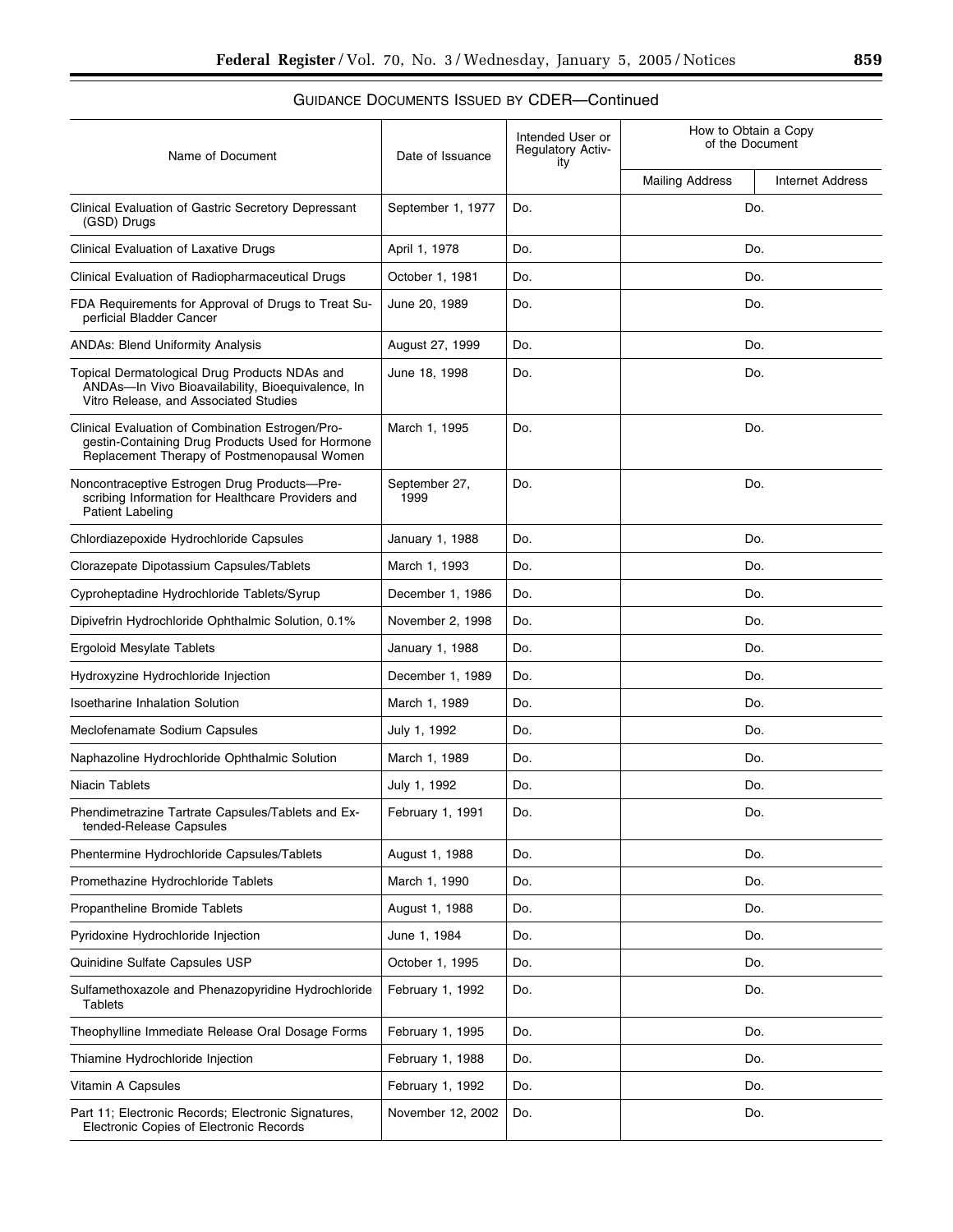| Name of Document                                                                  | Date of Issuance | Intended User or<br><b>Regulatory Activ-</b><br>itv | How to Obtain a Copy<br>of the Document |                         |
|-----------------------------------------------------------------------------------|------------------|-----------------------------------------------------|-----------------------------------------|-------------------------|
|                                                                                   |                  |                                                     | <b>Mailing Address</b>                  | <b>Internet Address</b> |
| Clinical Evaluation of Analgesic Drugs                                            | December 1, 1992 | Do.                                                 | Do.                                     |                         |
| Using FDA-Approved Patient Labeling in Consumer-<br>Directed Print Advertisements | April 23, 2001   | Do.                                                 | Do.                                     |                         |

#### GUIDANCE DOCUMENTS ISSUED BY CDRH

| Name of Document                                                                                                                                                                                                                             | Date of<br>Issuance  | Intended User or Regulatory Activity       | How to Obtain a Copy of<br>the Document                                                                                                                                                                                                   |
|----------------------------------------------------------------------------------------------------------------------------------------------------------------------------------------------------------------------------------------------|----------------------|--------------------------------------------|-------------------------------------------------------------------------------------------------------------------------------------------------------------------------------------------------------------------------------------------|
| Guidance for Industry, FDA Staff, and Third Parties;<br>Implementation of the Inspection by Accredited<br>Persons Program Under the Medical Device User<br>Fee and Modernization Act of 2002; Accreditation<br>Criteria                      | October 4,<br>2004   | FDA, regulated industry, and third parties | Division of Small Manufac-<br>turers, International and<br>Consumer Assistance,<br>1-800-638-2041 or<br>301-443-6597; or Facts-<br>on-Demand, <sup>1</sup> 301-827-<br>0111; or Internet at http:/<br>/www.fda.gov/cdrh/<br>guidance.html |
| Implementation of Third Party Programs Under the<br>FDA Modernization Act of 1997; Final Guidance<br>for Staff, Industry, and Third Parties                                                                                                  | February 2,<br>2001  | Do.                                        | Do.                                                                                                                                                                                                                                       |
| Mutual Recognition Agreement Between the Euro-<br>pean Union and the United States of America:<br>Confidence Building Programme: Overview and<br>Procedure; Medical Device Annex, Version 7, June<br>29, 2000; Draft                         | June 29, 2000        | FDA and regulated industry                 | Do.                                                                                                                                                                                                                                       |
| Draft Guidance for Industry and FDA; Medical Glove<br>Guidance Manual                                                                                                                                                                        | July 30, 1999        | Do.                                        | Do.                                                                                                                                                                                                                                       |
| Guidance for Industry and FDA; Regulation of Med-<br>ical Devices; Background Information for Inter-<br>national Officials (entire document available on<br>disk)                                                                            | April 14, 1999       | Do.                                        | Do.                                                                                                                                                                                                                                       |
| Guidance for Staff, Industry, and Third Parties; Third<br>Party Programs Under the Sectoral Annex on<br>Medical Devices to the Agreement on Mutual Rec-<br>ognition Between the United States of America<br>and the European Community (MRA) | January 6,<br>1999   | Do.                                        | Do.                                                                                                                                                                                                                                       |
| Medical Device Appeals and Complaints: Guidance<br>on Dispute Resolution                                                                                                                                                                     | February 1998        | Do.                                        | Do.                                                                                                                                                                                                                                       |
| Overview of FDA Modernization Act of 1997 Medical<br><b>Device Provisions</b>                                                                                                                                                                | February 19,<br>1998 | Do.                                        | Do.                                                                                                                                                                                                                                       |
| Medical Device Reporting for Manufacturers                                                                                                                                                                                                   | March 1997           | Do.                                        | Do.                                                                                                                                                                                                                                       |
| In Vitro Diagnostic Devices: Guidance for the Prepa-<br>ration of 510(k) Submissions (FDA 97-4224)                                                                                                                                           | January 1997         | Do.                                        | Do.                                                                                                                                                                                                                                       |
| Medical Device Quality Systems Manual: A Small<br><b>Entity Compliance Guide</b>                                                                                                                                                             | April 14, 1999       | Do.                                        | Do.                                                                                                                                                                                                                                       |
| Comparison Chart: 1996 Quality System Regulation<br>vs. 1978 Good Manufacturing Practices Regulation<br>vs. ANSI/ISO/ASQC Q9001-1994 and ISO/DIS<br>13485:1996                                                                               | November 29,<br>1996 | Do.                                        | Do.                                                                                                                                                                                                                                       |
| Premarket Notification: 510(k)-Regulatory Require-<br>ments for Medical Devices (FDA 95-4158)                                                                                                                                                | August 1995          | Do.                                        | Do.                                                                                                                                                                                                                                       |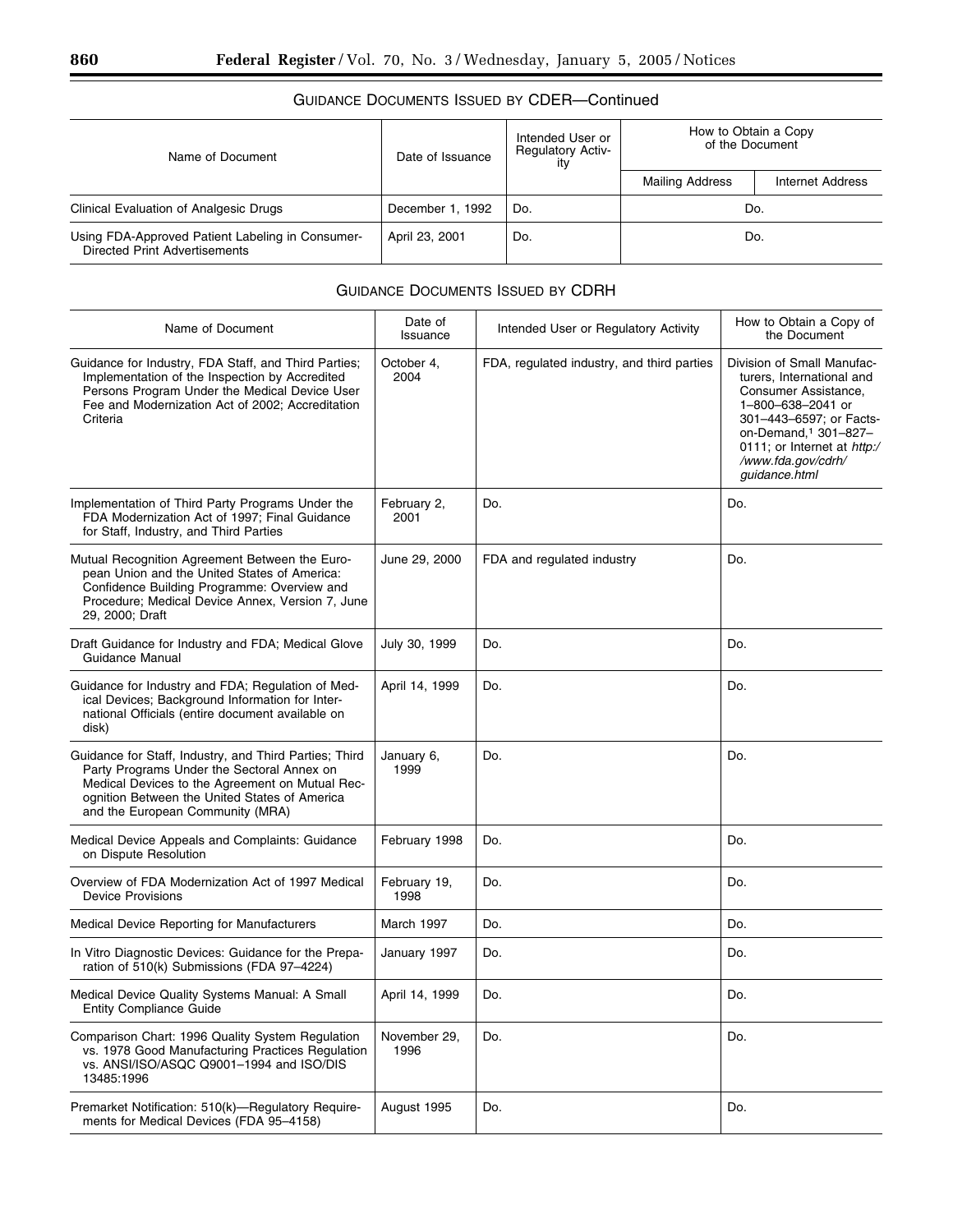| Name of Document                                                                                                                                                                                                                       | Date of<br>Issuance  | Intended User or Regulatory Activity                               | How to Obtain a Copy of<br>the Document |
|----------------------------------------------------------------------------------------------------------------------------------------------------------------------------------------------------------------------------------------|----------------------|--------------------------------------------------------------------|-----------------------------------------|
| Labeling-Regulatory Requirements for Medical De-<br>vices                                                                                                                                                                              | September 1,<br>1989 | Do.                                                                | Do.                                     |
| Impact Resistant Lenses: Questions and Answers<br>(FDA 87-4002)                                                                                                                                                                        | September<br>1987    | Do.                                                                | Do.                                     |
| CDRH Manual for the GGP Regulations; Final Guid-<br>ance for FDA Staff                                                                                                                                                                 | February 9,<br>2001  | <b>FDA</b>                                                         | Do.                                     |
| Human Factors Principles for Medical Device Label-<br>ing                                                                                                                                                                              | September 1,<br>1993 | FDA, regulated industry                                            | Do.                                     |
| Human Factors PTC for IDE Devices                                                                                                                                                                                                      | January 17,<br>1997  | Do.                                                                | Do.                                     |
| Write It Right                                                                                                                                                                                                                         | August 1993          | Do.                                                                | Do.                                     |
| Do It By Design—An Introduction to Human Factors<br>in Medical Devices                                                                                                                                                                 | December<br>1996     | Do.                                                                | Do.                                     |
| Guidance for Industry and FDA Premarket and De-<br>sign Control Reviewers; Medical Device Use-<br>Safety: Incorporating Human Factors Engineering<br>into Risk Management                                                              | July 18, 2000        | Do.                                                                | Do.                                     |
| Guidance on Medical Device Patient Labeling; Final<br>Guidance for Industry and FDA Reviewers                                                                                                                                          | April 19, 2001       | Do.                                                                | Do.                                     |
| Medical Device Reporting for User Facilities                                                                                                                                                                                           | April 1996           | FDA and user facilities                                            | Do.                                     |
| Frequently-Asked Questions About the Reprocessing<br>and Reuse of Single-Use Devices by Third-Party<br>and Hospital Reprocessors; Final Guidance for In-<br>dustry and FDA Staff                                                       | July 6, 2001         | FDA, regulated industry, third party, and<br>hospital reprocessors | Do.                                     |
| Frequently-Asked Questions About the Reprocessing<br>and Reuse of Single-Use Devices by Third-Party<br>and Hospital Reprocessors; Three Additional<br>Questions                                                                        | July 16, 2003        | Do.                                                                | Do.                                     |
| Continuing Education Credit for Reading/Writing Arti-<br>cles/Papers and Presenting Courses/Lectures (in-<br>corporated into the Policy Guidance Help System<br>(PGHS)                                                                 | March 17, 1998       | FDA, accreditation bodies, and mam-<br>mography facilities         | Do.                                     |
| Guidance for Submission of Request for Reconsider-<br>ation of Adverse Decisions on Accreditation of<br>Mammography Facilities Under the Mammography<br>Quality Standards Acts, 42 U.S.C. 263(b)/4/8,<br>1998 (incorporated into PGHS) | March 26, 1998       | Do.                                                                | Do.                                     |
| Guidance for Review of Requests for Reconsider-<br>ation of Adverse Decisions on Accreditation of<br>Mammography Facilities Under the Mammography<br>Quality Standards Act, 42 U.S.C. 263(b)/4/8, 1998<br>(incorporated into PGHS)     | March 26, 1998       | Do.                                                                | Do.                                     |
| Policy and Standard Operating Procedures When<br>Mammography Facilities in States That Have Ac-<br>creditation Bodies Intend to Change Accreditation<br>Bodies (incorporated into PGHS)                                                | April 15, 1998       | Do.                                                                | Do.                                     |
| Guidance for Industry; Requalification for Interpreting<br>Physician's Continuing Experience Requirement<br>(incorporated into PGHS)                                                                                                   | May 28, 1998         | Do.                                                                | Do.                                     |
| Guidance; The Mammography Quality Standards Act<br>Final Regulations; Document #1 (incorporated into<br>PGHS)                                                                                                                          | March 19, 1999       | Do.                                                                | Do.                                     |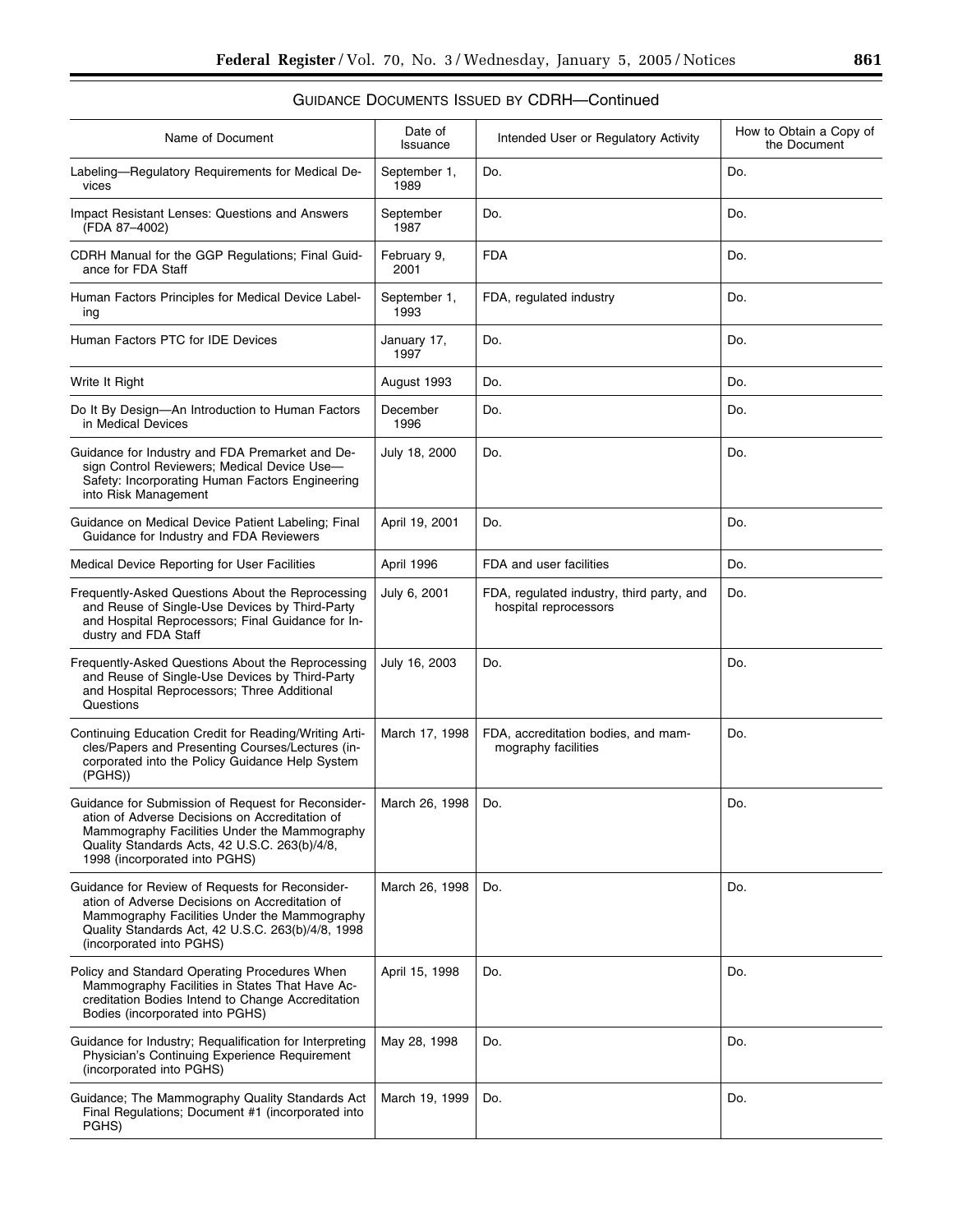| Name of Document                                                                                                                                                                                                                        | Date of<br>Issuance  | Intended User or Regulatory Activity | How to Obtain a Copy of<br>the Document |
|-----------------------------------------------------------------------------------------------------------------------------------------------------------------------------------------------------------------------------------------|----------------------|--------------------------------------|-----------------------------------------|
| Compliance Guidance; The Mammography Quality<br>Standards Act Final Regulations Motion of Tube-<br>Image Receptor Assembly (incorporated into<br>PGHS)                                                                                  | March 23, 1999       | Do.                                  | Do.                                     |
| Guidance for Request and Issuance of Interim Notice<br>Letters for Mammography Facilities Under the<br>Mammography Quality Standards Act, 42 U.S.C.<br>Section 263(b) (incorporated into PGHS)                                          | May 4, 1999          | Do.                                  | Do.                                     |
| Compliance Guidance; The Mammography Quality<br>Standards Act Final Regulations Quality Assur-<br>ance Documentation (incorporated into PGHS)                                                                                           | December 7,<br>1999  | Do.                                  | Do.                                     |
| Compliance Guidance; The Mammography Quality<br>Standards Act Final Regulations; Document #2 (in-<br>corporated into PGHS)                                                                                                              | February 25,<br>2000 | Do.                                  | Do.                                     |
| The Mammography Quality Standards Act Final Reg-<br>ulations Modifications to the Policy Guidance Help<br>System #1; Guidance for Industry and FDA (incor-<br>porated into PGHS)                                                        | July 5, 2000         | Do.                                  | Do.                                     |
| Compliance Guidance; The Mammography Quality<br>Standards Act Final Regulations; Document #3 (in-<br>corporated into PGHS)                                                                                                              | July 18, 2000        | Do.                                  | Do.                                     |
| Compliance Guidance; Mammography Facility Sur-<br>vey, Equipment Evaluation, and Medical Physicist<br>Qualification Requirements Under MQSA; Final<br>(incorporated into PGHS)                                                          | November 6,<br>2000  | Do.                                  | Do.                                     |
| The Mammography Quality Standards Act Final Reg-<br>ulations; Modifications and Additions to Policy<br>Guidance Help System #2; Final Guidance for In-<br>dustry and FDA (incorporated into PGHS)                                       | January 24,<br>2001  | Do.                                  | Do.                                     |
| The Mammography Quality Standards Act Final Reg-<br>ulations Modifications and Additions to Policy<br>Guidance Help System #4; Guidance for Industry<br>and FDA (incorporated into PGHS)                                                | May 23, 2001         | Do.                                  | Do.                                     |
| The Mammography Quality Standards Act Final Reg-<br>ulations Modifications to the Policy Guidance Help<br>System Due to the September 11, 2002, Terrorist<br>Attacks; Final Guidance for Industry and FDA (in-<br>corporated into PGHS) | October 5,<br>2001   | Do.                                  | Do.                                     |
| The Mammography Quality Standards Act Final Reg-<br>ulations Modifications and Additions to Policy<br>Guidance Help System #3; Guidance for Industry<br>and FDA (incorporated into PGHS)                                                | November 5,<br>2001  | Do.                                  | Do.                                     |
| Compliance Guidance; The Mammography Quality<br>Standards Act Final Regulations-Preparing for<br>MQSA Inspections (incorporated into PGHS)                                                                                              | November 5,<br>2001  | Do.                                  | Do.                                     |
| The Mammography Quality Standards Act Final Reg-<br>ulations Modifications and Additions to Policy<br>Guidance Help System #4; Guidance for Industry<br>and FDA (incorporated into PGHS)                                                | March 25, 2002       | Do.                                  | Do.                                     |
| The Mammography Quality Standards Act Final Reg-                                                                                                                                                                                        | July 8, 2002         | Do.                                  | Do.                                     |

ulations Modifications and Additions to Policy Guidance Help System #5; Guidance for Industry

and FDA (incorporated into PGHS)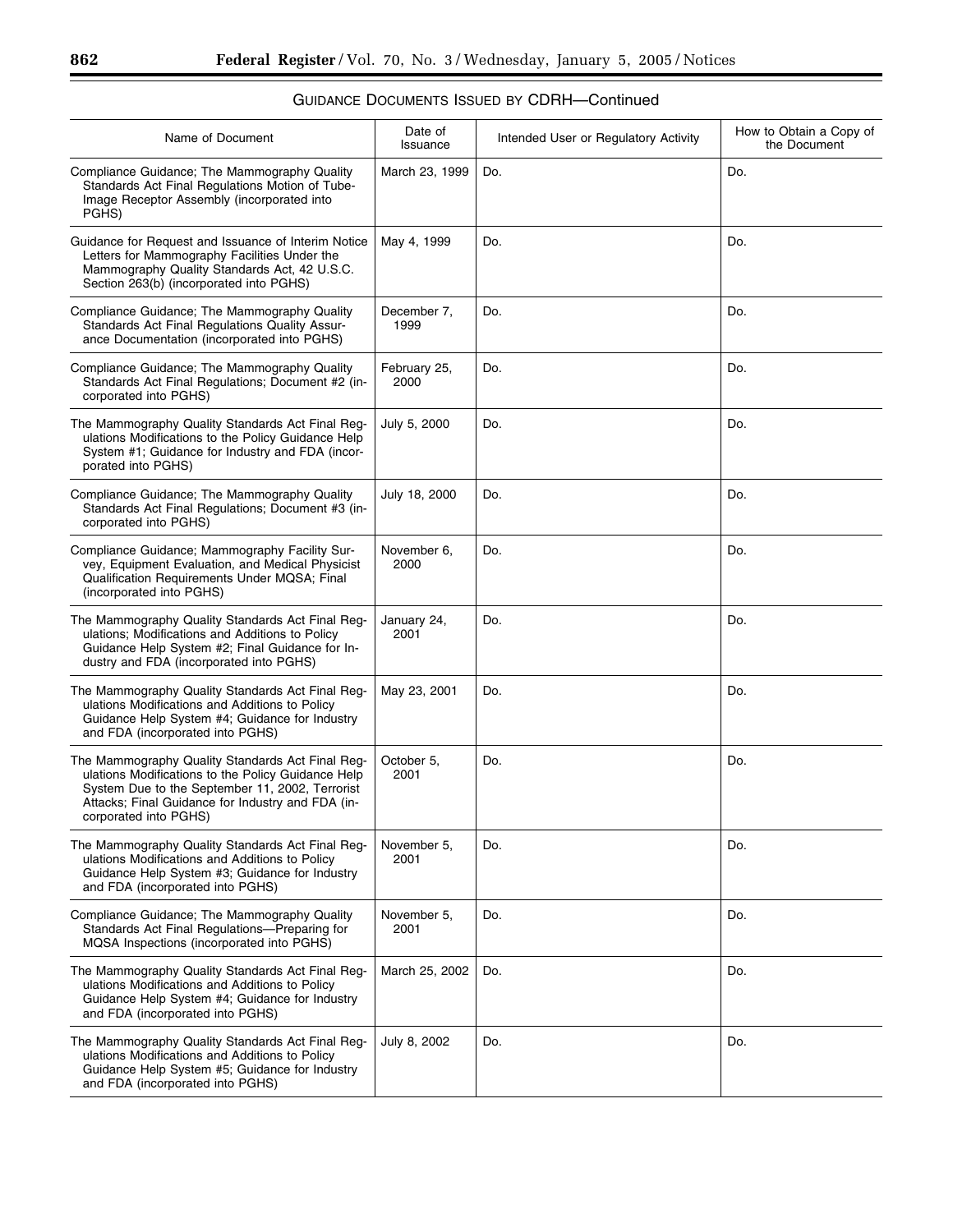| Name of Document                                                                                                                                                                                          | Date of<br>Issuance  | Intended User or Regulatory Activity | How to Obtain a Copy of<br>the Document |
|-----------------------------------------------------------------------------------------------------------------------------------------------------------------------------------------------------------|----------------------|--------------------------------------|-----------------------------------------|
| The Mammography Quality Standards Act Final Reg-<br>ulations Modifications and Additions to Policy<br>Guidance Help System #7; Guidance for Industry<br>and FDA (incorporated into PGHS)                  | January 28,<br>2003  | Do.                                  | Do.                                     |
| The Mammography Quality Standards Act Final Reg-<br>ulations Modifications and Additions to Policy<br>Guidance Help System #6 (incorporated into<br>PGHS)                                                 | August 19,<br>2003   | Do.                                  | Do.                                     |
| Accidental Radioactive Contamination of Human<br>Food and Animal Feeds: Recommendations to<br>State and Local Agencies                                                                                    | August 13,<br>1998   | FDA, State and local agencies        | Do.                                     |
| Office of Device Evaluation                                                                                                                                                                               |                      |                                      |                                         |
| FY 2004 MDUFMA Small Business Qualification<br>Worksheet and Certification; Guidance for Industry<br>and FDA                                                                                              | August 1, 2003       | Office of Device Evaluation          | Do.                                     |
| Premarket Assessment of Pediatric Medical Devices;<br>Draft Guidance for Industry and FDA Staff                                                                                                           | July 24, 2003        | Do.                                  | Do.                                     |
| Pediatric Expertise for Advisory Panels; Guidance for<br>Industry and FDA Staff                                                                                                                           | June 3, 2003         | Do.                                  | Do.                                     |
| Premarket Approval Application Filing Review; Guid-<br>ance for Industry and FDA Staff                                                                                                                    | May 1, 2003          | Do.                                  | Do.                                     |
| Guidance for Industry and FDA; FY 2003 MDUFMA<br>Small Business Qualification Worksheet and Cer-<br>tification                                                                                            | March 27, 2003       | Do.                                  | Do.                                     |
| Assessing User Fees: PMA Supplement Definitions,<br>Modular PMA Fees, BLA and Efficacy Supplement<br>Definitions, Bundling Multiple Devices in a Single<br>Application, and Fees for Combination Products | February 21,<br>2003 | Do.                                  | Do.                                     |
| Determination of Intended Use for 510(k) Devices;<br>Guidance for CDRH Staff                                                                                                                              | December 3,<br>2002  | Do.                                  | Do.                                     |
| The Least Burdensome Provisions of the FDA Mod-<br>ernization Act of 1997: Concept and Principles;<br>Final Guidance for FDA and Industry                                                                 | October 4,<br>2002   | Do.                                  | Do.                                     |
| Medical Devices Made With Polyvinylchloride (PVC)<br>Using the Plasticizer di-(2-Ethylhexyl)phthalate<br>(DEHP); Draft Guidance for Industry and FDA                                                      | September 6,<br>2002 | Do.                                  | Do.                                     |
| Updated 510(k) Sterility Review Guidance K90-1;<br>Final Guidance for Industry and FDA                                                                                                                    | August 30,<br>2002   | Do.                                  | Do.                                     |
| Availability of Information Given to Advisory Com-<br>mittee Members in Connection With CDRH Open<br>Public Panel Meetings; Draft Guidance for Industry<br>and FDA Staff                                  | July 18, 2001        | Do.                                  | Do.                                     |
| Humanitarian Device Exemptions (HDE) Regulation:<br>Questions and Answers; Final Guidance for Indus-<br>try                                                                                               | July 12, 2001        | Do.                                  | Do.                                     |
| Changes or Modifications During the Conduct of a<br>Clinical Investigation; Final Guidance for Industry<br>and CDRH Staff                                                                                 | May 29, 2001         | Do.                                  | Do.                                     |
| Early Collaboration Meetings Under the FDA Mod-<br>ernization Act (FDAMA); Final Guidance for Indus-<br>try and for CDRH Staff                                                                            | February 28,<br>2001 | Do.                                  | Do.                                     |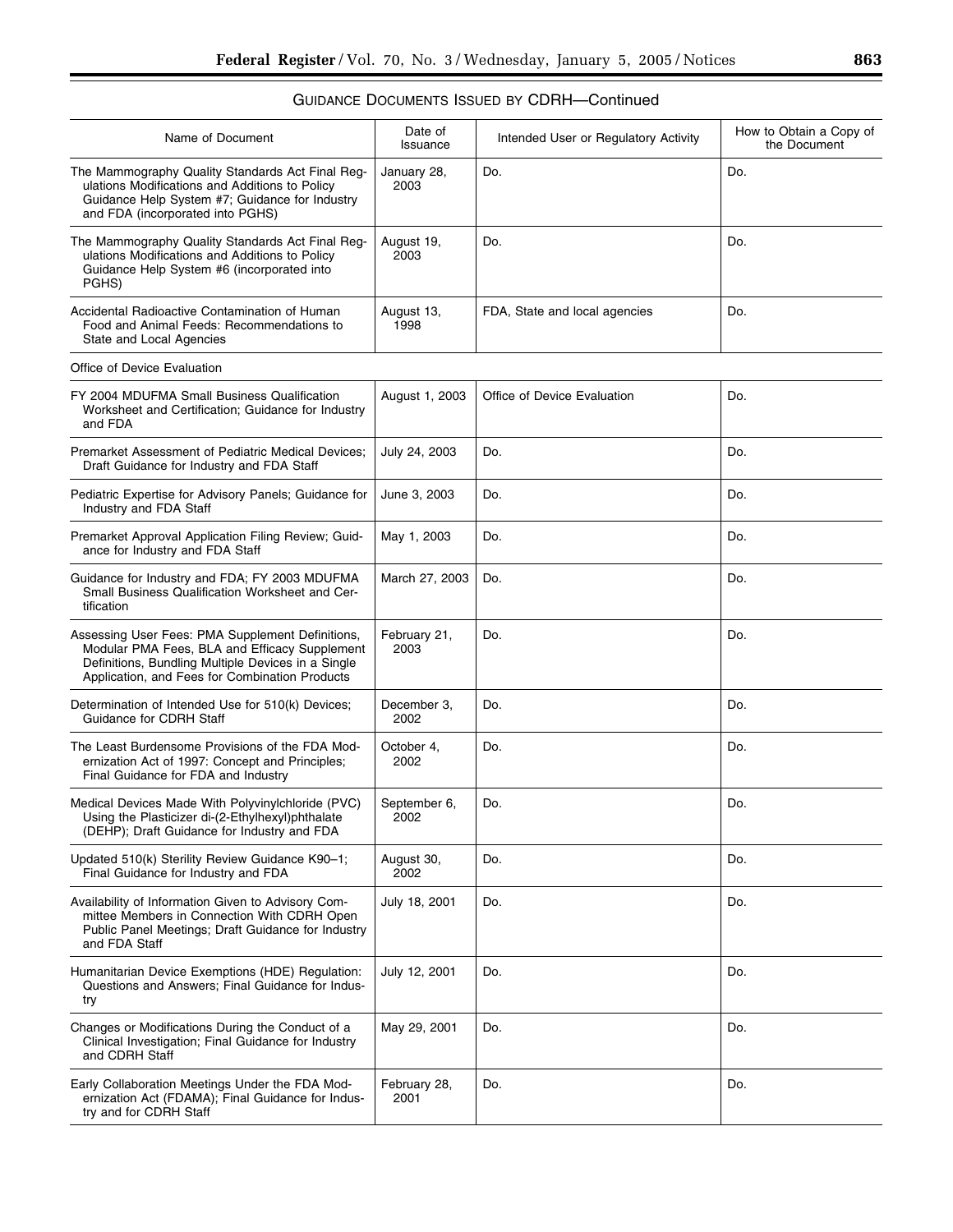| Name of Document                                                                                                                                                                                   | Date of<br>Issuance  | Intended User or Regulatory Activity | How to Obtain a Copy of<br>the Document |
|----------------------------------------------------------------------------------------------------------------------------------------------------------------------------------------------------|----------------------|--------------------------------------|-----------------------------------------|
| Deciding When To Submit a 510(k) for a Change to<br>an Existing Wireless Telemetry Medical Device;<br>Final Guidance for FDA Reviewers and Industry                                                | November 30,<br>2000 | Do.                                  | Do.                                     |
| Guidance on Section 216 of the Food and Drug Ad-<br>ministration Modernization Act of 1997                                                                                                         | August 9, 2000       | Do.                                  | Do.                                     |
| Guidance on Amended Procedures for Advisory<br>Panel Meetings; Final                                                                                                                               | July 22, 2000        | Do.                                  | Do.                                     |
| Guidance on the Use of Standards in Substantial<br>Equivalence Determinations; Final                                                                                                               | March 12, 2000       | Do.                                  | Do.                                     |
| Guidance for Off-the-Shelf Software Use in Medical<br>Devices: Final                                                                                                                               | September 9,<br>1999 | Do.                                  | Do.                                     |
| Draft Guidance on Evidence Models for the Least<br><b>Burdensome Means to Market</b>                                                                                                               | September 1,<br>1999 | Do.                                  | Do.                                     |
| Medical Devices Containing Materials Derived from<br>Animal Sources (Except In Vitro Diagnostic De-<br>vices): Final Guidance for FDA Reviewers and In-<br>dustry                                  | November 16,<br>1998 | Do.                                  | Do.                                     |
| Guidance for the Medical Device Industry on PMA<br>Shell Development and Modular Review; Final                                                                                                     | November 6,<br>1998  | Do.                                  | Do.                                     |
| Guidance for Industry; General/Specific Intended<br>Use: Final                                                                                                                                     | November 4,<br>1998  | Do.                                  | Do.                                     |
| Frequently Asked Questions on the New 510(k) Par-<br>adigm; Final                                                                                                                                  | October 22,<br>1998  | Do.                                  | Do.                                     |
| Modifications to Devices Subject to Premarket Ap-<br>proval-The PMA Supplement Decision Making<br>Process; Draft                                                                                   | August 6, 1998       | Do.                                  | Do.                                     |
| Guidance for Industry; Contents of a Product Devel-<br>opment Protocol; Draft                                                                                                                      | July 27, 1998        | Do.                                  | Do.                                     |
| New Model Medical Device Development Process;<br>Final                                                                                                                                             | July 21, 1998        | Do.                                  | Do.                                     |
| Guidance for the Content of Premarket Submissions<br>for Software Contained in Medical Devices; Final                                                                                              | May 29, 1998         | Do.                                  | Do.                                     |
| Guidance to Industry Supplements to Approved Ap-<br>plications for Class III Medical Devices: Use of<br>Published Literature, Use of Previously Submitted<br>Materials, and Priority Review; Final | May 20, 1998         | Do.                                  | Do.                                     |
| A New 510(k) Paradigm—Alternate Approaches to<br>Demonstrating Substantial Equivalence in Pre-<br>market Notifications                                                                             | March 20, 1998       | Do.                                  | Do.                                     |
| PMA/510(k) Expedited Review; Guidance for Indus-<br>try and CDRH Staff; Final                                                                                                                      | March 20, 1998       | Do.                                  | Do.                                     |
| PMA/510(k) Expedited Review G94-4 (blue book<br>memo)                                                                                                                                              | March 20, 1998       | Do.                                  | Do.                                     |
| 30-Day Notices and 135-Day PMA Supplements for<br>Manufacturing Method or Process Changes; Guid-<br>ance for Industry and CDRH (Docket No. 98D-<br>0080); Final                                    | February 19,<br>1998 | Do.                                  | Do.                                     |
| Guidance on PMA Interactive Procedures for Day-<br>100 Meetings and Subsequent Deficiencies-for<br>Use by CDRH and Industry; Final                                                                 | February 19,<br>1998 | Do.                                  | Do.                                     |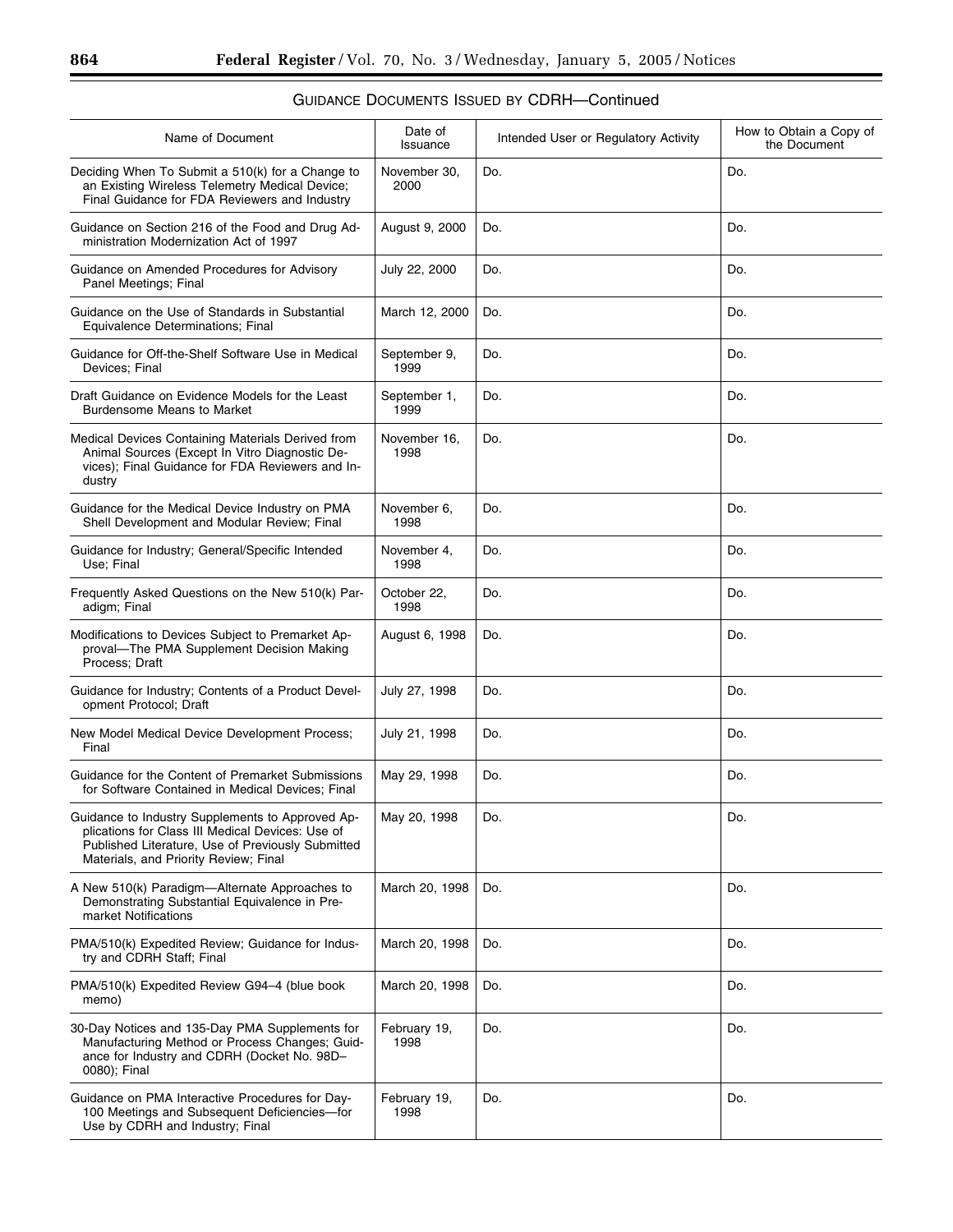| Name of Document                                                                                                                                                                                                                               | Date of<br>Issuance   | Intended User or Regulatory Activity | How to Obtain a Copy of<br>the Document |
|------------------------------------------------------------------------------------------------------------------------------------------------------------------------------------------------------------------------------------------------|-----------------------|--------------------------------------|-----------------------------------------|
| New section $513(f)(2)$ —Evaluation of Automatic<br>Class III Designation; Guidance for Industry and<br><b>CDRH Staff</b> ; Final                                                                                                              | February 19,<br>1998  | Do.                                  | Do.                                     |
| Procedures for Class II Device Exemptions from Pre-<br>market Notification Guidance for Industry and<br><b>CDRH Staff</b> ; Final                                                                                                              | February 19,<br>1998  | Do.                                  | Do.                                     |
| Guidance on IDE Policies and Procedures; Final                                                                                                                                                                                                 | January 20,<br>1998   | Do.                                  | Do.                                     |
| Distribution and Public Availability of PMA Summary<br>of Safety and Effectiveness Data Packages                                                                                                                                               | October 10,<br>1997   | Do.                                  | Do.                                     |
| Kit Certification for 510(k)s                                                                                                                                                                                                                  | July 1, 1997          | Do.                                  | Do.                                     |
| Convenience Kits Interim Regulatory Guidance                                                                                                                                                                                                   | May 20, 1997          | Do.                                  | Do.                                     |
| Real-Time Review Program for Premarket Aproval<br>Application (PMA) Supplements                                                                                                                                                                | April 22, 1997        | Do.                                  | Do.                                     |
| Deciding When to Submit a 510(k) for a Change to<br>an Existing Device (K97-1)                                                                                                                                                                 | January 10,<br>1997   | Do.                                  | Do.                                     |
| Questions and Answers for the FDA Reviewer Guid-<br>ance: Labeling Reusable Medical Devices for Re-<br>processing in Health Care Facilities                                                                                                    | September 3,<br>1996  | Do.                                  | Do.                                     |
| Memorandum of Understanding Regarding Patient<br>Labeling Review (blue book memo #G96-3)                                                                                                                                                       | August 9, 1996        | Do.                                  | Do.                                     |
| Continued Access to Investigational Devices During<br>PMA Preparation and Review (blue book memo<br>#D96-1)                                                                                                                                    | July 15, 1996         | Do.                                  | Do.                                     |
| Document Review by the Office of the Chief Counsel<br>(blue book memo G96-1)                                                                                                                                                                   | June 6, 1996          | Do.                                  | Do.                                     |
| Format for IDE Progress Reports                                                                                                                                                                                                                | June 1, 1996          | Do.                                  | Do.                                     |
| Labeling Reusable Medical Devices for Reprocess-<br>ing in Health Care Facilities: FDA Reviewer Guid-<br>ance                                                                                                                                  | April 1, 1996         | Do.                                  | Do.                                     |
| 510(k) Quality Review Program (blue book memo)                                                                                                                                                                                                 | March 29, 1996        | Do.                                  | Do.                                     |
| Suggested Content for Original IDE Application<br>Cover Letter                                                                                                                                                                                 | February 27,<br>1996  | Do.                                  | Do.                                     |
| <b>Indications for Use Statement</b>                                                                                                                                                                                                           | January 2,<br>1996    | Do.                                  | Do.                                     |
| Letter—Vascular Graft Industry (Philip Phillips)                                                                                                                                                                                               | November 22,<br>1995  | Do.                                  | Do.                                     |
| Cover Letter: 510(k) Requirements During Firm-Initi-<br>ated Recalls; Attachment A: Guidance on Recall<br>and Premarket Notification Review Procedures<br>During Firm-Initiated Recalls of Legally Marketed<br>Devices (blue book memo #K95-1) | November 21,<br>1995  | Do.                                  | Do.                                     |
| Color Additives for Medical Devices (Snesko)                                                                                                                                                                                                   | November 15,<br>1995  | Do.                                  | Do.                                     |
| #D95-2, Attachment A (Interagency Agreement be-<br>tween FDA and HCFA)                                                                                                                                                                         | September 15,<br>1995 | Do.                                  | Do.                                     |
| #D95-2, Attachment B (Criteria for Categorization of<br>Investigational Devices (HCFA))                                                                                                                                                        | September 15,<br>1995 | Do.                                  | Do.                                     |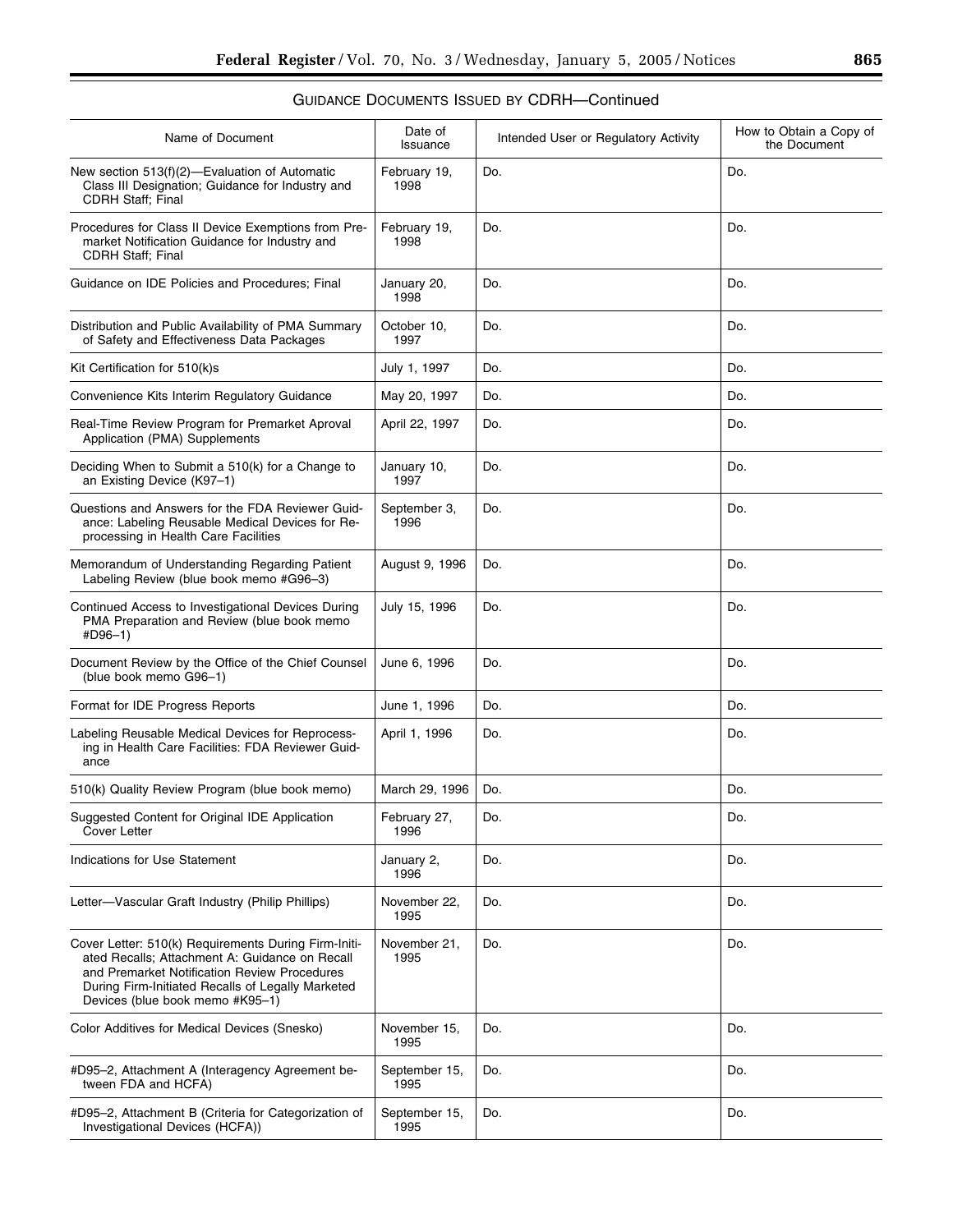| Name of Document                                                                                                                                                                                                                                                                                     | Date of<br>Issuance   | Intended User or Regulatory Activity | How to Obtain a Copy of<br>the Document |
|------------------------------------------------------------------------------------------------------------------------------------------------------------------------------------------------------------------------------------------------------------------------------------------------------|-----------------------|--------------------------------------|-----------------------------------------|
| HCFA Reimbursement Categorization Determina-<br>tions for FDA-Approved IDEs                                                                                                                                                                                                                          | September 15,<br>1995 | Do.                                  | Do.                                     |
| Implementation of the FDA/HCFA Interagency<br>Agreement Regarding Reimbursement Categoriza-<br>tion of Investigational Devices, Attachment A Inter-<br>agency Agreement, Attachment B Criteria for<br>Catergorization of Investigational Devices, and At-<br>tachment C-List (blue book memo #D95-2) | September 15,<br>1995 | Do.                                  | Do.                                     |
| Goals and Initiatives for the IDE Program (blue book<br>memo #D95-1)                                                                                                                                                                                                                                 | July 12, 1995         | Do.                                  | Do.                                     |
| Memorandum: Electromagnetic Compatibility for<br>Medical Devices: Issues and Solutions                                                                                                                                                                                                               | June 13, 1995         | Do.                                  | Do.                                     |
| Use of International Standard ISO-10993, "Biological<br>Evaluation of Medical Devices Part 1: Evaluation<br>and Testing" (replaces #G87-1 #8294) (blue book<br>memo)                                                                                                                                 | May 1, 1995           | Do.                                  | Do.                                     |
| Premarket Approval Application (PMA) Closure (blue<br>book memo #P94-2)                                                                                                                                                                                                                              | July 8, 1994          | Do.                                  | Do.                                     |
| 510(k) Sign-Off Procedures (blue book memo #K94-<br>2)                                                                                                                                                                                                                                               | June 3, 1994          | Do.                                  | Do.                                     |
| Letter to Industry, Powered Wheelchair/Scooter or<br>Accessory/Component Manufacturer from Susan<br>Alpert, Ph.D., M.D.                                                                                                                                                                              | May 26, 1994          | Do.                                  | Do.                                     |
| 510(k) Refuse to Accept Procedures (blue book<br>memo #K94-1)                                                                                                                                                                                                                                        | May 20, 1994          | Do.                                  | Do.                                     |
| <b>IDE Refuse to Accept Procedures (blue book memo</b><br>#D94-1)                                                                                                                                                                                                                                    | May 20, 1994          | Do.                                  | Do.                                     |
| PMA/510(k) Triage Review Procedures (blue book<br>memo #G94-1)                                                                                                                                                                                                                                       | May 20, 1994          | Do.                                  | Do.                                     |
| Preamendments Class III Strategy                                                                                                                                                                                                                                                                     | April 19, 1994        | Do.                                  | Do.                                     |
| Premarket Notification (510(k)) Status Request Form                                                                                                                                                                                                                                                  | March 7, 1994         | Do.                                  | Do.                                     |
| Documentation and Resolution of Differences of<br>Opinion on Product Evaluations (blue book memo<br>#G93-1)                                                                                                                                                                                          | December 23,<br>1993  | Do.                                  | Do.                                     |
| 510(k) Additional Information Procedures (blue book<br>memo #K93-1)                                                                                                                                                                                                                                  | July 23, 1993         | Do.                                  | Do.                                     |
| CDRH's Investigational Device Exemption (IDE)<br>Refuse to Accept Policy                                                                                                                                                                                                                             | June 30, 1993         | Do.                                  | Do.                                     |
| CDRH's Premarket Notification (510(k)) Refuse to<br>Accept Policy (updated checklist March 14, 1995)                                                                                                                                                                                                 | June 30, 1993         | Do.                                  | Do.                                     |
| Proposal for Establishing Mechanisms for Setting<br>Review Priorities Using Risk Assesment and Allo-<br>cating Review Resources                                                                                                                                                                      | June 30, 1993         | Do.                                  | Do.                                     |
| <b>Classified Convenience Kits</b>                                                                                                                                                                                                                                                                   | April 30, 1993        | Do.                                  | Do.                                     |
| Telephone Communications Between ODE Staff and<br>Manufacturers (blue book memo #193-1)                                                                                                                                                                                                              | January 29,<br>1993   | Do.                                  | Do.                                     |
| <b>Preamendment Class III Devices</b>                                                                                                                                                                                                                                                                | March 11, 1992        | Do.                                  | Do.                                     |
| Nondisclosure of Financially Sensitive Information<br>(blue book memo #192-1)                                                                                                                                                                                                                        | March 5, 1992         | Do.                                  | Do.                                     |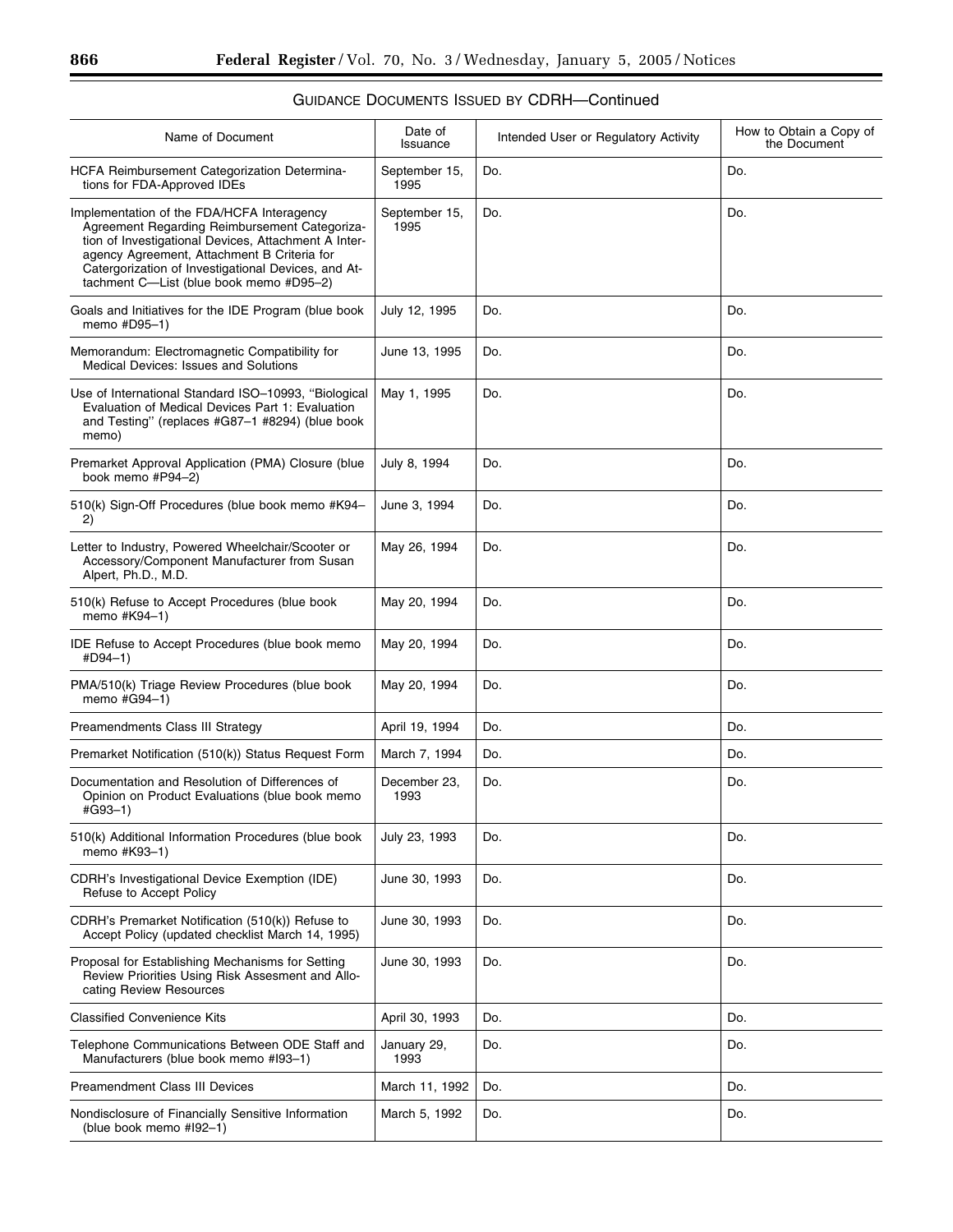| Name of Document                                                                                                                                                                                       | Date of<br>Issuance  | Intended User or Regulatory Activity | How to Obtain a Copy of<br>the Document |
|--------------------------------------------------------------------------------------------------------------------------------------------------------------------------------------------------------|----------------------|--------------------------------------|-----------------------------------------|
| Document Review Processing (blue book memo<br>$#191-1)$                                                                                                                                                | February 12,<br>1992 | Do.                                  | Do.                                     |
| 4-of-a-Kind PMAs                                                                                                                                                                                       | October 1,<br>1991   | Do.                                  | Do.                                     |
| Review of 510(k)s for Computer Controlled Medical<br>Devices (blue book memo #K91-1)                                                                                                                   | August 29,<br>1991   | Do.                                  | Do.                                     |
| Review of Final Draft Medical Device Labeling (blue<br>book memo #P91-4)                                                                                                                               | August 29,<br>1991   | Do.                                  | Do.                                     |
| Integrity of Data and Information Submitted to ODE<br>(blue book memo #191-2)                                                                                                                          | May 29, 1991         | Do.                                  | Do.                                     |
| Clinical Utility and Premarket Approval (blue book<br>memo #P91-1)                                                                                                                                     | May 3, 1991          | Do.                                  | Do.                                     |
| Panel Review of Premarket Approval Applications<br>(blue book memo #P91-2)                                                                                                                             | May 3, 1991          | Do.                                  | Do.                                     |
| PMA Compliance Program (blue book memo #P91-<br>3)                                                                                                                                                     | May 3, 1991          | Do.                                  | Do.                                     |
| Shelf Life of Medical Devices                                                                                                                                                                          | April 1, 1991        | Do.                                  | Do.                                     |
| Device Labeling Guidance (blue book memo #G91–<br>1)                                                                                                                                                   | March 8, 1991        | Do.                                  | Do.                                     |
| Review and Approval of PMAs of Licensees (blue<br>book memo #P86-4)                                                                                                                                    | October 22,<br>1990  | Do.                                  | Do.                                     |
| Consolidated Review of Submissions for Diagnostic<br>Ultrasound Equipment, Accessories and Related<br>Measurement Devices (blue book memo #G90-2)                                                      | October 19,<br>1990  | Do.                                  | Do.                                     |
| Consolidated Review of Submissions for Lasers and<br>Accessories (blue book memo #G90-1)                                                                                                               | October 19,<br>1990  | Do.                                  | Do.                                     |
| Assignment of Review Documents (blue book memo<br>#190-2)                                                                                                                                              | August 24,<br>1990   | Do.                                  | Do.                                     |
| PMA Supplements: ODEs Letter to Manufacturers;<br>Identifies Situations Which May Require the Sub-<br>mission of a PMA Supplement (When PMA Sup-<br>plements Are Required) (blue book memo #P90-<br>1) | April 24, 1990       | Do.                                  | Do.                                     |
| Policy Development and Review Procedures (blue<br>book memo #I90-1)                                                                                                                                    | February 15,<br>1990 | Do.                                  | Do.                                     |
| Substantial Equivalence (SE) Decision Making Docu-<br>mentation Attached: "SE" Decision Making Proc-<br>ess (detailed); i.e., The Decision Making Tree                                                 | January 1,<br>1990   | Do.                                  | Do.                                     |
| Threshold Assessment of the Impact of Require-<br>ments for Submission of PMAs for 31 Medical De-<br>vices Marketed Prior to May 28, 1976                                                              | January 1,<br>1990   | Do.                                  | Do.                                     |
| Meetings with the Regulated Industry (blue book<br>memo #189-3)                                                                                                                                        | November 20,<br>1989 | Do.                                  | Do.                                     |
| FDA Policy for The Regulation of Computer Prod-<br>ucts; Draft                                                                                                                                         | November 13,<br>1989 | Do.                                  | Do.                                     |
| Toxicology Risk Assessment Committee (blue book<br>memo #G89-1)                                                                                                                                        | August 9, 1989       | Do.                                  | Do.                                     |
| Review of IDEs for Feasibility Studies (blue book<br>memo #D89-1)                                                                                                                                      | May 17, 1989         | Do.                                  | Do.                                     |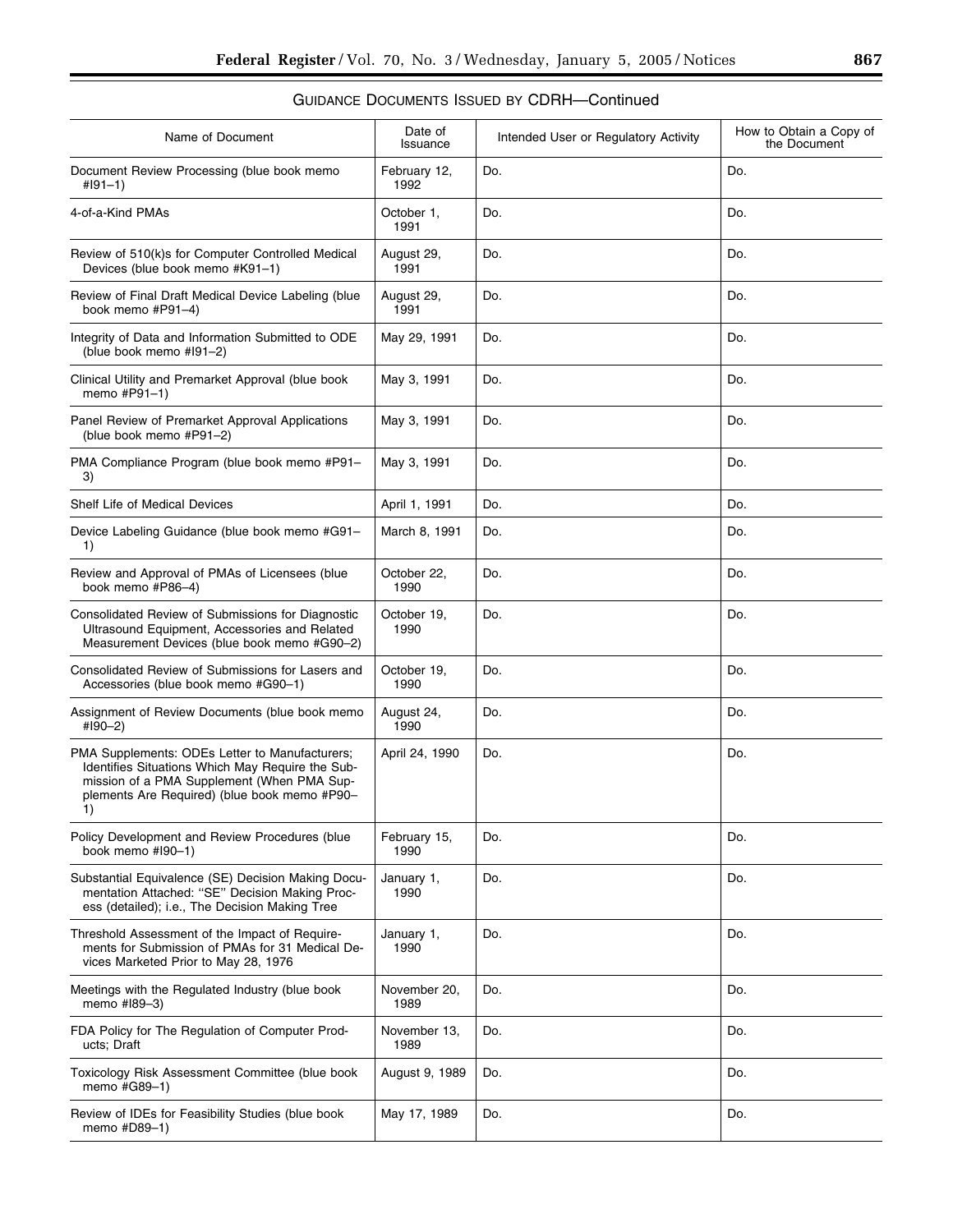| Name of Document                                                                                                                                | Date of<br>Issuance  | Intended User or Regulatory Activity | How to Obtain a Copy of<br>the Document |
|-------------------------------------------------------------------------------------------------------------------------------------------------|----------------------|--------------------------------------|-----------------------------------------|
| Premarket Notification-Consistency of Reviews<br>(blue book memo #K89-1)                                                                        | February 28,<br>1989 | Do.                                  | Do.                                     |
| Review of Laser Submissions (blue book memo<br>#G88-1)                                                                                          | April 15, 1988       | Do.                                  | Do.                                     |
| PMA Review Schedules (P87-1); replaced by P94-2                                                                                                 | March 31, 1988       | Do.                                  | Do.                                     |
| Guideline on Validation of the Limulus Amebocyte<br>Lysate (LAL) Test as an End-Product Endotoxin<br>Test                                       | December 1,<br>1987  | Do.                                  | Do.                                     |
| Necessary Information for Diagnostic Ultrasound<br>510(k); Draft                                                                                | November 24,<br>1987 | Do.                                  | Do.                                     |
| Limulus Amebocute Lysate; Reduction of Samples<br>for Testing                                                                                   | October 23,<br>1987  | Do.                                  | Do.                                     |
| ODE Executive Secretary Guidance Manual G87-3                                                                                                   | August 7, 1987       | Do.                                  | Do.                                     |
| Guideline on Sterile Drug Products Produced by<br><b>Aseptic Processing</b>                                                                     | June 1, 1987         | Do.                                  | Do.                                     |
| Master Files Part III; Guidance on Scientific and<br><b>Technical Information</b>                                                               | June 1, 1987         | Do.                                  | Do.                                     |
| ODE Regulatory Information for the Office of Compli-<br>ance-Information Sharing Procedures (blue book<br>memo #G87-2)                          | May 15, 1987         | Do.                                  | Do.                                     |
| Guideline on General Principles of Process Valida-<br>tion                                                                                      | May 1, 1987          | Do.                                  | Do.                                     |
| Industry Representatives on Scientific Panel                                                                                                    | March 27, 1987       | Do.                                  | Do.                                     |
| Panel Review of "Me-Too" Devices (blue book<br>memo #P86-6)                                                                                     | July 1, 1986         | Do.                                  | Do.                                     |
| Guidance on CDRH's Premarket Notification Review<br>Program (blue book memo #K86-3)                                                             | June 30, 1986        | Do.                                  | Do.                                     |
| Panel Report and Recommendations on PMA Ap-<br>provals (blue book memo #P86-5)                                                                  | April 18, 1986       | Do.                                  | Do.                                     |
| Criteria for Panel Review of PMA Supplements (blue<br>book memo #P86-3)                                                                         | January 30,<br>1986  | Do.                                  | Do.                                     |
| PMAs-Early Review and Preparation of Summaries<br>of Safety and Effectiveness (blue book memo<br>#P86-1)                                        | January 27,<br>1986  | Do.                                  | Do.                                     |
| PTC in the Characterization of Cell Lines Used to<br><b>Produce Biological Products</b>                                                         | June 1, 1984         | Do.                                  | Do.                                     |
| Application of the Device Good Manufacturing Prac-<br>tice (GMP) Regulation to the Manufacture of Ster-<br>ile Devices                          | December 1,<br>1983  | Do.                                  | Do.                                     |
| Methods for Conducting Recall Effectiveness Checks                                                                                              | June 16, 1978        | Do.                                  | Do.                                     |
| Guidance for Submitting Reclassification Petition                                                                                               | 1997                 | Do.                                  | Do.                                     |
| Reprocessing and Reuse of Single-Use Devices: Re-<br>view Prioritization Scheme; Draft                                                          | February 8,<br>2000  | Do.                                  | Do.                                     |
| Class II Special Controls Guidance Document:<br>Apnea Monitors; Guidance for Industry and FDA                                                   | July 17, 2002        | Do.                                  | Do.                                     |
| Class II Special Controls Guidance Document: Cuta-<br>neous Carbon Dioxide (PcCo2) and Oxygen<br>(PcO2) Monitors; Guidance for Industry and FDA | December 13,<br>2002 | Do.                                  | Do.                                     |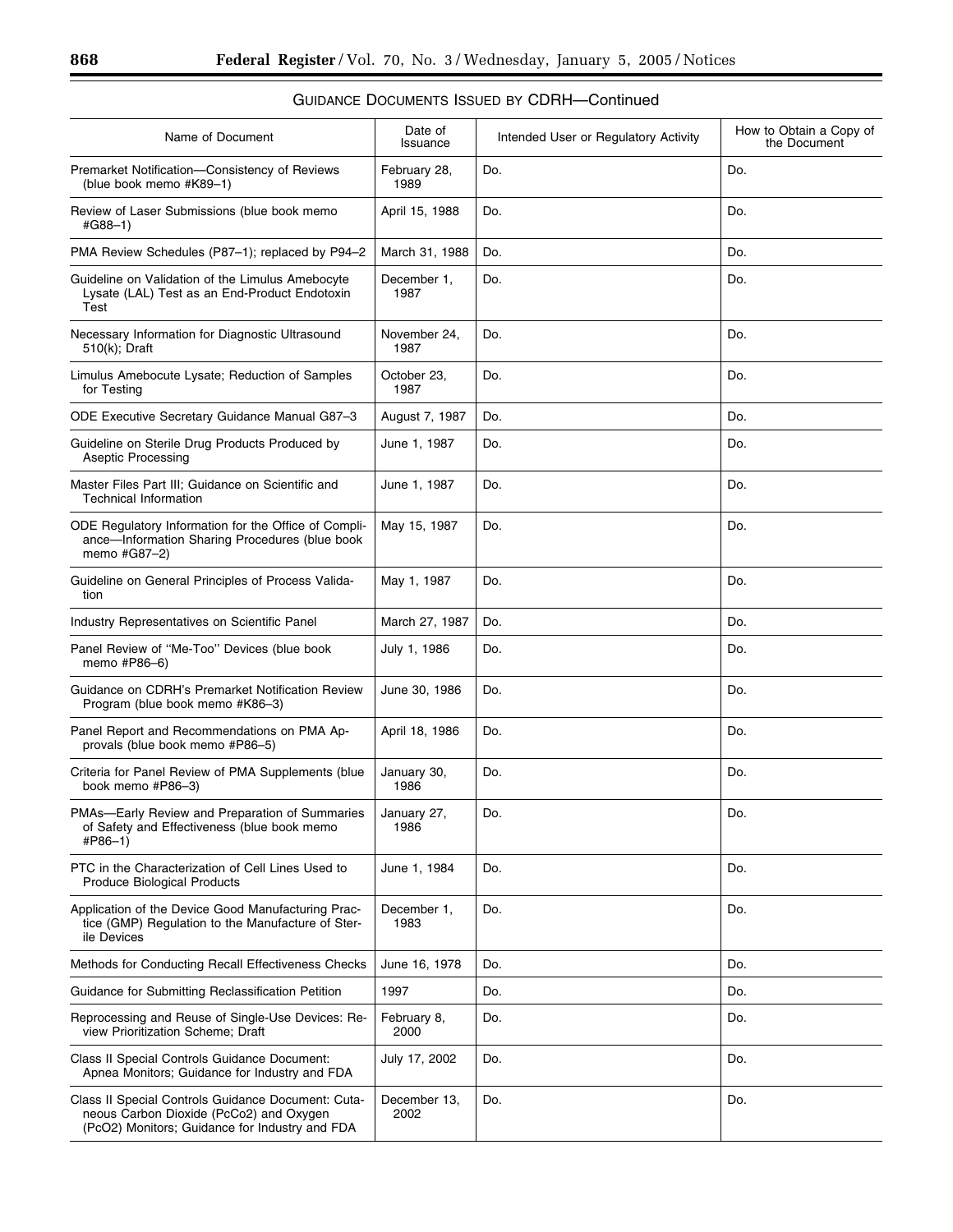| Name of Document                                                                                                                                                                                  | Date of<br>Issuance   | Intended User or Regulatory Activity | How to Obtain a Copy of<br>the Document |
|---------------------------------------------------------------------------------------------------------------------------------------------------------------------------------------------------|-----------------------|--------------------------------------|-----------------------------------------|
| Class II Special Controls Guidance Document: In-<br>dwelling Blood Gas Analyzers; Final Guidance for<br>Industry and FDA                                                                          | October 5,<br>2001    | Do.                                  | Do.                                     |
| <b>Heated Humidifier Review Guidance</b>                                                                                                                                                          | August 30,<br>1991    | Do.                                  | Do.                                     |
| Class II Special Controls Guidance Document: Opti-<br>cal Impression Systems for Computer Assisted<br>Design and Manufacturing (CAD/CAM) of Dental<br>Restorations; Guidance for Industry and FDA | April 22, 2003        | Do.                                  | Do.                                     |
| Class II Special Controls Guidance Document:<br>Intraoral Devices for Snoring and/or Obstructive<br>Sleep Apnea; Guidance for Industry and FDA                                                    | November 12,<br>2002  | Do.                                  | Do.                                     |
| Class II Special Controls Guidance Document: Den-<br>tal Sonography and Jaw Tracking Devices; Draft<br>Guidance for Industry and FDA Reviewers                                                    | August 14,<br>2002    | Do.                                  | Do.                                     |
| Class II Special Controls Guidance Document: Root-<br>Form Endosseous Dental Implants and Abutments;<br>Draft Guidance for Industry and FDA                                                       | May 14, 2002          | Do.                                  | Do.                                     |
| Special Control Guidance Document on Encap-<br>sulated Amalgam, Amalgam Alloy, and Dental<br>Mercury Labeling; Draft Guidance for Industry and<br><b>FDA</b>                                      | February 20,<br>2002  | Do.                                  | Do.                                     |
| Overview of Information Necessary for Premarket<br>Notification Submissions for Endosseous Implants;<br>Final                                                                                     | April 21, 1999        | Do.                                  | Do.                                     |
| Guidance for the Preparation of Premarket Notifica-<br>tions for Dental Composites                                                                                                                | November 27,<br>1998  | Do.                                  | Do.                                     |
| Dental Cements-Premarket Notification; Final                                                                                                                                                      | August 18,<br>1998    | Do.                                  | Do.                                     |
| Dental Impression Materials-Premarket Notification;<br>Final                                                                                                                                      | August 17,<br>1998    | Do.                                  | Do.                                     |
| OTC Denture Cushions, Pads, Reliners, Repair Kits,<br>and Partially Fabricated Denture Kits; Final                                                                                                | August 17,<br>1998    | Do.                                  | Do.                                     |
| Draft Guidance Document for the Preparation of Pre-<br>market Notification 510(k)s for Dental Alloys                                                                                              | March 3, 1997         | Do.                                  | Do.                                     |
| Information Necessary for Premarket Notification<br>Submissions for Screw-Type Endosseous Implants                                                                                                | December 9,<br>1996   | Do.                                  | Do.                                     |
| Guidance Document on Dental Handpieces                                                                                                                                                            | July 1, 1995          | Do.                                  | Do.                                     |
| Guidance for the Arrangement and Content of a Pre-<br>market Approval (PMA) Application for an<br>Endosseous Implant for Prosthetic Attachment                                                    | May 16, 1989          | Do.                                  | Do.                                     |
| Supplementary Guidance on Premarket Notifications<br>for Medical Devices With Sharps Injury Prevention<br>Features; Guidance for Industry and FDA                                                 | December 31,<br>2002  | Do.                                  | Do.                                     |
| Guidance on Premarket Notifications for<br><b>Intravascular Administration Sets</b>                                                                                                               | October 12,<br>2000   | Do.                                  | Do.                                     |
| Neonatal and Neonatal Transport Incubators-Pre-<br>market Notifications; Final                                                                                                                    | September 18,<br>1998 | Do.                                  | Do.                                     |
| Guidance on the Content of Premarket Notification<br>(510(k)) Submissions for Protective Restraints                                                                                               | December 1,<br>1995   | Do.                                  | Do.                                     |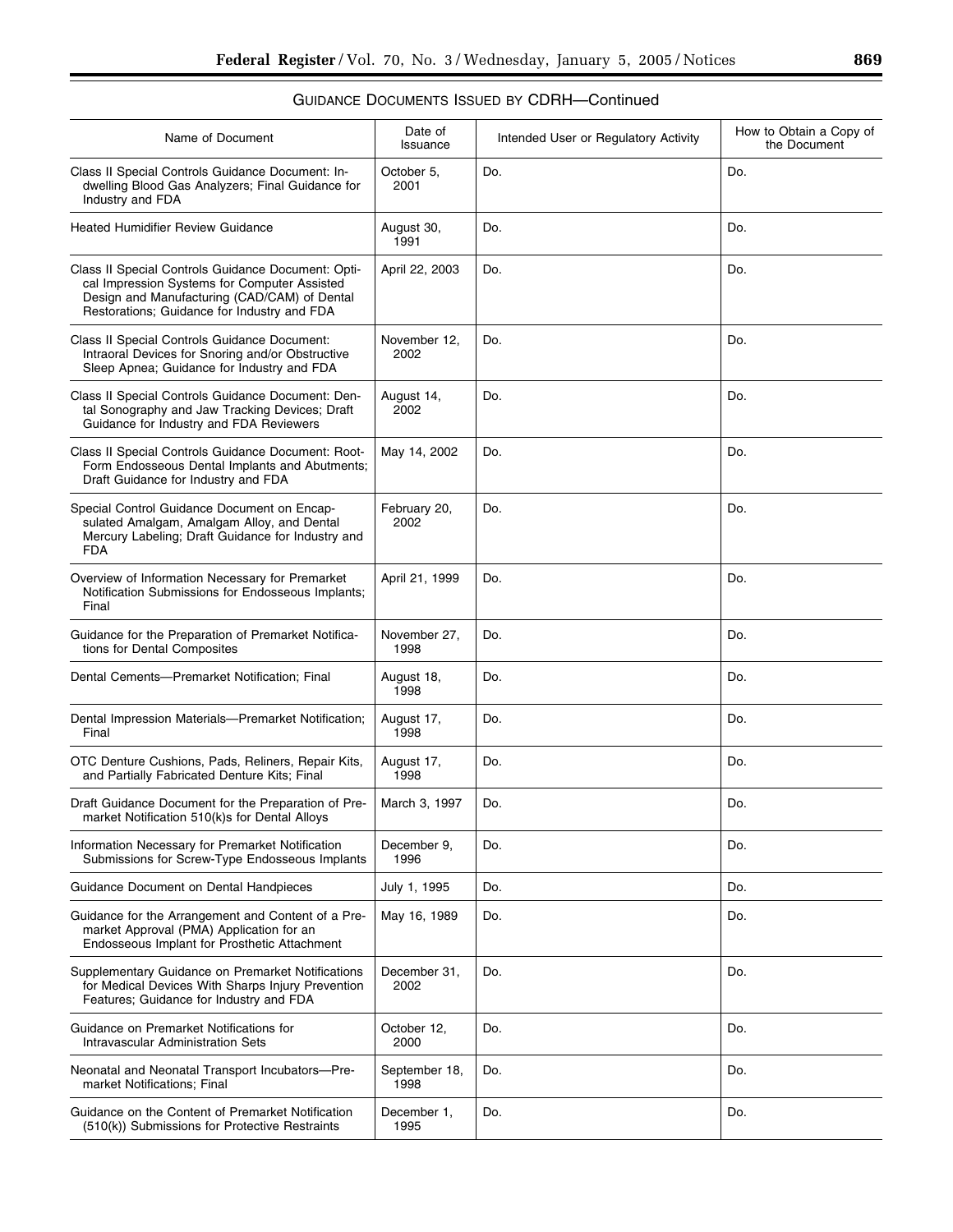| Name of Document                                                                                                                                                                           | Date of<br>Issuance  | Intended User or Regulatory Activity | How to Obtain a Copy of<br>the Document |
|--------------------------------------------------------------------------------------------------------------------------------------------------------------------------------------------|----------------------|--------------------------------------|-----------------------------------------|
| Guidance on Premarket Notification (510(k)) Submis-<br>sions for Short-Term and Long-Term Intravascular<br>Catheters                                                                       | March 16, 1995       | Do.                                  | Do.                                     |
| Guidance on the Content of Premarket Notification<br>(510(k)) Submissions for Hypodermic Single<br><b>Lumen Needles</b>                                                                    | April 1, 1993        | Do.                                  | Do.                                     |
| Guidance on the Content of Premarket Notification<br>(510(k)) Submissions for Piston Syringes                                                                                              | April 1, 1993        | Do.                                  | Do.                                     |
| Guidance on the Content of Premarket Notification<br>(510(k)) Submissions for Clinical Electronic Ther-<br>mometers                                                                        | March 1, 1993        | Do.                                  | Do.                                     |
| Guidance on the Content of Premarket Notification<br>(510(k)) Submissions for External Infusion Pumps                                                                                      | March 1, 1993        | Do.                                  | Do.                                     |
| Guidance on 510(k) Submissions for Implanted Infu-<br>sion Ports                                                                                                                           | October 1,<br>1990   | Do.                                  | Do.                                     |
| Surgical Masks-Premarket Notification (510(k))<br>Submissions: Draft Guidance                                                                                                              | May 15, 2003         | Do.                                  | Do.                                     |
| Regulatory Status of Disinfectants Used to Process<br>Dialysate Delivery Systems and Water Purification<br>Systems for Hemodialysis; Guidance for Industry<br>and FDA                      | August 30,<br>2002   | Do.                                  | Do.                                     |
| Premarket Notification (510(k)) Submissions for Med-<br>ical Sterilization Packaging Systems in Health<br>Care Facilities; Draft Guidance for Industry and<br><b>FDA</b>                   | March 7, 2002        | Do.                                  | Do.                                     |
| Class II Special Controls Guidance Document: Med-<br>ical Washers and Medical Washer-Disinfectors;<br>Guidance for the Medical Device Industry and FDA<br><b>Review Staff</b>              | February 7,<br>2002  | Do.                                  | Do.                                     |
| Premarket Guidance: Reprocessing and Reuse of<br>Single-Use Devices; Draft Guidance for Industry<br>and FDA Staff                                                                          | June 1, 2001         | Do.                                  | Do.                                     |
| Premarket Notifications (510(k)) for Biological Indica-<br>tors Intended to Monitor Sterilizers Used in Health<br>Care Facilities; Draft Guidance for Industry and<br><b>FDA Reviewers</b> | May 21, 2001         | Do.                                  | Do.                                     |
| Premarket Approval Applications (PMA) for Sharps<br>Needle Destruction Devices; Final Guidance for In-<br>dustry and FDA                                                                   | March 2, 2001        | Do.                                  | Do.                                     |
| Guidance on the Content and Format of Premarket<br>Notification (510(k)) Submissions for Liquid Chem-<br>ical Sterilants and High Level Disinfectants; Final                               | January 3,<br>2000   | Do.                                  | Do.                                     |
| Guidance for Conducting Stability Testing to Support<br>an Expiration Date Labeling Claim for Medical<br>Gloves; Draft                                                                     | November 16,<br>1999 | Do.                                  | Do.                                     |
| Premarket Notification (510(k)) Submissions for Test-<br>ing for Skin Sensitization to Chemicals in Natural<br>Rubber Products; Final                                                      | January 13,<br>1999  | Do.                                  | Do.                                     |
| CDRH Regulatory Guidance for Washers and Wash-<br>er-Disinfectors Intended for Use in Processing Re-<br>usable Medical Devices                                                             | June 2, 1998         | Do.                                  | Do.                                     |
| Testing for Sensitizing Chemicals in Natural Rubber<br>Latex Medical Devices (addendum to 944)                                                                                             | July 28, 1997        | Do.                                  | Do.                                     |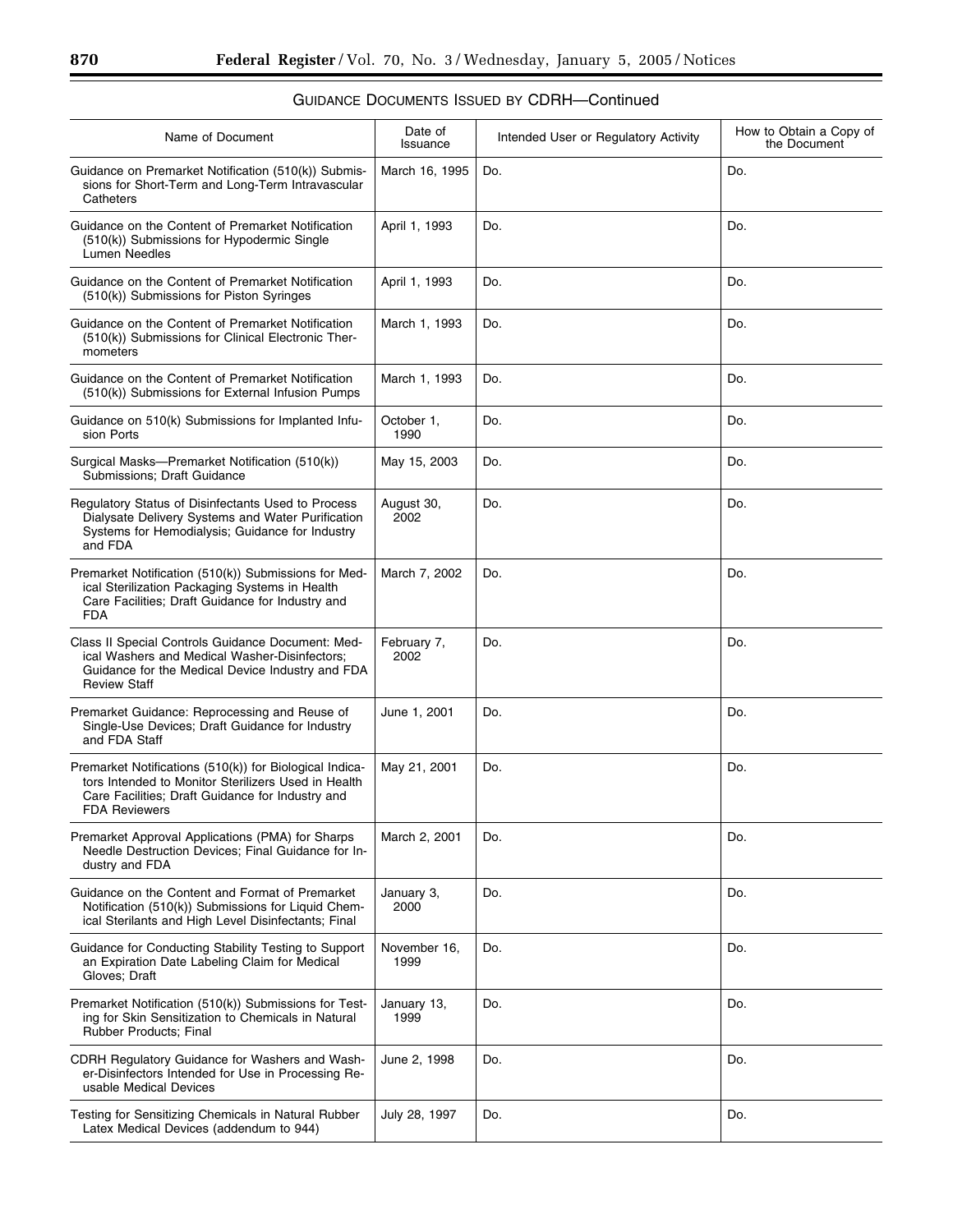| Name of Document                                                                                                                                                                       | Date of<br>Issuance   | Intended User or Regulatory Activity | How to Obtain a Copy of<br>the Document |
|----------------------------------------------------------------------------------------------------------------------------------------------------------------------------------------|-----------------------|--------------------------------------|-----------------------------------------|
| Addendum to Guidance on Premarket Notification<br>(510(k)) Submissions for Sterilizers Intended for<br>Use in Health Care Facilities                                                   | September 19,<br>1995 | Do.                                  | Do.                                     |
| Guidance on the Content and Format of Premarket<br>Notification (510(k)) Submissions for Sharps Con-<br>tainers                                                                        | October 1,<br>1993    | Do.                                  | Do.                                     |
| Guidance on Premarket Notification (510(k)) Submis-<br>sions for Automated Endoscope Washers, Wash-<br>er/Disinfectors, and Disinfectors Intended for Use<br>in Health Care Facilities | August 1, 1993        | Do.                                  | Do.                                     |
| Guidance on Premarket Notification (510(k)) Submis-<br>sions for Surgical Gowns and Surgical Drapes                                                                                    | August 1, 1993        | Do.                                  | Do.                                     |
| Guidance on Premarket Notification 510(k) for Steri-<br>lizers Intended for Use in Health Care Facilities                                                                              | March 1, 1993         | Do.                                  | Do.                                     |
| <b>Battery Guidance</b>                                                                                                                                                                | January 1,<br>1994    | Do.                                  | Do.                                     |
| Policy for Expiration Dating (DCRND RB92-G)                                                                                                                                            | October 30,<br>1992   | Do.                                  | Do.                                     |
| Balloon Valvuloplasty Guidance for the Submission<br>of an IDE Application and a PMA Application                                                                                       | January 1,<br>1989    | Do.                                  | Do.                                     |
| Cardiac Ablation Catheters Generic Arrhythmia Indi-<br>cations for Use; Guidance for Industry                                                                                          | July 1, 2002          | Do.                                  | Do.                                     |
| Investigational Device Exemption (IDE) Study Enroll-<br>ment for Cardiac Ablation of Typical Atrial Flutter;<br>Final Guidance for Industry and FDA Reviewers                          | November 8,<br>2000   | Do.                                  | Do.                                     |
| Recommended Clinical Study Design for Ventricular<br>Tachycardia Ablation                                                                                                              | May 7, 1999           | Do.                                  | Do.                                     |
| Non-Automated Sphygmomanometer (Blood Pres-<br>sure Cuff) Guidance Version 1; Final                                                                                                    | November 19,<br>1998  | Do.                                  | Do.                                     |
| Non-Invasive Blood Pressure (NIBP) Monitor Guid-<br>ance                                                                                                                               | March 10, 1997        | Do.                                  | Do.                                     |
| Electrocardiograph (ECG) Electrode                                                                                                                                                     | February 11,<br>1997  | Do.                                  | Do.                                     |
| Electrocardiograph (ECG) Lead Switching Adapter                                                                                                                                        | February 11,<br>1997  | Do.                                  | Do.                                     |
| Electrocardiograph (ECG) Surface Electrode Tester                                                                                                                                      | February 11,<br>1997  | Do.                                  | Do.                                     |
| Draft Version Cardiac Ablation Preliminary Guidance<br>(Data To Be Submitted to the FDA in Support In-<br>vestigation Device Exemption Application)                                    | March 1, 1995         | Do.                                  | Do.                                     |
| Draft Version Electrode Recording Catheter Prelimi-<br>nary Guidance (Data To Be Submitted to the FDA<br>in Support of Premarket Notifications)                                        | March 1, 1995         | Do.                                  | Do.                                     |
| Guidance for Annuloplasty Rings 510(k) Submis-<br>sions; Final Guidance for Industry and FDA Staff                                                                                     | January 31,<br>2001   | Do.                                  | Do.                                     |
| Guidance for Cardiopulmonary Bypass Arterial Line<br>Blood Filter 510(k) Submissions; Final Guidance<br>for Industry and FDA                                                           | November 29,<br>2000  | Do.                                  | Do.                                     |
| Guidance for Extracorporeal Blood Circuit Defoamer<br>510(k) Submissions; Final Guidance for Industry<br>and FDA                                                                       | November 29,<br>2000  | Do.                                  | Do.                                     |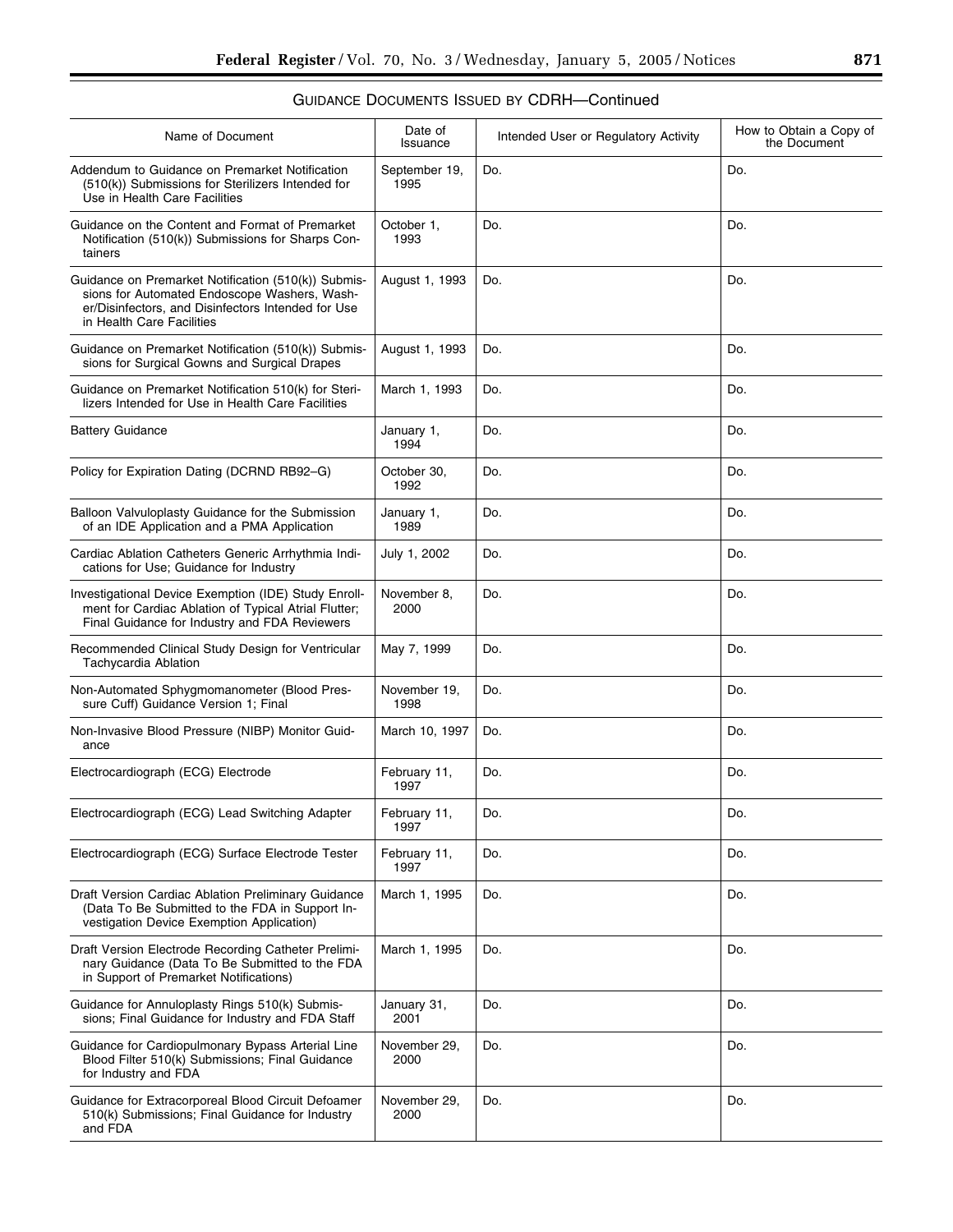| Name of Document                                                                                                                                                                               | Date of<br>Issuance   | Intended User or Regulatory Activity | How to Obtain a Copy of<br>the Document |
|------------------------------------------------------------------------------------------------------------------------------------------------------------------------------------------------|-----------------------|--------------------------------------|-----------------------------------------|
| Guidance for Cardiopulmonary Bypass Oxygenators<br>510(k) Submissions; Final Guidance for Industry<br>and FDA Staff                                                                            | November 13,<br>2000  | Do.                                  | Do.                                     |
| Draft Replacement Heart Valve Guidance                                                                                                                                                         | October 14,<br>1994   | Do.                                  | Do.                                     |
| Draft Guidance; Human Heart Valve Allografts                                                                                                                                                   | June 21, 1991         | Do.                                  | Do.                                     |
| Guidance for the Preparation of the Annual Report to<br>the PMA Approved Heart Valve Prostheses                                                                                                | April 1, 1990         | Do.                                  | Do.                                     |
| Draft Intravascular Brachytherapy-Guidance for<br>Data To Be Submitted to FDA in Support of Inves-<br>tigational Device Exemption (IDE) Applications                                           | May 24, 1996          | Do.                                  | Do.                                     |
| Draft Guidance for the Submission of Research and<br>Marketing Applications for Interventional Cardi-<br>ology Devices: PTCA Catheters, Atherectomy<br>Catheters. Lasers. Intravascular Stents | May 1, 1995           | Do.                                  | Do.                                     |
| Draft Percutaneous Transluminal Coronary<br>Angioplasty Package Insert Template                                                                                                                | February 7,<br>1995   | Do.                                  | Do.                                     |
| Coronary and Cerebrovascular Guidewire Guidance                                                                                                                                                | January 1,<br>1995    | Do.                                  | Do.                                     |
| Guidance for the Submission of Research and Mar-<br>keting Applications for Permanent Pacemaker<br>Leads and for Pacemaker Lead Adaptor 510(k)<br>Submissions                                  | November 1,<br>2000   | Do.                                  | Do.                                     |
| Draft Guidance for Implantable Cardioverter-<br>Defibrillators                                                                                                                                 | June 19, 1996         | Do.                                  | Do.                                     |
| Implantable Pacemaker Testing Guidance                                                                                                                                                         | January 12,<br>1990   | Do.                                  | Do.                                     |
| Guidance Document for Vascular Prostheses 510(k)<br>Submissions                                                                                                                                | November 1,<br>2000   | Do.                                  | Do.                                     |
| Guidance for Cardiovascular Intravascular Filter<br>510(k) Submissions; Final                                                                                                                  | November 26,<br>1999  | Do.                                  | Do.                                     |
| Carotid Stent-Suggestions for Content of Submis-<br>sions to FDA in Support of Investigational Devices<br>Exemption (IDE) Applications                                                         | October 26,<br>1996   | Do.                                  | Do.                                     |
| Draft Guidance for the Preparation of Research and<br>Marketing Applications for Vascular Graft Pros-<br>theses                                                                                | August 1, 1993        | Do.                                  | Do.                                     |
| Guidance Document for Powered Suction Pump<br>510(k)s                                                                                                                                          | September 30,<br>1998 | Do.                                  | Do.                                     |
| Guidance Document for Surgical Lamp 510(k)s; Final                                                                                                                                             | July 13, 1998         | Do.                                  | Do.                                     |
| Electroencephalograph Devices Draft Guidance for<br>510(k) Content                                                                                                                             | November 3,<br>1997   | Do.                                  | Do.                                     |
| Guidelines for Reviewing Premarket Notifications<br>That Claim Substantial Equivalence to Evoked Re-<br>sponse Stimulators                                                                     | February 1,<br>1997   | Do.                                  | Do.                                     |
| Guidance Document for the Preparation of Pre-                                                                                                                                                  | July 26, 1995         | Do.                                  | Do.                                     |

June 1, 1995 Do. 2010 Do.

#### GUIDANCE DOCUMENTS ISSUED BY CDRH—Continued

market Notification (510(k)) Applications for Electromyograph Needle Electrodes

Guidance on the Content and Organization of a Premarket Notification for a Medical Laser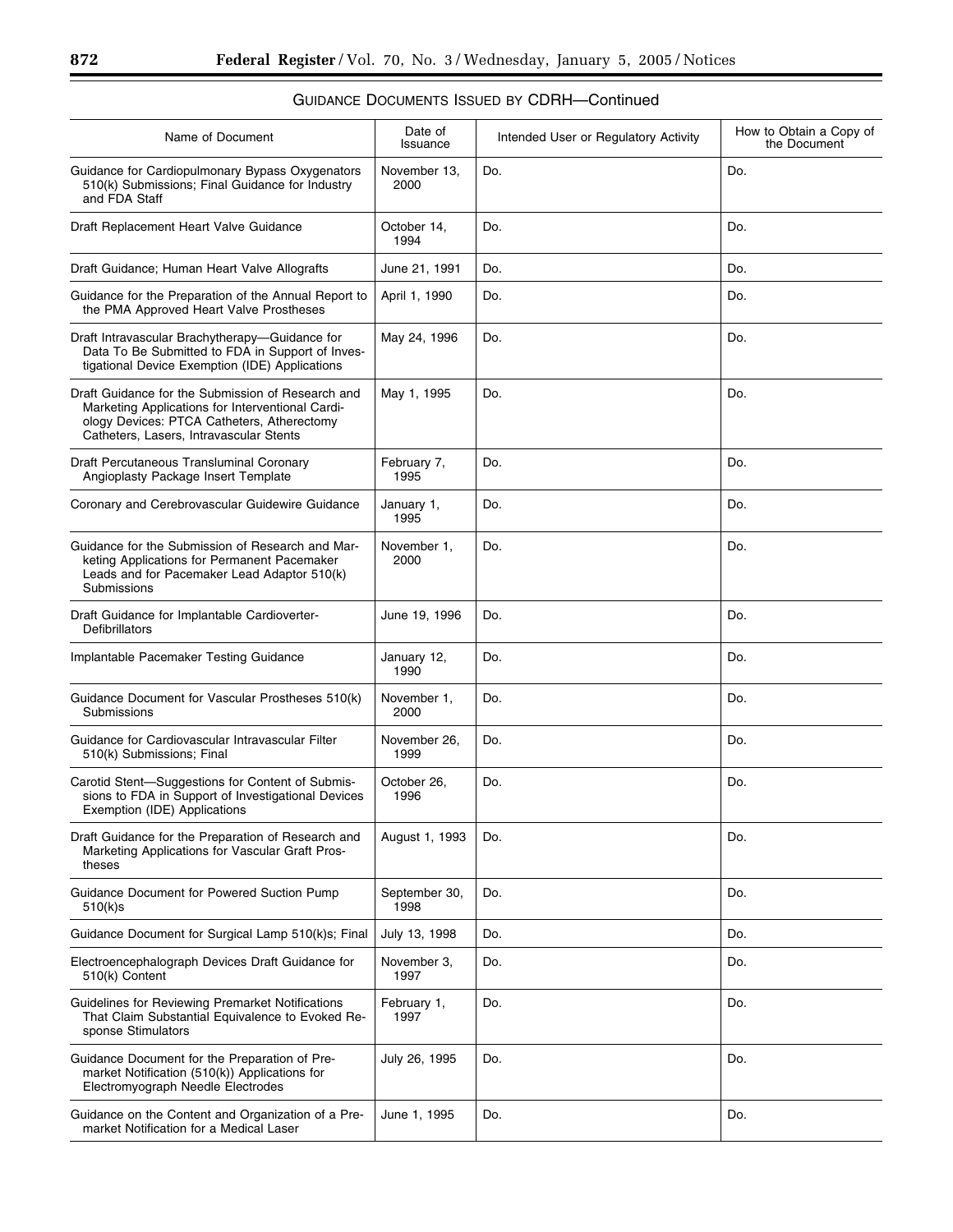| Name of Document                                                                                                                                                                                | Date of<br>Issuance   | Intended User or Regulatory Activity | How to Obtain a Copy of<br>the Document |
|-------------------------------------------------------------------------------------------------------------------------------------------------------------------------------------------------|-----------------------|--------------------------------------|-----------------------------------------|
| Draft 510(k) Guideline for General Surgical<br><b>Electrosurgical Devices</b>                                                                                                                   | May 10, 1995          | Do.                                  | Do.                                     |
| Guidance for the Preparation of a Premarket Notifi-<br>cation for Extended Laparoscopy Devices                                                                                                  | August 30,<br>1994    | Do.                                  | Do.                                     |
| Galvanic Skin Response Measurement Devices;<br>Draft Guidance for 510(k) Content                                                                                                                | August 23,<br>1994    | Do.                                  | Do.                                     |
| Draft Version 1; Biofeedback Devices; Draft Guid-<br>ance for 510(k) Content                                                                                                                    | August 1, 1994        | Do.                                  | Do.                                     |
| Draft Version Cranial Perforator Guidance                                                                                                                                                       | July 13, 1994         | Do.                                  | Do.                                     |
| Draft Version Neuro Endoscope Guidance                                                                                                                                                          | July 7, 1994          | Do.                                  | Do.                                     |
| Draft Premarket Notification Review Guidance for<br>Evoked Response Somatosensory Stimulators                                                                                                   | June 1, 1994          | Do.                                  | Do.                                     |
| Draft Guidance for Arthroscope and Accessory<br>510(k)s                                                                                                                                         | May 1, 1994           | Do.                                  | Do.                                     |
| Class II Special Controls Guidance Document; Knee<br>Joint Patellofemorotibial and Femorotibial Metal/<br>Polymer Porous-Coated Uncemented Prostheses;<br>Guidance for Industry and FDA         | January 16,<br>2003   | Do.                                  | Do.                                     |
| Class II Special Controls Guidance Document;<br>Polymethylmethacrylate (PMMA) Bone Cement;<br>Guidance for Industry and FDA                                                                     | July 17, 2002         | Do.                                  | Do.                                     |
| Class II Special Controls Guidance Document: Hip<br>Joint Metal/Polymer Constrained Cemented or<br><b>Uncemented Prosthesis</b>                                                                 | April 30, 2002        | Do.                                  | Do.                                     |
| Class II Special Controls Guidance: Shoulder Joint<br>Metal/Polymer/Metal Nonconstrained or<br>Semiconstrained Porous-Coated Uncemented<br>Prosthesis                                           | October 31,<br>2000   | Do.                                  | Do.                                     |
| Guidance for Spinal System 510(k)s                                                                                                                                                              | September 27,<br>2000 | Do.                                  | Do.                                     |
| Guidance Document for the Preparation of IDEs for<br><b>Spinal Systems</b>                                                                                                                      | January 13,<br>2000   | Do.                                  | Do.                                     |
| Guidance Document for Industry and CDRH Staff for<br>the Preparation of Investigational Device Exemp-<br>tions and Premarket Approval Applications for<br>Bone Growth Stimulator Devices: Draft | March 18, 1998        | Do.                                  | Do.                                     |
| Draft Guidance Document for the Preparation of Pre-<br>market Notification (510(k)) Applications for Ortho-<br>pedic Devices-The Basic Elements                                                 | July 16, 1997         | Do.                                  | Do.                                     |
| ORDB 510(k) Sterility Review Guidance                                                                                                                                                           | July 3, 1997          | Do.                                  | Do.                                     |
| Calcium Phosphate (Ca-P) Coating Draft Guidance<br>for Preparation of FDA Submissions for Orthopedic<br>and Dental Endosseous Implants                                                          | February 21,<br>1997  | Do.                                  | Do.                                     |
| Reviewers Guidance Checklist for Intramedullary<br>Rods                                                                                                                                         | February 21,<br>1997  | Do.                                  | Do.                                     |
| Reviewers Guidance Checklist for Orthopedic Exter-<br>nal Fixation Devices                                                                                                                      | February 21,<br>1997  | Do.                                  | Do.                                     |
| 510(k) Information Needed for Hydroxyapatite Coat-<br>ed Orthopedic Implants                                                                                                                    | February 20,<br>1997  | Do.                                  | Do.                                     |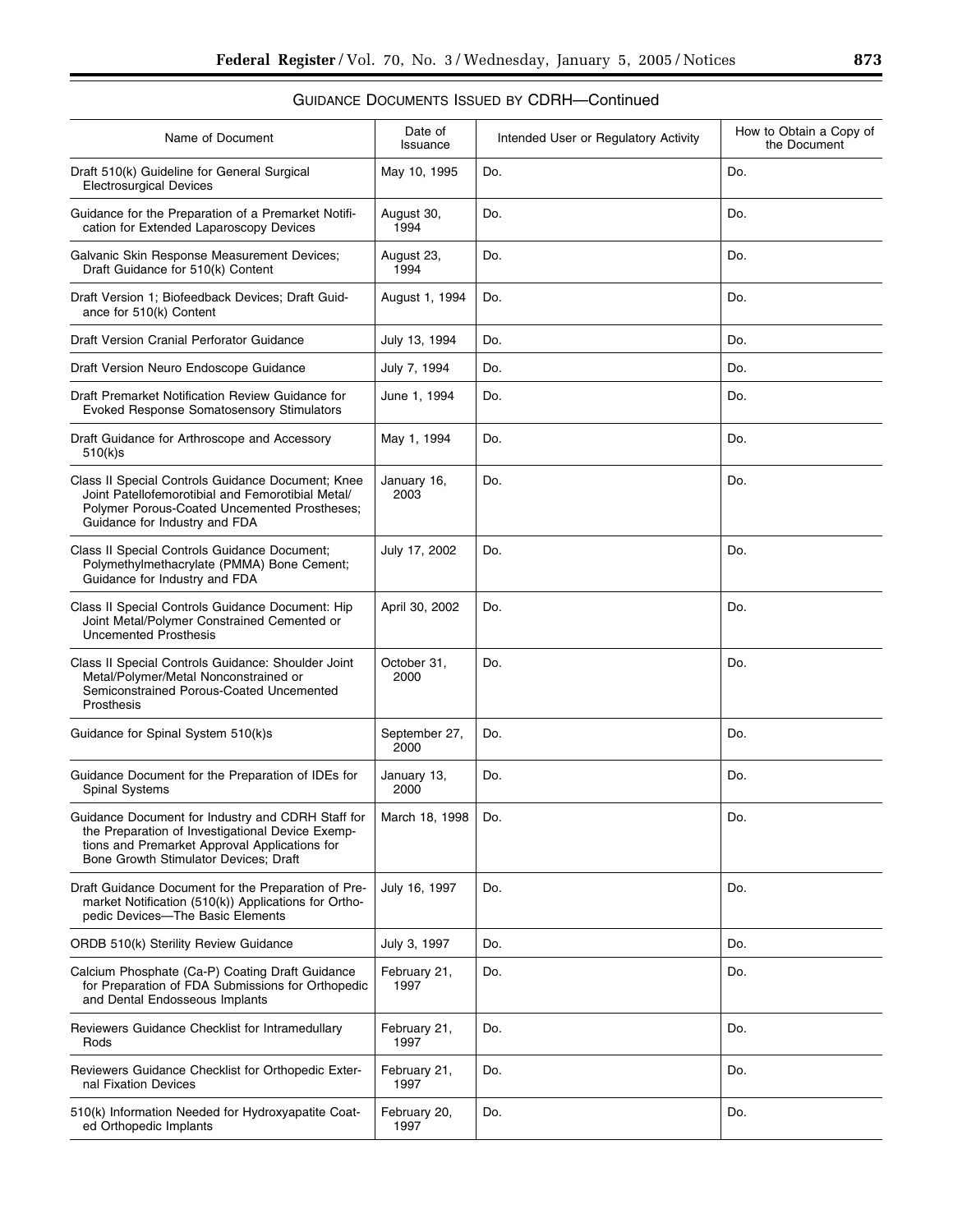| Name of Document                                                                                                                    | Date of<br>Issuance  | Intended User or Regulatory Activity | How to Obtain a Copy of<br>the Document |
|-------------------------------------------------------------------------------------------------------------------------------------|----------------------|--------------------------------------|-----------------------------------------|
| Guidance Document for Testing Biodegradable Poly-<br>mer Implant Devices                                                            | April 20, 1996       | Do.                                  | Do.                                     |
| Guidance Document for Testing Bone Anchor De-<br>vices                                                                              | April 20, 1996       | Do.                                  | Do.                                     |
| Draft Guidance Document for Femoral Stem Pros-<br>theses                                                                            | August 1, 1995       | Do.                                  | Do.                                     |
| Draft Guidance Document for Testing Acetabular<br><b>Cup Prostheses</b>                                                             | May 1, 1995          | Do.                                  | Do.                                     |
| Guidance Document for Testing Non-Articulating,<br>"Mechanically Locked," Modular Implant Compo-<br>nents                           | May 1, 1995          | Do.                                  | Do.                                     |
| Draft Data Requirements for Ultrahigh Molecular<br>Weight Polyethylene (Uhmupe) Used in Ortho-<br>pedic Devices                     | March 28, 1995       | Do.                                  | Do.                                     |
| Guidance Document for the Preparation of Pre-<br>market Notification for Ceramic Ball Hip Systems                                   | January 10,<br>1995  | Do.                                  | Do.                                     |
| Guidance Document for Testing Orthopedic Implants<br>With Modified Metallic Surfaces Apposing Bone or<br><b>Bone Cement</b>         | April 28, 1994       | Do.                                  | Do.                                     |
| Draft Guidance for the Preparation of Premarket No-<br>tifications (510(k)s) for Cemented,<br>Semiconstrained Total Knee Prostheses | April 1, 1993        | Do.                                  | Do.                                     |
| Guidance Document for the Preparation of IDE and<br>PMA Applications for Intra-Articular Prothetic Knee<br><b>Ligament Devices</b>  | February 18,<br>1993 | Do.                                  | Do.                                     |
| Class II Special Controls Guidance Document; Sur-<br>gical Sutures; Guidance for Industry and FDA                                   | June 3, 2003         | Do.                                  | Do.                                     |
| Guidance for Saline, Silicone Gel, and Alternative<br>Breast Implants; Guidance for Industry and FDA                                | February 11,<br>2003 | Do.                                  | Do.                                     |
| Class II Special Controls Guidance Document;<br>Human Dura Mater; Draft Guidance for Industry<br>and FDA                            | October 22,<br>2002  | Do.                                  | Do.                                     |
| Guidance for Resorbable Adhesion Barrier Devices<br>for Use in Abdominal and/or Pelvic Surgery; Guid-<br>ance for Industry          | June 18, 2002        | Do.                                  | Do.                                     |
| <b>Guidance Document for Dura Substitute Devices;</b><br>Final Guidance for Industry                                                | November 9,<br>2000  | Do.                                  | Do.                                     |
| Guidance for Neurological Embolization Devices                                                                                      | November 1,<br>2000  | Do.                                  | Do.                                     |
| Guidance for the Preparation of a Premarket Notifi-<br>cation Application for Processed Human Dura<br>Mater; Final                  | October 14,<br>1999  | Do.                                  | Do.                                     |
| Guidance for Dermabrasion Devices; Final                                                                                            | March 2, 1999        | Do.                                  | Do.                                     |
| Guidance for the Preparation of a Premarket Notifi-<br>cation Application for a Surgical Mesh; Final                                | March 2, 1999        | Do.                                  | Do.                                     |
| Guidance for Content of Premarket Notifications for<br>Esophageal and Tracheal Prostheses; Final                                    | April 28, 1998       | Do.                                  | Do.                                     |
| Guidance for Testing MR Interaction With Aneurysm<br>Clips                                                                          | May 22, 1996         | Do.                                  | Do.                                     |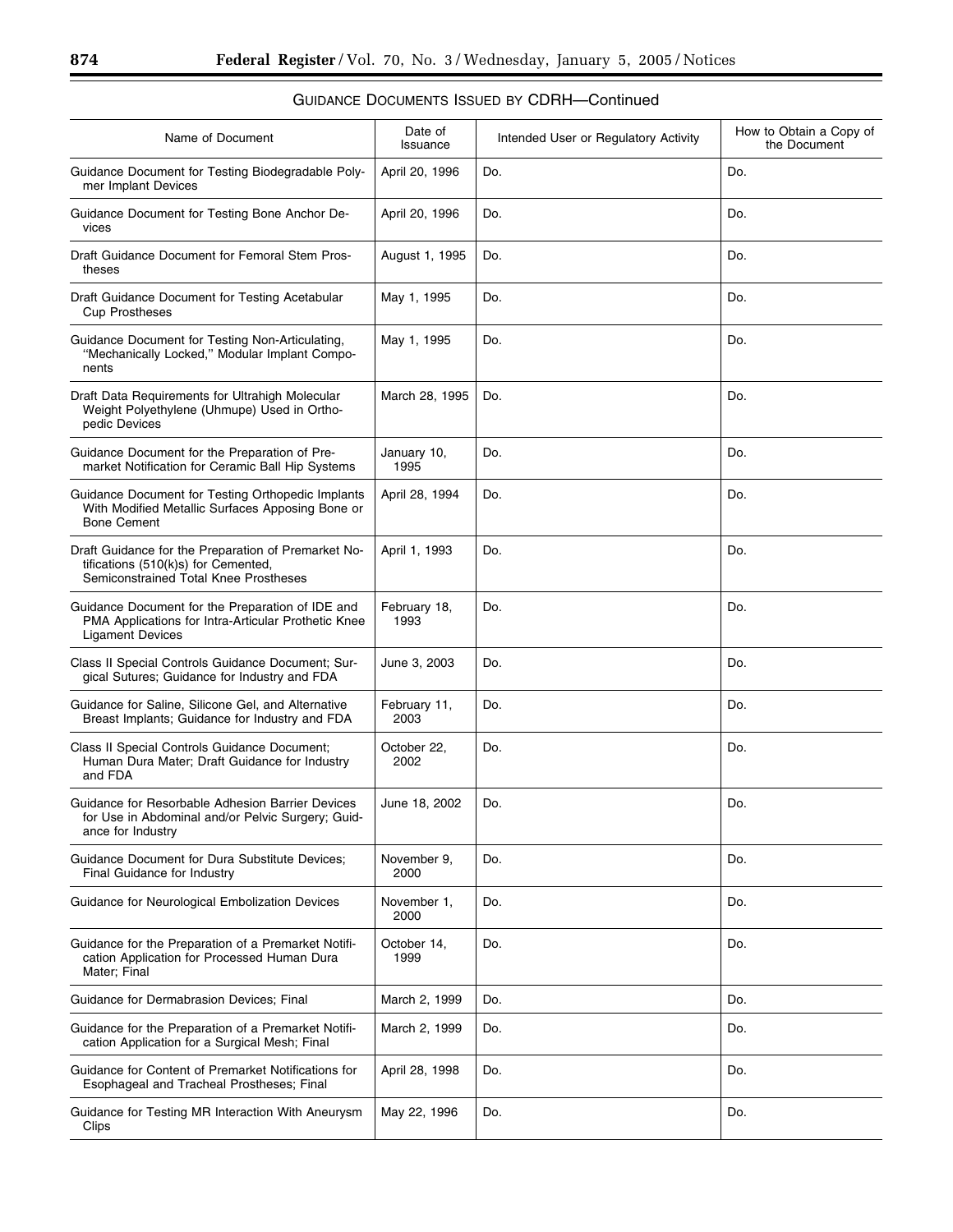| Name of Document                                                                                                                                                                                 | Date of<br>Issuance   | Intended User or Regulatory Activity | How to Obtain a Copy of<br>the Document |
|--------------------------------------------------------------------------------------------------------------------------------------------------------------------------------------------------|-----------------------|--------------------------------------|-----------------------------------------|
| Draft Guidance for the Preparation of IDE Submis-<br>sion for Interactive Wound and Burn Dressing                                                                                                | April 4, 1995         | Do.                                  | Do.                                     |
| Draft Guidance for the Preparation of a Premarket<br>Notification for a Non-Interactive Wound and Burn<br>Dressing                                                                               | March 31, 1995        | Do.                                  | Do.                                     |
| Draft Version; Guidance on Biocompatibility Require-<br>ments for Long Term Neurological Implants: Part<br>3-Implant Model                                                                       | September 12,<br>1994 | Do.                                  | Do.                                     |
| Protocol for Dermal Toxicity Testing for Devices in<br>Contact With Skin; Draft                                                                                                                  | January 1,<br>1985    | Do.                                  | Do.                                     |
| Class II Special Controls Guidance Document;<br>Resorbable Calcium Salt Bone Void Filler Device;<br>Guidance for Industry and FDA                                                                | June 2, 2003          | Do.                                  | Do.                                     |
| Guidance Document for Powered Muscle Stimulator<br>510(k)s; Final                                                                                                                                | June 9, 1999          | Do.                                  | Do.                                     |
| Guidance Document for the Preparation of Notifica-<br>tion (510(k)) Applications for Therapeutic Massag-<br>ers and Vibrators                                                                    | July 26, 1995         | Do.                                  | Do.                                     |
| Guidance Document for the Preparation of Pre-<br>market Notification (510(k)) Applications for Beds                                                                                              | July 26, 1995         | Do.                                  | Do.                                     |
| Guidance Document for the Preparation of Pre-<br>market Notification (510(k)) Applications for Com-<br>munications Systems (Powered and Nonpowered)<br>and Powered Environmental Control Systems | July 26, 1995         | Do.                                  | Do.                                     |
| Guidance Document for the Preparation of Pre-<br>market Notification (510(k)) Applications for Exer-<br>cise Equipment                                                                           | July 26, 1995         | Do.                                  | Do.                                     |
| Guidance Document for the Preparation of Pre-<br>market Notification (510(k)) Applications for Heat-<br>ing and Cooling Devices                                                                  | July 26, 1995         | Do.                                  | Do.                                     |
| Guidance Document for the Preparation of Pre-<br>market Notification (510(k)) Applications for Immer-<br>sion Hydrobaths                                                                         | July 26, 1995         | Do.                                  | Do.                                     |
| Guidance Document for the Preparation of Pre-<br>market Notification (510(k)) Applications for Pow-<br>ered Tables and Multifunctional Physical Therapy<br>Tables                                | July 26, 1995         | Do.                                  | Do.                                     |
| Guidance Document for the Preparation of Pre-<br>market Notification (510(k)) Applications for Sub-<br>merged (Underwater) Exercise Equipment                                                    | July 26, 1995         | Do.                                  | Do.                                     |
| Guidance Document for the Preparation of Pre-<br>market Notification (510(k)) Applications for Me-<br>chanical and Powered Wheelchairs, and Motorized<br><b>Three-Wheeled Vehicles</b>           | July 26, 1995         | Do.                                  | Do.                                     |
| Guide for TENS 510(k) Content; Draft                                                                                                                                                             | August 1, 1994        | Do.                                  | Do.                                     |
| Draft Version Guidance for Clinical Data To Be Sub-<br>mitted for Premarket Approval Application for Cra-<br>nial Electrotherapy Stimulators                                                     | August 20,<br>1992    | Do.                                  | Do.                                     |
| Draft Guidance for Cortical Electrode 510(k) Content                                                                                                                                             | August 10,<br>1992    | Do.                                  | Do.                                     |
| Guidance for Studies for Pain Therapy Devices-<br>General Consideration in the Design of Clinical<br>Studies for Pain-Alleviating Devices                                                        | May 12, 1988          | Do.                                  | Do.                                     |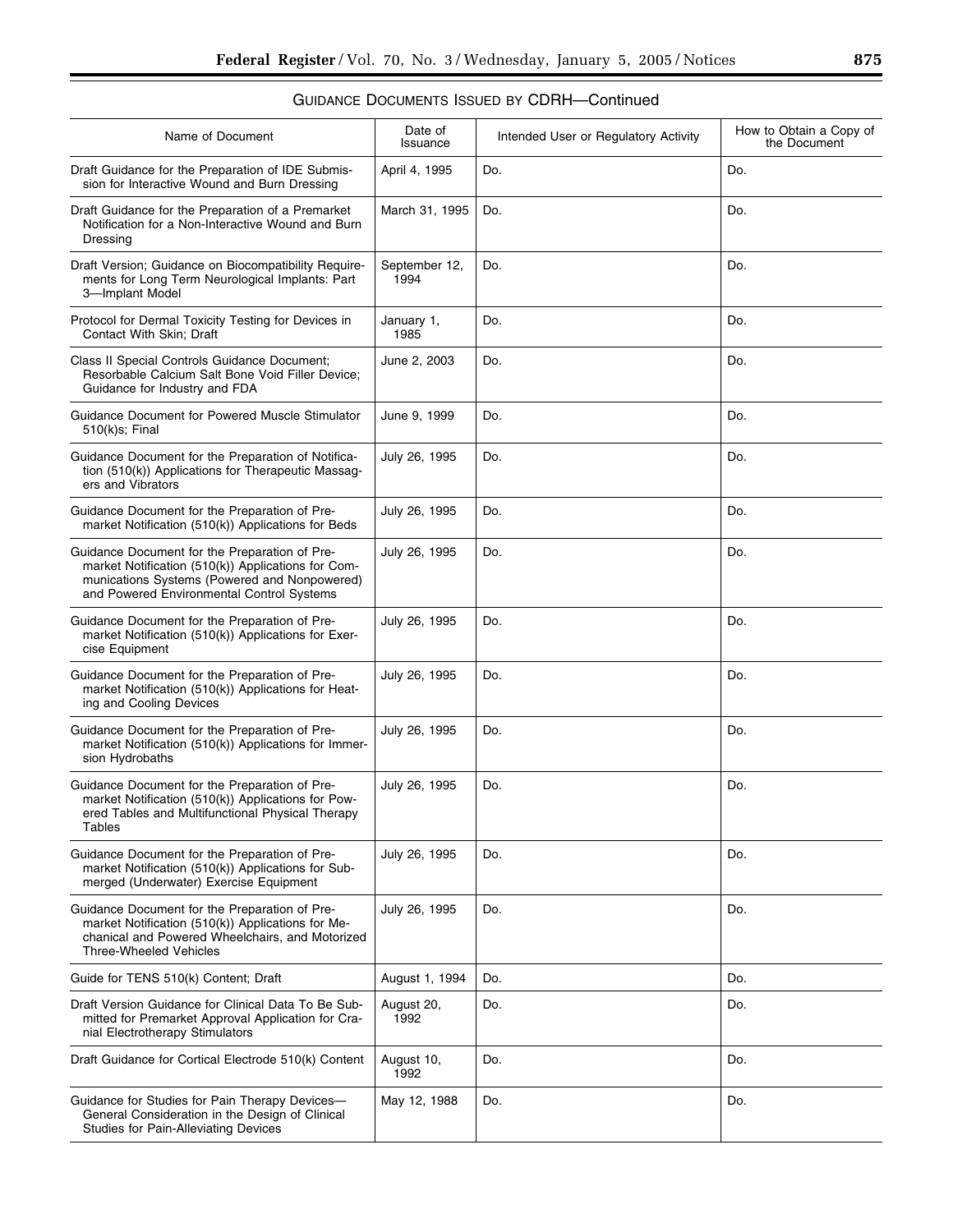| Name of Document                                                                                                                                                                                    | Date of<br>Issuance  | Intended User or Regulatory Activity | How to Obtain a Copy of<br>the Document |
|-----------------------------------------------------------------------------------------------------------------------------------------------------------------------------------------------------|----------------------|--------------------------------------|-----------------------------------------|
| Accountability Analysis for Clinical Studies for Oph-<br>thalmic Devices; Draft                                                                                                                     | August 4, 1999       | Do.                                  | Do.                                     |
| <b>Guidance Document for Nonprescription Sunglasses:</b><br>Final                                                                                                                                   | October 9,<br>1998   | Do.                                  | Do.                                     |
| Ophthalmoscope Guidance                                                                                                                                                                             | July 8, 1998         | Do.                                  | Do.                                     |
| Retinoscope Guidance; Final                                                                                                                                                                         | July 8, 1998         | Do.                                  | Do.                                     |
| Slit Lamp Guidance; Final                                                                                                                                                                           | July 8, 1998         | Do.                                  | Do.                                     |
| Discussion Points for Expansion of the "Checklist of<br>Information Usually Submitted in an Investigational<br>Device Exemption (IDE) Application for Refractive<br>Surgery Lasers;" Draft Document | September 5,<br>1997 | Do.                                  | Do.                                     |
| Third Party Review Guidance for<br>Phacofragmentation System Device Premarket No-<br>tification $(510(k))$                                                                                          | January 31,<br>1997  | Do.                                  | Do.                                     |
| Third Party Review Guidance for Vitreous Aspiration<br>and Cutting Device Premarket Notification (510(k))                                                                                           | January 31,<br>1997  | Do.                                  | Do.                                     |
| Checklist of Information Usually Submitted in an In-<br>vestigational Device Exemptions (IDE) Application<br>for Refractive Surgery Lasers (excimer)                                                | October 10,<br>1996  | Do.                                  | Do.                                     |
| Guidance for Manufacturers Seeking Marketing<br>Clearance of Ear, Nose, and Throat Endoscope<br>Sheaths Used as Protective Barriers; Final                                                          | March 12, 2000       | Do.                                  | Do.                                     |
| Tympanostomy Tubes, Submission Guidance for a<br>510(k) Premarket Notification; Final                                                                                                               | January 14,<br>1998  | Do.                                  | Do.                                     |
| Guidance for the Arrangement and Content of a Pre-<br>market Approval (PMA) Application for a Cochlear<br>Implant in Children Ages 2 through 17 Years                                               | May 1, 1990          | Do.                                  | Do.                                     |
| Guideline for the Arrangement and Content of a Pre-<br>market Approval (PMA) Application for a Cochlear<br>Implant in Adults at Least 18 Years of Age                                               | May 1, 1990          | Do.                                  | Do.                                     |
| Refractive Implants: Guidance for Investigational De-<br>vice Exemptions (IDE) and Premarket Approval<br>(PMA) Applications; Draft                                                                  | August 1, 2000       | Do.                                  | Do.                                     |
| Intraocular Lens Guidance Document; Draft                                                                                                                                                           | October 14,<br>1999  | Do.                                  | Do.                                     |
| Guidance on 510(k) Submissions for<br>Keratoprostheses; Final                                                                                                                                       | March 3, 1999        | Do.                                  | Do.                                     |
| Aqueous Shunts--510(k) Submissions; Final                                                                                                                                                           | November 16,<br>1998 | Do.                                  | Do.                                     |
| FDA Guidelines for Multifocal Intraocular Lens IDE<br><b>Studies and PMAs</b>                                                                                                                       | May 29, 1997         | Do.                                  | Do.                                     |
| Important Information About Rophae Intraocular<br>Lenses                                                                                                                                            | August 20,<br>1992   | Do.                                  | Do.                                     |
| Guidance for Premarket Submissions of<br>Orthokeratology Rigid Gas Permeable Contact<br>Lenses; Final                                                                                               | April 10, 2000       | Do.                                  | Do.                                     |
| Revised Procedures for Adding Lens Finishing Lab-<br>oratories to Approved Premarket Approval Applica-<br>tions for Class III Rigid Gas Permeable Contact<br>Lenses for Extended Wear; Final        | August 11,<br>1998   | Do.                                  | Do.                                     |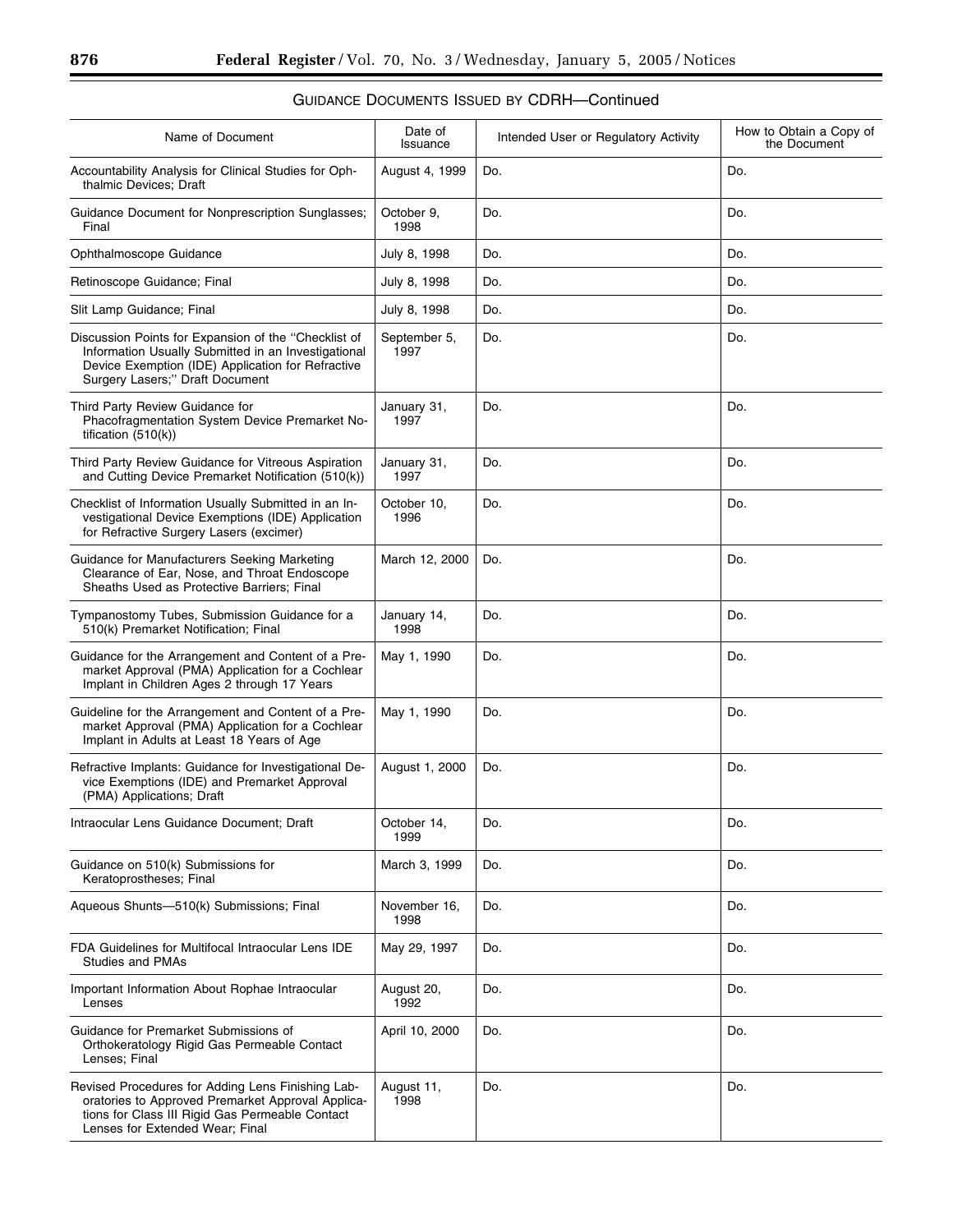| Name of Document                                                                                                                                                                                      | Date of<br>Issuance   | Intended User or Regulatory Activity | How to Obtain a Copy of<br>the Document |
|-------------------------------------------------------------------------------------------------------------------------------------------------------------------------------------------------------|-----------------------|--------------------------------------|-----------------------------------------|
| Premarket Notification 510(k) Guidance for Contact<br>Lens Care Products                                                                                                                              | May 1, 1997           | Do.                                  | Do.                                     |
| Premarket Notification (510(k)) Guidance Document<br>for Class II Daily Wear Contact Lenses                                                                                                           | June 28, 1994         | Do.                                  | Do.                                     |
| New FDA Recommendations and Results of Contact<br>Lens Study (7-day letter)                                                                                                                           | May 30, 1989          | Do.                                  | Do.                                     |
| Class II Special Controls Guidance Document; In-<br>gestible Telemetric Gastrointestinal Capsule Imag-<br>ing System; Final Guidance for Industry and FDA                                             | November 28,<br>2001  | Do.                                  | Do.                                     |
| Class II Special Controls Guidance Document; Tis-<br>sue Culture Media for Human Ex Vivo Tissue and<br>Cell Culture Processing Applications; Final Guid-<br>ance for Industry and FDA Reviewers       | May 16, 2001          | Do.                                  | Do.                                     |
| Guidance for Investigational Device Exemptions for<br>Solutions for Hypothermic Flushing, Transport, and<br>Storage of Organs for Transplantation; Final Guid-<br>ance for Industry and FDA Reviewers | January 16,<br>2001   | Do.                                  | Do.                                     |
| Guidance for Industry and CDRH Reviewers on the<br>Content of Premarket Notifications for Hemo-<br>dialysis Delivery Systems; Final                                                                   | August 7, 1998        | Do.                                  | Do.                                     |
| Guidance for the Content of Premarket Notification<br>for Conventional and High Permeability<br>Hemodialyzers; Final                                                                                  | August 7, 1998        | Do.                                  | Do.                                     |
| Guidance for the Content of Premarket Notifications<br>for Metal Expandable Biliary Stents; Final                                                                                                     | February 5,<br>1998   | Do.                                  | Do.                                     |
| Guidance for the Content of Premarket Notifications<br>for Water Purification Components and Systems<br>for Hemodialysis                                                                              | May 30, 1997          | Do.                                  | Do.                                     |
| Draft Guidance for Hemodialyzer Reuse Labeling                                                                                                                                                        | October 6,<br>1995    | Do.                                  | Do.                                     |
| Class II Special Controls Guidance Document;<br>Breast Lesion Documentation System; Guidance<br>for Industry and FDA Staff                                                                            | July 28, 2003         | Do.                                  | Do.                                     |
| Class II Special Controls Guidance for Home Uterine<br>Activity Monitors; Final Guidance for Industry and<br><b>FDA Reviewers</b>                                                                     | March 9, 2001         | Do.                                  | Do.                                     |
| Class II Special Controls Guidance Document for<br><b>Clitoral Engorgement Devices</b>                                                                                                                | July 3, 2000          | Do.                                  | Do.                                     |
| Draft Guidance for Industry; Electro-optical Sensors<br>for the In Vivo Detection of Cervical Cancer and<br>Its Precursors: Submission Guidance for an IDE/<br><b>PMA</b>                             | August 25,<br>1999    | Do.                                  | Do.                                     |
| Devices Used for In Vitro Fertilization and Related<br>Assisted Reproduction Procedures; Draft                                                                                                        | September 10,<br>1998 | Do.                                  | Do.                                     |
| Latex Condoms for Men-Information for 510(k) Pre-<br>market Notifications: Use of Consensus Standards<br>for Abbreviated Submissions                                                                  | July 23, 1998         | Do.                                  | Do.                                     |
| Uniform Contraceptive Labeling; Final                                                                                                                                                                 | July 23, 1998         | Do.                                  | Do.                                     |
| Intrapartum Continuous Monitors for Fetal Oxygen<br>Saturation and Fetal pH; Submission Guidance for<br>a PMA; Draft Document                                                                         | June 14, 1997         | Do.                                  | Do.                                     |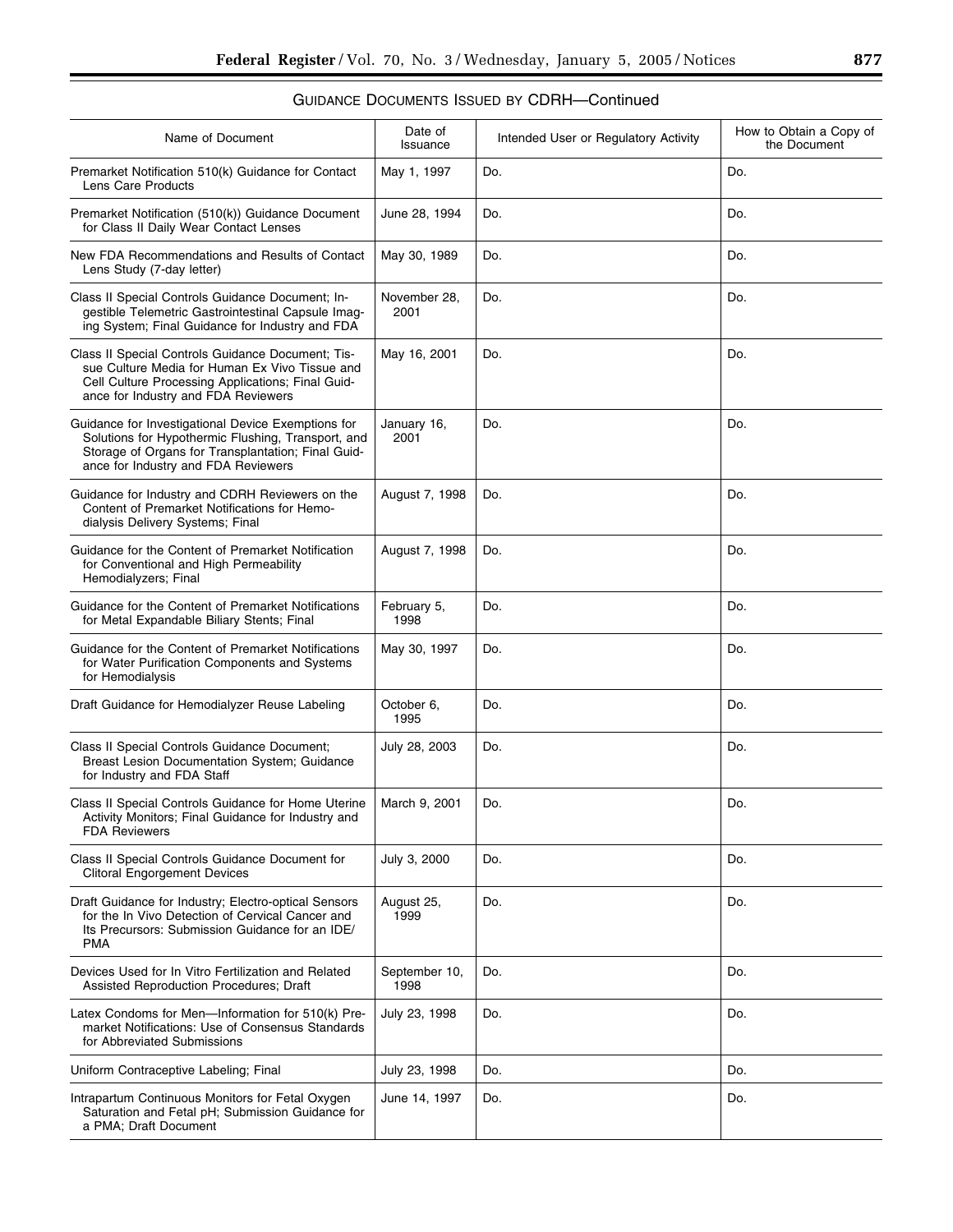| Name of Document                                                                                                                              | Date of<br>Issuance   | Intended User or Regulatory Activity | How to Obtain a Copy of<br>the Document |
|-----------------------------------------------------------------------------------------------------------------------------------------------|-----------------------|--------------------------------------|-----------------------------------------|
| Letter to Manufacturers of Prescription Home Mon-<br>itors for Nonstress Tests                                                                | September 6,<br>1996  | Do.                                  | Do.                                     |
| Letter to Manufacturers of Falloposcopes                                                                                                      | September 5,<br>1996  | Do.                                  | Do.                                     |
| Thermal Endometrial Ablation Devices (Submission<br>Guidance for an IDE)                                                                      | March 14, 1996        | Do.                                  | Do.                                     |
| Hysteroscopes and Gynecology Laparoscopes (Sub-<br>mission Guidance for a 510(k))                                                             | March 7, 1996         | Do.                                  | Do.                                     |
| Hysteroscopes and Laparoscopic Insufflators (Sub-<br>mission Guidance for a 510(k))                                                           | August 1, 1995        | Do.                                  | Do.                                     |
| Testing Guidance for Male Condoms Made From<br>New Material (Nonlatex)                                                                        | June 29, 1995         | Do.                                  | Do.                                     |
| Draft Guidance for the Content of Premarket Notifi-<br>cations for Menstrual Tampons                                                          | May 25, 1995          | Do.                                  | Do.                                     |
| Information for a Latex Condom 510(k) Submission<br>for Obstetrics-Gynecology Devices Branch; Draft                                           | April 13, 1994        | Do.                                  | Do.                                     |
| Premarket Testing Guidelines for Falloposcopes                                                                                                | November 20,<br>1992  | Do.                                  | Do.                                     |
| Draft Guidance for the Content of Premarket Notifi-<br>cations for Loop and Rollerball Electrodes for GYN<br><b>Electrosurgical Excisions</b> | July 29, 1991         | Do.                                  | Do.                                     |
| Premarket Testing Guidelines for Female Barrier<br>Contraceptive Devices Also Intended to Prevent<br><b>Sexually Transmitted Diseases</b>     | April 4, 1990         | Do.                                  | Do.                                     |
| Guidance ("Guidelines") for Evaluation of<br><b>Hysteroscopic Sterilization Devices</b>                                                       | May 10, 1978          | Do.                                  | Do.                                     |
| Guidance ("Guidelines") for Evaluation of<br>Laparoscopic Bipolar and Thermal Coagulators<br>(and Accessories)                                | May 1, 1978           | Do.                                  | Do.                                     |
| Guidance ("Guidelines") for Evaluation of Tubal Oc-<br>clusion Devices                                                                        | November 22,<br>1977  | Do.                                  | Do.                                     |
| Guidance ("Guidelines") for Evaluation of Fetal Clip<br>Electrode                                                                             | March 8, 1977         | Do.                                  | Do.                                     |
| Guidelines for Evaluation of Nondrug IUDs                                                                                                     | September 28,<br>1976 | Do.                                  | Do.                                     |
| Criteria for Significant Risk Investigations of Mag-<br>netic Resonance Diagnostic Devices; Guidance for<br>Industry and FDA Staff            | July 14, 2003         | Do.                                  | Do.                                     |
| Bone Sonometer PMA Applications; Final Guidance<br>for Industry and FDA                                                                       | June 21, 2001         | Do.                                  | Do.                                     |
| Premarket Applications for Digital Mammography<br>Systems; Final Guidance for Industry and FDA                                                | February 16,<br>2001  | Do.                                  | Do.                                     |
| Guidance for the Submission of Premarket Notifica-<br>tions for Photon-Emitting Brachytherapy Sources                                         | August 2, 2000        | Do.                                  | Do.                                     |
| Guidance for the Submission of Premarket Notifica-<br>tions for Medical Image Management Devices                                              | July 27, 2000         | Do.                                  | Do.                                     |
| Guidance for the Submission of 510(k)s for Solid<br>State X-ray Imaging Devices; Final                                                        | August 6, 1999        | Do.                                  | Do.                                     |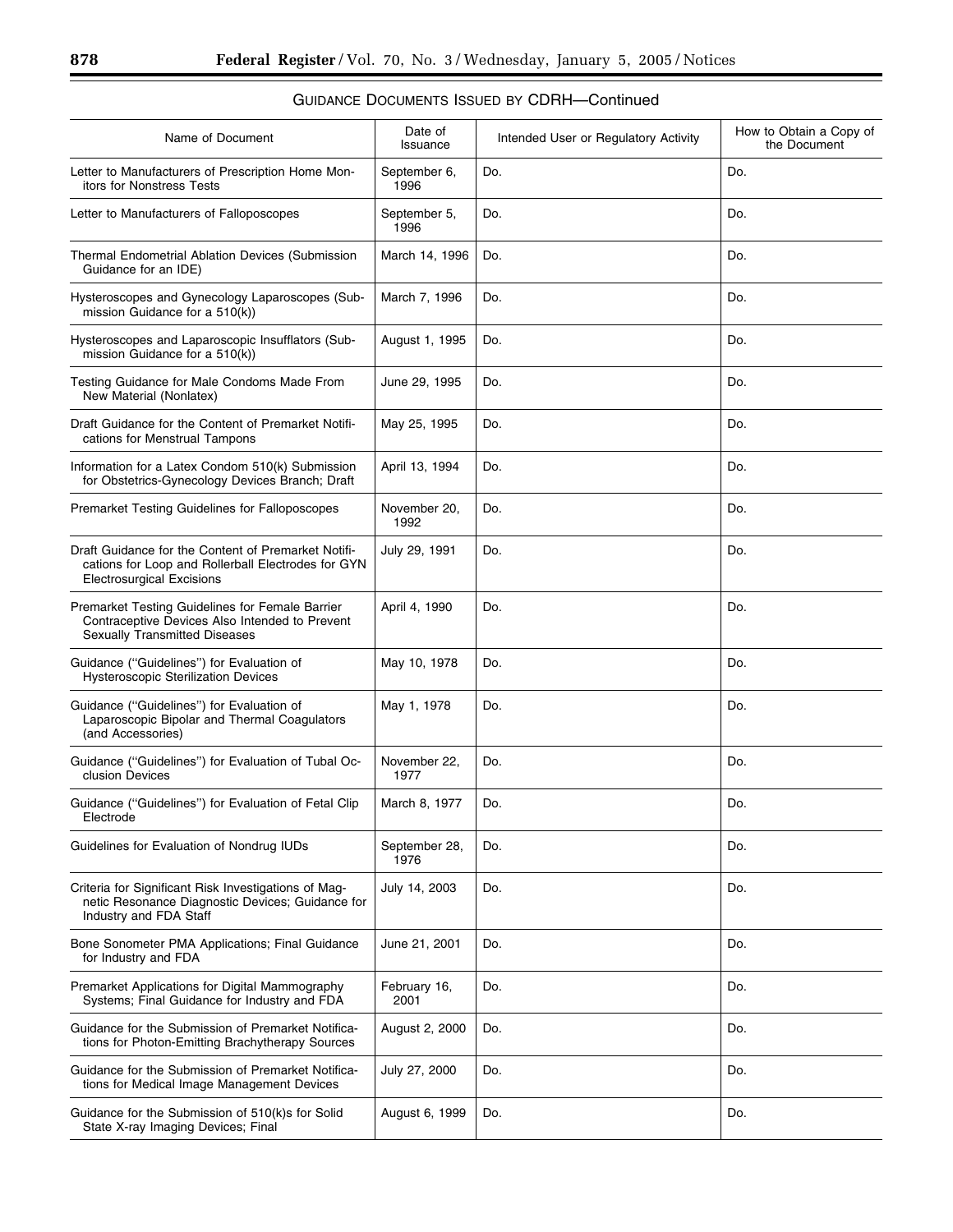| Name of Document                                                                                                                                                                    | Date of<br>Issuance   | Intended User or Regulatory Activity | How to Obtain a Copy of<br>the Document |
|-------------------------------------------------------------------------------------------------------------------------------------------------------------------------------------|-----------------------|--------------------------------------|-----------------------------------------|
| Guidance for the Submission of Premarket Notifica-<br>tions for Emission Computed Tomography Devices<br>and Accessories (SPECT and PET) and Nuclear<br>Tomography Systems; Final    | December 3,<br>1998   | Do.                                  | Do.                                     |
| Guidance for the Submission of Premarket Notifica-<br>tions for Radionuclide Dose Calibrators; Final                                                                                | November 20,<br>1998  | Do.                                  | Do.                                     |
| Harmonic Imaging With/Without Contrast-Premarket<br>Notification; Final                                                                                                             | November 16,<br>1998  | Do.                                  | Do.                                     |
| Guidance for the Submission of Premarket Notifica-<br>tions for Magnetic Resonance Diagnostic Devices;<br>Final                                                                     | November 14,<br>1998  | Do.                                  | Do.                                     |
| Information for Manufacturers Seeking Marketing<br>Clearance of Diagnostic Ultrasound Systems and<br><b>Transducers</b>                                                             | September 30,<br>1997 | Do.                                  | Do.                                     |
| Letter: Notice to Manufacturers of Bone Mineral Den-<br>sitometers                                                                                                                  | September 25,<br>1997 | Do.                                  | Do.                                     |
| Simplified 510(k) Procedures for Certain Radiology<br>Devices: 12/21/93 letter from L. Yin, ODE/<br>DRAERD, to NEMA                                                                 | December 21,<br>1993  | Do.                                  | Do.                                     |
| Draft Guidance for Review of Bone Densitometer<br>510(k) Submissions                                                                                                                | November 9,<br>1992   | Do.                                  | Do.                                     |
| Reviewer Guidance for Automatic X-Ray Film Proc-<br>essor $510(k)$                                                                                                                  | February 1,<br>1990   | Do.                                  | Do.                                     |
| Guidance for the Content of Premarket Notifications<br>(510(k)s) for Extracorporeal Shock Wave<br>Lithotripters Indicated for the Fragmentation of Kid-<br>ney and Ureteral Calculi | August 9, 2000        | Do.                                  | Do.                                     |
| Guidance for the Content of Premarket Notifications<br>for Penile Rigidity Implants; Final                                                                                          | January 16,<br>2000   | Do.                                  | Do.                                     |
| Guidance for the Content of Premarket Notifications<br>for Intracorporeal Lithotripters; Final                                                                                      | November 30,<br>1998  | Do.                                  | Do.                                     |
| CDRH Interim Regulatory Policy for External Penile<br><b>Rigidity Devices</b>                                                                                                       | September 10,<br>1997 | Do.                                  | Do.                                     |
| Draft Guidance for Preclinical and Clinical Investiga-<br>tions of Urethral Bulking Agents Used in the Treat-<br>ment of Urinary Incontinence                                       | November 29,<br>1995  | Do.                                  | Do.                                     |
| Draft Guidance for the Clinical Investigation of<br><b>Urethral Stents</b>                                                                                                          | November 2,<br>1995   | Do.                                  | Do.                                     |
| Draft 510(k) Checklist for Endoscopic Electrosurgical<br>Unit (ESU) and Accessories Used in Gastro-<br>enterology and Urology                                                       | August 16,<br>1995    | Do.                                  | Do.                                     |
| Draft 510(k) Checklist for Urological Irrigation System<br>and Tubing Set                                                                                                           | August 1, 1995        | Do.                                  | Do.                                     |
| Draft 510(k) Checklist for Endoscopic Light Sources<br>Used in Gastroenterology and Urology                                                                                         | June 22, 1995         | Do.                                  | Do.                                     |
| Draft 510(k) Checklist for Non-Implanted Electrical<br>Stimulators Used for the Treatment of Urinary In-<br>continence                                                              | June 6, 1995          | Do.                                  | Do.                                     |
| Draft Guidance for Preparation of PMA Applications<br>for the Implanted Mechanical/Hydraulic Urinary<br>Continence Device (Artificial Urinary Sphincter)                            | May 1, 1995           | Do.                                  | Do.                                     |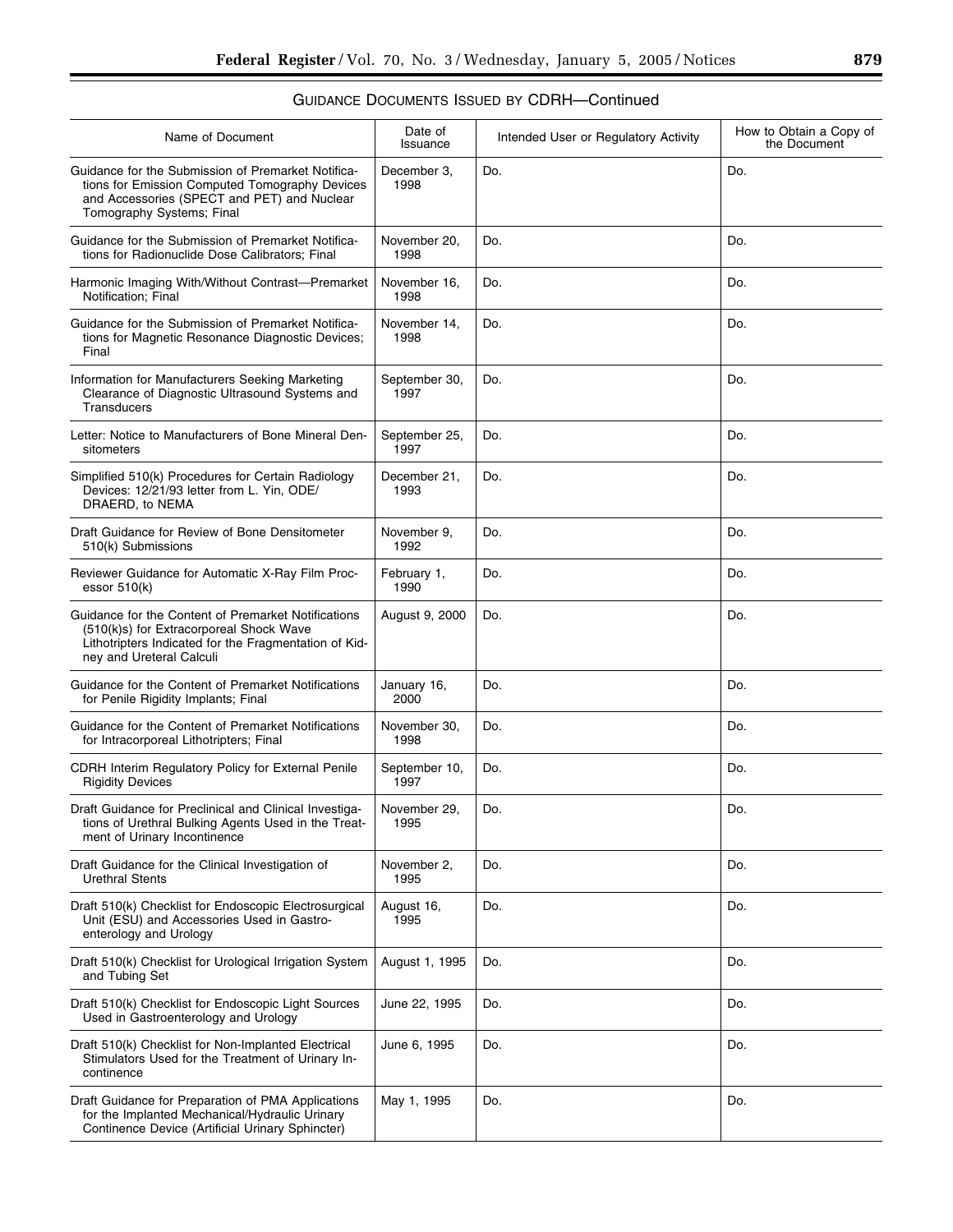| Name of Document                                                                                                                                  | Date of<br>Issuance   | Intended User or Regulatory Activity | How to Obtain a Copy of<br>the Document |
|---------------------------------------------------------------------------------------------------------------------------------------------------|-----------------------|--------------------------------------|-----------------------------------------|
| Draft Guidance for the Content of Premarket Notifi-<br>cations for Endoscopes Used in Gastroenterology<br>and Urology                             | March 17, 1995        | Do.                                  | Do.                                     |
| Draft 510(k) Checklist for Condom Catheters                                                                                                       | February 23,<br>1995  | Do.                                  | Do.                                     |
| Draft Guidance for Clinical Investigations of Devices<br>Used for the Treatment of Benign Prostatic<br>Hyperplasia (BPH)                          | November 11,<br>1994  | Do.                                  | Do.                                     |
| Checklist for Mechanical Lithotripters and Stone<br>Dislodgers Used in Gastroenterology and Urology                                               | November 1,<br>1994   | Do.                                  | Do.                                     |
| 510(k) Checklist for Sterile Lubricating Jelly Used<br>With Transurethral Surgical Instruments                                                    | September 19,<br>1994 | Do.                                  | Do.                                     |
| Guidance for the Content of Premarket Notifications<br>for Conventional and Antimicrobial Foley Catheters                                         | September 12,<br>1994 | Do.                                  | Do.                                     |
| Guidance for the Content of Premarket Notifications<br>for Urodynamic/Uroflowmetry Systems                                                        | July 29, 1994         | Do.                                  | Do.                                     |
| Guidance for the Content of Premarket Notifications<br>for Urine Drainage Bags                                                                    | June 7, 1994          | Do.                                  | Do.                                     |
| Draft Guidance Outline-PTC for Clinical Studies for<br>Vasovasostomy Devices                                                                      | November 30,<br>1993  | Do.                                  | Do.                                     |
| Draft Guidance for Preparation of PMA Applications<br>for Penile Inflatable Implants                                                              | March 16, 1993        | Do.                                  | Do.                                     |
| Draft Guidance for Preparation of PMA Applications<br>for Testicular Prostheses                                                                   | March 16, 1993        | Do.                                  | Do.                                     |
| Guidance for the Content of Premarket Notifications<br>for Biopsy Devices Used in Gastroenterology and<br>Urology                                 | February 10,<br>1993  | Do.                                  | Do.                                     |
| Guidance for the Content of Premarket Notifications<br>for Ureteral Stents                                                                        | February 10,<br>1993  | Do.                                  | Do.                                     |
| Draft Guidance for the Content of Premarket Notifi-<br>cations for Urological Balloon Dilatation Cathethers                                       | January 24,<br>1992   | Do.                                  | Do.                                     |
| Draft of Suggested Information for Reporting<br>Extracorporeal Shock Wave Lithotripsy Device<br><b>Shock Wave Measurements</b>                    | January 18,<br>1991   | Do.                                  | Do.                                     |
| Draft Guidance to Firms on Biliary Lithotripsy Studies                                                                                            | August 2, 1990        | Do.                                  | Do.                                     |
| Office of In Vitro Diagnostic Device Evaluation and Safety                                                                                        |                       |                                      |                                         |
| Analyte Specific Reagents; Small Entity Compliance<br>Guidance; Guidance for Industry                                                             | February 26,<br>2003  | Do.                                  | Do.                                     |
| Assessing the Safety/Effectiveness of Home-Use In<br>Vitro Diagnostic Devices (IVDs): Draft PTC Re-<br>garding Labeling and Premarket Submissions | October 1,<br>1988    | Do.                                  | Do.                                     |
| Data for Commercialization of Original Equipment<br>Manufacturer, Secondary and Generic Reagents<br>for Automated Analyzers                       | June 10, 1996         | Do.                                  | Do.                                     |
| Determination of Intended Use for 510(k) Devices;<br>Guidance for CDRH Staff                                                                      | December 3,<br>2002   | Do.                                  | Do.                                     |
| Guidance for Administrative Procedures for CLIA<br>Categorization                                                                                 | August 14,<br>2000    | Do.                                  | Do.                                     |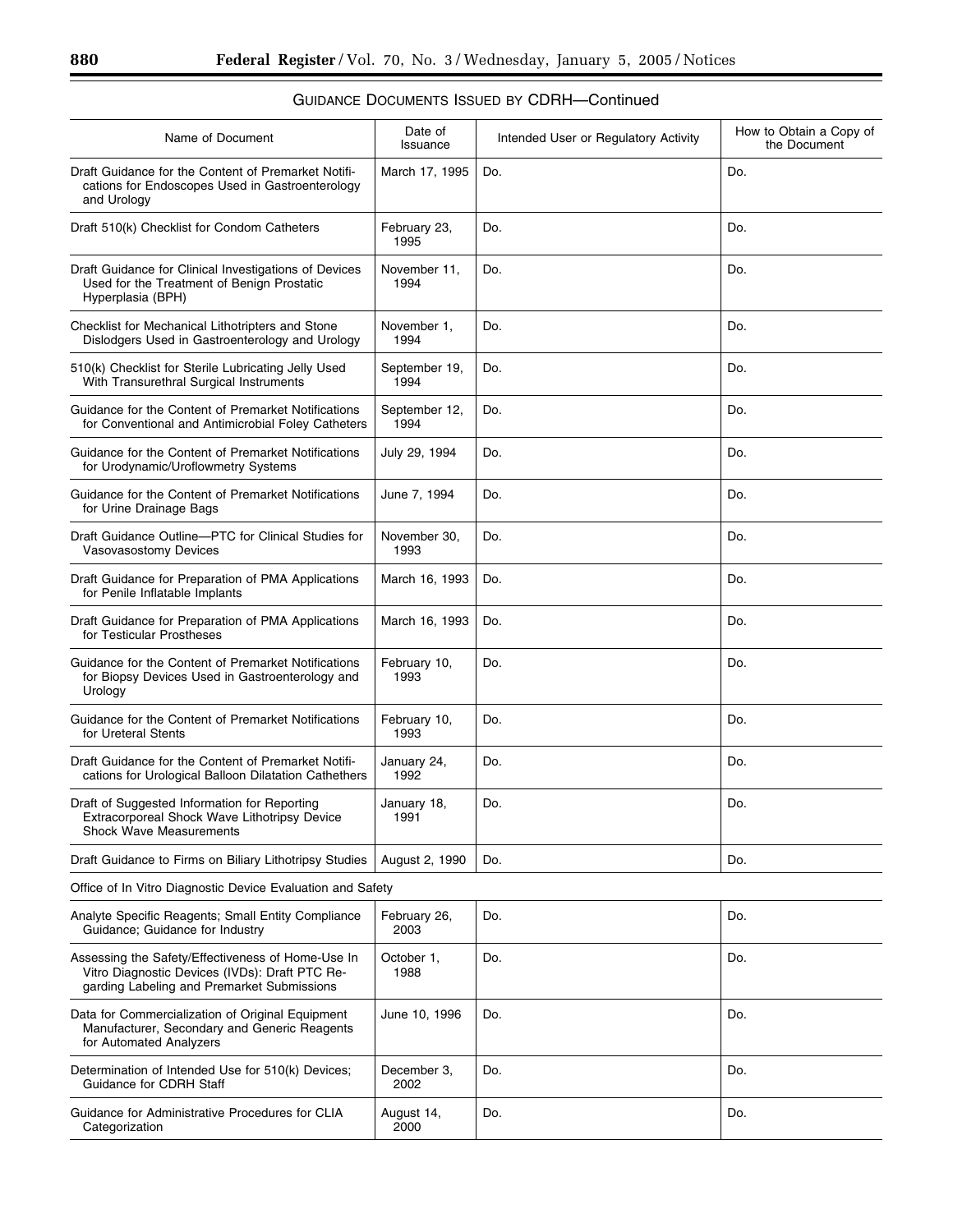| Name of Document                                                                                                                                        | Date of<br>Issuance   | Intended User or Regulatory Activity | How to Obtain a Copy of<br>the Document |
|---------------------------------------------------------------------------------------------------------------------------------------------------------|-----------------------|--------------------------------------|-----------------------------------------|
| Guidance for Clinical Laboratory Improvement<br>Amendments of 1988 (CLIA) Criteria for Waiver;<br>Draft Guidance for Industry and FDA                   | March 1, 2001         | Do.                                  | Do.                                     |
| Guidance for Industry; Abbreviated 510(k) Submis-<br>sions for In Vitro Diagnostic Calibrators; Final                                                   | February 22,<br>1999  | Do.                                  | Do.                                     |
| Guidance on Labeling for Laboratory Tests; Draft                                                                                                        | June 24, 1999         | Do.                                  | Do.                                     |
| Letter to IVD Manufacturers on Streamlined PMA;<br>Final                                                                                                | December 22,<br>1997  | Do.                                  | Do.                                     |
| PTC for Collection of Data in Support of In Vitro De-<br>vice Submissions for 510(k) Clearance                                                          | September 26,<br>1994 | Do.                                  | Do.                                     |
| PTC for Review of Calibration and Quality Control<br>Labeling for In Vitro Diagnostic Devices (cover let-<br>ter dated March 14, 1996)                  | February 1,<br>1996   | Do.                                  | Do.                                     |
| PTC Guidance Document on Assayed and<br>Unassayed Quality Control Material; Draft                                                                       | February 3,<br>1999   | Do.                                  | Do.                                     |
| Premarket Approval Application Filing Review; Guid-<br>ance for Industry and FDA Staff                                                                  | May 1, 2003           | Do.                                  | Do.                                     |
| Breath Nitric Oxide Test System; Class II Special<br><b>Controls Guidance Document</b>                                                                  | July 7, 2003          | Do.                                  | Do.                                     |
| Class II Special Control Guidance Document for B-<br>Type Natriuretic Peptide Premarket Notifications;<br>Final Guidance for Industry and FDA Reviewers | November 30,<br>2000  | Do.                                  | Do.                                     |
| Class II Special Controls Guidance Document;<br>Cyclosporine and Tacrolimus Assays; Guidance<br>for Industry and FDA                                    | September 16,<br>2002 | Do.                                  | Do.                                     |
| Draft Guidance for Prescription Use of Drugs of<br>Abuse Assays Premarket Notifications                                                                 | November 14,<br>2000  | Do.                                  | Do.                                     |
| Draft Guidance on the Labeling for Over-the-Counter<br>Sample Collection Systems for Drugs of Abuse<br>Testing                                          | December 21,<br>1999  | Do.                                  | Do.                                     |
| Guidance for 510(k)s on Cholesterol Tests for Clin-<br>ical Laboratory, Physicians' Office Laboratory, and<br>Home Use                                  | July 14, 1995         | Do.                                  | Do.                                     |
| Guidance for Industry In Vitro Diagnostic Bicarbon-<br>ate/Carbon Dioxide Test System; Final                                                            | July 6, 1998          | Do.                                  | Do.                                     |
| Guidance for Industry In Vitro Diagnostic Chloride<br><b>Test System</b> ; Final                                                                        | July 6, 1998          | Do.                                  | Do.                                     |
| Guidance for Industry In Vitro Diagnostic Creatinine<br>Test System; Final                                                                              | July 2, 1998          | Do.                                  | Do.                                     |
| Guidance for Industry In Vitro Diagnostic Glucose<br>Test System; Final                                                                                 | July 6, 1998          | Do.                                  | Do.                                     |
| Guidance for Industry In Vitro Diagnostic Potassium<br><b>Test System</b> ; Final                                                                       | July 6, 1998          | Do.                                  | Do.                                     |
| Guidance for Industry In Vitro Diagnostic Sodium<br>Test System; Final                                                                                  | July 6, 1998          | Do.                                  | Do.                                     |
| Guidance for Industry In Vitro Diagnostic Urea Nitro-<br>gen Test System; Final                                                                         | July 6, 1998          | Do.                                  | Do.                                     |
| Guidance for Industry; In Vitro Diagnostic C-Reactive<br>Protein Immunological Test System                                                              | July 20, 1998         | Do.                                  | Do.                                     |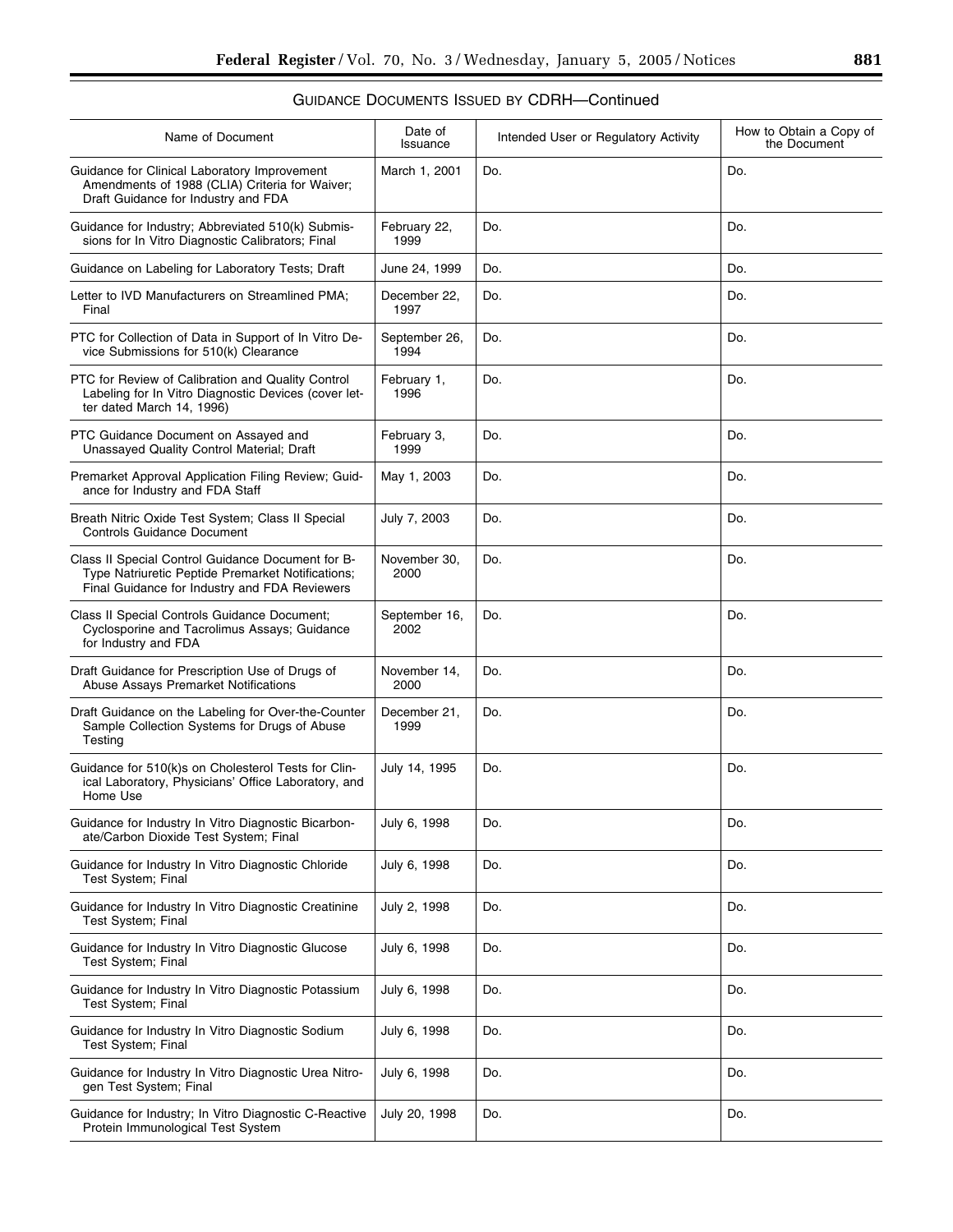| Name of Document                                                                                                                                                                                                                                                                        | Date of<br>Issuance   | Intended User or Regulatory Activity | How to Obtain a Copy of<br>the Document |
|-----------------------------------------------------------------------------------------------------------------------------------------------------------------------------------------------------------------------------------------------------------------------------------------|-----------------------|--------------------------------------|-----------------------------------------|
| Guidance for Over-the-Counter (OTC) Human<br>Chorionic Gonadotropin (hCG) 510(k)s                                                                                                                                                                                                       | July 22, 2000         | Do.                                  | Do.                                     |
| Guidance for Over-the-Counter (OTC) Ovulation Pre-<br>dictor 510(k)s                                                                                                                                                                                                                    | July 22, 2000         | Do.                                  | Do.                                     |
| Over-the-Counter (OTC) Screening Tests for Drugs<br>of Abuse; Guidance for Premarket Notifications                                                                                                                                                                                      | November 14,<br>2000  | Do.                                  | Do.                                     |
| PTC for Portable Blood Glucose Monitoring Devices<br>Intended for Bedside Use in the Neonate Nursery                                                                                                                                                                                    | February 20,<br>1996  | Do.                                  | Do.                                     |
| Review Criteria for Assessment of In Vitro Diagnostic<br>Devices for Drugs of Abuse Assays Using Various<br>Methodologies                                                                                                                                                               | August 31,<br>1995    | Do.                                  | Do.                                     |
| Review Criteria for Assessment of Portable Blood<br>Glucose In Vitro Diagnostic Devices Using Glu-<br>cose Oxidase, Dehydrogenase, or Hexokinase<br>Methodology                                                                                                                         | February 14,<br>1996  | Do.                                  | Do.                                     |
| Review Criteria for Assessment of Professional Use<br>Human Chorionic Gonadotropin (hCG) In Vitro Di-<br>agnostic Devices (IVDs)                                                                                                                                                        | November 6,<br>1996   | Do.                                  | Do.                                     |
| 510(k) Submissions for Coagulation Instruments;<br>Guidance for Industry and FDA Staff                                                                                                                                                                                                  | June 19, 2003         | Do.                                  | Do.                                     |
| Class II Special Control Guidance Document for<br>Anti-Saccharomyces cerevisia (S. cerevisiae) Anti-<br>body (ASCA) Premarket Notifications                                                                                                                                             | August 23,<br>2000    | Do.                                  | Do.                                     |
| Class II Special Controls Guidance Document: Pre-<br>market Notifications for Automated Differential Cell<br>Counters for Immature or Abnormal Blood Cells;<br>Final Guidance for Industry and FDA                                                                                      | December 4,<br>2001   | Do.                                  | Do.                                     |
| Document for Special Controls for Erythropoietin<br>Assay Premarket Notifications (510(k)s); Final                                                                                                                                                                                      | April 28, 1999        | Do.                                  | Do.                                     |
| Draft Guidance Document for 510(k) Submission of<br><b>Fecal Occult Blood Tests</b>                                                                                                                                                                                                     | July 29, 1992         | Do.                                  | Do.                                     |
| Draft Guidance Document for 510(k) Submission of<br>Glycohemoglobin (Glycated or Glycosylated) He-<br>moglobin for IVDs                                                                                                                                                                 | September 30,<br>1991 | Do.                                  | Do.                                     |
| Draft Guidance Document for 510(k) Submission of<br>Immunoglobulins A, G, M, D and E<br>Immunoglobulin System In Vitro Devices                                                                                                                                                          | September 1,<br>1992  | Do.                                  | Do.                                     |
| Draft Guidance for 510(k) Submission of Lymphocyte<br>Immunophenotyping IVDs Using Monoclonal Anti-<br>bodies                                                                                                                                                                           | September 26,<br>1991 | Do.                                  | Do.                                     |
| Draft; Premarketing Approval Review Criteria for Pre-<br>market Approval of Estrogen (ER) or Progesterone<br>(PGR) Receptors In Vitro Diagnostic Devices<br>Using Steroid Hormone Binding (SBA) with<br>Dextran-Coated Charcoal (DCC) Separation,<br><b>Histochemical Receptor Bind</b> | September 10,<br>1992 | Do.                                  | Do.                                     |
| Guidance Document for the Submission of Tumor<br>Associated Antigen Premarket Notification (510(k))<br>to FDA                                                                                                                                                                           | September 19,<br>1996 | Do.                                  | Do.                                     |
| Guidance for Submission of Immunohistochemistry<br>Applications to the FDA; Final                                                                                                                                                                                                       | June 3, 1998          | Do.                                  | Do.                                     |
| In Vitro Diagnostic Fibrin Monomer Paracoagulation<br>Test: Final                                                                                                                                                                                                                       | April 27, 1999        | Do.                                  | Do.                                     |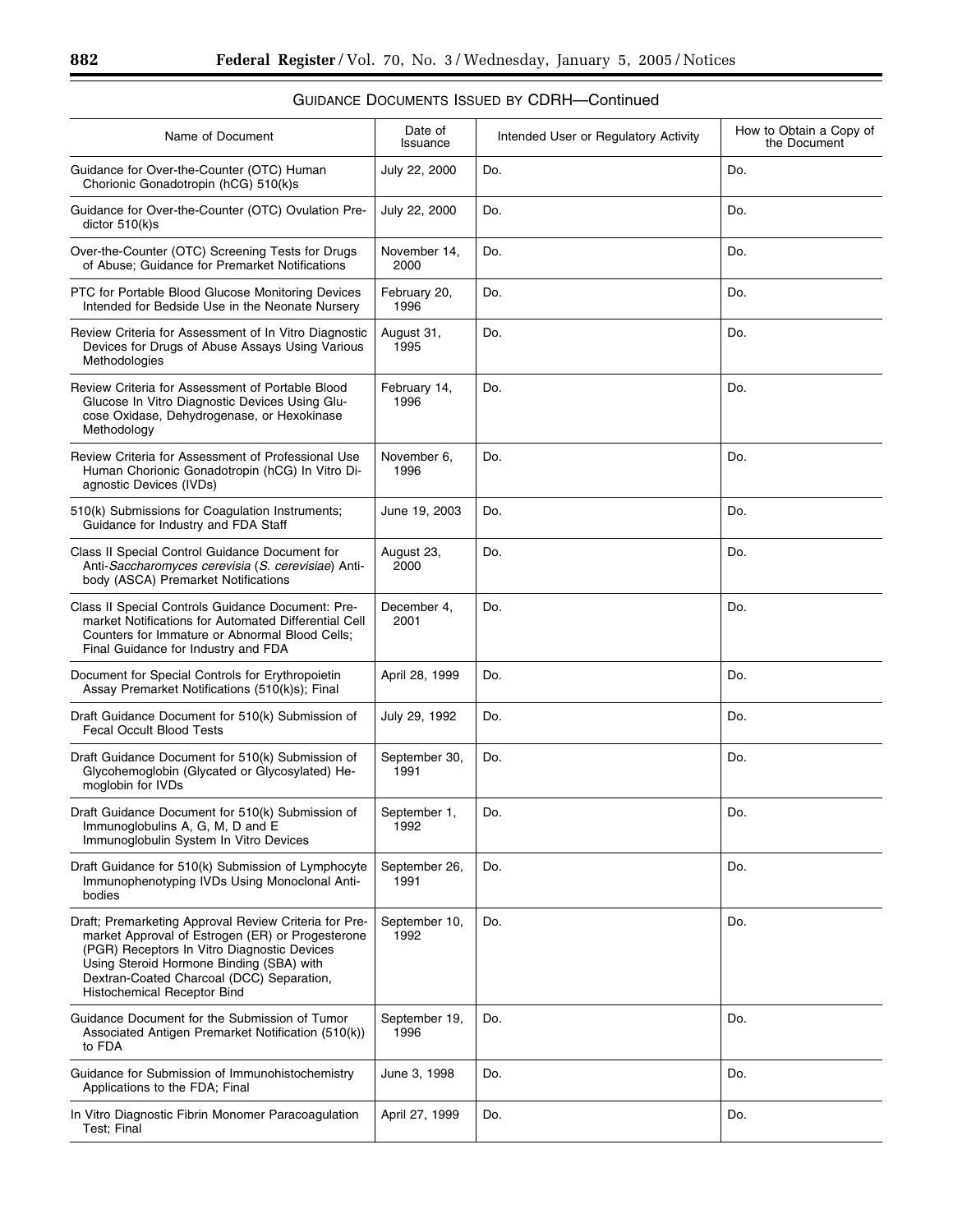| Name of Document                                                                                                                                                                                                                                                                      | Date of<br>Issuance   | Intended User or Regulatory Activity | How to Obtain a Copy of<br>the Document |
|---------------------------------------------------------------------------------------------------------------------------------------------------------------------------------------------------------------------------------------------------------------------------------------|-----------------------|--------------------------------------|-----------------------------------------|
| Multiplex Tests for Heritable DNA Markers,<br>Mutations, and Expression Patterns; Draft Guid-<br>ance for Industry and FDA Reviewers                                                                                                                                                  | February 27,<br>2003  | Do.                                  | Do.                                     |
| PTC for Cervical Cytology Devices                                                                                                                                                                                                                                                     | July 25, 1994         | Do.                                  | Do.                                     |
| PTC for Hematology Quality Control Materials                                                                                                                                                                                                                                          | September 30,<br>1997 | Do.                                  | Do.                                     |
| Radioallergosorbent Test (RAST) Methods for Aller-<br>gen-Specific Immunoglobulin E (IgE) 510(k)s; Final<br>Guidance for Industry and FDA                                                                                                                                             | August 22,<br>2001    | Do.                                  | Do.                                     |
| Review Criteria for Assessment of Alpha-Fetoprotein<br>(AFP) In Vitro Diagnostic Devices for Fetal Open<br>Neural Tube Defects Using Immunological Test<br>Methodologies                                                                                                              | July 15, 1994         | Do.                                  | Do.                                     |
| Review Criteria for Assessment of Cytogenetic Anal-<br>ysis Using Automated and Semi-Automated Chro-<br>mosome Analyzers                                                                                                                                                              | July 15, 1991         | Do.                                  | Do.                                     |
| Review Criteria for Assessment of Rheumatoid Fac-<br>tor (RF) In Vitro Diagnostic Devices Using En-<br>zyme-Linked Immunoassay (EIA), Enzyme Linked<br>Immunosorbent Assay (ELISA), Particle Agglutina-<br>tion Tests, and Laser and Rate Nephelometry                                | February 21,<br>1997  | Do.                                  | Do.                                     |
| Review Criteria for Blood Culture Systems                                                                                                                                                                                                                                             | August 12,<br>1991    | Do.                                  | Do.                                     |
| Review Criteria for In Vitro Diagnostic Devices for<br>Detection of IGM Do Antibodies to Viral Agents                                                                                                                                                                                 | August 1, 1992        | Do.                                  | Do.                                     |
| Review Criteria for In Vitro Diagnostic Devices for<br>the Assessment of Thyroid Autoantibodies Using<br>Indirect Immunofluorescence Assay (IFA), Indirect<br>Hemagglutination Assay (IHA), Radioimmunoasay<br>(RIA), and Enzyme Linked Immunosorbent Assay<br>(ELISA)                | February 1,<br>1994   | Do.                                  | Do.                                     |
| Review Criteria for In Vitro Diagnostic Devices That<br>Utilize Cytogenetic In Situ Hybridization Tech-<br>nology for the Detection of Human Genetic<br>Mutations (Germ Line and Somatic)                                                                                             | February 15,<br>1996  | Do.                                  | Do.                                     |
| Review Criteria for the Assessment of Anti-Nuclear<br>Antibodies (ANA) In Vitro Diagnostic Devices<br>Using Indirect Immunofluorescence Assay (IFA),<br>Immunodiffusion (IMD), and Enzyme Linked<br>Immunosorbant Assay (ELISA)                                                       | September 1,<br>1992  | Do.                                  | Do.                                     |
| Class II Special Controls Guidance Document; Anti-<br>microbial Susceptibility Test (AST) Systems; Guid-<br>ance for Industry and FDA                                                                                                                                                 | February 5.<br>2003   | Do.                                  | Do.                                     |
| Draft Review Criteria for Nucleic Acid Amplification<br>Based In Vitro Diagnostic Devices for Direct De-<br>tection of Infectious Microorganisms                                                                                                                                      | June 14, 1993         | Do.                                  | Do.                                     |
| Premarket Approval Applications for In Vitro Diag-<br>nostic Devices Pertaining to Hepatitis C Viruses<br>(HCV): Assays Intended for Diagnosis, Prognosis,<br>or Monitoring of HCV Infection, Hepatitis C, or<br>Other HCV-Associated Disease; Draft Guidance<br>for Industry and FDA | April 27, 2001        | Do.                                  | Do.                                     |
| Review Criteria for Assessment of Antimicrobial Sus-<br>ceptibility Test Discs                                                                                                                                                                                                        | October 30,<br>1996   | Do.                                  | Do.                                     |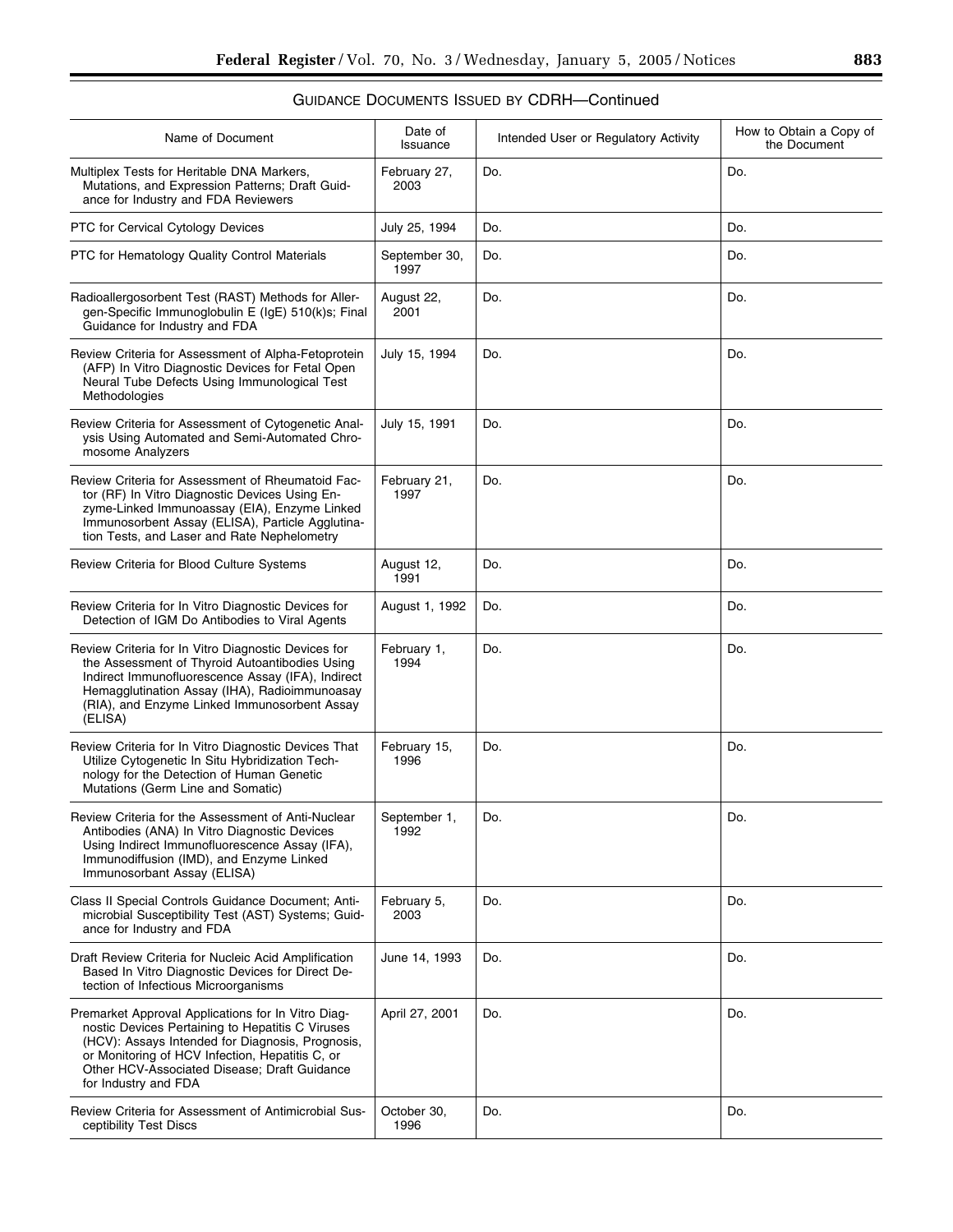| Name of Document                                                                                                                                                                                            | Date of<br>Issuance      | Intended User or Regulatory Activity | How to Obtain a Copy of<br>the Document |
|-------------------------------------------------------------------------------------------------------------------------------------------------------------------------------------------------------------|--------------------------|--------------------------------------|-----------------------------------------|
| Review Criteria for Assessment of In Vitro Diagnostic<br>Devices for Direct Detection of Chlamydiae in Clin-<br>ical Specimens                                                                              | January 1,<br>1992       | Do.                                  | Do.                                     |
| Review Criteria for Assessment of In Vitro Diagnostic<br>Devices for Direct Detection of Mycobacterium<br>Spp. (Tuberculosis (TB))                                                                          | July 6, 1993             | Do.                                  | Do.                                     |
| Review Criteria for Assessment of Laboratory Tests<br>for the Detection of Antibodies to Helicobacter<br>pylori                                                                                             | September 17,<br>1992    | Do.                                  | Do.                                     |
| Review Criteria for Devices Assisting in the Diag-<br>nosis of C. Difficile Associated Diseases                                                                                                             | May 31, 1990             | Do.                                  | Do.                                     |
| Review Criteria for Devices Intended for the Detec-<br>tion of Hepatitis B 'e' Antigen and Antibody to HBe                                                                                                  | December 30,<br>1991     | Do.                                  | Do.                                     |
| Review Criteria for Premarket Approval of In Vitro Di-<br>agnostic Devices for Detection of Antibodies to<br>Parvovirus B19                                                                                 | May 15, 1992             | Do.                                  | Do.                                     |
| Office of Surveillance and Biometrics                                                                                                                                                                       |                          |                                      |                                         |
| <b>PMA Review Statistical Checklist</b>                                                                                                                                                                     | (no date avail-<br>able) | Do.                                  | Do.                                     |
| Statistical Aspects of Submissions to FDA: A Medical<br>Device Perspective (also includes as appendix the<br>article "Observed Uses and Abuses of Statistical<br>Procedures in Medical Device Submissions") | June 1, 1984             | Do.                                  | Do.                                     |
| Statistical Guidance for Clinical Trials of Nondiag-<br>nostic Medical Devices                                                                                                                              | January 1,<br>1996       | Do.                                  | Do.                                     |
| <b>MDR Guidance Document: Remedial Action Exemp-</b><br>tion; Final                                                                                                                                         | September 26,<br>2001    | Industry and FDA                     | Do.                                     |
| Guidance on Adverse Event Reporting for Hospitals<br>That Reprocess Devices Intended by the Original<br>Equipment Manufacturer for Single Use                                                               | April 24, 2001           | Industry                             | Do.                                     |
| MDR Guidance Document No. 1-IOL-E1996004;<br>Final                                                                                                                                                          | August 7, 1996           | Do.                                  | Do.                                     |
| Common Problems: Baseline Reports and Medwatch<br>Form 3500A                                                                                                                                                | January 1,<br>1997       | Do.                                  | Do.                                     |
| Medical Device Reporting: An Overview; Final                                                                                                                                                                | April 1, 1996            | Do.                                  | Do.                                     |
| Instructions for Completing FDA Form 3500A With<br>Coding Manual for Form 3500A (MEDWATCH)<br>(MDR); Final                                                                                                  | December 15,<br>1995     | Do.                                  | Do.                                     |
| MEDWATCH FDA Form 3500A for Use by User Fa-<br>cilities, Distributors and Manufacturers for Manda-<br>tory Reporting (MDR); Final                                                                           | June 1, 1993             | Industry and user facilities         | Do.                                     |
| Variance from Manufacturer Report Number Format<br>(MDR letter); Final                                                                                                                                      | July 16, 1996            | Industry                             | Do.                                     |
| Instructions for Completing Form 3417: Medical De-<br>vice Reporting Baseline Report (MDR); Final                                                                                                           | March 31, 1997           | Do.                                  | Do.                                     |
| Medical Device Reporting-Alternative Summary Re-<br>porting (ASR) Program; Guidance for Industry                                                                                                            | October 19,<br>2000      | Do.                                  | Do.                                     |
| Addendum to the Instructions for Completing FDA<br>Form 3500A With Coding Manual (MEDWATCH)<br>(MDR); Final                                                                                                 | June 9, 1999             | Do.                                  | Do.                                     |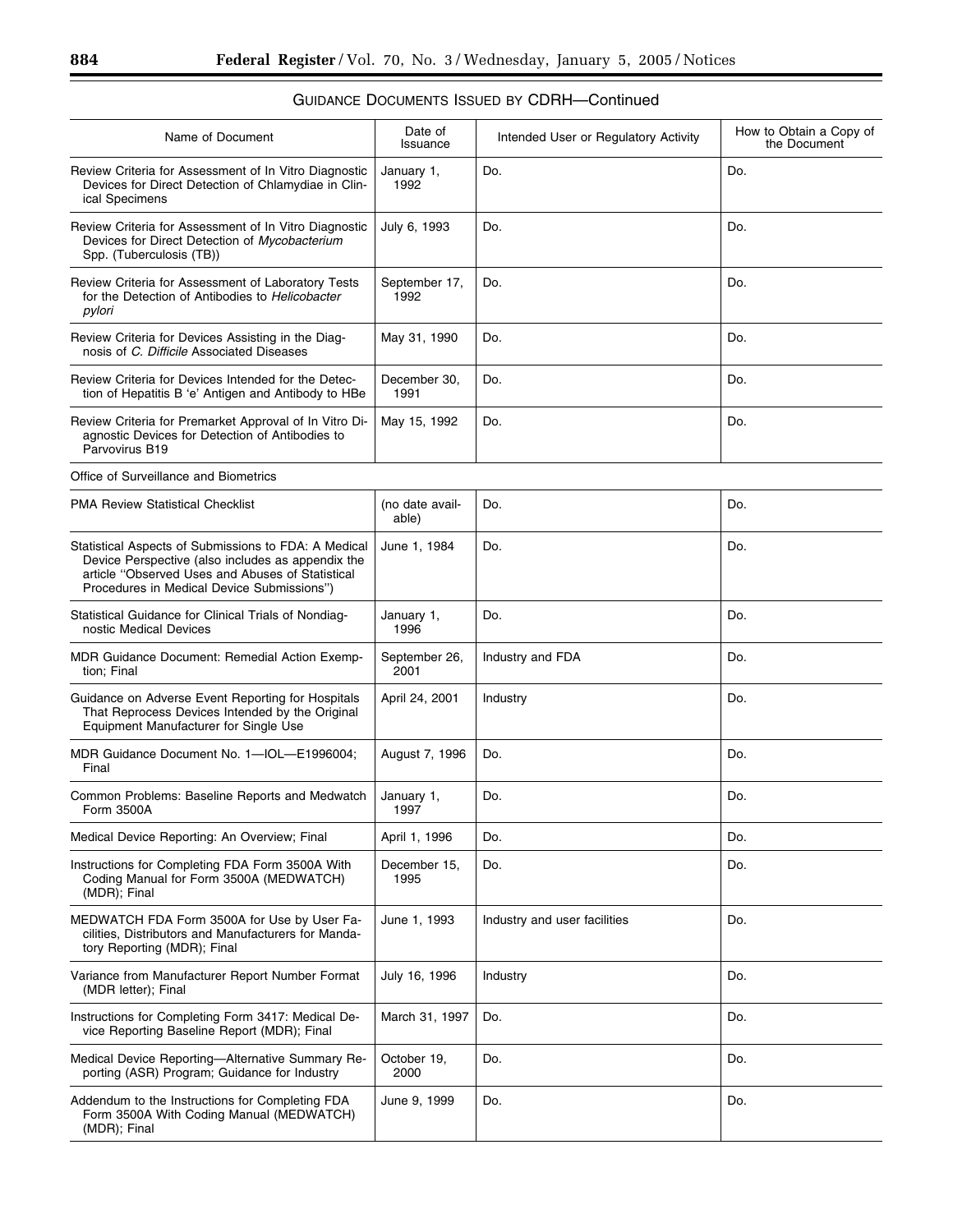| Name of Document                                                                                                                                                       | Date of<br>Issuance  | Intended User or Regulatory Activity | How to Obtain a Copy of<br>the Document |
|------------------------------------------------------------------------------------------------------------------------------------------------------------------------|----------------------|--------------------------------------|-----------------------------------------|
| Needlesticks-Medical Device Reporting Guidance                                                                                                                         | November 12,<br>2002 | Industry and user facilities         | Do.                                     |
| Guidance to Sponsors on the Development of a Dis-<br>cretionary Postmarket Surveillance Study for Per-<br>manent Implantable Cardiac Pacemaker Elec-<br>trodes (Leads) | June 9, 1993         | Industry and FDA reviewers           | Do.                                     |
| Guidance on Criteria and Approaches for Postmarket<br>Surveillance                                                                                                     | November 2,<br>1998  | Do.                                  | Do.                                     |
| Guidance on Procedures to Determine Application of<br>Postmarket Surveillance Strategies (FDAMA);<br>Final                                                             | February 19,<br>1998 | <b>FDA</b> reviewers                 | Do.                                     |
| Guidance on Procedures for Review of Postmarket<br>Surveillance Submissions (FDAMA); Final                                                                             | February 19,<br>1998 | Do.                                  | Do.                                     |
| Guidance for Industry and FDA Staff; SMDA to<br>FDAMA: Guidance on FDA's Transition Plan for<br><b>Existing Postmarket Surveillance Protocols</b><br>(FDAMA); Final    | November 2,<br>1998  | Industry and FDA reviewers           | Do.                                     |
| Amendment to Guidance on Discretionary<br>Postmarket Surveillance on Pacemaker Leads;<br>Final                                                                         | March 30, 1994       | Do.                                  | Do.                                     |
| Guidance for Industry on the Testing of Metallic<br>Plasma Sprayed Coatings on Orthopedic Implants<br>to Support Reconsideration of Postmarket                         | February 2,<br>2000  | Do.                                  | Do.                                     |
| Office of Compliance                                                                                                                                                   |                      |                                      |                                         |
| Commercial Distribution/Exhibit Letter                                                                                                                                 | March 11, 1992       | Do.                                  | Do.                                     |
| FDA Guide for Validation of Biological Indicator Incu-<br>bation Time                                                                                                  | January 1,<br>1986   | Do.                                  | Do.                                     |
| Guide for Establishing and Maintaining a Calibration<br>Constancy Intercomparison System for Microwave<br>Oven Compliance Survey Instruments (FDA 88-<br>8264)         | March 1, 1988        | Do.                                  | Do.                                     |
| General Principles of Software Validation; Draft<br>Guidance                                                                                                           | January 11,<br>2002  | Do.                                  | Do.                                     |
| Guidance on Medical Device Tracking (FDAMA);<br>Guidance for Industry and FDA Staff                                                                                    | May 23, 2003         | Do.                                  | Do.                                     |
| Compliance Program Guidance Manual: Inspection<br>of Medical Devices; Draft                                                                                            | February 7,<br>2001  | Do.                                  | Do.                                     |
| Procedures for Laboratory Compliance Testing of<br>Television Revivers--Part of TV Packet                                                                              | May 1, 1986          | Do.                                  | Do.                                     |
| Guidance on Quality System Regulation Information<br>for Various Premarket Submissions; Draft                                                                          | February 3,<br>2003  | Do.                                  | Do.                                     |
| Surveillance and Detention Without Physical Exam-<br>ination of Surgeons' and/or Patient Examination<br>Gloves; Guidance for Industry                                  | July 26, 2000        | Do.                                  | Do.                                     |
| Manufacturers/Assemblers of Diagnostic X-Ray Sys-<br>tems: Enforcement Policy for Positive-Beam Limi-<br>tation (PBL) Requirements in 21 CFR 1020.31(g)                | October 13,<br>1993  | Do.                                  | Do.                                     |
| Guidance for the Submission of Initial Reports on Di-<br>agnostic X-Ray Systems and Their Major Compo-<br>nents                                                        | January 1,<br>1982   | Do.                                  | Do.                                     |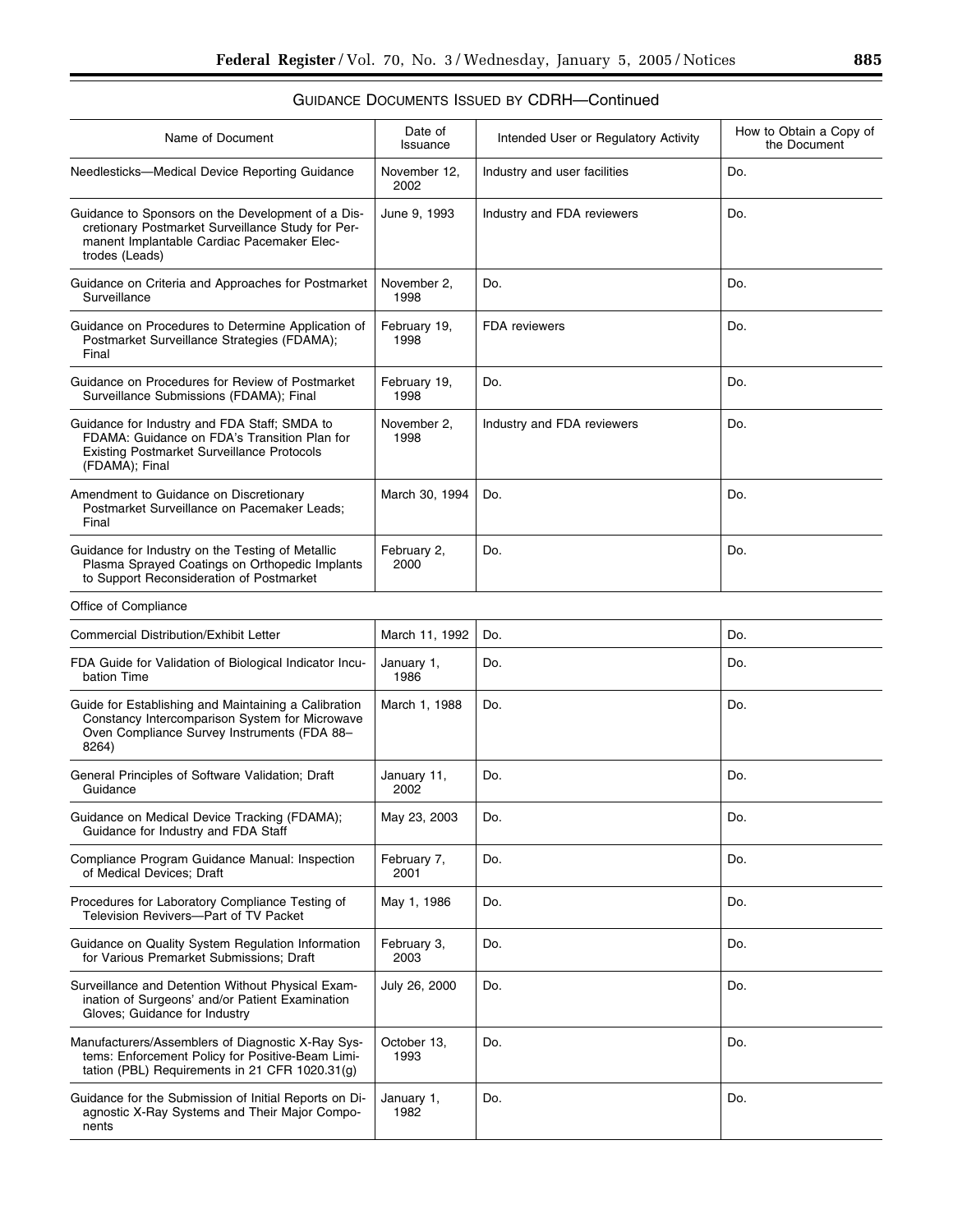| Name of Document                                                                                                                                                                                                                         | Date of<br>Issuance   | Intended User or Regulatory Activity | How to Obtain a Copy of<br>the Document |
|------------------------------------------------------------------------------------------------------------------------------------------------------------------------------------------------------------------------------------------|-----------------------|--------------------------------------|-----------------------------------------|
| Exemption From Reporting and Recordkeeping Re-<br>quirements for Certain Sunlamp Product Manufac-<br>turers                                                                                                                              | September 16,<br>1981 | Do.                                  | Do.                                     |
| Letter to Medical Device Industry on Endoscopy and<br>Laparoscopy Accessories (Galdi)                                                                                                                                                    | May 17, 1993          | Do.                                  | Do.                                     |
| Clarification of Radiation Control Regulations for Di-<br>agnostic X-Ray Equipment (FDA 89-8221)                                                                                                                                         | March 1, 1989         | Do.                                  | Do.                                     |
| CPG 7133.19: Retention of Microwave Oven Test<br>Record/Cover Letter: August 24, 1981; Retention<br>of Records Required by 21 CFR 1002                                                                                                   | March 1, 1995         | Do.                                  | Do.                                     |
| A Guidance for the Submission of Abbreviated Radi-<br>ation Safety Reports on Cephalometric X-Ray De-<br>vices: Defined as Dental Units With an Attachment<br>for Mandible Work That Holds a Cassette and<br><b>Beam Limiting Device</b> | March 1, 1996         | Do.                                  | Do.                                     |
| A Guide for the Submission of an Abbreviated Radi-<br>ation Safety Report on X-Ray Tables, Cradles,<br>Film Changers or Cassette Holders Intended for<br>Diagnostic Use                                                                  | March 1, 1996         | Do.                                  | Do.                                     |
| A Guide for the Submission of Abbreviated Radiation<br>Safety Reports on Image Receptor Support De-<br>vices for Mammography X-Ray Systems                                                                                               | March 1, 1996         | Do.                                  | Do.                                     |
| Compliance Program Guidance Manual; Field Com-<br>pliance Testing of Diagnostic (Medical) X-Ray<br>Equipment; Guidance for FDA Staff                                                                                                     | March 15, 2000        | Do.                                  | Do.                                     |
| Information Disclosure by Manufacturers to Assem-<br>blers for Diagnostic X-Ray Systems; Final Guid-<br>ance for Industry and FDA                                                                                                        | April 2, 2001         | Do.                                  | Do.                                     |
| Guide for Submission of Information on Accelerators<br>Intended to Emit X-Radiation Required Pursuant to<br>21 CFR 1002.10                                                                                                               | April 1, 1971         | Do.                                  | Do.                                     |
| Abbreviated Report on Radiation Safety for Micro-<br>wave Products (Other Than Microwave Ovens)-<br>e.g., Microwave Heating, Microwave Diathermy,<br>RF Sealers, Induction, Dielectric Heaters, Security<br>Systems                      | August 1, 1995        | Do.                                  | Do.                                     |
| Guide for Preparing Reports on Radiation Safety of<br>Microwave Ovens                                                                                                                                                                    | March 1, 1985         | Do.                                  | Do.                                     |
| Reporting Guide for Laser Light Shows and Displays<br>(21 CFR 1002) (FDA 88-8140)                                                                                                                                                        | September 1,<br>1995  | Do.                                  | Do.                                     |
| Guide for Filing Annual Reports for X-Ray Compo-<br>nents and Systems                                                                                                                                                                    | July 1, 1980          | Do.                                  | Do.                                     |
| Reporting and Compliance Guide for Television<br>Products Including Product Report, Supplemental<br>Report, Radiation Safety Abbreviated Report, An-<br>nual Report, Information, and Guidance                                           | October 1,<br>1995    | Do.                                  | Do.                                     |
| Revised Guide for Preparing Annual Reports on Ra-<br>diation Safety Testing of Laser and Laser Light<br>Show Products (replaces FDA 82-8127)                                                                                             | September 1,<br>1995  | Do.                                  | Do.                                     |
| Guide for Preparing Abbreviated Reports of Micro-<br>wave and RF Emitting Electronic Products In-<br>tended for Medical Use                                                                                                              | September 1,<br>1996  | Do.                                  | Do.                                     |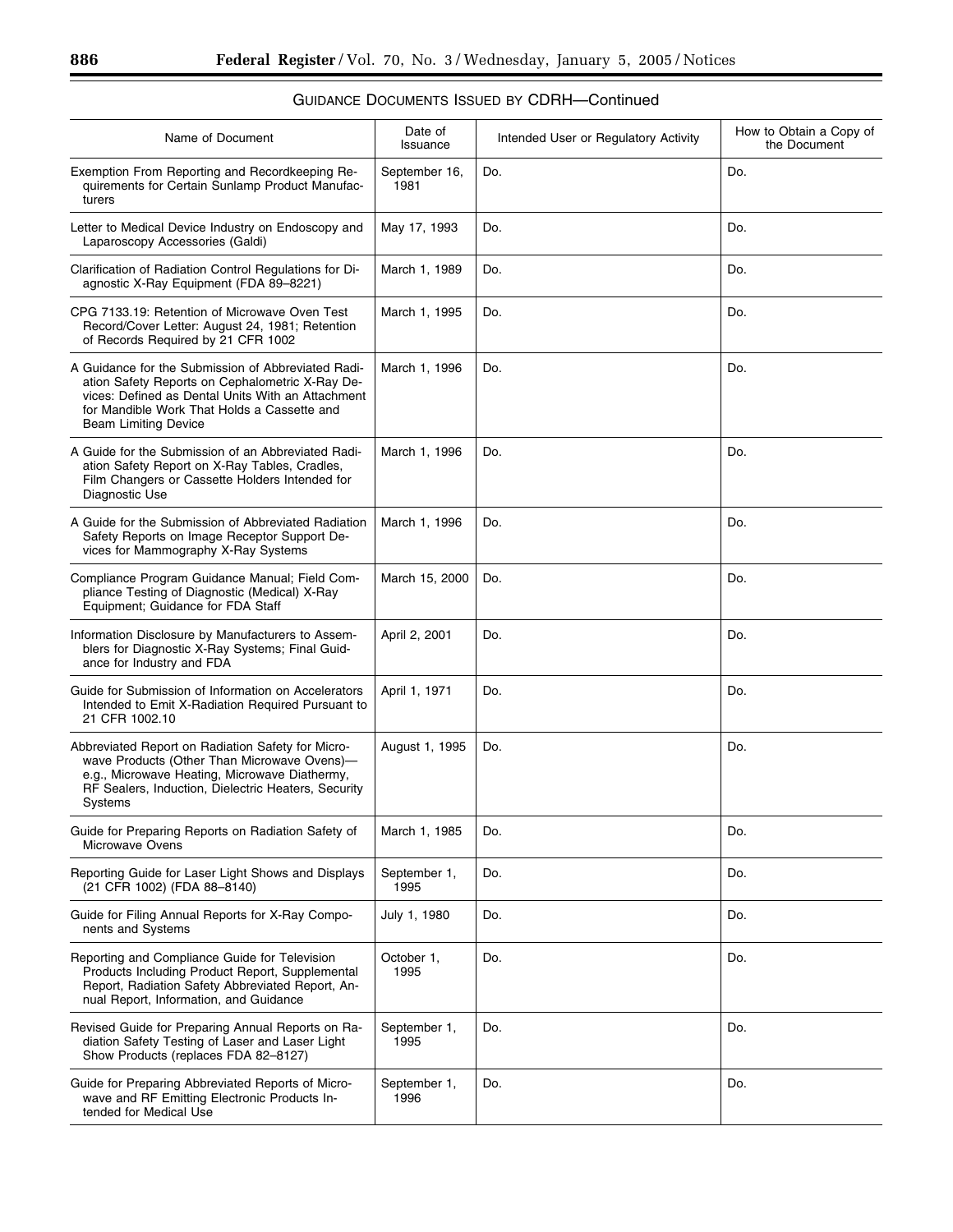| Name of Document                                                                                                                                                                                                                    | Date of<br>Issuance   | Intended User or Regulatory Activity | How to Obtain a Copy of<br>the Document |
|-------------------------------------------------------------------------------------------------------------------------------------------------------------------------------------------------------------------------------------|-----------------------|--------------------------------------|-----------------------------------------|
| Letter to Manufacturers and Importers of Microwave<br>Ovens: Information Requirements for Cookbooks<br>and User and Service Manuals                                                                                                 | October 31,<br>1988   | Do.                                  | Do.                                     |
| Abbreviated Report on Radiation Safety of Nonmed-<br>ical Ultrasonic Products                                                                                                                                                       | August 1, 1995        | Do.                                  | Do.                                     |
| Guide for Preparing Product Reports for Medical<br><b>Ultrasound Products</b>                                                                                                                                                       | September 1,<br>1996  | Do.                                  | Do.                                     |
| Letter to Manufacturers, Distributors, and Importers<br>of Condom Products                                                                                                                                                          | February 23,<br>1994  | Do.                                  | Do.                                     |
| Letter to Manufacturers, Importers, and Repackagers<br>of Condoms for Contraception or Sexually-Trans-<br>mitted Disease Prevention (Holt)                                                                                          | February 13,<br>1989  | Do.                                  | Do.                                     |
| Letter to Condom Manufacturers and Distributors                                                                                                                                                                                     | April 5, 1994         | Do.                                  | Do.                                     |
| Letter to Manufacturers/Repackers Using Cotton                                                                                                                                                                                      | April 22, 1994        | Do.                                  | Do.                                     |
| Guide for Preparing Product Reports for Lasers and<br><b>Products Containing Lasers</b>                                                                                                                                             | September 1,<br>1995  | Do.                                  | Do.                                     |
| Compliance Guide for Laser Products (FDA 86-<br>8260)                                                                                                                                                                               | September 1,<br>1985  | Do.                                  | Do.                                     |
| Condoms: Inspection and Sampling at Domestic<br>Manufacturers and of All Repackers; Sampling<br>From All Importers (Damaska memo to field on<br>April 8, 1987)                                                                      | April 8, 1987         | Do.                                  | Do.                                     |
| Dental Hand Piece Sterilization (dear doctor letter)                                                                                                                                                                                | September 28,<br>1992 | Do.                                  | Do.                                     |
| Latex Labeling Letter (Johnson)                                                                                                                                                                                                     | March 18, 1993        | Do.                                  | Do.                                     |
| Pesticide Regulation Notice 94-4: Interim Measures<br>for the Registration of Antimicrobial Products/Lig-<br>uid Chemical Germicides With Medical Device Use<br>Claims Under the Memorandum of Understanding<br>Between EPA and FDA | June 30, 1994         | Do.                                  | Do.                                     |
| Letter to Industry, Powered Wheelchair Manufactur-<br>ers, from RM Johnson                                                                                                                                                          | May 10, 1993          | Do.                                  | Do.                                     |
| Hazards of Volume Ventilators and Heated Humidi-<br>fiers                                                                                                                                                                           | September 15,<br>1993 | Do.                                  | Do.                                     |
| Manufacturers and Initial Distributors of Sharps Con-<br>tainers and Destroyers Used by Health Care Pro-<br>fessionals                                                                                                              | February 3.<br>1994   | Do.                                  | Do.                                     |
| Ethylene Oxide; Ethylene Chlorohydrin; and Ethylene<br>Glycol: Proposed Maximum Residue Limits and<br>Maximum Levels of Exposure                                                                                                    | June 23, 1978         | Do.                                  | Do.                                     |
| Letter to Manufacturers and Users of Lasers for Re-<br>fractive Surgery (excimer)                                                                                                                                                   | October 10,<br>1996   | Do.                                  | Do.                                     |
| Shielded Trocars and Needles Used for Abdominal<br><b>Access During Laparoscopy</b>                                                                                                                                                 | August 23,<br>1996    | Do.                                  | Do.                                     |
| Surveillance and Detention Without Physical Exam-<br>ination of Condoms; Draft Guidance for Industry                                                                                                                                | August 14,<br>2000    | Do.                                  | Do.                                     |
| All U.S. Condom Manufacturers, Importers, and Re-<br>packagers                                                                                                                                                                      | April 7, 1987         | Do.                                  | Do.                                     |
| Manufacturers and Initial Distributors of<br>Hemodialyzers                                                                                                                                                                          | May 23, 1996          | Do.                                  | Do.                                     |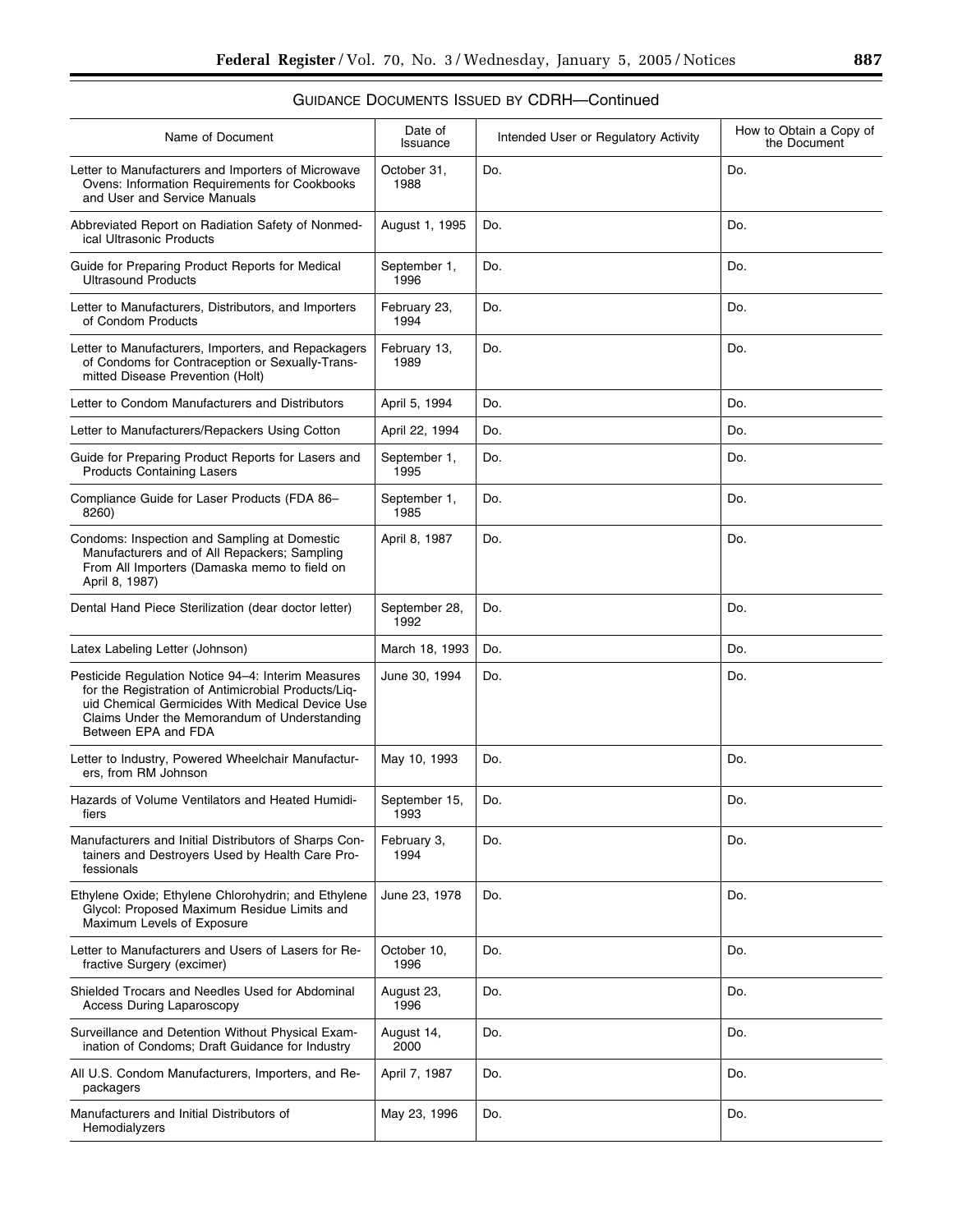| Name of Document                                                                                                                                                      | Date of<br>Issuance  | Intended User or Regulatory Activity | How to Obtain a Copy of<br>the Document |
|-----------------------------------------------------------------------------------------------------------------------------------------------------------------------|----------------------|--------------------------------------|-----------------------------------------|
| Laser Light Show Safety-Who's Responsible? (FDA<br>86-8262)                                                                                                           | May 1, 1986          | Do.                                  | Do.                                     |
| Suggested State Regulations for Control of Radi-<br>ation; Volume II; Nonionizing Radiation-Lasers<br>(FDA Pub. No. 83-8220)                                          | January 1,<br>1982   | Do.                                  | Do.                                     |
| Letter to All Foreign Manufacturers and Importers of<br>Electronic Products For Which Applicable FDA<br>Performance Standards Exist                                   | May 28, 1981         | Do.                                  | Do.                                     |
| Guide for Submission of Information on Industrial X-<br>Ray Equipment Required Pursuant to 21 CFR<br>1002.10                                                          | March 1, 1973        | Do.                                  | Do.                                     |
| Guide for Submission of Information on Analytical X-<br>Ray Equipment Required Pursuant to 21 CFR<br>1002.10                                                          | April 30, 1974       | Do.                                  | Do.                                     |
| Guidance for the Submission of Cabinet X-Ray Sys-<br>tem Reports Pursuant to 21 CFR 1020.40                                                                           | February 1,<br>1975  | Do.                                  | Do.                                     |
| Guide for Preparing Annual Reports in Radiation<br>Safety Testing of Electronic Products (General)                                                                    | October 1,<br>1987   | Do.                                  | Do.                                     |
| Computerized Devices/Processes Guidance-Appli-<br>cation of the Medical Device GMP to Computer-<br>ized Devices and Manufacturing Processes                           | May 1, 1992          | Do.                                  | Do.                                     |
| Guide for Preparing Product Reports for Ultrasonic<br>Therapy Products (Physical Therapy Only)                                                                        | August 1, 1996       | Do.                                  | Do.                                     |
| Guide for Submission of Information on Industrial<br>Radiofrequency Dielectric Heater and Sealer<br>Equipment Pursuant to 21 CFR 1002.10 and<br>1002.12 (FDA 81-8137) | November 1,<br>1980  | Do.                                  | Do.                                     |
| Guide for Preparing Annual Reports for Ultrasonic<br><b>Therapy Products</b>                                                                                          | September 1,<br>1996 | Do.                                  | Do.                                     |
| Guide for Preparing Annual Reports on Radiation<br>Safety Testing of Sunlamps and Sunlamp Prod-<br>ucts (replaces FDA 82-8127)                                        | September 1,<br>1995 | Do.                                  | Do.                                     |
| Guide for Preparing Annual Reports on Radiation<br>Safety Testing of Mercury Vapor (replaces FDA<br>82-8127)                                                          | September 1,<br>1995 | Do.                                  | Do.                                     |
| Quality Control Guide for Sunlamp Products (FDA<br>88-8234)                                                                                                           | September 1,<br>1984 | Do.                                  | Do.                                     |
| Guide for the Submission of Initial Reports on Com-<br>puted Tomography X-Ray Systems                                                                                 | December 1,<br>1985  | Do.                                  | Do.                                     |
| Guide for Preparing Product Reports on Sunlamps<br>and Sunlamp Products (21 CFR 1002)                                                                                 | September 1,<br>1995 | Do.                                  | Do.                                     |
| Letter: Policy on Maximum Timer Interval and Expo-<br>sure Schedule for Sunlamp Products                                                                              | June 25, 1985        | Do.                                  | Do.                                     |
| Reporting Guide for Product Reports on High Inten-<br>sity Mercury Vapor Discharge Lamps (21 CFR<br>1002)                                                             | September 1,<br>1995 | Do.                                  | Do.                                     |
| Quality Control Practices for Compliance With the<br>Federal Mercury Vapor Lamp Performance Stand-<br>ard                                                             | May 1, 1980          | Do.                                  | Do.                                     |
| Keeping Up With the Microwave Revolution (FDA<br>Publication No. 91-4160)                                                                                             | March 1, 1990        | Do.                                  | Do.                                     |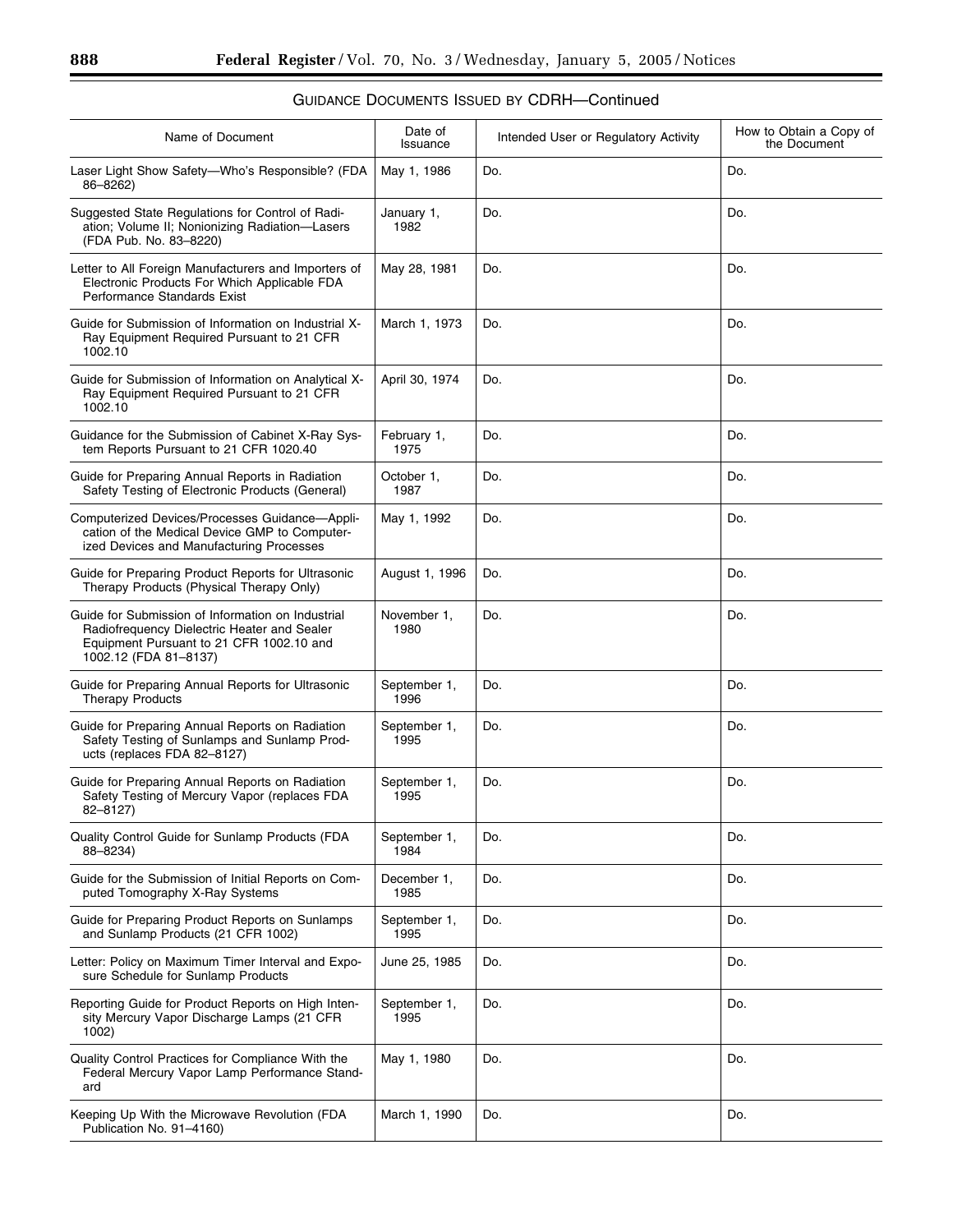| Name of Document                                                                                                                                           | Date of<br>Issuance   | Intended User or Regulatory Activity | How to Obtain a Copy of<br>the Document |
|------------------------------------------------------------------------------------------------------------------------------------------------------------|-----------------------|--------------------------------------|-----------------------------------------|
| Quality Assurance Guidelines for Hemodialysis De-<br>vices                                                                                                 | February 1,<br>1991   | Do.                                  | Do.                                     |
| Letter to Manufacturers and Importers of Microwave<br>Ovens-Open Door Operation of Microwave<br>Ovens as a Result of Oven Miswiring                        | March 28, 1980        | Do.                                  | Do.                                     |
| Reporting of New Model Numbers to Existing Model<br>Families                                                                                               | June 14, 1983         | Do.                                  | Do.                                     |
| Import: Radiation-Producing Electronic Products<br>(FDA 89-8008)                                                                                           | November 1,<br>1988   | Do.                                  | Do.                                     |
| Unsafe Patient Lead Wires and Cables                                                                                                                       | September 3,<br>1993  | Do.                                  | Do.                                     |
| Application of a Variance From 21 CFR 1040.11(c)<br>for a Laser Light Show, Display, or Device (form<br>FDA 3147)                                          | July 1, 1998          | Do.                                  | Do.                                     |
| Letter to Trade Association: Reuse of Single-Use or<br>Disposable Medical Devices                                                                          | December 27,<br>1995  | Do.                                  | Do.                                     |
| Design Control Guidance for Medical Device Manu-<br>facturers                                                                                              | March 11, 1997        | Do.                                  | Do.                                     |
| Keeping Medical Devices Safe from Electromagnetic<br>Interference                                                                                          | July 1, 1995          | Do.                                  | Do.                                     |
| Safety of Electrically Powered Products: Letter to<br>Medical Devices and Electronic Products Manufac-<br>turers from Lilliam Gill and BHB Correction Memo | September 18,<br>1996 | Do.                                  | Do.                                     |
| Enforcement Priorities for Single-Use Devices Re-<br>processed by Third Parties and Hospitals; Guid-<br>ance for Industry and for FDA Staff                | August 14,<br>2000    | Do.                                  | Do.                                     |
| Labeling for Electronic Anti-theft Systems; Final<br>Guidance for Industry                                                                                 | August 15,<br>2000    | Do.                                  | Do.                                     |
| Wireless Medical Telemetry Risks and Rec-<br>ommendations; Final Guidance for Industry                                                                     | September 27,<br>2000 | Do.                                  | Do.                                     |
| Policy on Warning Label Required on Sunlamp Prod-<br>ucts                                                                                                  | June 25, 1985         | Do.                                  | Do.                                     |
| Policy on Lamp Compatibility (Sunlamps)                                                                                                                    | September 2,<br>1986  | Do.                                  | Do.                                     |
| Office of Science and Technology                                                                                                                           |                       |                                      |                                         |
| Guidance on Frequently Asked Questions on Rec-<br>ognition of Consensus Standards (FDAMA)                                                                  | December 21,<br>1998  | Do.                                  | Do.                                     |
| Guidance on the Recognition and Use of Consensus<br>Standards; appendix A (FDAMA)                                                                          | February 19,<br>1998  | Do.                                  | Do.                                     |
| CDRH Standard Operating Procedures for the Identi-<br>fication and Evaluation of Candidate Consensus<br>Standard for Recognition                           | August 6, 1999        | Do.                                  | Do.                                     |
| Guidance for Industry and FDA Reviewers: Guidance<br>on Immunotoxicity Testing                                                                             | May 6, 1999           | Do.                                  | Do.                                     |
| WITHDRAWN GUIDANCES                                                                                                                                        |                       |                                      |                                         |
| Medical Devices Made With Polyvinylchloride (PVC)<br>Using the Plasticizer di-(2-Ethylhexyl)phthalate<br>(DEHP); Draft Guidance for Industry and FDA       | September 6,<br>2002  | N/A                                  | N/A                                     |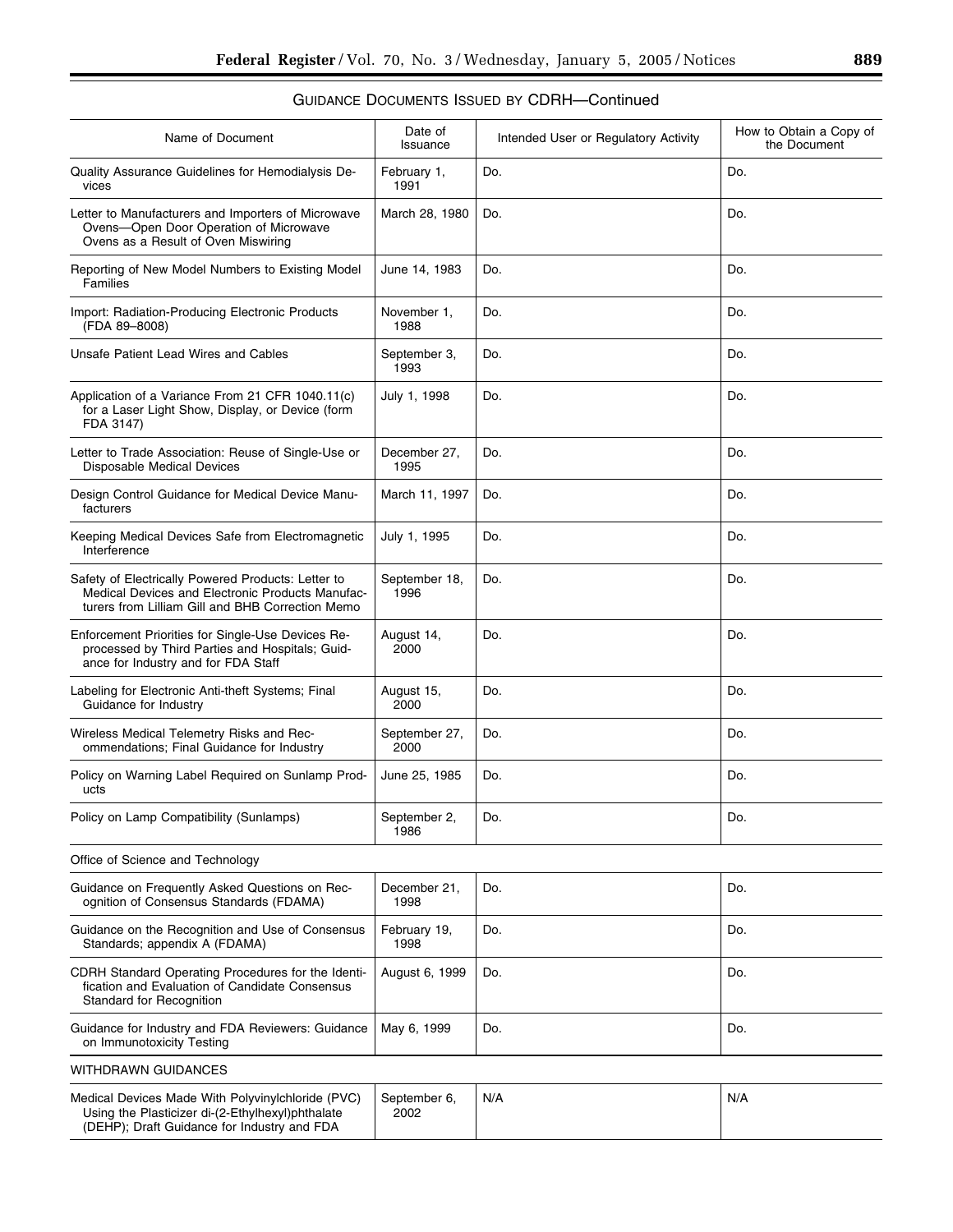| Name of Document                                                                                                                                            | Date of<br>Issuance  | Intended User or Regulatory Activity | How to Obtain a Copy of<br>the Document |
|-------------------------------------------------------------------------------------------------------------------------------------------------------------|----------------------|--------------------------------------|-----------------------------------------|
| Draft Guidance on Evidence Models for the Least<br><b>Burdensome Means to Market</b>                                                                        | September 1,<br>1999 | Do.                                  | Do.                                     |
| Modifications to Devices Subject to Premarket Ap-<br>proval-The PMA Supplement Decision Making<br>Process; Draft                                            | August 6, 1998       | Do.                                  | Do.                                     |
| Guidance for Industry; Contents of a Product Devel-<br>opment Protocol; Draft                                                                               | July 27, 1998        | Do.                                  | Do.                                     |
| New Model Medical Device Development Process;<br>Final                                                                                                      | July 21, 1998        | Do.                                  | Do.                                     |
| Document Review by the Office of the Chief Counsel<br>(blue book memo G96-1)                                                                                | June 6, 1999         | Do.                                  | Do.                                     |
| Letter: Vascular Graft Industry (Philip Phillips)                                                                                                           | November 22,<br>1995 | Do.                                  | Do.                                     |
| Color Additives for Medical Devices (Snesko)                                                                                                                | November 15,<br>1995 | Do.                                  | Do.                                     |
| PMA/510(k) Triage Review Procedures (blue book<br>memo #G94-1)                                                                                              | May 20, 1994         | Do.                                  | Do.                                     |
| Proposal for Establishing Mechanisms for Setting<br>Review Priorities Using Risk Assessment and Allo-<br>cating Review Resources                            | June 30, 1993        | Do.                                  | Do.                                     |
| 4-of-a-Kind PMAs                                                                                                                                            | October 1,<br>1999   | Do.                                  | Do.                                     |
| Review of 510(k)s for Computer Controlled Medical<br>Devices (blue book memo #K91-1)                                                                        | August 29,<br>1991   | Do.                                  | Do.                                     |
| Review of Final Draft Medical Device Labeling (blue<br>book memo #P91-4)                                                                                    | August 29,<br>1991   | Do.                                  | Do.                                     |
| Clinical Utility and Premarket Approval (blue book<br>memo #P91-1)                                                                                          | May 3, 1991          | Do.                                  | Do.                                     |
| Review and Approval of PMAs of Licensees (blue<br>book memo #P86-4)                                                                                         | October 22,<br>1990  | Do.                                  | Do.                                     |
| PMA Supplements: ODEs Letter to Manufacturers;<br>Identifies Situation Which May Require the Sub-<br>mission of a PMA Supplement (blue book memo<br>#P90-1) | April 24, 1990       | Do.                                  | Do.                                     |
| FDA Policy for the Regulation of Computer Products;<br>Draft                                                                                                | November 13,<br>1989 | Do.                                  | Do.                                     |
| PMA Review Schedules (P87-1) (replaced by P94-<br>2)                                                                                                        | March 31, 1988       | Do.                                  | Do.                                     |
| Necessary Information for Diagnostic Ultrasound<br>510(k); Draft                                                                                            | November 24,<br>1987 | Do.                                  | Do.                                     |
| Guideline on Sterile Drug Products Produced by<br>Aseptic Processing                                                                                        | June 1, 1987         | Do.                                  | Do.                                     |
| ODE Regulatory Information for the Office of Compli-<br>ance; Information Sharing Procedures (blue book<br>memo #G87-2)                                     | May 15, 1987         | Do.                                  | Do.                                     |
| Panel Review of "Me-Too" Devices (blue book<br>memo #P86-6)                                                                                                 | July 1, 1986         | Do.                                  | Do.                                     |
| Criteria for Panel Review of PMA Supplements (blue<br>book memo #P86-3)                                                                                     | January 30,<br>1986  | Do.                                  | Do.                                     |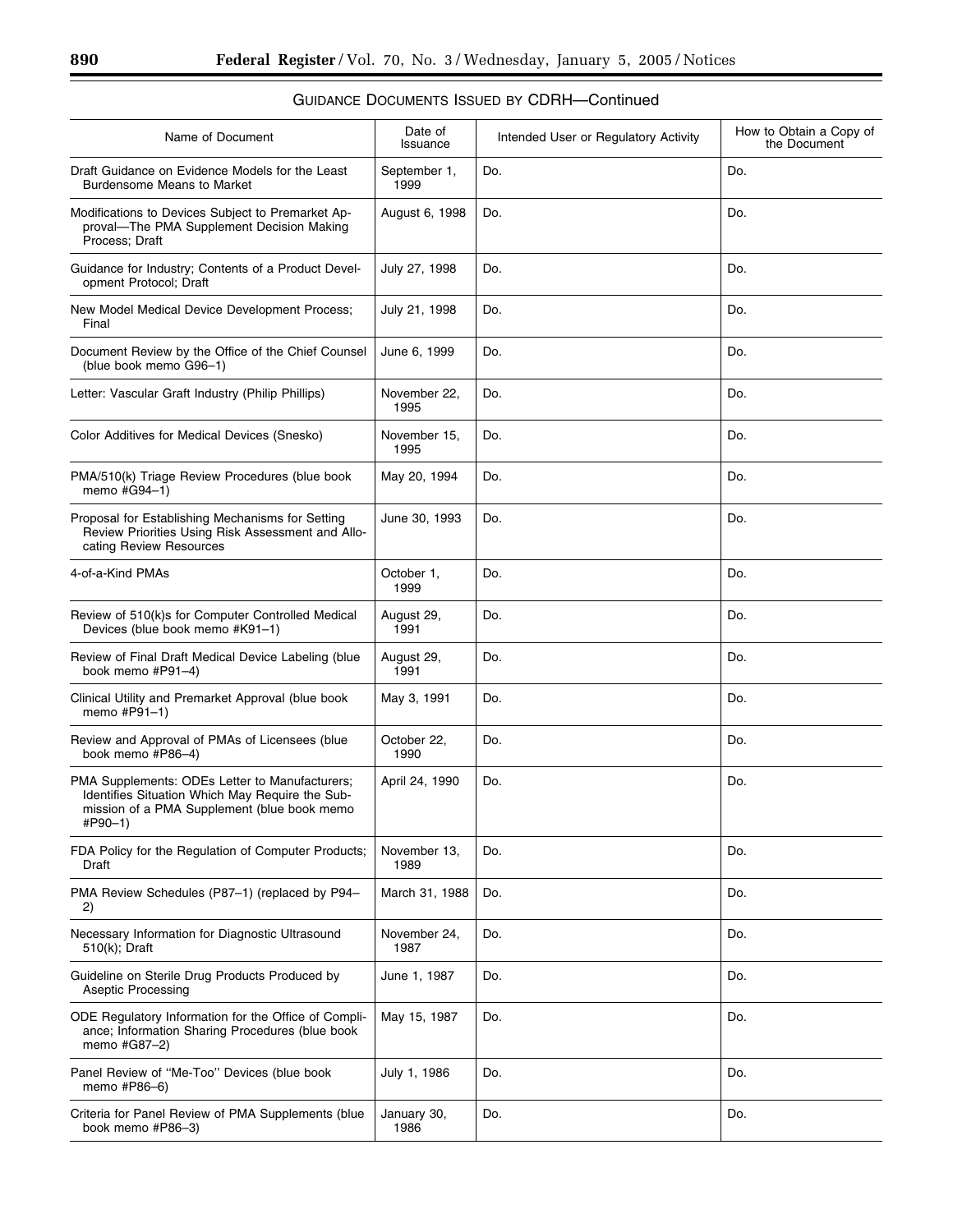| Name of Document                                                                                                                                                                               | Date of<br>Issuance  | Intended User or Regulatory Activity | How to Obtain a Copy of<br>the Document |
|------------------------------------------------------------------------------------------------------------------------------------------------------------------------------------------------|----------------------|--------------------------------------|-----------------------------------------|
| PMAs-Early Review and Preparation of Summaries<br>of Safety and Effectiveness (blue book memo<br>#P86-1)                                                                                       | January 27,<br>1986  | Do.                                  | Do.                                     |
| Draft Guidance for the Preparation of Premarket No-<br>tification 510(k)s for Dental Alloys                                                                                                    | March 3, 1997        | Do.                                  | Do.                                     |
| Premarket Guidance; Reprocessing and Reuse of<br>Single-Use Devices; Draft                                                                                                                     | June 1, 2001         | Do.                                  | Do.                                     |
| Guidance for Conducting Stability Testing to Support<br>an Expiration Date Labeling Claim for Medical<br>Gloves; Draft                                                                         | November 16,<br>1999 | Do.                                  | Do.                                     |
| Draft Version Cardiac Ablation Preliminary Guidance<br>(Data To Be Submitted to the FDA in Support In-<br>vestigation Device Exemption Application)                                            | March 1, 1995        | Do.                                  | Do.                                     |
| Draft Version Electrode Recording Catheter Prelimi-<br>nary Guidance (Data To Be Submitted to the FDA<br>in Support of Premarket Notifications)                                                | March 1, 1995        | Do.                                  | Do.                                     |
| Draft Replacement Heart Valve Guidance                                                                                                                                                         | October 14,<br>1994  | Do.                                  | Do.                                     |
| Draft Guidance on Human Heart Valve Allografts                                                                                                                                                 | June 21, 1991        | Do.                                  | Do.                                     |
| Draft Intravascular Brachytherapy-Guidance for<br>Data To Be Submitted to FDA in Support of Inves-<br>tigational Device Exemption (IDE) Applications                                           | May 24, 1996         | Do.                                  | Do.                                     |
| Draft Guidance for the Submission of Research and<br>Marketing Applications for Interventional Cardi-<br>ology Devices: PTCA Catheters, Atherectomy<br>Catheters, Lasers, Intravascular Stents | May 1, 1995          | Do.                                  | Do.                                     |
| Draft Percutaneous Transluminal Coronary<br>Angioplasty Package Insert Template                                                                                                                | February 7,<br>1995  | Do.                                  | Do.                                     |
| Draft Guidance for Implantable Cardioverter-<br>Defibrillators                                                                                                                                 | June 19, 1996        | Do.                                  | Do.                                     |
| Draft Guidance for the Preparation of Research and<br>Marketing Applications for Vascular Graft Pros-<br>theses                                                                                | August 1, 1993       | Do.                                  | Do.                                     |
| Electroencephalograph Devices Draft Guidance for<br>510(k) Content                                                                                                                             | November 3,<br>1997  | Do.                                  | Do.                                     |
| Draft 510(k) Guideline for General Surgical<br><b>Electrosurgical Devices</b>                                                                                                                  | May 10, 1995         | Do.                                  | Do.                                     |
| Galvanic Skin Response Measurement Devices;<br>Draft Guidance for 510(k) Content                                                                                                               | August 23,<br>1994   | Do.                                  | Do.                                     |
| Draft Version 1; Biofeedback Devices; Draft Guid-<br>ance for 510(k) Content                                                                                                                   | August 1, 1994       | Do.                                  | Do.                                     |
| Draft Version Cranial Perforator Guidance                                                                                                                                                      | July 13, 1994        | Do.                                  | Do.                                     |
| Draft Version Neuro Endoscope Guidance                                                                                                                                                         | July 7, 1994         | Do.                                  | Do.                                     |
| Draft Premarket Notification Review Guidance for<br><b>Evoked Response Somatosensory Stimulators</b>                                                                                           | June 1, 1994         | Do.                                  | Do.                                     |
| Draft Guidance for Arthroscope and Accessory<br>510(k)s                                                                                                                                        | May 1, 1994          | Do.                                  | Do.                                     |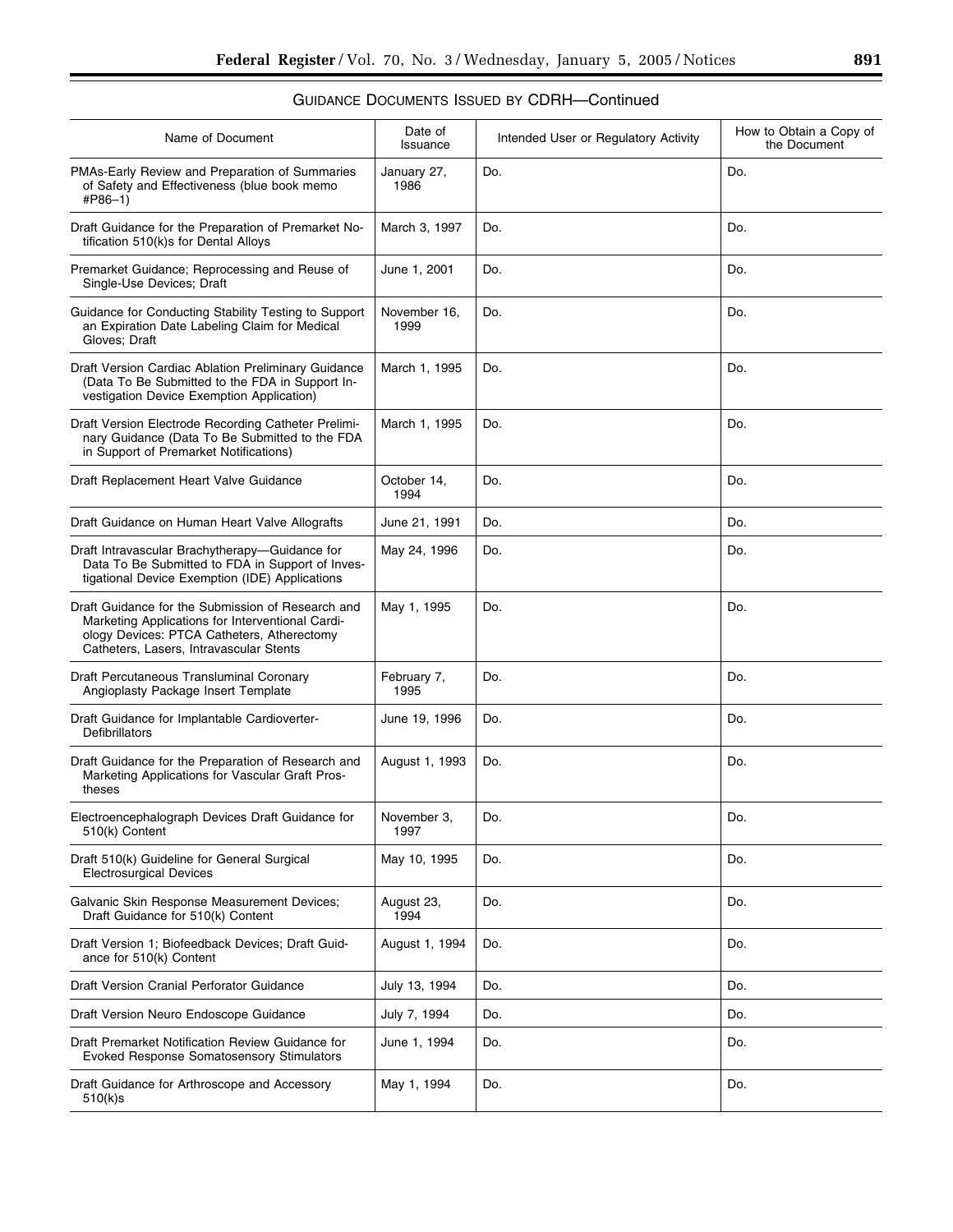| Name of Document                                                                                                                                                                                | Date of<br>Issuance   | Intended User or Regulatory Activity | How to Obtain a Copy of<br>the Document |
|-------------------------------------------------------------------------------------------------------------------------------------------------------------------------------------------------|-----------------------|--------------------------------------|-----------------------------------------|
| Guidance Document for Industry and CDRH Staff for<br>the Preparation of Investigational Device Exemp-<br>tions and Premarket Approval Applications for<br>Bone Growth Stimulator Devices: Draft | March 18, 1998        | Do.                                  | Do.                                     |
| Draft Guidance for Preparation of Premarket Notifica-<br>tion (510(k)) Applications for Orthopedic Devices:<br>The Basic Elements                                                               | July 16, 1997         | Do.                                  | Do.                                     |
| Calcium Phosphate (Ca-P) Coating Draft Guidance<br>for Preparation of FDA Submission for Orthopedic<br>and Dental Endosseous Implants                                                           | February 21,<br>1997  | Do.                                  | Do.                                     |
| Draft Guidance Document for Femoral Stem Pros-<br>theses                                                                                                                                        | August 1, 1995        | Do.                                  | Do.                                     |
| Draft Guidance Document for Testing Acetabular<br><b>Cup Prostheses</b>                                                                                                                         | May 1, 1995           | Do.                                  | Do.                                     |
| Draft Data Requirements for Ultrahigh Molecular<br>Weight Polyethylene (Uhmupe) Used in Ortho-<br>pedic Devices                                                                                 | March 23, 1995        | Do.                                  | Do.                                     |
| Draft Guidance for the Preparation of Premarket No-<br>tifications (510(k)s) for Cemented,<br>Semiconstrained Total Knee Prostheses                                                             | April 1, 1993         | Do.                                  | Do.                                     |
| Draft Guidance for the Preparation of IDE Submis-<br>sion for Interactive Wound and Burn Dressing                                                                                               | April 4, 1995         | Do.                                  | Do.                                     |
| Draft Guidance for the Preparation of a Premarket<br>Notification for a Non-Interactive Wound and Burn<br>Dressing                                                                              | March 31, 1995        | Do.                                  | Do.                                     |
| Draft Version; Guidance on Biocompatibility Require-<br>ments for Long Term Neurological Implants: Part<br>3-Implant Model                                                                      | September 12,<br>1994 | Do.                                  | Do.                                     |
| Protocol for Dermal Toxicity Testing for Devices in<br>Contact with Skin; Draft                                                                                                                 | January 1,<br>1985    | Do.                                  | Do.                                     |
| Guide for TENS 510(k) Content; Draft                                                                                                                                                            | August 1, 1994        | Do.                                  | Do.                                     |
| Draft Version Guidance for Clinical Data To Be Sub-<br>mitted for Premarket Approval Application for Cra-<br>nial Electrotherapy Stimulators                                                    | August 20,<br>1992    | Do.                                  | Do.                                     |
| Draft Guidance for Cortical Electrode 510(k) Content                                                                                                                                            | August 10,<br>1999    | Do.                                  | Do.                                     |
| Accountability Analysis for Clinical Studies for Oph-<br>thalmic Devices; Draft                                                                                                                 | August 4, 1999        | Do.                                  | Do.                                     |
| Refractive Implants: Guidance for Investigational De-<br>vice Exemptions (IDE) and Premarket Approval<br>(PMA) Applications; Draft                                                              | August 1, 2000        | Do.                                  | Do.                                     |
| Intraocular Lens Guidance Document; Draft                                                                                                                                                       | October 14,<br>1999   | Do.                                  | Do.                                     |
| Draft Guidance for Hemodialyzer Reuse Labeling                                                                                                                                                  | October 6,<br>1995    | Do.                                  | Do.                                     |
| Draft Guidance for Industry: Electro-Optical Sensors<br>for the In Vivo Detection of Cervical Cancer and its<br>Precursors; Submission Guidance for an IDE/PMA                                  | August 25,<br>1999    | Do.                                  | Do.                                     |
| Devices Used for In Vitro Fertilization and Related<br>Assisted Reproduction Procedures; Draft                                                                                                  | September 10,<br>1988 | Do.                                  | Do.                                     |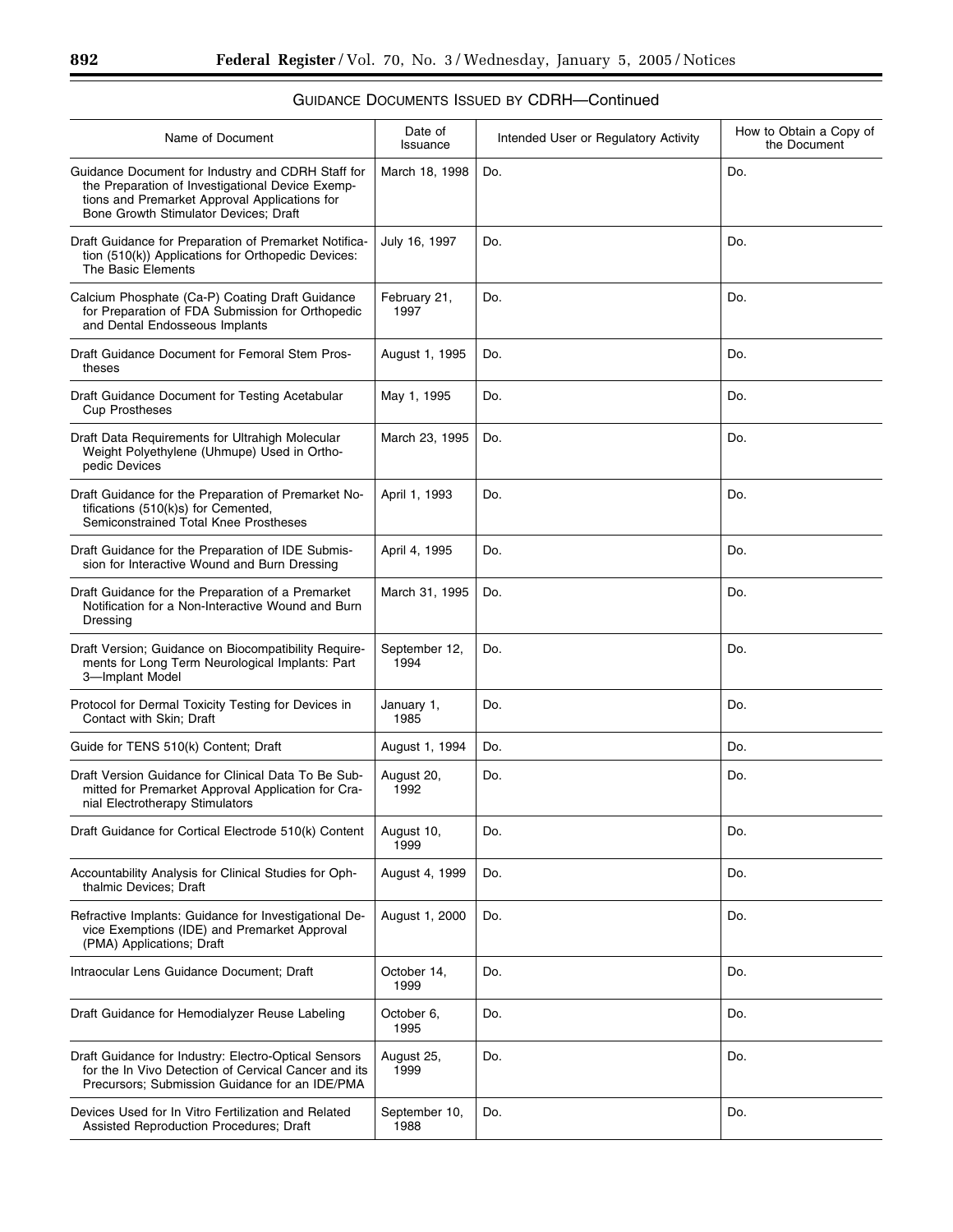| Name of Document                                                                                                                                         | Date of<br>Issuance  | Intended User or Regulatory Activity | How to Obtain a Copy of<br>the Document |
|----------------------------------------------------------------------------------------------------------------------------------------------------------|----------------------|--------------------------------------|-----------------------------------------|
| Intrapartum Continuous Monitors for Fetal Oxygen<br>Saturation and Fetal pH; Submission Guidance for<br>a PMA; Draft Document                            | June 14, 1997        | Do.                                  | Do.                                     |
| Draft Guidance for the Content of Premarket Notifi-<br>cations for Menstrual Tampons                                                                     | May 25, 1995         | Do.                                  | Do.                                     |
| Information for a Latex Condom 510(k) Submission<br>for Obstetrics-Gynecology Devices Branch; Draft                                                      | April 13, 1994       | Do.                                  | Do.                                     |
| Premarket Testing Guidelines for Falloscopes                                                                                                             | November 20,<br>1992 | Do.                                  | Do.                                     |
| Draft Guidance for the Content of Premarket Notifi-<br>cations for Loop and Rollerball Electrodes for GYN<br><b>Electrosurgical Excisions</b>            | July 29, 1991        | Do.                                  | Do.                                     |
| Draft Guidance for Review of Bone Densitometer<br>510(k) Submissions                                                                                     | November 9,<br>1992  | Do.                                  | Do.                                     |
| Draft Guidance for Preclinical and Clinical Investiga-<br>tions of Urethral Bulking Agents Used in the Treat-<br>ment of Urinary Incontinence            | November 29,<br>1995 | Do.                                  | Do.                                     |
| Draft Guidance for Clinical Investigation of Urethral<br><b>Stents</b>                                                                                   | November 2,<br>1995  | Do.                                  | Do.                                     |
| Draft 510(k) Checklist for Endoscopic Electrosurgical<br>Unit (ESU) and Accessories Used in Gastro-<br>enterology and Urology                            | August 16,<br>1995   | Do.                                  | Do.                                     |
| Draft 510(k) Checklist for Urological Irrigation System<br>and Tubing Set                                                                                | August 1, 1995       | Do.                                  | Do.                                     |
| Draft 510(k) Checklist for Endoscopic Light Sources<br>Used in Gastroenterology and Urology                                                              | June 22, 1995        | Do.                                  | Do.                                     |
| Draft 510(k) Checklist for Non-Implanted Electrical<br>Stimulators Used for the Treatment of Urinary In-<br>continence                                   | June 6, 1995         | Do.                                  | Do.                                     |
| Draft Guidance for Preparation of PMA Applications<br>for the Implanted Mechanical/Hydraulic Urinary<br>Continence Device (Artificial Urinary Sphincter) | May 1, 1995          | Do.                                  | Do.                                     |
| Draft Guidance for the Content of Premarket Notifi-<br>cations for Endoscopes Used in Gastroenterology<br>and Urology                                    | March 17, 1995       | Do.                                  | Do.                                     |
| Draft 510(k) Checklist for Condom Catheters                                                                                                              | February 23,<br>1995 | Do.                                  | Do.                                     |
| Draft Guidance for Clinical Investigations of Devices<br>Used for the Treatment of Benign Prostatic<br>Hyperplasia (BPH)                                 | November 11,<br>1994 | Do.                                  | Do.                                     |
| Draft Guidance Outline; PTC for Clinical Studies for<br>Vasovasostomy Devices                                                                            | November 30,<br>1993 | Do.                                  | Do.                                     |
| Draft Guidance for Preparation of PMA Applications<br>for Penile Inflatable Implants                                                                     | March 16, 1993       | Do.                                  | Do.                                     |
| Draft Guidance for Preparation of PMA Applications<br>for Testicular Prostheses                                                                          | March 16, 1993       | Do.                                  | Do.                                     |
| Draft Guidance for the Content of Premarket Notifi-<br>cations for Urological Balloon Dilatation Catheters                                               | January 24,<br>1992  | Do.                                  | Do.                                     |
| Draft of Suggested Information for Reporting<br>Extracorporeal Shock Wave Lithotripsy Device<br><b>Shock Wave Measurements</b>                           | January 18,<br>1991  | Do.                                  | Do.                                     |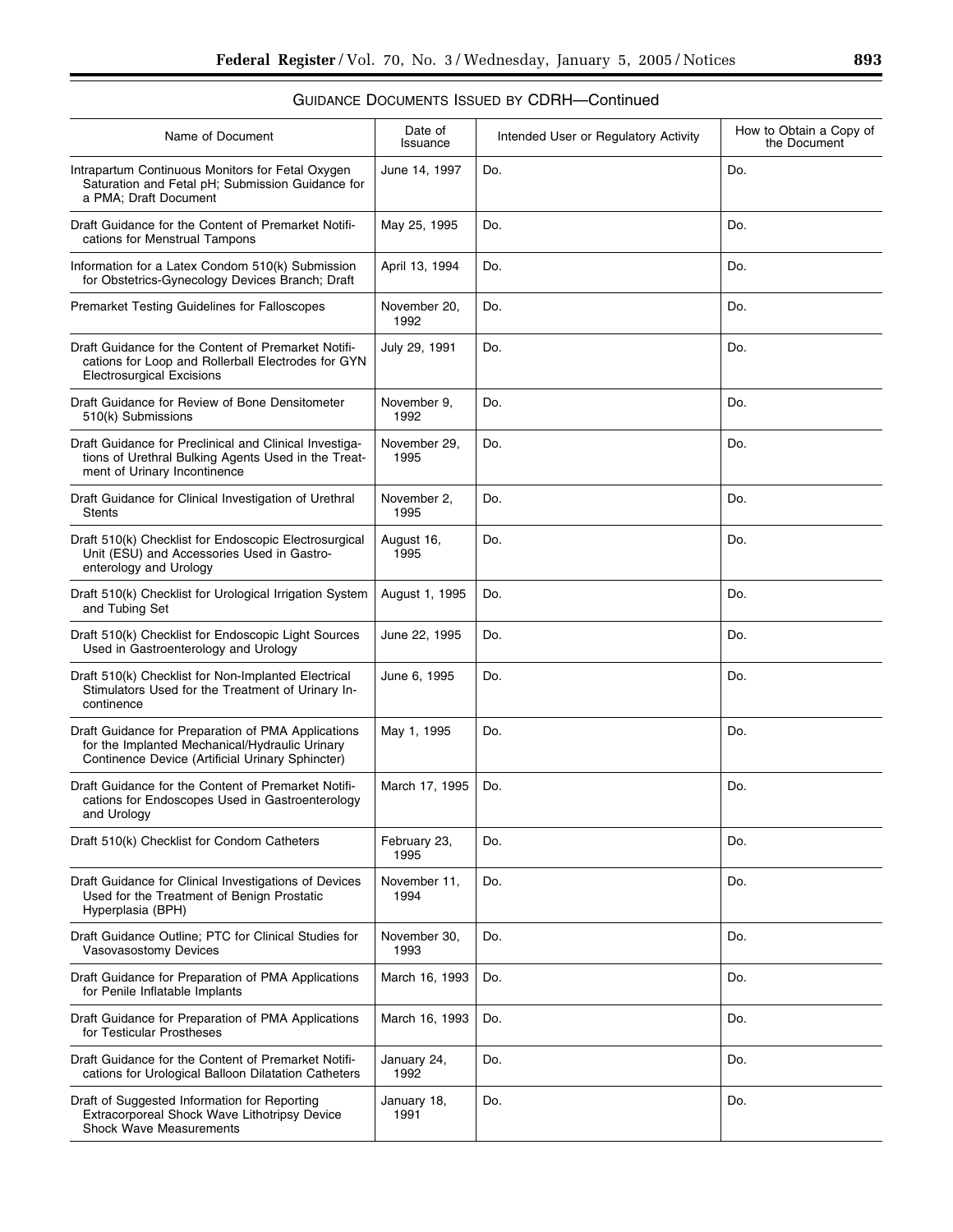| GUIDANCE DOCUMENTS ISSUED BY CDRH—Continued |  |
|---------------------------------------------|--|
|---------------------------------------------|--|

| Name of Document                                                                                                                                                                                                                                                                     | Date of<br>Issuance   | Intended User or Regulatory Activity | How to Obtain a Copy of<br>the Document |
|--------------------------------------------------------------------------------------------------------------------------------------------------------------------------------------------------------------------------------------------------------------------------------------|-----------------------|--------------------------------------|-----------------------------------------|
| Draft Guidance to Firms on Biliary Lithotripsy Studies                                                                                                                                                                                                                               | August 2, 1990        | Do.                                  | Do.                                     |
| Statistical Aspects of Submissions to FDA: A Medical<br>Device Perspective (also includes as appendix the<br>article "Observed Uses and Abuses of Statistical<br>Procedures in Medical Device Submissions")                                                                          | June 1, 1984          | Do.                                  | Do.                                     |
| Guidance to Sponsors on the Development of a Dis-<br>cretionary Postmarket Surveillance Study for Per-<br>manent Implantable Cardiac Pacemaker Elec-<br>trodes (Leads)                                                                                                               | June 9, 1993          | Do.                                  | Do.                                     |
| Amendment to Guidance on Discretionary<br>Postmarket Surveillance on Pacemaker Leads;<br>Final                                                                                                                                                                                       | March 30, 1994        | Do.                                  | Do.                                     |
| Premarketing Approval Review Criteria for Premarket<br>Approval of Estrogen (ER) or Progesterone (PGR)<br>Receptors In Vitro Diagnostic Devices Using Ster-<br>oid Hormone Binding (SBA) With Dextran-Coated<br>Charcoal (DCC) Separation, Histochemical Recep-<br>tor Bind; Draft   | September 10,<br>1992 | Do.                                  | Do.                                     |
| Premarket Approval Applications for In Vitro diag-<br>nostic Devices Pertaining to Hepatitis C Viruses<br>(HCV): Assays Intended for Diagnosis, Prognosis,<br>or Monitoring of HCV Infection, Hepatitis C, Other<br>HCV-Associated Disease; Draft Guidance for In-<br>dustry and FDA | April 27, 2001        | Do.                                  | Do.                                     |
| Premarket Approval (PMA) Manual                                                                                                                                                                                                                                                      | January 1998          | Do.                                  | Do.                                     |
| SMDA Changes-PMA Manual Insert                                                                                                                                                                                                                                                       | April 17, 1992        | Do.                                  | Do.                                     |
| Investigational Device Exemptions (IDE) Manual<br>(FDA 96-4159)                                                                                                                                                                                                                      | June 1, 1996          | Do.                                  | Do.                                     |
| 510(k) Manual-Premarket Notification: 510(k)-<br>Regulatory Requirements for Medical Devices                                                                                                                                                                                         | August 1, 1995        | Do.                                  | Do.                                     |
| Guidance Document for the Preparation of Pre-<br>market Notification [510(k)] Applications for Beds                                                                                                                                                                                  | July 26, 1995         | Do.                                  | Do.                                     |

1See Internet address for Facts-on-Demand number.

## GUIDANCE DOCUMENTS ISSUED BY CFSAN

| Name of Document                                                                                    | Date of Issuance                      | Intended User or<br><b>Regulatory Activity</b> | How to Obtain a Copy of the<br>Document    |
|-----------------------------------------------------------------------------------------------------|---------------------------------------|------------------------------------------------|--------------------------------------------|
| <b>Compliance Policy Guides Manual</b>                                                              | August 2000; updated<br>in April 2001 | General publications                           | http://www.cfsan.fda.gov/<br>guidance.html |
| Compliance Programs Guidance Manual                                                                 | March 1995                            | Do.                                            | Do.                                        |
| <b>FDA Recall Policy</b>                                                                            | 2002                                  | Do.                                            | Do.                                        |
| Guidance for FDA Staff; The Leveraging Handbook; An Agency<br>Resource for Effective Collaborations | 2003                                  | Do.                                            | Do.                                        |
| Guidance for Small Businesses; Submission of Comments for<br><b>CFSAN Rulemaking</b>                | 2002                                  | Do.                                            | Do.                                        |
| <b>Investigations Operations Manual</b>                                                             | May 1996                              | Do.                                            | Do.                                        |
| <b>Regulatory Procedures Manual</b>                                                                 | August 1997                           | Do.                                            | Do.                                        |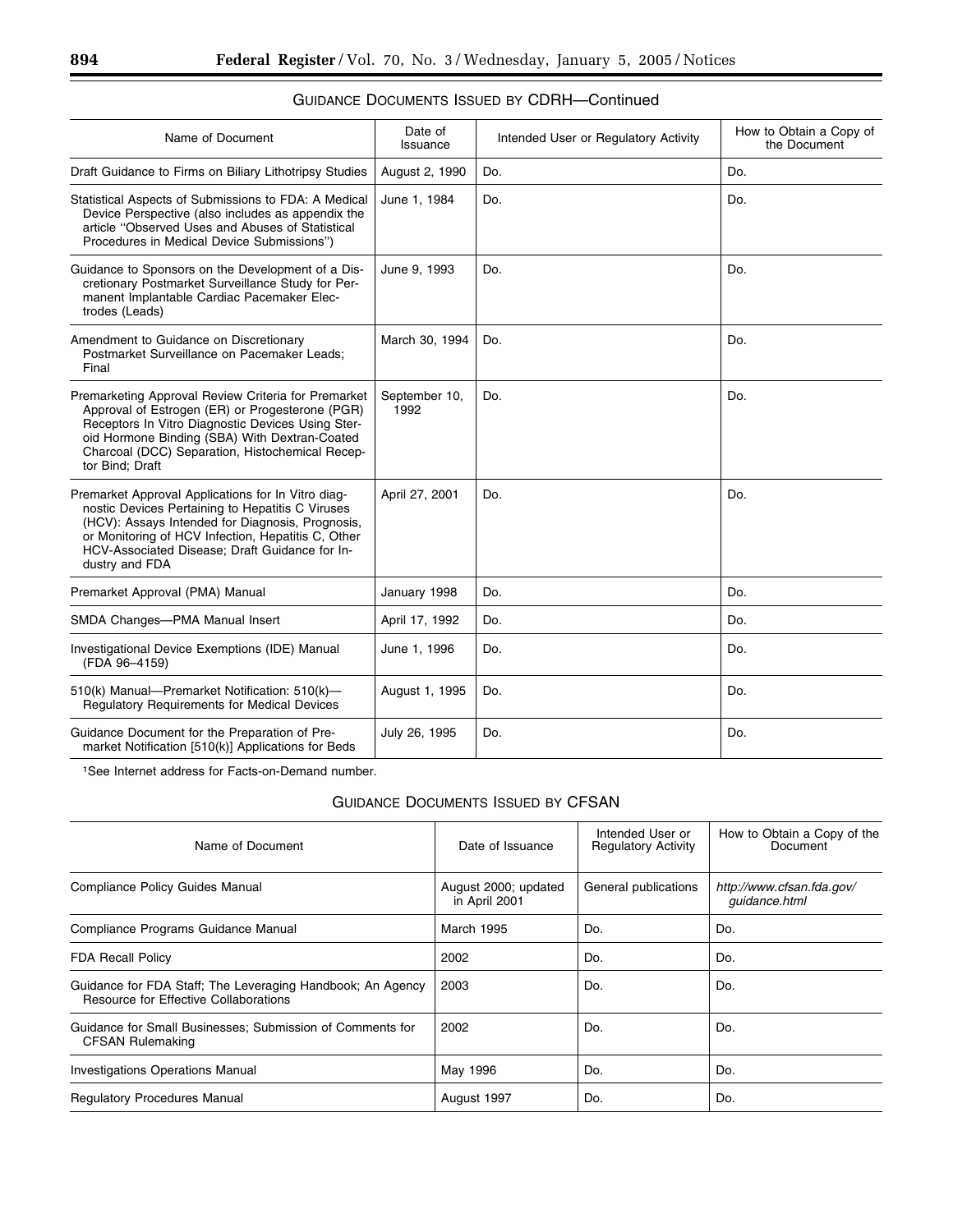| <b>GUIDANCE DOCUMENTS ISSUED BY CFSAN—Continued</b>                                                                                                                                                             |                  |                                                            |                                         |
|-----------------------------------------------------------------------------------------------------------------------------------------------------------------------------------------------------------------|------------------|------------------------------------------------------------|-----------------------------------------|
| Name of Document                                                                                                                                                                                                | Date of Issuance | Intended User or<br><b>Regulatory Activity</b>             | How to Obtain a Copy of the<br>Document |
| Draft Guidance: Channels of Trade Policy for Commodities With<br>Residues of Pesticide Chemicals, For Which Tolerances<br>Have Been Revoked, Suspended, or Modified by the Environ-<br>mental Protection Agency | <b>July 2003</b> | Chemical and pes-<br>ticide contami-<br>nants publications | Do.                                     |
| Channels of Trade Policy for Commodities With Vinclozolin<br>Residues                                                                                                                                           | June 2002        | Do.                                                        | Do.                                     |
| FDA Recommendations for Sampling and Testing Yellow Corn<br>and Dry-Milled Yellow Corn Shipments for Cry9C Protein<br>Residues                                                                                  | January 2001     | Do.                                                        | Do.                                     |
| Channels of Trade Policy for Commodities With Methyl<br><b>Parathion Residues</b>                                                                                                                               | December 2000    | Do.                                                        | Do.                                     |
| Action Levels for Poisonous or Deleterious Substances in<br>Human Food and Animal Feed                                                                                                                          | 2000             | Do.                                                        | Do.                                     |
| Pesticides Analytical Manual                                                                                                                                                                                    | 1999             | Do.                                                        | Do.                                     |
| FDA Advisory for Deoxynivanol (DON) in Finished Wheat Prod-<br>ucts Intended for Human Consumption and in Grain and<br>Grain By-Products for Animal Feed                                                        | September 1993   | Do.                                                        | Do.                                     |
| FDA's Cosmetic Labeling Manual                                                                                                                                                                                  | October 1991     | Cosmetic publica-<br>tions                                 | Do.                                     |
|                                                                                                                                                                                                                 |                  |                                                            |                                         |

Interim Evidence-Based Ranking System for Scientific Data | July 10, 2003 | Do. | Do. | Do. Structure/Function Claims: Small Entity Compliance Guide | January 9, 2002 | Do. | Do. | Do.

Electronic Submission Forms  $\vert$  July 2001  $\vert$  Do.  $\vert$  Do.  $\vert$  Do. FDA's Policy for Foods Developed by Biotechnology 1995 and Do. Do. Do. Do. Do. Partial List of Enzyme Preparations That Are Used in Foods 2001 Do. 2001 Do. 2001

December 2, 2002 Do. Do.

January 1999 | Do. | Do. | Do.

December 1999 | Do. | Do.

July 1998 Do. Do.

October 17, 2003 Do. Do.

July 2001 Do. Do.

2001 Do. Do.

September 1998 Do. Do.

January 1993 | Do. | Do.

tives publications

July 2001 Food and color addi-

publications

Do.

Do.

July 10, 2003 Dietary supplements

Draft Guidance: Labeling for Topically Applied Cosmetic Products Containing Alpha Hydroxy Acids as Ingredients

Interim Procedures for Qualified Health Claims in the Labeling of Conventional Human Food and Human Dietary Supple-

Statement of Identity, Nutrition Labeling, and Ingredient Labeling of Dietary Supplements Small Entity Compliance Guide

Significant Scientific Agreement in the Review of Health Claims for Conventional Foods and Dietary Supplements

Notification of a Health Claim or Nutrient Content Claim Based on an Authoritative Statement of a Scientific Body

Iron-Containing Supplements and Drugs: Label Warning State-

Providing Regulatory Submissions in Electronic Format; Gen-

Providing Food and Color Additive Petitions in Electronic For-

Partial List of Microorganisms and Microbial-Derived Ingredients

Use of Antibiotic Resistance Marker Genes in Transgenic

Additive and GRAS Affirmation Petitions

Enzyme Preparations: Chemistry Recommendations for Food

ments: Small Entity Compliance Guide

eral Considerations

That Are Used in Food

mat

Plants

ments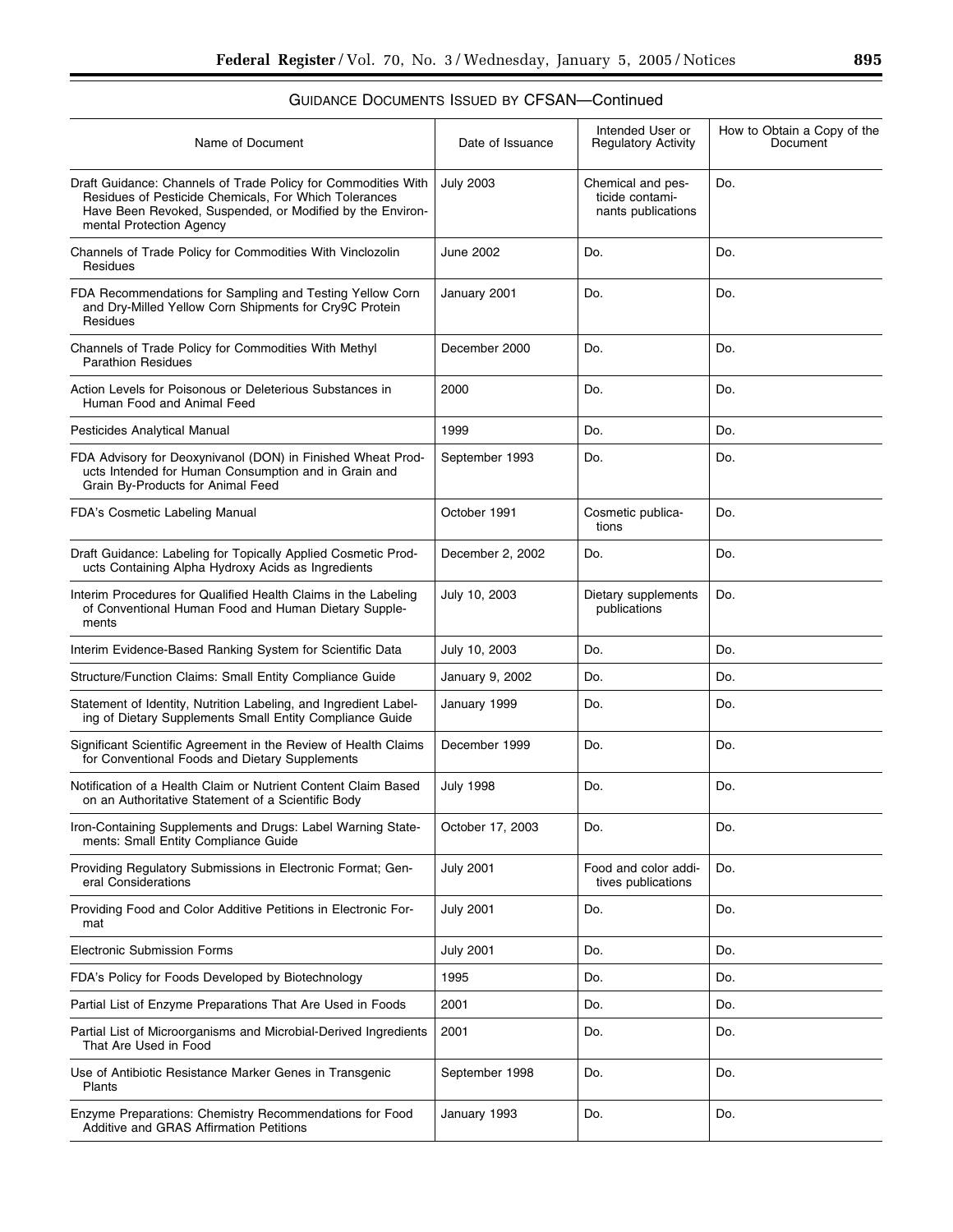▀

| Name of Document                                                                                                                              | Date of Issuance   | Intended User or<br><b>Regulatory Activity</b> | How to Obtain a Copy of the<br>Document |
|-----------------------------------------------------------------------------------------------------------------------------------------------|--------------------|------------------------------------------------|-----------------------------------------|
| Guidance for Submitting Requests Under 21 CFR 170.39;<br>Threshold of Regulation for Substances Used in Food Con-<br>tact Articles            | 1996               | Do.                                            | Do.                                     |
| PTC for the Use of Recycled Plastics in Food Packaging:<br><b>Chemistry Considerations</b>                                                    | December 1992      | Do.                                            | Do.                                     |
| How to Submit a GRAS Notice                                                                                                                   | April 17, 1997     | Do.                                            | Do.                                     |
| Recommendations for Submission of Chemical and Techno-<br>logical Data for Direct Food Additive and GRAS Food Ingre-<br>dient Petitions       | May 1993           | Do.                                            | Do.                                     |
| Statement of Policy; Foods Derived from New Plant Varieties;<br>Notice                                                                        | May 1992           | Do.                                            | Do.                                     |
| Guidelines for the Preparation of Petition Submissions                                                                                        | 1996               | Do.                                            | Do.                                     |
| Guidelines for Approval of Color Additives in Contact Lenses In-<br>tended as Colors                                                          | 1996               | Do.                                            | Do.                                     |
| FDA Recommendations for Submission of Chemical and Tech-<br>nological Data on Color Additives for Food, Drug, or Cos-<br>metic Use            | January 1997       | Do.                                            | Do.                                     |
| Estimating Exposure to Direct Food Additive and Chemical<br>Contaminants in the Diet                                                          | September 1995     | Do.                                            | Do.                                     |
| Toxicological Principles for the Safety Assessment of Direct<br>Food Additives and Color Additives Used in Food (also<br>known as redbook I)  | 1982               | Do.                                            | Do.                                     |
| Toxicological Principles for the Safety of Food Ingredients<br>(redbook 2000)                                                                 | April 2004         | Do.                                            | Do.                                     |
| Draft Guidance; Preparing a Claim of Categorical Exclusion or<br>an Environmental Assessment for Submission to CFSAN                          | September 17, 2003 | Do.                                            | Do.                                     |
| Environmental Assessment Technical Handbook                                                                                                   | March 1987         | Do.                                            | Do.                                     |
| <b>Toxicological Testing of Food Additives</b>                                                                                                | 1983               | Do.                                            | Do.                                     |
| Guidance on Consultation Procedures Foods Derived From<br><b>New Plant Varieties</b>                                                          | October 1997       | Do.                                            | Do.                                     |
| Bovine Spongiform Encephalopathy (BSE) in Products for<br>Human Use                                                                           | 1997               | Do.                                            | Do.                                     |
| Food Additive Petition Expedited Review; Guidance for Industry<br>and CFSAN                                                                   | January 1999       | Do.                                            | Do.                                     |
| Antimicrobial Food Additives Guidance                                                                                                         | <b>July 1999</b>   | Do.                                            | Do.                                     |
| Preparation of Premarket Notifications for Food Contact Sub-<br>stances (Food Contact Notifications (FCN)): Administrative<br>Recommendations | May 2002           | Do.                                            | Do.                                     |
| Preparation of Food Contact Notifications and Food Additive<br>Petitions for Food Contact Substances: Chemistry Rec-<br>ommendations          | April 2002         | Do.                                            | Do.                                     |
| Preparation of Premarket Notifications for Food Contact Sub-<br>stances: Toxicology Recommendations                                           | April 2002         | Do.                                            | Do.                                     |
| A Food Labeling Guide                                                                                                                         | May 1997           | Food labeling publi-<br>cations                | Do.                                     |
| Food Labeling: Trans Fatty Acids in Nutrition Labeling, Nutrient<br>Content Claims, and Health Claims; Small Entity Compliance<br>Guide       | August 20, 2003    | Do.                                            | Do.                                     |
|                                                                                                                                               |                    |                                                |                                         |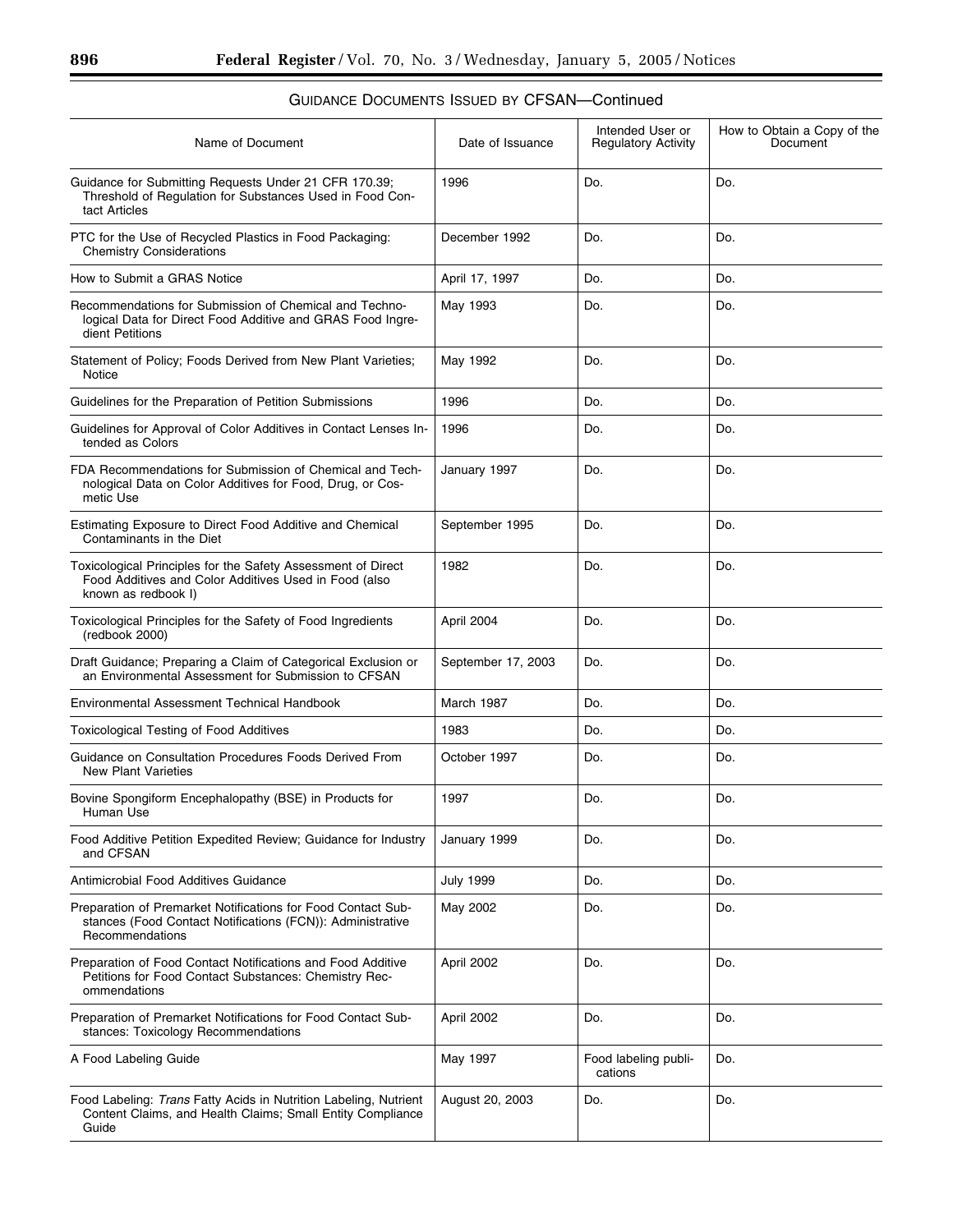| Name of Document                                                                                                                                                                                                                                   | Intended User or<br>Date of Issuance<br><b>Regulatory Activity</b> |                                | How to Obtain a Copy of the<br>Document |
|----------------------------------------------------------------------------------------------------------------------------------------------------------------------------------------------------------------------------------------------------|--------------------------------------------------------------------|--------------------------------|-----------------------------------------|
| Qualified Health Claims in the Labeling of Conventional Foods<br>and Dietary Supplements                                                                                                                                                           | December 18, 2002<br>Do.                                           |                                | Do.                                     |
| Draft Guidance; Voluntary Labeling Indicating Whether Foods<br>Have or Have Not Been Developed Using Bioengineering                                                                                                                                | January 2001                                                       | Do.                            | Do.                                     |
| Small Business Food Labeling Exemption                                                                                                                                                                                                             | June 1996                                                          | Do.                            | Do.                                     |
| Food Labeling: Questions and Answers (volume I)                                                                                                                                                                                                    | August 1994                                                        | Do.                            | Do.                                     |
| Food Labeling: Questions and Answers (volume II)                                                                                                                                                                                                   | February 1996                                                      | Do.                            | Do.                                     |
| Fair Packaging and Labeling Act Manual                                                                                                                                                                                                             | June 1978                                                          | Do.                            | Do.                                     |
| Implementation of Section 10809 of the Farm Security and In-<br>vestment Act of 2002, Public Law No. 107-171, § 10809<br>(2002), Regarding the Petition Process to Request Approval<br>of Labeling for Foods That Have Been Treated by Irradiation | 2002                                                               | Do.                            | Do.                                     |
| FDA Nutrition Labeling Manual-A Guide for Developing and<br><b>Using Databases</b>                                                                                                                                                                 | March 1998                                                         | Do.                            | Do.                                     |
| Guidelines for Determining Metric Equivalents of Household<br><b>Measures</b>                                                                                                                                                                      | October 1, 1993                                                    | Do.                            | Do.                                     |
| Food Labeling-Safe Handling Statements, Labeling of Shell<br>Eggs; Refrigeration of Shell Eggs Held for Retail Distribution;<br>Small Entity Compliance Guide                                                                                      | <b>July 2001</b><br>Do.                                            |                                | Do.                                     |
| Exemptions From the Warning Label Requirement for Juice-<br>Recommendations for Effectively Achieving a 5-Log Patho-<br>gen Reduction                                                                                                              | October 7, 2002                                                    | Do.                            | Do.                                     |
| Food Labeling-Serving Sizes Reference Amount for Baking<br>Powder, Baking Soda, Pectin; Small Entity Compliance Guide                                                                                                                              | <b>July 2001</b>                                                   | Do.                            | Do.                                     |
| Bacteriological Analytical Manual (7th ed.)                                                                                                                                                                                                        | 1992                                                               | Food processing<br>publicatons | Do.                                     |
| Bacteriological Analytical Manual Online                                                                                                                                                                                                           | 2001<br>Do.                                                        |                                | Do.                                     |
| Questions and Answers Regarding Registration of Food Facili-<br>ties (4th ed.)                                                                                                                                                                     | August 6, 2004<br>Food and cosmetic<br>security publica-<br>tions  |                                | Do.                                     |
| Cosmetics Processors and Transporters: Cosmetics Security<br><b>Preventive Measures Guidance</b>                                                                                                                                                   | December 17, 2003                                                  | Do.                            | Do.                                     |
| Retail Food Stores and Food Service Establishments: Food Se-<br>curity Preventive Measures Guidance                                                                                                                                                | December 17, 2003<br>Do.                                           |                                | Do.                                     |
| What You Need to Know About Registration of Food Facilities                                                                                                                                                                                        | November 25, 2003                                                  | Do.                            |                                         |
| What You Need to Know About Prior Notice of Imported Food<br>Shipments                                                                                                                                                                             | November 25, 2003<br>Do.                                           |                                | Do.                                     |
| Necessity of the Use of Food Product Categories in Registra-<br>tion of Food Facilities                                                                                                                                                            | July 17, 2003                                                      | Do.                            | Do.                                     |
| Dairy Farms, Bulk Milk Transporters, Bulk Milk Transfer Sta-<br>tions, and Fluid Milk Processors: Food Security Preventive<br><b>Measures Guidance</b>                                                                                             | July 11, 2003                                                      | Do.                            | Do.                                     |
| Food Producers, Processors, and Transporters: Food Security<br><b>Preventive Measures Guidance</b>                                                                                                                                                 | March 21, 2003                                                     | Do.                            | Do.                                     |
| Importers and Filers: Food Security Preventive Measures Guid-<br>ance                                                                                                                                                                              | March 21, 2003                                                     | Do.                            | Do.                                     |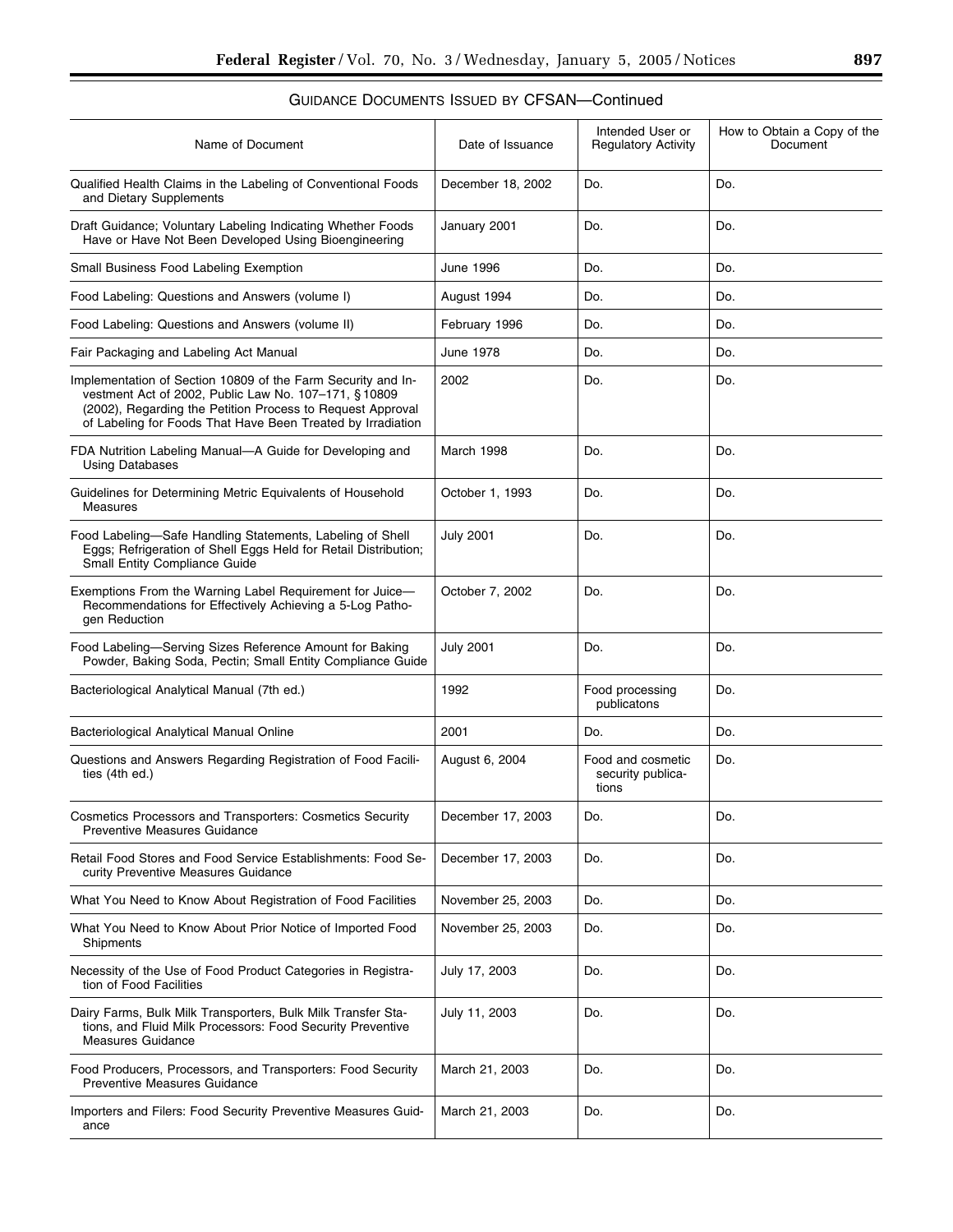### Name of Document and Date of Issuance Intended User or Regulatory Activity How to Obtain a Copy of the Document Compliance Policy Guide; Guidance for FDA Staff on Registration of Food Facilities 2003 Do. Do. Compliance Policy Guide; Guidance for FDA Staff on Prior Notice of Imported Foods 2003 Do. Do. Prior Notice of Imported Food Questions and Answers (2nd ed.) May 2004 Imports and exports publications Do. Prior Notice of Imported Food: Harmonized Tariff Schedule Codes Flagged With Prior Notice Indicators August 2004 | Do. | Do. | Do. Guidance for Industry and FDA; Establishing and Maintaining a List of U.S. Dairy Product Manufacturers/Processors With Interest in Exporting to Chile May 23, 2003 | Do. | Do. FDA Food Importer's Guide for Low-Acid Canned and Acidified Foods 1985 Do. Do. Guidance for Industry; FDA Export Certificates 2002 Do. 2002 Do. Draft Guidance; Regulatory Procedures Manual, chapter 9, subchapter: Guidance Concerning Recommending Customs' Seizure and Destruction of Imported Human and Animal Food That Has Not Been Reconditioned November 5, 2002 | Do. | Do. Guidelines Concerning Notification and Testing of Infant Formula 1985 | Infant formula publications Do. Guidelines for Evaluation of the Safety and Suitability of New Infant Formulas for Feeding Preterm Infants 1988 | Do. | Do. | Do. Clinical Testing of Infant Formulas With Respect to Nutritional Suitability for Term Infants 1988 Do. Do. Guidelines for Evaluation of the Safety and Suitability of Infant Formulas for Feeding Infants With Allergic Diseases 1990 | Do. | Do. | Do. Guidelines for the Clinical Evaluation of New Products Used in the Dietary Management of Infants, Children, and Pregnant Women With Metabolic Disorders 1987 Do. Do. The Juice HACCP Regulation: Questions and Answers September 4, 2003 Juice publications Do. Standardized Training Curriculum for Application of HACCP Principles to Juice Processing June 2003 Do. Do. Bulk Transport of Juice Concentrates and Certain Shelf Stable Juices April 24, 2002 Do. Do. Juice HACCP Small Entity Compliance Guide **April 4, 2003** Do. 2003 Do. Draft Guidance; Juice HACCP Hazards and Control Guidance (1st ed.) March 3, 2004 | Do. | Do. Apple Juice, Apple Juice Concentrates, and Apple Juice Products—Adulteration With Patulin October 2001 Do. Do. The Juice HACCP Regulation: Questions and Answers August 31, 2001 Do. Do. FDA Food Importer's Guide for Low-Acid Canned and Acidified Foods 1985 Low-acid and acidified foods publications Do. Grade "A" Pasteurized Milk Ordinance (2001 revision) May 15, 2002 Milk sanitation publications Do. Importation of PMO Defined Dairy Products (M-I–00–4) April 11, 2000 Do. Do. Do. Evaluation of Milk Laboratories **1995** Do. 2011 **Do.** Do. 2012 Do.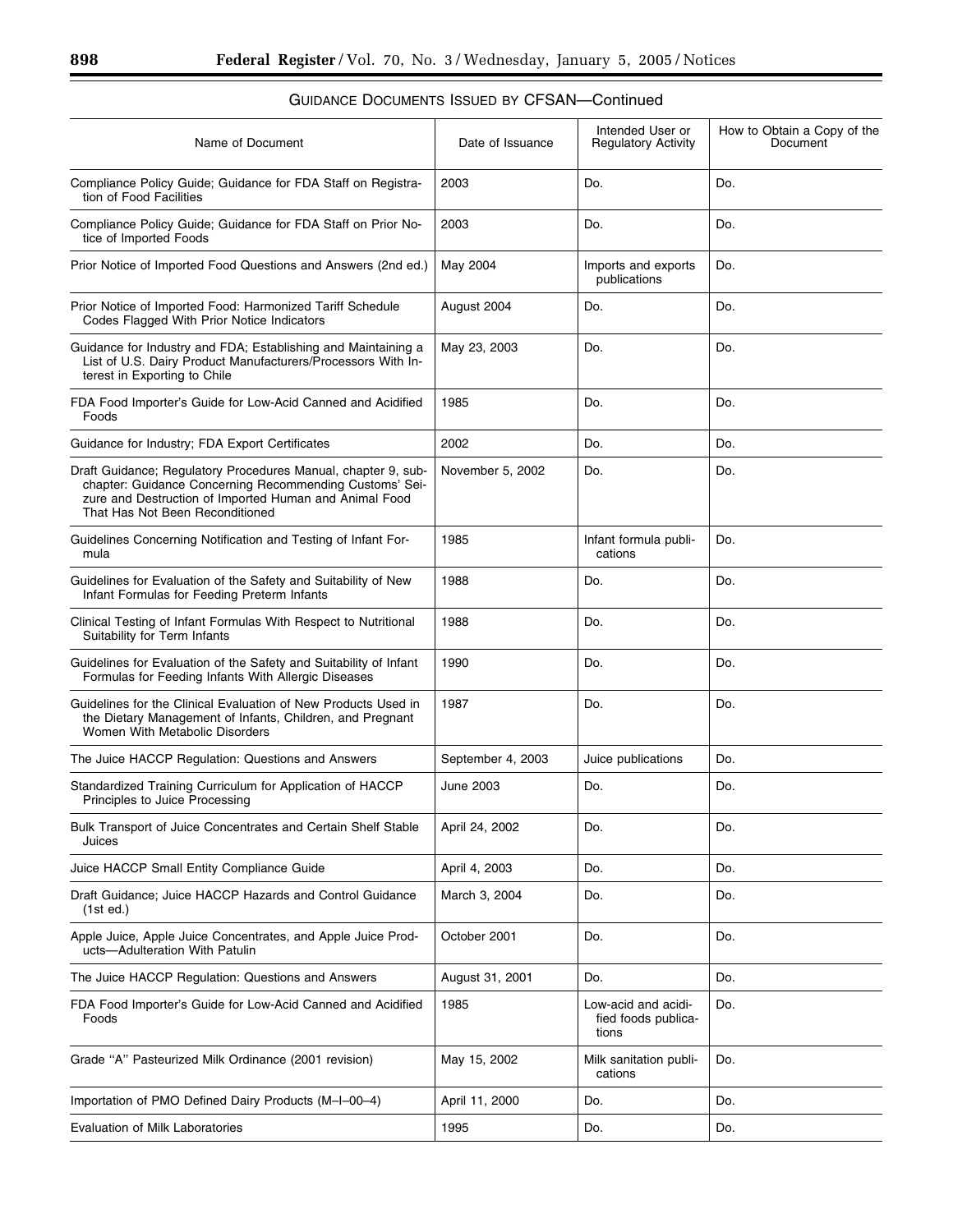| Name of Document                                                                                                                              | Date of Issuance         | Intended User or<br><b>Regulatory Activity</b>  | How to Obtain a Copy of the<br>Document |
|-----------------------------------------------------------------------------------------------------------------------------------------------|--------------------------|-------------------------------------------------|-----------------------------------------|
| Methods of Making Sanitation Ratings of Milk Supplies                                                                                         | 1999                     | Do.                                             |                                         |
| Procedures Governing the Cooperative State-Public Health<br>Service/FDA Program for Certification of Interstate Milk Ship-<br>pers            | 1999                     | Do.                                             | Do.                                     |
| Frozen Dessert Processing Guidelines                                                                                                          | 1989                     | Do.                                             | Do.                                     |
| Dry Milk Ordinance                                                                                                                            | 1995                     | Do.                                             | Do.                                     |
| <b>Pasteurized Milk Ordinance</b>                                                                                                             | 1999                     | Do.                                             | Do.                                     |
| Fumonisin Levels in Human Foods and Animal Feeds                                                                                              | November 9, 2001         | Natural toxins publi-<br>cations                | Do.                                     |
| List of Products for Each Product Category                                                                                                    | October 8, 1992          | Nutrition and food<br>science publica-<br>tions | Do.                                     |
| Label Declaration of Allergenic Substances in Foods; Notice to<br>Manufacturers                                                               | June 10, 1996            | Do.                                             | Do.                                     |
| Guidance on Labeling of Foods That Need Refrigeration by<br>Consumers                                                                         | February 24, 1997        | Do.                                             | Do.                                     |
| Interim Guidance on the Voluntary Labeling of Milk and Milk<br>Products That Have Not Been Treated With Recombinant Bo-<br>vine Somatropin    | February 10, 1994<br>Do. |                                                 | Do.                                     |
| Guide to Minimize Microbial Food Safety Hazards for Fresh<br><b>Fruits and Vegetables</b>                                                     | October 26, 1998         | Produce publications                            | Do.                                     |
| Reducing Microbial Food Safety Hazards for Sprouted Seeds                                                                                     | October 1999             | Do.                                             |                                         |
| Sampling and Microbial Testing of Spent Irrigation Water During<br><b>Sprout Production</b>                                                   | October 1999             | Do.                                             | Do.                                     |
| Retail Food Stores and Food Service Establishments: Food Se-<br>curity Preventive Measures Guidance                                           | December 17, 2003        | Retail food protection<br>publications          | Do.                                     |
| Foods—Adulteration Involving Hard or Sharp Foreign Objects                                                                                    | February 1999            | Sanitation publica-<br>tions                    | Do.                                     |
| Defect Action Levels (DALs)                                                                                                                   | May 1998                 | Do.                                             | Do.                                     |
| Action Levels for Poisonous or Deleterious Substances in<br>Human Food and Feed                                                               | 2000                     | Do.                                             | Do.                                     |
| Refusal of Inspection or Access to HACCP Records Pertaining<br>to the Safe and Sanitary Processing of Fish and Fishery<br>Products            | <b>July 2001</b>         | Seafood publications                            |                                         |
| Seafood HACCP Transition Policy                                                                                                               | December 1999            | Do.                                             | Do.                                     |
| Seafood List                                                                                                                                  | 1993                     | Do.                                             | Do.                                     |
| Fish and Fisheries Products Hazards and Control Guide (3rd<br>ed.)                                                                            | 2001                     | Do.                                             | Do.                                     |
| HACCP Regulation for Fish and Fishery Products: Questions<br>and Answers                                                                      | 1998                     | Do.                                             | Do.                                     |
| Implementation of Section 403(t) of the Federal Food, Drug,<br>and Cosmetic Act (21 U.S.C. 343(t)) Regarding the Use of<br>the Term "Catfish" | December 2002            | Do.                                             | Do.                                     |
| Letter to Various Seafood Trade Associations Regarding the<br>Labeling of Catfish                                                             | February 28, 2003        | Do.                                             | Do.                                     |
| WITHDRAWN GUIDANCES                                                                                                                           |                          |                                                 |                                         |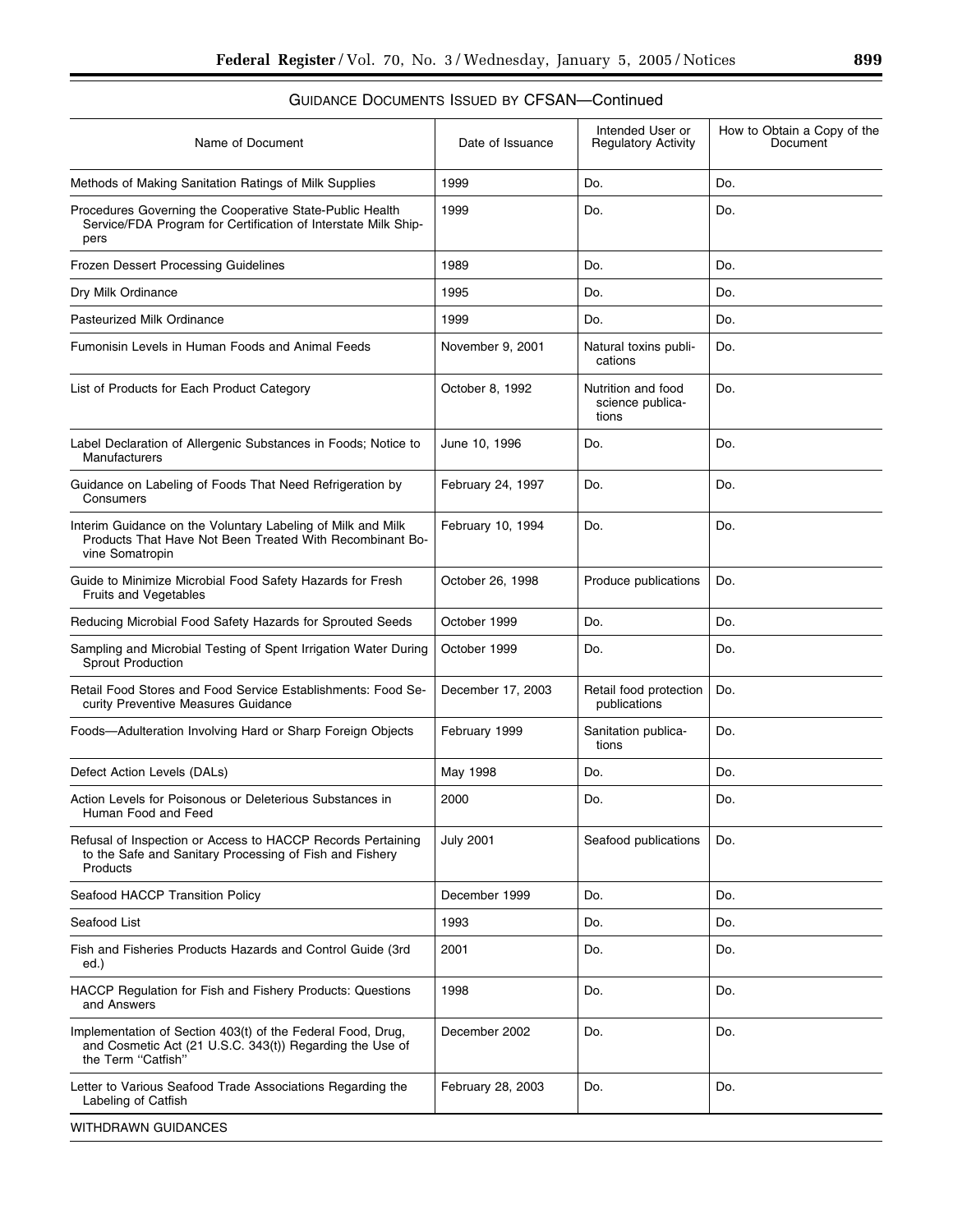| Name of Document                                                                                                                                                                                                                                                                                                                                                 | Date of Issuance | Intended User or<br><b>Regulatory Activity</b> | How to Obtain a Copy of the<br>Document |
|------------------------------------------------------------------------------------------------------------------------------------------------------------------------------------------------------------------------------------------------------------------------------------------------------------------------------------------------------------------|------------------|------------------------------------------------|-----------------------------------------|
| Guidance for Industry: Fumonisin Levels in Human Foods and<br>Animal Feeds, Draft (replaced by Guidance for Industry:<br>Fumonisin Levels in Human Foods and Animal Feeds; Final<br>(November 2001)                                                                                                                                                              | <b>June 2000</b> | N/A                                            | N/A                                     |
| Guidance for Industry Qualified Health Claims in the Labeling of<br>Conventional Foods and Dietary Supplements (replaced by<br>Interim Procedures for Qualified Health Claims in the Label-<br>ing of Conventional Human Food and Human Dietary Supple-<br>ments and Interim Evidence-Based Ranking System for Sci-<br>entific Data (July 2003))                 | December 2002    | Do.                                            | Do.                                     |
| Guidance for Industry Preparation of Premarket Notifications for<br>Food Contact Substances: Administrative; Draft (replaced by<br>Guidance for Industry Preparation of Premarket Notifications<br>for Food Contact Substances: Administrative; Final (May<br>2002))                                                                                             | <b>June 2000</b> | Do.                                            | Do.                                     |
| Guidance for Industry Preparation of Premarket Notifications for<br>Food Contact Substances: Chemistry Recommendations,<br>Draft (replaced by Guidance for Industry Preparation of Food<br>Contact Notifications for Food Contact Substances: Chem-<br>istry Recommendations; Final (April 2002))                                                                | May 2000         | Do.                                            | Do.                                     |
| Recommendations for Chemistry Data for Indirect Food Additive<br>Petitions (replaced by Guidance for Industry Preparation of<br>Food Contact Notifications for Food Contact Substances:<br>Chemistry Recommendations; Final (April 2002))                                                                                                                        | June 1995        | Do.                                            | Do.                                     |
| Guidance for Industry Preparation of Premarket Notifications for<br>Food Contact Substances: Toxicology Recommendations (re-<br>placed by Guidance for Industry Preparation of Food Contact<br>Notifications for Food Contact Substances: Toxicology Rec-<br>ommendations; Final (April 2002))                                                                   | September 1999   | Do.                                            | Do.                                     |
| Iron-Containing Supplements and Drugs: Label Warning and<br>Unit Dose Packaging Small Entity Compliance Guide (re-<br>placed by Guidance for Industry; Iron-Containing Supple-<br>ments and Drugs: Label Warning Statements; Small Entity<br>Compliance Guide (October 2003))                                                                                    | November 1997    | Do.                                            | Do.                                     |
| Guidance for Industry Channels of Trade Policy for Commod-<br>ities With Vinclozolin Residues; Draft (replaced by Guidance<br>for Industry Channels of Trade Policy for Commodities With<br>Vinclozolin Residues; Final (June 2002))                                                                                                                             | <b>July 2001</b> | Do.                                            | Do.                                     |
| Guidance for Industry Refusal of Inspection or Access to<br>HACCP Records Pertaining to the Safe and Sanitary Proc-<br>essing of Fish and Fishery Products; Draft (replaced by Guid-<br>ance for Industry Refusal of Inspection or Access to HACCP<br>Records Pertaining to the Safe and Sanitary Processing of<br>Fish and Fishery Products; Final (July 2001)) | November 2000    | Do.                                            | Do.                                     |
| <b>Guidance Document for Arsenic</b>                                                                                                                                                                                                                                                                                                                             | 1993             | Do.                                            | Do.                                     |
| Guidance Document for Cadmium                                                                                                                                                                                                                                                                                                                                    | 1993             | Do.                                            | Do.                                     |
| <b>Guidance Document for Chromium</b>                                                                                                                                                                                                                                                                                                                            | 1993             | Do.                                            | Do.                                     |
| Guidance Document for Lead                                                                                                                                                                                                                                                                                                                                       | 1993             | Do.                                            | Do.                                     |
| <b>Guidance Document for Nickel</b>                                                                                                                                                                                                                                                                                                                              | 1993             | Do.                                            | Do.                                     |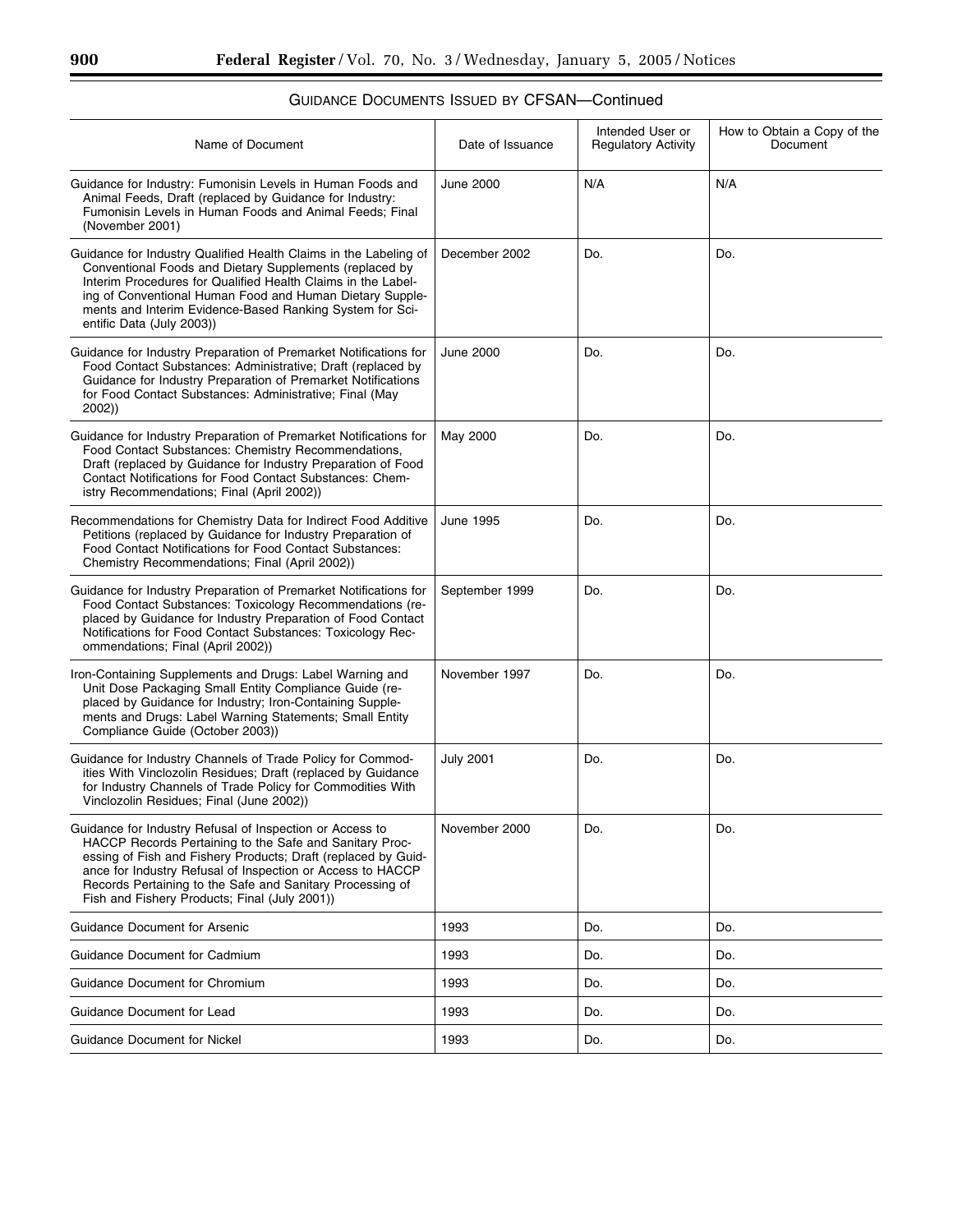# GUIDANCE DOCUMENTS ISSUED BY CVM

| Name of Document                                                                                                                                                                                   | Date of Issuance   | Intended User or<br><b>Regulatory Activity</b> | How to Obtain a Copy of the<br>Document                                                                                                                                                                 |
|----------------------------------------------------------------------------------------------------------------------------------------------------------------------------------------------------|--------------------|------------------------------------------------|---------------------------------------------------------------------------------------------------------------------------------------------------------------------------------------------------------|
| #159 Studies to Evaluate the Safety of Residues of Veterinary<br>Drugs in Human Food: General Approach to Establish a<br>Microbiological ADI (VICH GL36)                                           | November 12, 2003  | FDA personnel and<br>regulated industry        | Internet via http://<br>www.fda.gov/cvm/guid-<br>ance/published.htm, or<br><b>Communications Staff</b><br>(HFV-12), FDA/CVM, 7519<br>Standish Pl., Rockville,<br>MD, 301-827-3800, FAX:<br>301-827-4065 |
| #158 Use of Material From Deer and Elk in Animal Feed; Final                                                                                                                                       | September 15, 2003 | Regulated industry                             | Do.                                                                                                                                                                                                     |
| #156 Comparability Protocols; Chemistry, Manufacturing, and<br>Controls Information; Draft                                                                                                         | February 2003      | Do.                                            | Do.                                                                                                                                                                                                     |
| #153 Drugs, Biologics, and Medical Devices Derived From Bio-<br>engineered Plants for Use in Humans and Animals; Draft                                                                             | September 2002     | Do.                                            | Do.                                                                                                                                                                                                     |
| #152 Evaluating the Safety of Antimicrobial New Animal Drugs<br>With Regard to Their Microbiological Effects on Bacteria of<br>Human Health Concern                                                | October 23, 2003   | Do.                                            | Do.                                                                                                                                                                                                     |
| #151 FDA Export Certificates                                                                                                                                                                       | <b>July 2004</b>   | Do.                                            | Do.                                                                                                                                                                                                     |
| #150 Status of Clove Oil and Eugenol for Anesthesia of Fish                                                                                                                                        | June 11, 2002      | Do.                                            | Do.                                                                                                                                                                                                     |
| #149 Studies to Evaluate the Safety of Residues of Veterinary<br>Drugs in Human Food: General Approach to Testing (VICH<br>GL33                                                                    | May 18, 2004       | Do.                                            | Do.                                                                                                                                                                                                     |
| #148 Studies to Evaluate the Safety of Residues of Veterinary<br>Drugs in Human Food: Developmental Toxicity Testing (VICH<br>GL32); Final Guidance                                                | March 19, 2004     | Do.                                            | Do.                                                                                                                                                                                                     |
| #147 Studies to Evaluate the Safety of Residues of Veterinary<br>Drugs in Human Food; Repeat Dose (90-day) Toxicity Test-<br>ing (VICH GL31)                                                       | November 12, 2003  | Do.                                            | Do.                                                                                                                                                                                                     |
| #145 Bioanalytical Method Validation                                                                                                                                                               | May 2001           | Do.                                            | Do.                                                                                                                                                                                                     |
| #144 Pre-Approval Information for Registration of New Veteri-<br>nary Medicinal Products for Food-producing Animals with Re-<br>spect to Antimicrobial Resistance (VICH GL27); Final Guid-<br>ance | April 27, 2004     | Do.                                            | Do.                                                                                                                                                                                                     |
| #143 Pharmacovigilance of Veterinary Medicinal Products: Con-<br>trolled List of Terms (VICH GL30); Draft Guidance                                                                                 | February 1, 2002   | Do.                                            | Do.                                                                                                                                                                                                     |
| #142 Pharmacovigilance of Veterinary Medicinal Products:<br>Management of Periodic Summary Update Reports (PSUs)<br>(VICH GL29); Draft Guidance                                                    | December 12, 2001  | Do.                                            | Do.                                                                                                                                                                                                     |
| #141 Studies to Evaluate the Safety of Residues of Veterinary<br>Drugs in Human Food: Carcinogenicity Testing (VICH GL28);<br><b>Final Guidance</b>                                                | May 24, 2004       | Do.                                            | Do.                                                                                                                                                                                                     |
| #132 The Administrative New Animal Drug Application Process;<br>Draft                                                                                                                              | November 6, 2002   | Do.                                            | Do.                                                                                                                                                                                                     |
| #126 BACPAC I: Intermediates in Drug Substance Synthesis;<br>Bulk Actives Postapproval Changes: Chemistry, Manufac-<br>turing, and Controls Documentation                                          | February 2001      | Do.                                            | Do.                                                                                                                                                                                                     |
| #124 Voluntary Labeling Indicating Whether Foods Have or<br>Have Not Been Developed Using Bioengineering; Draft                                                                                    | January 2001       | Do.                                            | Do.                                                                                                                                                                                                     |
| #122 Manufacture and Labeling of Raw Meat Foods for Com-<br>panion and Captive Noncompanion Carnivores and<br>Omnivores                                                                            | November 9, 2004   | Do.                                            | Do.                                                                                                                                                                                                     |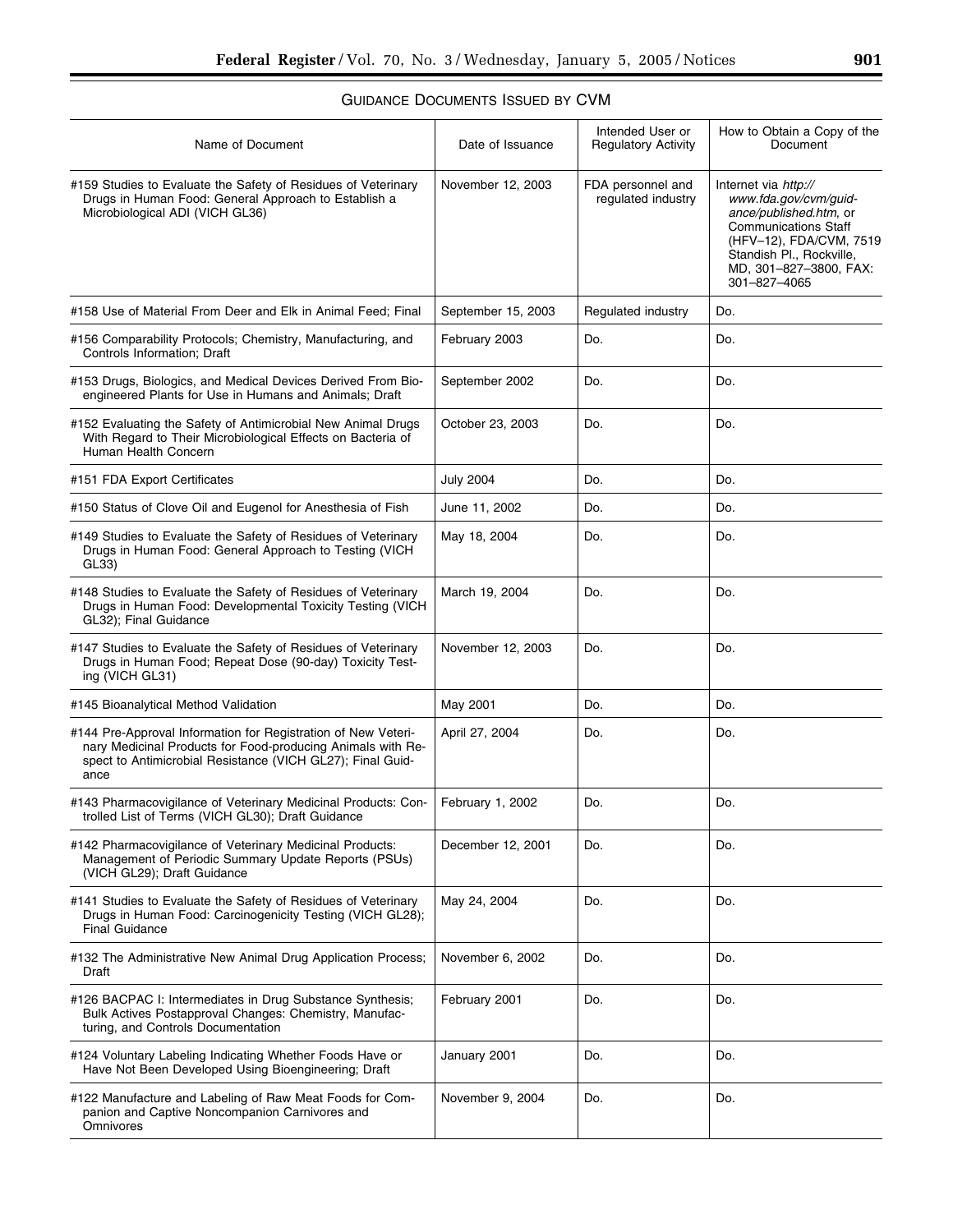$\equiv$ 

| Name of Document                                                                                                                                                                                  | Date of Issuance  | Intended User or<br><b>Regulatory Activity</b> | How to Obtain a Copy of the<br>Document |
|---------------------------------------------------------------------------------------------------------------------------------------------------------------------------------------------------|-------------------|------------------------------------------------|-----------------------------------------|
| #121 Expedited Review for New Animal Drug Applications for<br>Human Pathogen Reduction Claims                                                                                                     | March 6, 2001     | Do.                                            | Do.                                     |
| # 120 Veterinary Feed Directive Regulation                                                                                                                                                        | March 1, 2001     | Do.                                            | Do.                                     |
| #119 How CVM Intends to Handle Deficient Submissions Filed<br>During the Investigation of a New Animal Drug; Final Guid-<br>ance                                                                  | August 29, 2002   | Do.                                            | Do.                                     |
| #118 Mass Spectrometry for Confirmation of the Identity of Ani-<br>mal Drug Residues; Final Guidance                                                                                              | May 1, 2003       | Do.                                            | Do.                                     |
| #117 Pharmacovigilance of Veterinary Medical Products: Man-<br>agement of Adverse Event Reports (AERs) (VICH GL24);<br><b>Draft Guidance</b>                                                      | December 12, 2000 | Do.                                            | Do.                                     |
| #116 Studies to Evaluate the Safety of Residues of Veterinary<br>Drugs in Human Food: Genotoxicity Testing (VICH GL23);<br>Final Guidance                                                         | January 3, 2002   | Do.                                            | Do.                                     |
| #115 Safety Studies for Veterinary Drug Residues in Human<br>Food; Reproduction Toxicity Testing (VICH GL22); Final<br>Guidance                                                                   | January 3, 2002   | Do.                                            | Do.                                     |
| #114 Effectiveness of Anthelmintics: Specific Recommendations<br>for Poultry-Gallus Gallus (VICH GL21); Final Guidance                                                                            | June 19, 2002     | Do.                                            | Do.                                     |
| #113 Effectiveness of Anthelmintics: Specific Recommendations<br>for Feline (VICH GL20); Final Guidance                                                                                           | June 19, 2002     | Do.                                            | Do.                                     |
| #112 Fumonisin Levels in Human Foods and Animal Feeds;<br><b>Final Guidance</b>                                                                                                                   | November 9, 2001  | Do.                                            | Do.                                     |
| #111 Effectiveness of Anthelmintics: Specific Recommendations<br>for Canine (VICH GL19); Final Guidance                                                                                           | June 27, 2002     | Do.                                            | Do.                                     |
| #110 Effectiveness of Anthelmintics: Specific Recommendations<br>for Porcine (VICH GL16); Final Guidance                                                                                          | June 27, 2002     | Do.                                            | Do.                                     |
| #109 Effectiveness of Anthelmintics: Specific Recommendations<br>for Equine (VICH GL15); Final Guidance                                                                                           | June 27, 2002     | Do.                                            | Do.                                     |
| #108 How to Submit Information in Electronic Format by E-mail                                                                                                                                     | May 21, 2004      | Do.                                            | Do.                                     |
| #107 How to Submit a Protocol in Electronic Format by E-mail                                                                                                                                      | May 21, 2004      | Do.                                            | Do.                                     |
| #106 The Use of Published Literature in Support of New Animal<br>Drug Approval                                                                                                                    | August 31, 2000   | Do.                                            | Do.                                     |
| #105 Computerized Systems Used in Clinical Trials                                                                                                                                                 | September 2004    | Do.                                            | Do.                                     |
| #104 Content and Format of Effectiveness and Target Animal<br>Safety Technical Sections and Final Study Reports for Sub-<br>mission to the Division of Therapeutic Drugs for Nonfood Ani-<br>mals | July 10, 2001     | Do.                                            | Do.                                     |
| #103 Possible Dioxin/PCB Contamination of Drug and Biologi-<br>cal Products                                                                                                                       | August 1999       | Do.                                            | Do.                                     |
| #102 Manufacture and Distribution of Unapproved Piperazine<br>Products; Revised                                                                                                                   | August 27, 1999   | Do.                                            | Do.                                     |
| #100 Impurities: Residual Solvents in New Veterinary Medicinal<br>Products, Active Substances and Excipients (VICH GL18);<br><b>Final Guidance</b>                                                | May 15, 2001      | Do.                                            | Do.                                     |
| #99 Stability Testing of New Biotechnological/Biological Veteri-<br>nary Medicinal Products (VICH GL17); Final Guidance                                                                           | March 26, 2001    | Do.                                            | Do.                                     |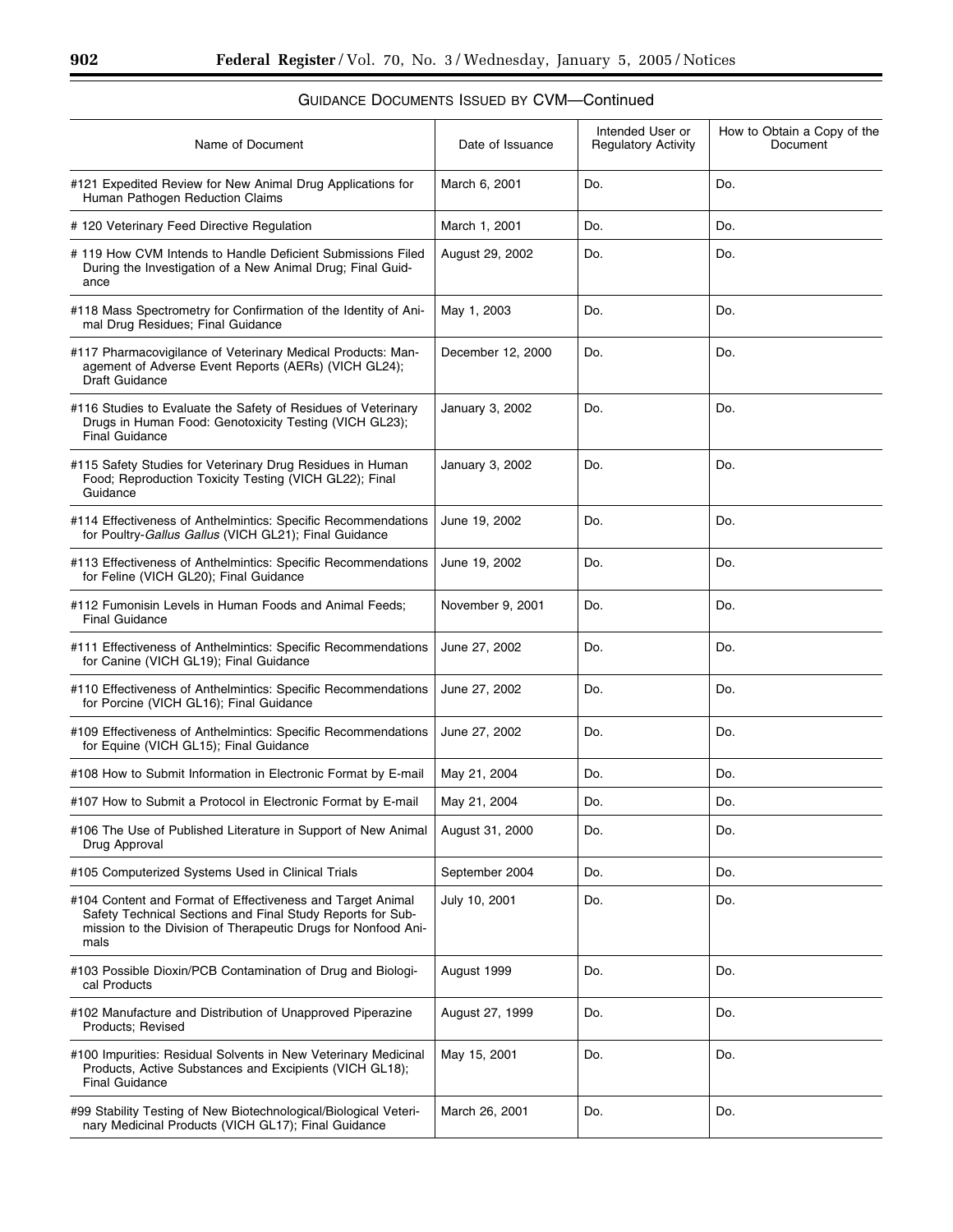### Name of Document Date of Issuance Intended User or Regulatory Activity How to Obtain a Copy of the Document #98 Dioxin in Anticaking Agents Used in Animal Feed and Feed Ingredients; Revised April 14, 2000 | Do. | Do. #97 Effectiveness of Anthelmintics: Specific Recommendations for Caprine (VICH GL14); Final Guidance March 26, 2001 | Do. | Do. #96 Effectiveness of Anthelmintics: Specific Recommendations for Ovine (VICH GL13); Final Guidance March 26, 2001 | Do. | Do. #95 Efficacy of Anthelmintics: Specific Recommendations for Bovines; (VICH GL12); Final Guidance March 26, 2001 | Do. | Do. #93 Impurities in New Veterinary Medical Products (VICH GL11) May 1, 2000 Do. Do. #92 Impurities in New Veterinary Drug Substances (VICH GL10) May 1, 2000 | Do. | Do. | Do. #91 Stability Testing for Medicated Premixes (VICH GL8); Final Guidance March 2000 Do. Do. Do. #90 Effectiveness of Anthelmintics: General Recommendations (VICH GL7); Final Guidance (replaces March 26, 2001) October 11, 2001 Do. Do. #89 Environmental Impact Assessments (EIAs) for Veterinary Medicinal Products (VMPs)—Phase I (VICH GL6); Final **Guidance** March 7, 2001 | Do. | Do. #88 How to Submit a Request for a Meeting or Teleconference in Electronic Format by E-mail May 21, 2004 Do. Do. #87 How to Submit a Notice of Intent to Slaughter for Human Food Purposes in Electronic Format by E-mail May 21, 2004 Do. Do. #86 How to Submit a Notice of Final Disposition of Investigational Animals Not Intended for Immediate Slaughter in Electronic Format by E-mail May 21, 2004 Do. 2008 Do. #85 Good Clinical Practice (VICH GL9); Final Guidance  $\vert$  May 9, 2001  $\vert$  Do.  $\vert$  Do.  $\vert$  Do. #84 Product Name Placement, Size and Prominence in Advertising and Promotional Labeling; Draft Guidance January 1999 | Do. | Do. | Do. #83 Chemistry, Manufacturing, and Controls Changes to an Approved NADA or ANADA; Draft Guidance June 1999 Do. Do. #82 Development of Supplemental Applications for Approved New Animal Drugs; Final Guidance October 28, 2002 Do. Do. #80 Studies to Evaluate the Utility of Anti-*Salmonella* Chemical Food Additives in Feeds November 21, 2002 | Do. | Do. #79 Dispute Resolution Procedures for Science-Based Decisions on Products Regulated by CVM; Draft Guidance May 16, 2003 | Do. | Do. #78 Consideration of the Human Health Impact of the Microbial Effects of Antimicrobial New Animal Drugs Intended for Use in Food-Producing Animals December 13, 1999 | Do. | Do. #76 Questions and Answers: BSE Feed Regulation  $\vert$  July 1998  $\vert$  Do.  $\vert$  Do.  $\vert$  Do. #75 Stability Testing: Photostability Testing of New Veterinary Drug Substances and Medicinal Products; Final Guidance September 1999 Do. Do. #74 Stability Testing of New Veterinary Dosage Forms (VICH GL4); Final Guidance September 1999 Do. Do. #73 Stability Testing of New Veterinary Drug Substances and Medicinal Products (VICH GL3); Final Guidance September 1999 Do. Do.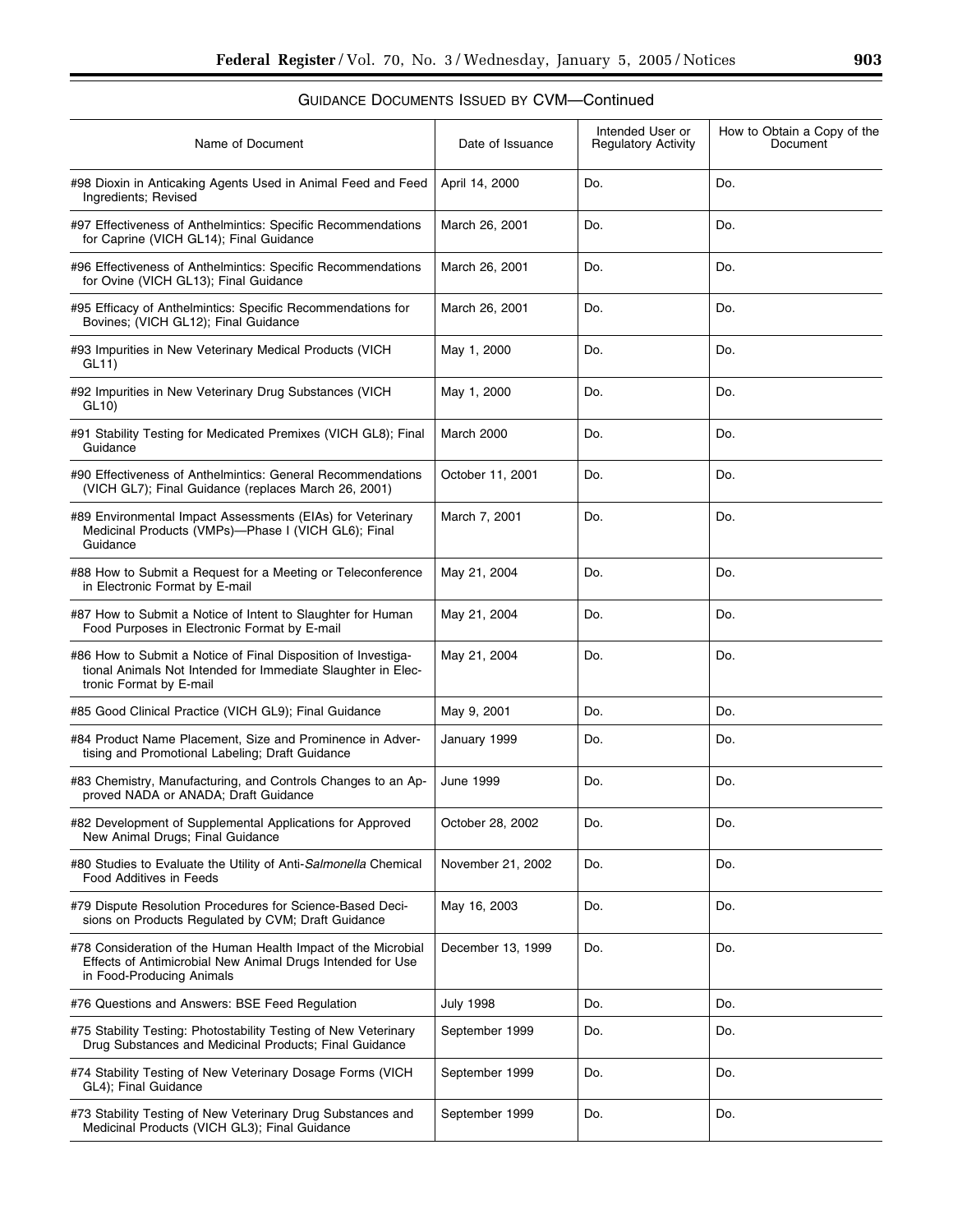▀

| Name of Document                                                                                                                                                           | Date of Issuance  | Intended User or<br><b>Regulatory Activity</b> | How to Obtain a Copy of the<br>Document |
|----------------------------------------------------------------------------------------------------------------------------------------------------------------------------|-------------------|------------------------------------------------|-----------------------------------------|
| #72 GMPs for Medicated Feed Manufacturers Not Required to<br>Register and Be Licensed With FDA                                                                             | May 1998          | Do.                                            | Do.                                     |
| #70 Para Alimentadores de Animales Rumiantes Sin<br>Operaciones de Mezclado de Alimentos en la Granja                                                                      | February 1998     | Do.                                            | Do.                                     |
| #70 Small Entities Compliance Guide for Feeders of Ruminant<br>Animals Without On-Farm Feed Mixing Operations                                                              | February 1998     | Do.                                            | Do.                                     |
| #69 Para Alimentadores de Animales Rumiantes Con<br>Operaciones de Mezclado de Alimentos en la Granja                                                                      | February 1998     | Do.                                            | Do.                                     |
| #69 Small Entities Compliance Guide for Feeders of Ruminant<br>Animals With On-Farm Feed Mixing Operations                                                                 | February 1998     | Do.                                            | Do.                                     |
| #68 Para Mezcladores de Proteinas, Fabricantes de Alimentos<br>para Animales y Distribuidores                                                                              | February 1999     | Do.                                            | Do.                                     |
| #68 Small Entities Compliance Guide for Protein Blenders,<br>Feed Manufacturers, and Distributors                                                                          | February 1998     | Do.                                            | Do.                                     |
| #67 Para Extractores de Grasa por Fusion                                                                                                                                   | February 1998     | Do.                                            | Do.                                     |
| #67 Small Entities Compliance Guide for Renderers                                                                                                                          | February 1998     | Do.                                            | Do.                                     |
| #65 Industry-Supported Scientific and Educational Activities                                                                                                               | November 1997     | Do.                                            | Do.                                     |
| #64 Validation of Analytical Procedures: Methodology; Final<br>Guidance                                                                                                    | July 1999         | Do.                                            | Do.                                     |
| #63 Validation of Analytical Procedures: Definition and Termi-<br>nology                                                                                                   | <b>July 1999</b>  | Do.                                            | Do.                                     |
| #62 Consumer-Directed Broadcast Advertisements; Final Guid-<br>ance                                                                                                        | August 1999       | Do.                                            | Do.                                     |
| #61 FDA Approval of New Animal Drugs for Minor Uses and for<br><b>Minor Species</b>                                                                                        | April 1999        | Do.                                            | Do.                                     |
| #59 How to Submit a Notice of Claimed Investigational Exemp-<br>tion in Electronic Format by E-mail                                                                        | May 21, 2004      | Do.                                            | Do.                                     |
| #57 Guidance for Industry for the Preparation and Submission<br>of Veterinary Master Files                                                                                 | 1995              | Do.                                            | Do.                                     |
| #56 Protocol Development Guideline for Clinical Effectiveness<br>and Target Animal Safety Trials                                                                           | July 10, 2001     | Do.                                            | Do.                                     |
| #55 Supportive Data for Cat Food Labels Bearing "Reduces"<br>Urinary pH" Claims: Guideline in Protocol Development                                                         | June 1994         | Do.                                            | Do.                                     |
| #54 Draft Guideline for Utility Studies for Anti-Salmonella<br>Chemical Food Additives in Animal Feeds (see final quidance<br>#80)                                         | June 22, 1994     | Do.                                            | Do.                                     |
| #53 Guideline for the Evaluation of the Utility of Food Additives<br>in Diets Fed to Aquatic Animals                                                                       | May 1994          | Do.                                            | Do.                                     |
| #52 Assessment of the Effects of Antimicrobial Drug Residues<br>From Food of Animal Origin on the Human Intestinal Flora                                                   | February 18, 2004 | Do.                                            | Do.                                     |
| #50 Draft Guideline for Target Animal and Human Food Safety,<br>Drug Efficacy, Environmental and Manufacturing Studies for<br><b>Teat Antiseptic Products</b>              | February 1, 1993  | Do.                                            | Do.                                     |
| #49 Guidance Document for Target Animal Safety and Drug Ef-<br>fectiveness Studies for Antimicrobial Bovine Mastitis Products<br>(Lactating and Nonlactating Cow Products) | April 4, 1996     | Do.                                            | Do.                                     |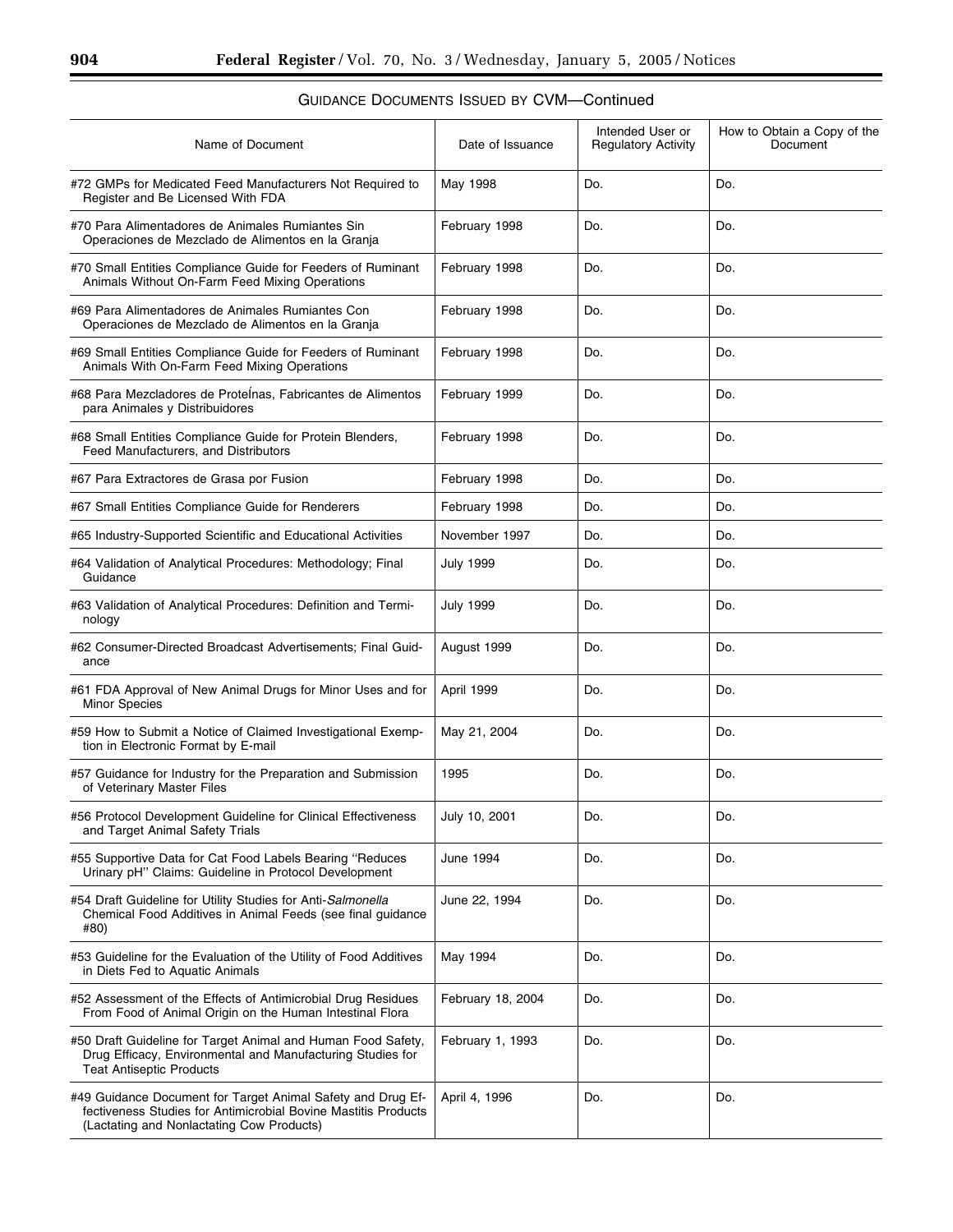| Name of Document                                                                                                                                             | Intended User or<br>Date of Issuance<br><b>Regulatory Activity</b><br>November 1994<br>Do. |     | How to Obtain a Copy of the<br>Document<br>Do. |  |
|--------------------------------------------------------------------------------------------------------------------------------------------------------------|--------------------------------------------------------------------------------------------|-----|------------------------------------------------|--|
| #48 Guidance for Industry for the Submission Documentation<br>for Sterilization Process Validation in Applications for Human<br>and Veterinary Drug Products |                                                                                            |     |                                                |  |
| #45 Guideline for Uniform Labeling of Drugs for Dairy and Beef<br>Cattle                                                                                     | August 1993                                                                                | Do. | Do.                                            |  |
| #43 Guidance on Generic Animal Drug Products Containing<br>Fermentation-Derived Drug Substances                                                              | October 1995                                                                               | Do. | Do.                                            |  |
| #42 Animal Drug Manufacturing Guidelines                                                                                                                     | 1994                                                                                       | Do. | Do.                                            |  |
| #41 Draft Guideline for Formatting, Assembling, and Submitting<br>New Animal Drug Applications                                                               | June 1992                                                                                  | Do. | Do.                                            |  |
| #40 Draft Guideline for the Evaluation of the Efficacy of<br>Anticoccidial Drugs and Anticoccidial Drug Combinations in<br>Poultry                           | April 1992                                                                                 | Do. | Do.                                            |  |
| #38 Guideline for Effectiveness Evaluation of Topical/OTIC Ani-<br>mal Drugs                                                                                 | August 21, 1984                                                                            | Do. | Do.                                            |  |
| #37 Guidelines for Evaluation of Effectiveness of New Animal<br>Drugs for Use in Poultry Feeds for Pigmentation                                              | March 1984                                                                                 | Do. | Do.                                            |  |
| #36 Guideline for Efficacy Evaluation of Canine/Feline<br>Anthelmintics                                                                                      | July 18, 1985<br>Do.                                                                       |     | Do.                                            |  |
| #35 Bioequivalence Guideline                                                                                                                                 | Revised October 9,<br>Do.<br>2002                                                          |     | Do.                                            |  |
| #33 Target Animal Safety Guidelines for New Animal Drugs                                                                                                     | June 1989<br>Do.                                                                           |     | Do.                                            |  |
| #31 Guidelines for the Evaluation of Bovine Anthelmintics                                                                                                    | July 1981                                                                                  | Do. | Do.                                            |  |
| #29 Guidelines for the Effectiveness Evaluation of Swine<br>Anthelmintics                                                                                    | September 30, 1980                                                                         | Do. | Do.                                            |  |
| #28 Animal Drug Applications Expedited Review Guideline (see<br>Policy and Procedures Guide 1240.3135)                                                       | December 3, 1997                                                                           | Do. | Do.                                            |  |
| #27 New Animal Drug Determination (see Policy and Proce-<br>dures Guide 1240.3500)                                                                           | <b>July 1989</b>                                                                           | Do. | Do.                                            |  |
| #24 Guideline for Drug Combinations for Use in Animals                                                                                                       | October 1983                                                                               | Do. | Do.                                            |  |
| #23 Medicated Free-Choice Feeds-Manufacturing Controls                                                                                                       | July 1, 1985                                                                               | Do. | Do.                                            |  |
| #22 Labeling of Arecoline Base Drugs Intended for Animal Use                                                                                                 |                                                                                            | Do. | Do.                                            |  |
| #21 Nutritional Ingredients in Animal Drugs and Feeds (see<br>Policy and Procedures Guide 1240.3420)                                                         | March 1993                                                                                 | Do. | Do.                                            |  |
| #16 Freedom of Information Summary Guidelines                                                                                                                | May 10, 1985                                                                               | Do. | Do.                                            |  |
| #13 Guidelines for Evaluation and Effectiveness of New Animal<br>Drugs for Use in Free-Choice Feeds (revision of The Cattle<br>Medicated Block Guideline)    | January 1985                                                                               | Do. | Do.                                            |  |
| #10 Amendment of Section II(G)(1)(b)(4) of the Preclearance<br>Guidelines                                                                                    | October 1975                                                                               | Do. | Do.                                            |  |
| #9 Preclearance Guidelines for Production Drugs                                                                                                              | Withdrawn pending re-<br>visions                                                           | Do. | Do.                                            |  |
| #6 Guideline for Submitting NADAs for Generic Drugs Re-<br>viewed by NAS/NRC                                                                                 | October 20, 1971; re-<br>vised March 19,<br>1976                                           | Do. | Do.                                            |  |
| #5 Drug Stability Guidelines                                                                                                                                 | December 1, 1990                                                                           | Do. | Do.                                            |  |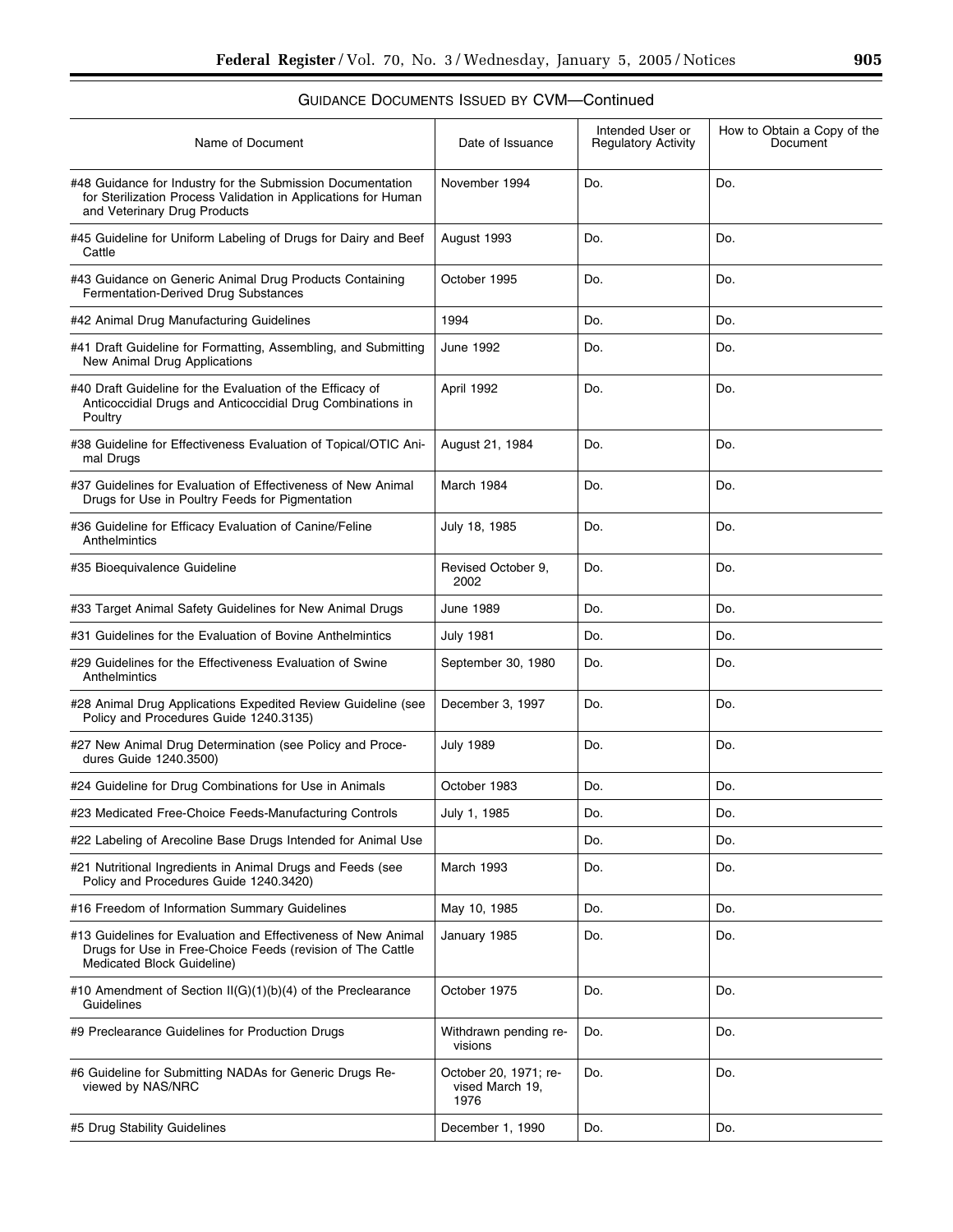| Name of Document                                                                                                                                            | Date of Issuance                 | Intended User or<br><b>Regulatory Activity</b> | How to Obtain a Copy of the<br>Document |
|-------------------------------------------------------------------------------------------------------------------------------------------------------------|----------------------------------|------------------------------------------------|-----------------------------------------|
| #3 General Principles for Evaluating the Safety of Compounds<br>Used in Food-Producing Animals (revised) (see guidance<br>#118 for update to Section V.B.1) | <b>July 1994</b>                 | Do.                                            | Do.                                     |
| WITHDRAWN DOCUMENTS                                                                                                                                         |                                  |                                                |                                         |
| #58 Guidance for Industry; Good Target Animal Study Prac-<br>tices: Clinical Investigators and Monitors                                                     | May 1997                         | N/A                                            | N/A                                     |
| #155 Guidance for Industry; 21 CFR Part 11; Electronic<br>Records; Electronic Signatures, Electronic Copies of Elec-<br>tronic Records                      | March 1997/February<br>2003      | Do.                                            | Do.                                     |
| #154 Draft Guidance for Industry on Part 11; Electronic<br>Records, Electronic Signatures-Scope and Application                                             | March 1997/February<br>2003      | Do.                                            | Do.                                     |
| #77 Interpretation of On-Farm Feed Manufacturing and Mixing<br>Operations                                                                                   | September 1998/June<br>2003      | Do.                                            | Do.                                     |
| #66 Professional Flexible Labeling of Antimicrobial Drugs                                                                                                   | August 1998/January<br>2002      | Do.                                            | Do.                                     |
| #20 Antibacterial Drugs in Animal Feeds: Antibacterial Effective-<br>ness Criteria                                                                          | December 2004                    | Do.                                            | Do.                                     |
| #19 Antibacterial Drugs in Animal Feeds: Animal Health Safety<br>Criteria                                                                                   | December 2004                    | Do.                                            | Do.                                     |
| #18 Antibacterial Drugs in Animal Feeds: Human Health Safety<br>Criteria                                                                                    | December 2004                    | Do.                                            | Do.                                     |
| #15 Guideline for Reporting the Details of Clinical Trials Using<br>an Investigational New Animal Drug in Non-Food Producing<br>Animals                     | February 1977/Decem-<br>ber 2004 | Do.                                            | Do.                                     |
| #14 Guideline for Reporting the Details of Clinical Trials Using<br>an Investigational New Animal Drug in Food-Producing Ani-<br>mals                       | December 2004                    | Do.                                            | Do.                                     |
| #4 Guideline for Efficacy Studies for Systemic Sustained Re-<br>lease Sulfonamide Boluses for Cattle                                                        | December 2004                    | Do.                                            | Do.                                     |
| #2 Anthelmintics                                                                                                                                            | December 2004                    | Do.                                            | Do.                                     |

# GUIDANCE DOCUMENTS ISSUED BY CVM—Continued

# GUIDANCE DOCUMENTS ISSUED BY THE OFFICE OF THE COMMISSIONER AND THE OFFICE OF POLICY

| Name of Document                                                                                                                                                          | Date of<br>Issuance | Intended<br>User or<br>Regulatory<br>Activity | How to Obtain a Copy of the Document                                                                                                                                                                                                                                      |
|---------------------------------------------------------------------------------------------------------------------------------------------------------------------------|---------------------|-----------------------------------------------|---------------------------------------------------------------------------------------------------------------------------------------------------------------------------------------------------------------------------------------------------------------------------|
| FDA Information Sheets for Institutional Review Boards and<br>Clinical Investigators                                                                                      | September 1998      | Regulated<br>industry                         | Internet via http://www.fda.gov/oc/ohrt/irbs/de-<br>fault.htm or Good Clinical Practice Programs<br>(HF-34), Food and Drug Administration,<br>5600 Fishers Lane, rm. 9C-24, Rockville, MD<br>20857, 301-827-3340, http://www.fda.gov/oc/<br>gcp/guidance.html             |
| Guidance for Industry; Computerized Systems Used in Clin-<br>ical Trials                                                                                                  | April 1999          | Do.                                           | Internet via http://www.fda.gov/ora/compli-<br>ance ref/bimo/ffinalcct.pdf or Good Clinical<br>Practice Programs (HF-34), Food and Drug<br>Administration, 5600 Fishers Lane, rm. 9C-<br>24, Rockville, MD 20857, 301-827-3340.<br>http://www.fda.gov/oc/gcp/guidance.htm |
| Draft Guidance for Institutional Review Boards, Clinical In-<br>vestigators, and Sponsors: Exceptions From Informed<br><b>Consent Requirements for Emergency Research</b> | March 30, 2000      | Do.                                           | Internet via http://www.fda.gov/ora/compli-<br>ance_ref/bimo/err_guide.htm or Good Clinical<br>Practice Programs (HF-34), Food and Drug<br>Administration, 5600 Fishers Lane, rm. 9C-<br>24, Rockville, MD 20857, 301-827-3340                                            |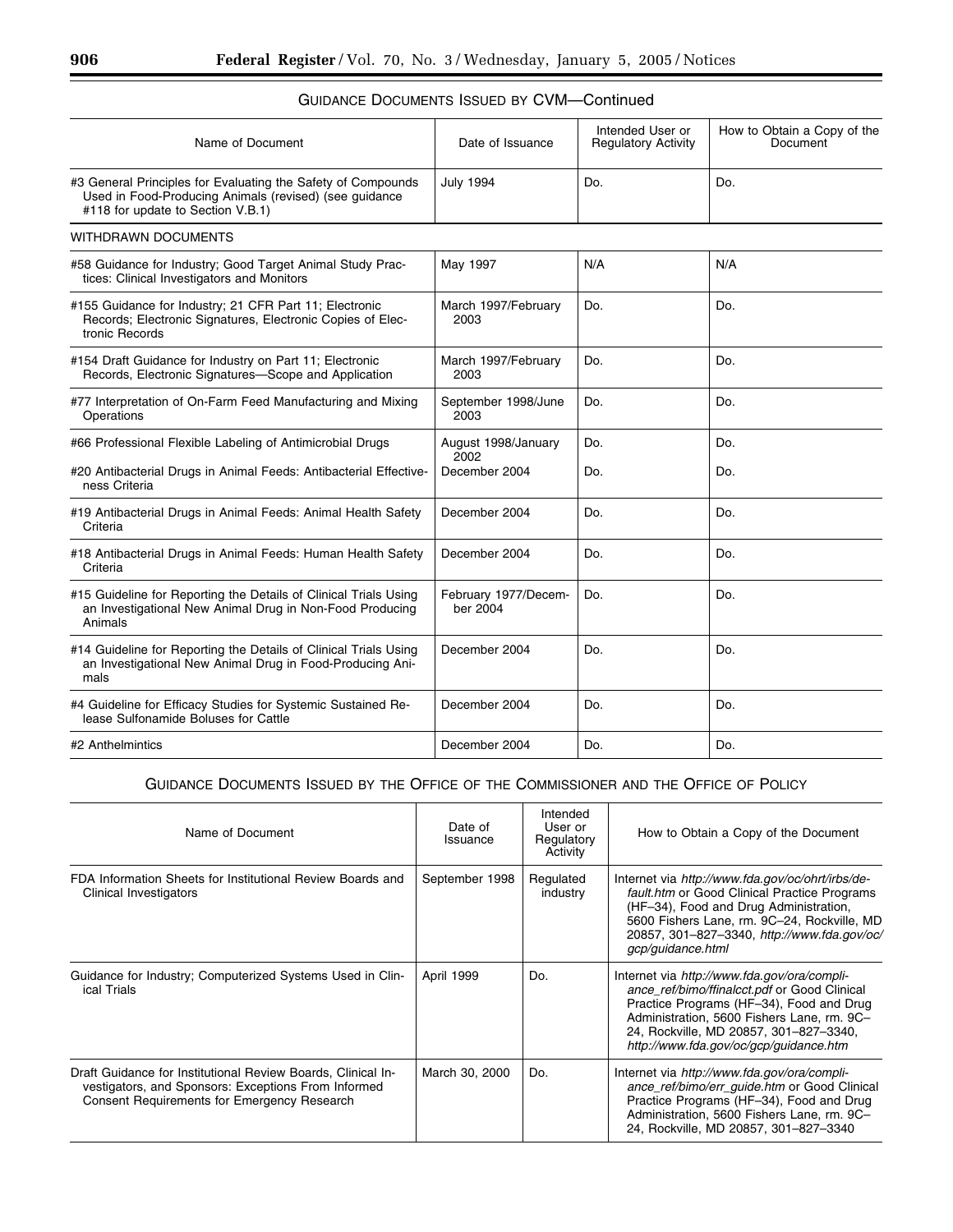# GUIDANCE DOCUMENTS ISSUED BY THE OFFICE OF THE COMMISSIONER AND THE OFFICE OF POLICY—Continued

| Name of Document                                                                                              | Date of<br>Issuance  | Intended<br>User or<br>Regulatory<br>Activity | How to Obtain a Copy of the Document                                                                               |
|---------------------------------------------------------------------------------------------------------------|----------------------|-----------------------------------------------|--------------------------------------------------------------------------------------------------------------------|
| Draft Guidance for Industry on Exports and Imports Under<br>the FDA Export Reform and Enhancement Act of 1996 | February 1998        | Do.                                           | Internet via http://www.fda.gov/opacom/<br>fedregister/frexport.html                                               |
| Guidance for FDA and Industry: Direct Final Rule Proce-<br>dures                                              | November 21.<br>1997 | FDA per-<br>sonnel                            | Internet via http://www.fda.gov/opacom/<br>morechoices/industry/guidance.htm, or Office<br>of Policy, 301-827-3360 |
| International Harmonization; Policy on Standards                                                              | October 11.<br>1995  | Regulated<br>industry<br>and FDA<br>personnel | 60 FR 53078, October 11, 1995; or Office of<br>International Programs, 301-827-4480                                |

## GUIDANCE DOCUMENTS ISSUED BY ORA

|                                                                                                                                                     | Date of<br>Issuance               | Intended<br>User or<br>Regulatory<br>Activity | How to Obtain a Copy of the Document                                                                                                                                     |                                                         |  |
|-----------------------------------------------------------------------------------------------------------------------------------------------------|-----------------------------------|-----------------------------------------------|--------------------------------------------------------------------------------------------------------------------------------------------------------------------------|---------------------------------------------------------|--|
| Name of Document                                                                                                                                    |                                   |                                               | <b>Mailing Address</b>                                                                                                                                                   | <b>Internet Address</b>                                 |  |
| Compliance Policy Guides Manual (replaces<br>Compliance Policy Guide-January 1996)                                                                  | Updated De-<br>cember 12,<br>2003 | FDA staff                                     | National Technical Infor-<br>mation Service, 5285<br>Port Royal Rd., Spring-<br>field, VA 22161                                                                          | http://www.fda.gov/ora/cpgm                             |  |
| Compliance Policy Guide, Section 615.115:<br>Extra-Label Use of Medicated Feeds for<br><b>Minor Species</b>                                         | April 2001                        | Do.                                           | Division of Compliance<br>Policy (HFC-230), Of-<br>fice of Enforcement.<br>Food and Drug Admin-<br>istration, 5600 Fishers<br>Lane, Rockville, MD<br>20857, 301-827-0420 | http://www.fda.gov/ora/<br>compliance_ref/revisions.htm |  |
| Compliance Policy Guide, Section 608.400:<br>Compounding of Drugs for Use in Ani-<br>mals                                                           | <b>July 2003</b>                  | Do.                                           | Do.                                                                                                                                                                      | Do.                                                     |  |
| Compliance Policy Guide, Section 555.600:<br>Filth From Insects, Rodents, and Other<br>Pests in Foods                                               | November 14,<br>2002              | Do.                                           | Do.                                                                                                                                                                      | Do.                                                     |  |
| Compliance Policy Guide, Section 460.200:<br><b>Pharmacy Compounding</b>                                                                            | May 29, 2002                      | Do.                                           | Do.                                                                                                                                                                      | Do.                                                     |  |
| Compliance Policy Guide, Section 575.100:<br>Pesticide Residues in Food and Feed-<br>Enforcement Criteria (CPG 7141.01) (re-<br>vised)              | May 16, 2002                      | Do.                                           | Do.                                                                                                                                                                      | Do.                                                     |  |
| Compliance Policy Guide, Section 230.150:<br><b>Blood Donor Classification Statement.</b><br>Paid or Volunteer Donor                                | May 7, 2002                       | Do.                                           | Do.                                                                                                                                                                      | Do.                                                     |  |
| Compliance Policy Guide, Section 510.150:<br>Apple Juice, Apple Juice Concentrates,<br>and Apple Juice Products-Adulteration<br><b>With Patulin</b> | October 2001                      | Do.                                           | Do.                                                                                                                                                                      | Do.                                                     |  |
| Compliance Policy Guide, Section 555.250:<br>Statement of Policy for Labeling and Pre-<br>venting Cross-Contact of Common Food<br>Allergens         | April 2001                        | Do.                                           | Do.                                                                                                                                                                      | Do.                                                     |  |
| Compliance Policy Guide, Section 220.100:<br>Interstate Shipment of Biological Products<br>for Use in Medical Emergencies                           | Reformatted<br>March 2001         | Do.                                           | Do.                                                                                                                                                                      | http://www.fda.gov/ora/<br>compliance_ref/cpg/          |  |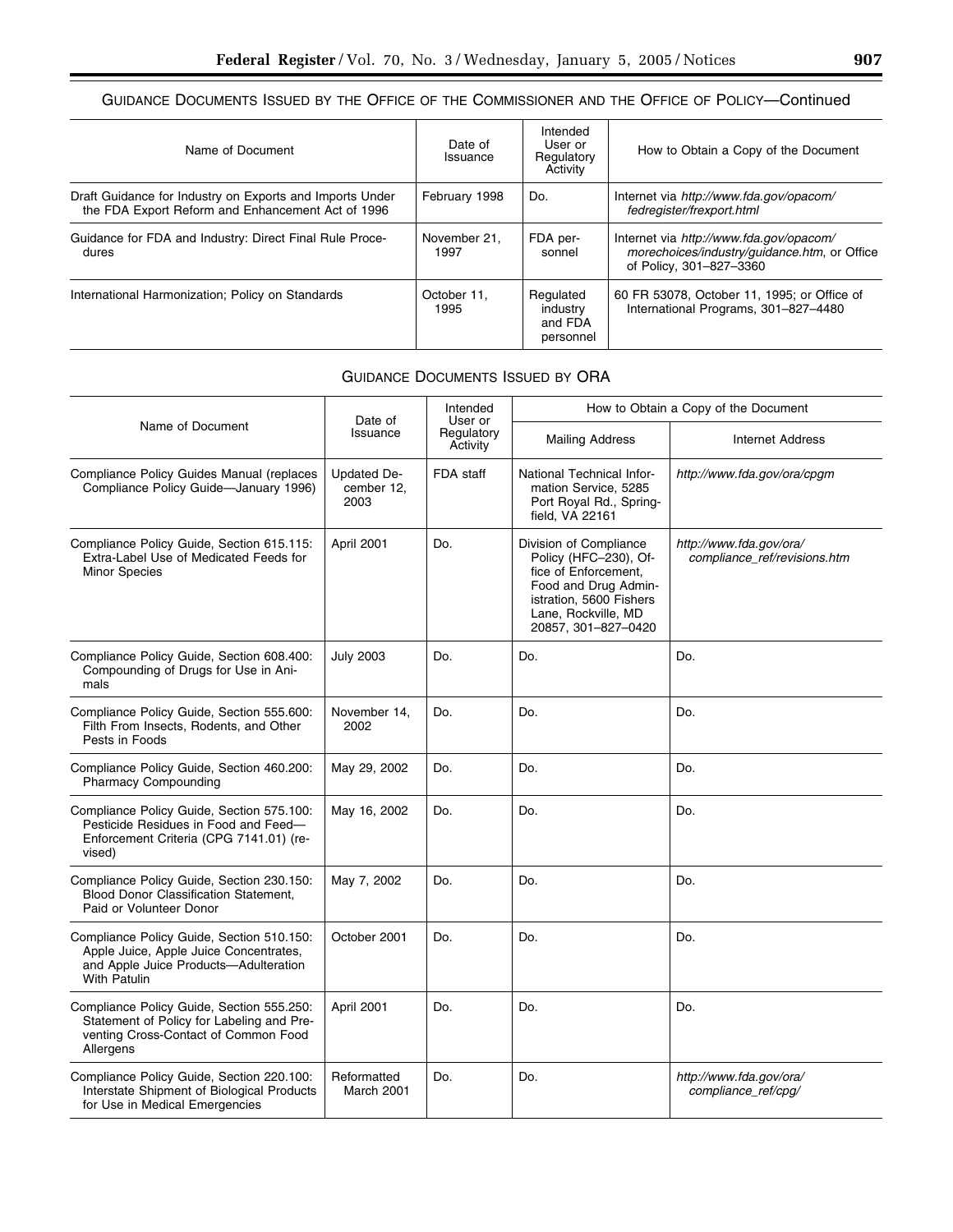|                                                                                                                                        |                           | Intended                                      | How to Obtain a Copy of the Document                                                                                                                                                           |                                                                               |
|----------------------------------------------------------------------------------------------------------------------------------------|---------------------------|-----------------------------------------------|------------------------------------------------------------------------------------------------------------------------------------------------------------------------------------------------|-------------------------------------------------------------------------------|
| Name of Document                                                                                                                       | Date of<br>Issuance       | User or<br>Regulatory<br>Activity             | <b>Mailing Address</b>                                                                                                                                                                         | <b>Internet Address</b>                                                       |
| Compliance Policy Guide, Section 270.100:<br>Final Container Labels-Allergenic Ex-<br>tracts Containing Glycerin; Reporting<br>Changes | Reformatted<br>March 2001 | Do.                                           | Do.                                                                                                                                                                                            | Do.                                                                           |
| Compliance Policy Guide, Section 230.150:<br><b>Blood Donor Incentives: Draft</b>                                                      | December<br>2000          | Do.                                           | Do.                                                                                                                                                                                            | Do.                                                                           |
| Compliance Policy Guide, Section 7150.09:<br>Fraud, Untrue Statements of Material<br>Facts, Bribery, and Illegal Gratuities            | <b>July 1991</b>          | FDA staff<br>and regu-<br>lated in-<br>dustry | Do.                                                                                                                                                                                            | http://www.fda.gov/ora/<br>compliance_ref/cpg/cpggenl/<br>cpg120-<br>100.html |
| Glossary of Computerized System and Soft-<br>ware Development Terminology                                                              | August 1995               | Do.                                           | National Technical Infor-<br>mation Service, 5285<br>Port Royal Rd., Spring-<br>field, VA 22161 (NTIS<br>Order No. PB96-<br>127352)                                                            | http://www.fda.gov/ora/inspect_ref/<br>igs/gloss.html                         |
| Guidelines for Entry Review of Radiation-<br><b>Emitting Electronic Devices</b>                                                        | March 12, 1999            | FDA staff                                     | Division of Import Oper-<br>ations and Policy<br>(HFC-170), Office of<br>Regional Operations,<br>Food and Drug Admin-<br>istration, 5600 Fishers<br>Lane, Rockville, MD<br>20857, 301-594-1218 | N/A                                                                           |
| Laboratory Procedures Manual                                                                                                           | June 1994                 | Do.                                           | Division of Field Science<br>(HFC-141), Food and<br>Drug Administration,<br>5600 Fishers Lane, rm.<br>12-41, Rockville, MD<br>20857                                                            | http://www.fda.gov/ora/science_ref/                                           |
| Laboratory Procedures Manual; ch. 10:<br><b>Method Validation Samples</b>                                                              | May 1999                  | Do.                                           | Do.                                                                                                                                                                                            | Do.                                                                           |
| Memorandum: ORA Investigational Strategy<br>on Gamma-Butyrolactone (GBL) and Re-<br>lated Products                                     | May 15, 2000              | Do.                                           | Division of Field Inves-<br>tigations, Office of Re-<br>gional Operations,<br>Food and Drug Admin-<br>istration, 5600 Fishers<br>Lane, Rockville, MD<br>20857                                  | N/A                                                                           |
| IOM: Investigations Operations Manual                                                                                                  | March 2004                | Do.                                           | National Technical Infor-<br>mation Service, 5285<br>Port Royal Rd., Spring-<br>field, VA 22161 (NTIS<br>Order No. PB2001-<br>913399)                                                          | http://www.fda.gov/ora/inspect_ref/                                           |
| Regulatory Procedures Manual                                                                                                           | March 2004                | Do.                                           | Do (NTIS Order No.<br>PB97-196182)                                                                                                                                                             | http://www.fda.gov/ora/<br>compliance_ref/rpm/default.htm                     |
| Regulatory Procedures Manual; ch. 5-7-10:<br>Civil Money Penalty Reduction Policy for<br><b>Small Entities</b>                         | March 2004                | Do.                                           | Division of Compliance<br>Policy (HFC-230), Of-<br>fice of Enforcement,<br>Food and Drug Admin-<br>istration, 5600 Fishers<br>Lane, Rockville, MD<br>20857, 301-827-0420                       | Do.                                                                           |
| Regulatory Procedures Manual; ch. 10-9:<br>Application Integrity Policy                                                                | March 2004                | Do.                                           | Do.                                                                                                                                                                                            | Do.                                                                           |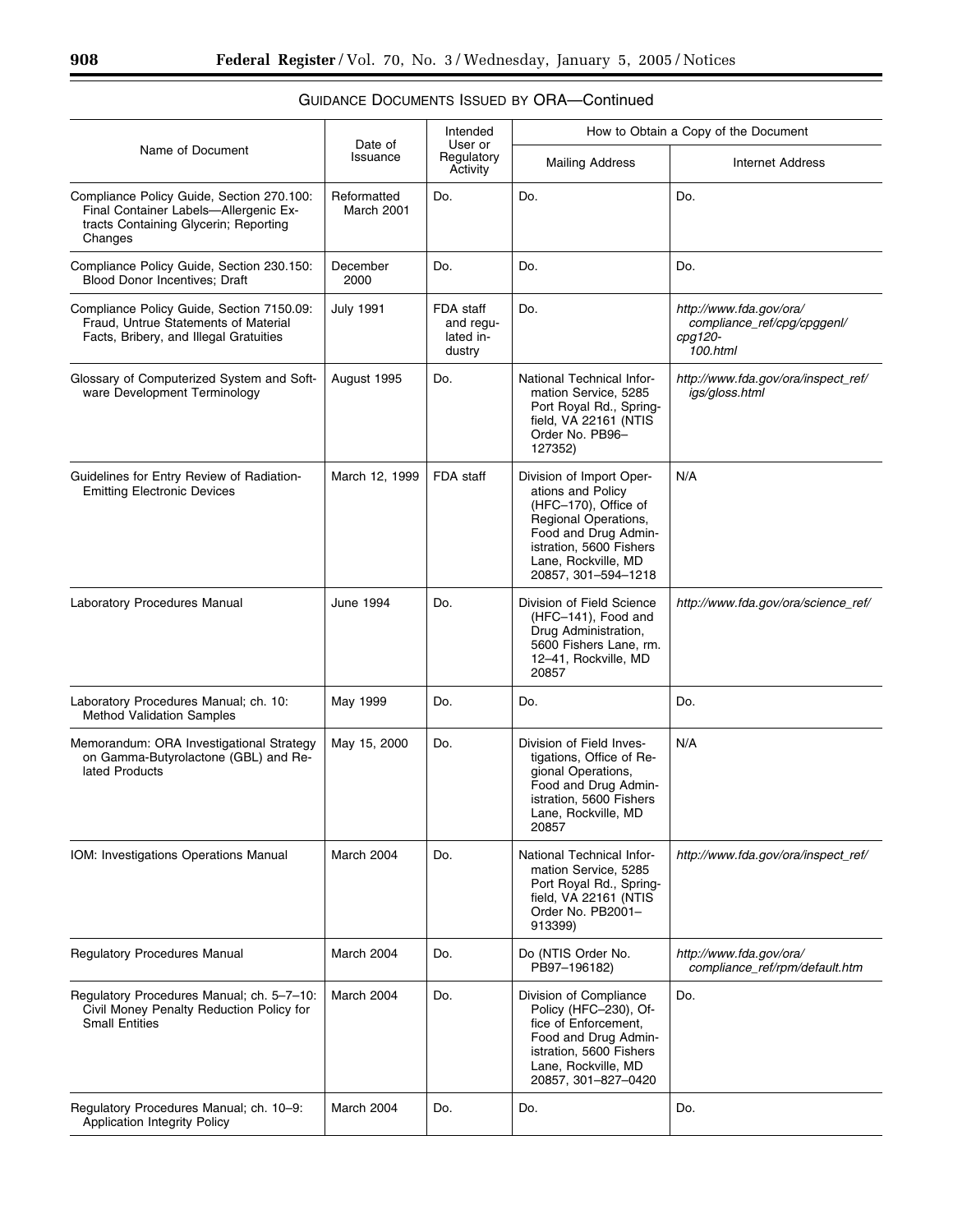| Name of Document                                                                                                | Date of<br>Issuance | Intended<br>User or<br>Regulatory<br>Activity | How to Obtain a Copy of the Document                                                                                                |                                                                 |  |
|-----------------------------------------------------------------------------------------------------------------|---------------------|-----------------------------------------------|-------------------------------------------------------------------------------------------------------------------------------------|-----------------------------------------------------------------|--|
|                                                                                                                 |                     |                                               | <b>Mailing Address</b>                                                                                                              | Internet Address                                                |  |
| Regulatory Procedures Manual; ch. 9: Im-<br>port Operations/Actions                                             | September<br>2002   | Do.                                           | Do.                                                                                                                                 | Do.                                                             |  |
| Regulatory Procedures Manual; ch. 6-1:<br>Seizure                                                               | March 2004          | Do.                                           | Do.                                                                                                                                 | Do.                                                             |  |
| Regulatory Procedures Manual; ch. 6–6:<br>Civil Penalties-Electronic Product Radi-<br>ation Control             | March 2004          | Do.                                           | Do.                                                                                                                                 | Do.                                                             |  |
| Regulatory Procedures Manual; ch. 4-1:<br><b>Warning Letters</b>                                                | March 2004          | Do.                                           | Do.                                                                                                                                 | http://www.fda.gov/ora/<br>compliance_ref/rpm_new2/<br>ch4.html |  |
| Guide to Inspections of Bulk Pharmaceutical<br>Chemicals                                                        | May 1994            | Do.                                           | National Technical Infor-<br>mation Service, 5285<br>Port Royal Rd., Spring-<br>field, VA 22161 (NTIS<br>Order No. PB96-<br>127154) | http://www.fda.gov/ora/inspect_ref/<br>igs/iglist.html          |  |
| Guide to Inspections of Pharmaceutical<br><b>Quality Control Laboratories</b>                                   | July 1993           | Do.                                           | Do (NTIS Order No.<br>PB96-127279)                                                                                                  | Do.                                                             |  |
| Guide to Inspections of Microbiological<br>Pharmaceutical Quality Control Labora-<br>tories                     | <b>July 1993</b>    | Do.                                           | Do (NTIS Order No.<br>PB96-127287)                                                                                                  | Do.                                                             |  |
| Guide to Inspections of Validation of Clean-<br>ing Processes                                                   | July 1993           | Do.                                           | Do (NTIS Order No.<br>PB96-127246)                                                                                                  | Do.                                                             |  |
| Guide to Inspections of Lyophilization of<br>Parenterals                                                        | July 1993           | Do.                                           | Do (NTIS Order No.<br>PB96-127253)                                                                                                  | Do.                                                             |  |
| Guide to Inspections of High Purity Water<br>Systems                                                            | July 1993           | Do.                                           | Do (NTIS Order No.<br>PB96-127261)                                                                                                  | Do.                                                             |  |
| Guide to Inspections of Dosage Form Drug<br>Manufacturers-CGMPs                                                 | October 1993        | Do.                                           | Do (NTIS Order No.<br>PB96-127212)                                                                                                  | Do.                                                             |  |
| Guide to Inspections of Oral Solid Dosage<br>Forms Pre/Post Approval Issues for De-<br>velopment and Validation | January 1994        | Do.                                           | Do (NTIS Order No.<br>PB96-127345)                                                                                                  | Do.                                                             |  |
| Guide to Inspections of Topical Drug Prod-<br>ucts                                                              | <b>July 1994</b>    | Do.                                           | Do (NTIS Order No.<br>PB96-127394)                                                                                                  | Do.                                                             |  |
| Guide to Inspections of Sterile Drug Sub-<br>stance Manufacturers                                               | <b>July 1994</b>    | Do.                                           | Do (NTIS Order No.<br>PB96-127295)                                                                                                  | Do.                                                             |  |
| Guide to Inspections of Oral Solutions and<br>Suspensions                                                       | August 1994         | Do.                                           | Do (NTIS Order No.<br>PB96-127147)                                                                                                  | Do.                                                             |  |
| Guide to Nutritional Labeling and Education<br>Act (NLEA) Requirements                                          | February 1995       | Do.                                           | Do (NTIS Order No.<br>PB96-127378)                                                                                                  | Do.                                                             |  |
| Guide to Inspections of Interstate Carriers<br>and Support Facilities                                           | April 1995          | Do.                                           | Do (NTIS Order No.<br>PB96-127386)                                                                                                  | Do.                                                             |  |
| Guide to Inspections of Dairy Product Man-<br>ufacturers                                                        | April 1995          | Do.                                           | Do (NTIS Order No.<br>PB96-127329)                                                                                                  | Do.                                                             |  |
| Guide to Inspections of Manufacturers of<br>Miscellaneous Foods-vol. 1                                          | May 1995            | Do.                                           | Do (NTIS Order No.<br>PB97-127220)                                                                                                  | Do.                                                             |  |
| Guide to Inspections of Manufacturers of<br>Miscellaneous Food Products-vol. 2                                  | September<br>1996   | Do.                                           | Do (NTIS Order No.<br>PB97-196133)                                                                                                  | Do.                                                             |  |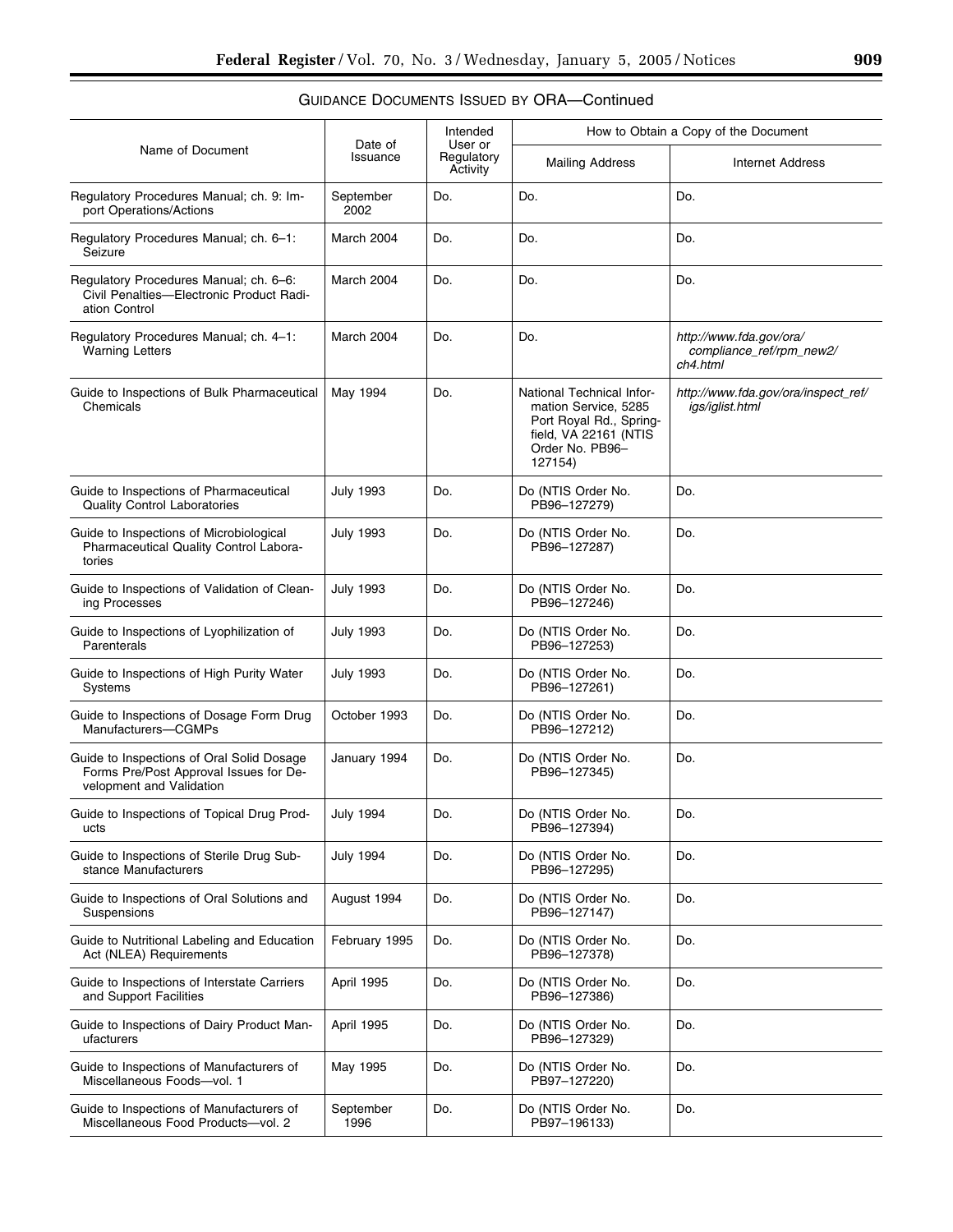| Name of Document                                                                                                         | Date of<br>Issuance          | Intended<br>User or<br>Regulatory<br>Activity | How to Obtain a Copy of the Document                                                                                                                          |                                                        |  |
|--------------------------------------------------------------------------------------------------------------------------|------------------------------|-----------------------------------------------|---------------------------------------------------------------------------------------------------------------------------------------------------------------|--------------------------------------------------------|--|
|                                                                                                                          |                              |                                               | <b>Mailing Address</b>                                                                                                                                        | <b>Internet Address</b>                                |  |
| Guide to Inspections of Cosmetic Product<br>Manufacturers                                                                | February 1995                | Do.                                           | Do (NTIS Order No.<br>PB96-127238)                                                                                                                            | Do.                                                    |  |
| Guide to Inspections of Low Acid Canned<br>Food Manufacturers, Part 1-Administra-<br>tive Procedures/Scheduled Processes | November<br>1996             | Do.                                           | Do (NTIS Order No.<br>PB97-196141)                                                                                                                            | Do.                                                    |  |
| Guide to Inspections of Low Acid Canned<br>Food Manufacturers, Part 2-Manufac-<br>turing Processes/Procedures            | April 1997                   | Do.                                           | Do (NTIS Order No.<br>PB97-196158)                                                                                                                            | Do.                                                    |  |
| Guide to Inspections of Low Acid Canned<br>Food Manufacturers, Part 3-Container/<br>Closures                             | November<br>1998             | FDA staff                                     | Do (NTIS Order No.<br>PB00-133795)                                                                                                                            | N/A                                                    |  |
| Guide to Inspections of Blood Banks                                                                                      | September<br>1994            | Do.                                           | Do (NTIS Order No.<br>PB96-127303)                                                                                                                            | http://www.fda.gov/ora/inspect_ref/<br>igs/iglist.html |  |
| Guide to Inspections of Source Plasma Es-<br>tablishments                                                                | <b>Revised April</b><br>2001 | Do.                                           | N/A                                                                                                                                                           | Do.                                                    |  |
| Guide to Inspections of Infectious Disease<br><b>Marker Testing Facilities</b>                                           | October 1996                 | Do.                                           | National Technical Infor-<br>mation Service, 5285<br>Port Royal Rd., Spring-<br>field, VA 22161 (NTIS<br>Order No. PB96-<br>199476)                           | Do.                                                    |  |
| Biotechnology Inspection Guide Reference<br>Materials and Training Aids                                                  | November<br>1991             | Do.                                           | Do (NTIS Order No.<br>PB96-127402)                                                                                                                            | Do.                                                    |  |
| Guide to Inspection of Computerized Sys-<br>tems in Drug Processing                                                      | February 1983                | Do.                                           | Do (NTIS Order No.<br>PB96-127337)                                                                                                                            | Do.                                                    |  |
| Guide to Inspections of Foreign Medical De-<br>vice Manufacturers                                                        | September<br>1995            | Do.                                           | Do (NTIS Order No.<br>PB96-127311)                                                                                                                            | Do.                                                    |  |
| Guide to Inspections of Foreign Pharma-<br>ceutical Manufacturers                                                        | May 1996                     | Do.                                           | Do (NTIS Order No.<br>PB96-199468)                                                                                                                            | Do.                                                    |  |
| Guide to Inspections of Medical Device<br>Manufacturers                                                                  | December<br>1997             | Do.                                           | Do (NTIS Order No. PB<br>98-127145)                                                                                                                           | Do.                                                    |  |
| Mammography Quality Standards Act<br>(MQSA) Auditor's Guide                                                              | January 1998                 | Do.                                           | Do (NTIS Order No.<br>PB98-127178)                                                                                                                            | Do.                                                    |  |
| Guide to Inspections of Electromagnetic<br>Compatibility Aspects of Medical Device<br><b>Quality Systems</b>             | December<br>1997             | Do.                                           | Do (NTIS Order No.<br>PB98-127152)                                                                                                                            | Do.                                                    |  |
| Guide to Inspections of Acidified Food Man-<br>ufacturers                                                                | May 1998                     | Do.                                           | N/A                                                                                                                                                           | Do.                                                    |  |
| Guide to Inspection of Aseptic Processing<br>and Packaging for the Food Industry                                         | February 2001                | Do.                                           | Division of Field Inves-<br>tigations, Office of Re-<br>gional Operations,<br>Food and Drug Admin-<br>istration, 5600 Fishers<br>Lane, Rockville, MD<br>20857 | N/A                                                    |  |
| Guide to Inspections of Grain Product Man-<br>ufacturers                                                                 | <b>July 2003</b>             | Do.                                           | Do (NTIS Order No.<br>PB98-137128)                                                                                                                            | Do.                                                    |  |
| Guide to Bioresearch Monitoring Inspections<br>of In Vitro Diagnostic Devices                                            | February 1998                | Do.                                           | Do (NTIS Order No.<br>PB98-137151)                                                                                                                            | Do.                                                    |  |
| Guide to Inspections of Viral Clearance<br>Processes for Plasma Derivatives                                              | March 1998                   | Do.                                           | Do (NTIS Order No. PB-<br>98137144)                                                                                                                           | Do.                                                    |  |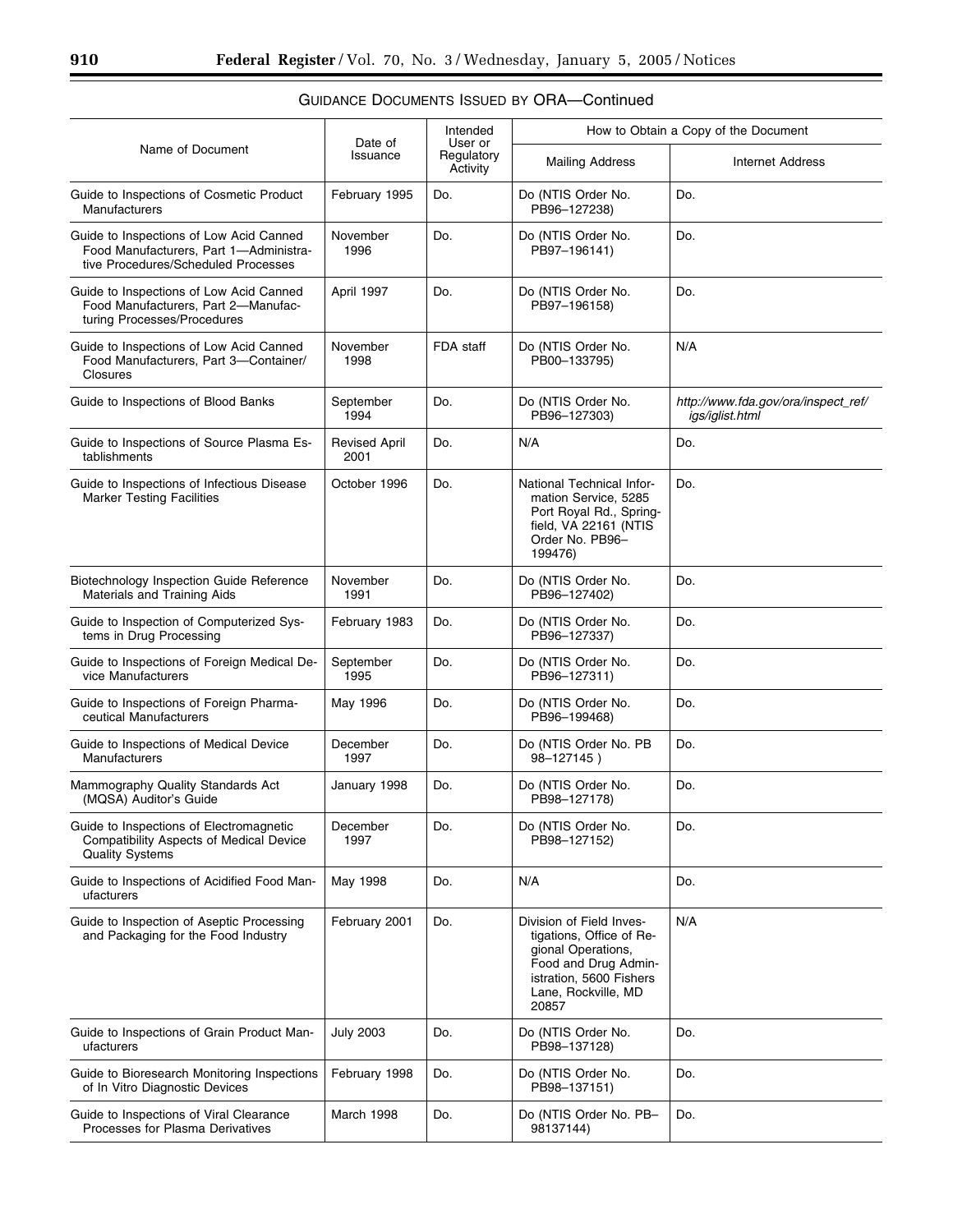|                                                                                                                                           | Date of                                  | Intended<br>User or              |                                                                                                                                                                                | How to Obtain a Copy of the Document                                          |
|-------------------------------------------------------------------------------------------------------------------------------------------|------------------------------------------|----------------------------------|--------------------------------------------------------------------------------------------------------------------------------------------------------------------------------|-------------------------------------------------------------------------------|
| Name of Document                                                                                                                          | Issuance                                 | Regulatory<br>Activity           | <b>Mailing Address</b>                                                                                                                                                         | <b>Internet Address</b>                                                       |
| Guide to Traceback of Fresh Fruits and<br>Vegetables Implicated in Epidemiological<br>Investigations                                      | April 2001                               | Do.                              | N/A                                                                                                                                                                            | Do.                                                                           |
| Guide to Inspections of Computerized Sys-<br>tems in the Food Processing Industry                                                         | August 1998                              | Do.                              | National Technical Infor-<br>mation Service, 5285<br>Port Royal Rd., Spring-<br>field, VA 22161 (NTIS<br>Order No. PB98-<br>137136)                                            | Do.                                                                           |
| Guide to International Inspections and Trav-<br>el (revision) (formerly FDA/ORA Inter-<br>national Inspection Manual and Travel<br>Guide) | November<br>2002                         | Do.                              | N/A                                                                                                                                                                            | http://www.fda.gov/ora/inspect_ref/<br>qiit∕<br>default.htm                   |
| Guide to Inspections of Quality Systems                                                                                                   | August 1999                              | Do.                              | N/A                                                                                                                                                                            | http://www.fda.gov/ora/inspect_ref/<br>igs/qsit/QSITGUIDE.PDF                 |
| Guide to Inspection of Firms Producing<br>Food Products Susceptible to Contamina-<br>tion With Allergenic Ingredients                     | August 2001                              | Do.                              | N/A                                                                                                                                                                            | http://www.fda.gov/ora/inspect_ref/<br>igs/iglist.html                        |
| Computerized Systems Used in Clinical<br>Trials                                                                                           | April 1999                               | Do.                              | N/A                                                                                                                                                                            | http://www.fda.gov/ora/<br>compliance_ref/bimo/                               |
| Compliance Program 7348.001: Bioresearch<br>Monitoring, Human Drugs, In Vivo Bio-<br>equivalence                                          | October 1,<br>1999                       | Do.                              | Division of Compliance<br>Policy (HFC-230), Of-<br>fice of Enforcement,<br>Food and Drug Admin-<br>istration, 5600 Fishers<br>Lane, Rockville, MD<br>20857, 301-827-0420       | Do.                                                                           |
| Guide for Detecting Fraud in Bioresearch<br>Monitoring Inspections                                                                        | April 2003                               | Do.                              | Division of Freedom of<br>Information (HFI-35),<br>Food and Drug Admin-<br>istration, 5600 Fishers<br>Lane, Rockville, MD<br>20857                                             | N/A                                                                           |
| Good Laboratory Practice Program<br>7348.808A (Nonclinical Laboratories);<br><b>EPA Data Audit Inspections</b>                            | October 1,<br>2000                       | Do.                              | Division of Compliance<br>Policy (HFC-230), Of-<br>fice of Enforcement,<br>Food and Drug Admin-<br>istration, 5600 Fishers<br>Lane, Rockville, MD<br>20857, 301-827-0420       | http://www.fda.gov/ora/<br>compliance_ref/bimo/                               |
| Guideline for the Monitoring of Clinical In-<br>vestigations                                                                              | January 1988                             | FDA regu-<br>lated in-<br>dustry | Do.                                                                                                                                                                            | Do.                                                                           |
| Small Business Guide to FDA                                                                                                               | <b>Revised March</b><br>31, 2004         | Do.                              | <b>Federal-State Relations</b><br>(HFC-150), Office of<br>Regulatory Affairs,<br>Food and Drug Admin-<br>istration, 5600 Fishers<br>Lane, Rockville, MD<br>20857, 301-827-2905 | http://www.fda.gov/ora/fed state/<br>small_business/sb_guide/de-<br>fault.htm |
| Compliance Program 7348.808; Bioresearch<br>Monitoring, Good Laboratory Practice<br>(Nonclinical Laboratories)                            | <b>Revised Feb-</b><br>ruary 21,<br>2001 | FDA staff                        | Division of Compliance<br>Policy (HFC-230), Of-<br>fice of Enforcement,<br>Food and Drug Admin-<br>istration, 5600 Fishers<br>Lane, Rockville, MD<br>20857, 301-827-0420       | http://www.fda.gov/ora/<br>compliance_ref/bimo/                               |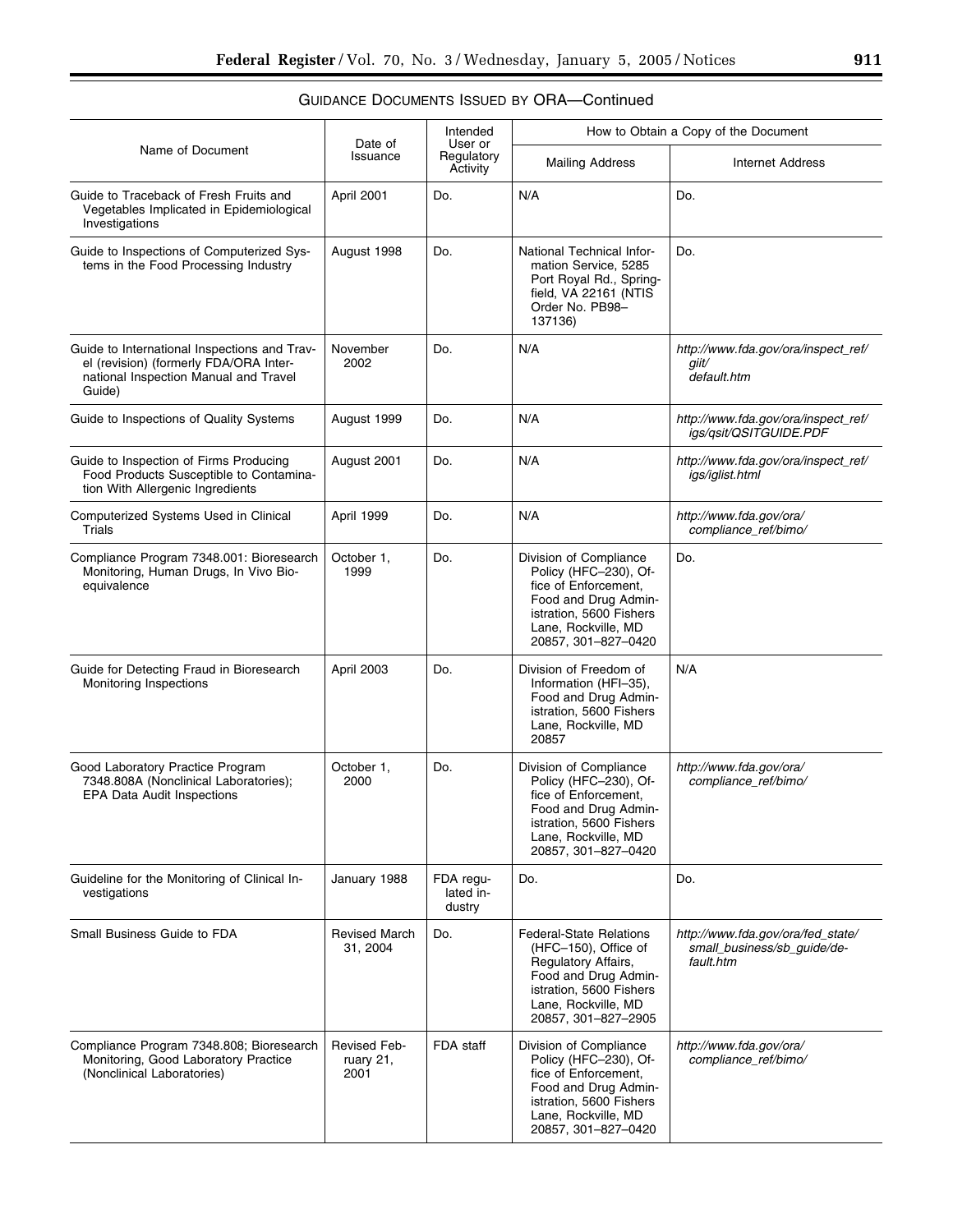| Name of Document                                                                                                                                                                                               | Date of<br>Issuance | Intended<br>User or<br>Regulatory<br>Activity | How to Obtain a Copy of the Document                                                                                                                                     |                                                           |  |
|----------------------------------------------------------------------------------------------------------------------------------------------------------------------------------------------------------------|---------------------|-----------------------------------------------|--------------------------------------------------------------------------------------------------------------------------------------------------------------------------|-----------------------------------------------------------|--|
|                                                                                                                                                                                                                |                     |                                               | <b>Mailing Address</b>                                                                                                                                                   | <b>Internet Address</b>                                   |  |
| Compliance Program 7348.809; Bioresearch<br>Monitoring; Institutional Review Board                                                                                                                             | October 1,<br>1994  | Do.                                           | Do.                                                                                                                                                                      | Do.                                                       |  |
| Compliance Program 7348.811; Bioresearch<br>Monitoring, Clinical Investigators                                                                                                                                 | October 1,<br>1997  | Do.                                           | Do.                                                                                                                                                                      | Do.                                                       |  |
| Good Laboratory Practice Regulations;<br>Management Briefings; Post Conference<br>Report                                                                                                                       | August 1979         | Do.                                           | Do.                                                                                                                                                                      | Do.                                                       |  |
| Good Laboratory Practices; Questions and<br>Answers                                                                                                                                                            | <b>June 1981</b>    | Do.                                           | Do.                                                                                                                                                                      | Do.                                                       |  |
| Guidance for FDA Staff on Sampling or De-<br>tention Without Physical Examination of<br>Decorative Contact Lenses (Import Alert<br>#86-10)                                                                     | April 4, 2003       | FDA staff                                     | N/A                                                                                                                                                                      | http://www.fda.gov/ohrms/dockets/<br>98fr/03-8315.pdf     |  |
| Compliance Policy Guide; Section 345.100:<br>Male Condom Defects (CPG 7124.21);<br>Draft                                                                                                                       | March 29, 2002      | FDA staff<br>and indus-<br>try                | Division of Compliance<br>Policy (HFC-230), Of-<br>fice of Enforcement,<br>Food and Drug Admin-<br>istration, 5600 Fishers<br>Lane, Rockville, MD<br>20857, 301-827-0420 | http://www.fda.gov/ora/<br>compliance_ref/cpg/            |  |
| PTC for Internal Reviews and Corrective<br><b>Action Operating Plans</b>                                                                                                                                       | June 1991           | Do.                                           | N/A                                                                                                                                                                      | http://www.fda.gov/ora/<br>compliance_ref/aip_points.html |  |
| <b>WITHDRAWALS</b>                                                                                                                                                                                             |                     |                                               |                                                                                                                                                                          |                                                           |  |
| Compliance Policy Guide-Section 305.100:<br>Acupuncture Devices and Accessories<br>(CPG 7124.11)                                                                                                               | June 15, 1976       | FDA staff<br>and indus-<br>try                |                                                                                                                                                                          | N/A                                                       |  |
| Compliance Policy Guide-Section 396.100:<br>Applicability of the Sunlamp Performance<br>Standard to UVA Tanning Products (CPG<br>7133.16)                                                                      | October 1,<br>1980  | Do.                                           | Do.                                                                                                                                                                      |                                                           |  |
| Compliance Policy Guide-Section 391.100:<br>Advertisement Literature for High-Intensity<br>Mercury Vapor Discharge Lamps (CPG<br>7133.13)                                                                      | October 1,<br>1980  | Do.                                           | Do.                                                                                                                                                                      |                                                           |  |
| Compliance Policy Guide-Section 315.200:<br>Status of Dental Supplies Such As Den-<br>ture Cleaners, Adhesives, Cushions, and<br>Repair Materials as a Device or Cosmetic<br>(CPG 7124.05)                     | April 26, 1976      | Do.                                           | Do.                                                                                                                                                                      |                                                           |  |
| Compliance Policy Guide-Section 398.475:<br>Minimum X-Ray Field Size for Spot-Film<br>Operation of Fluoroscopic Systems With<br>Fixed SID and Without Stepless Adjust-<br>ment of the Field Size (CPG 7133.17) | October 1,<br>1980  | Do.                                           |                                                                                                                                                                          | Do.                                                       |  |
| Medical Device Warning Letter Pilot Termi-<br>nation                                                                                                                                                           | March 8, 1999       | Do.                                           |                                                                                                                                                                          | Do.                                                       |  |
| Compliance Policy Guide-Section 160.850:<br>Enforcement Policy: 21 CFR Part 11;<br>Electronic Records; Electronic Signatures<br>(CPG 7153.17)                                                                  | May 13, 1999        | Do.                                           |                                                                                                                                                                          | Do.                                                       |  |
| Draft Guidance-21 CFR Part 11; Electronic<br>Records; Electronic Signatures, Electronic<br>Copies of Electronic Records                                                                                        | August 2002         | Do.                                           |                                                                                                                                                                          | Do.                                                       |  |